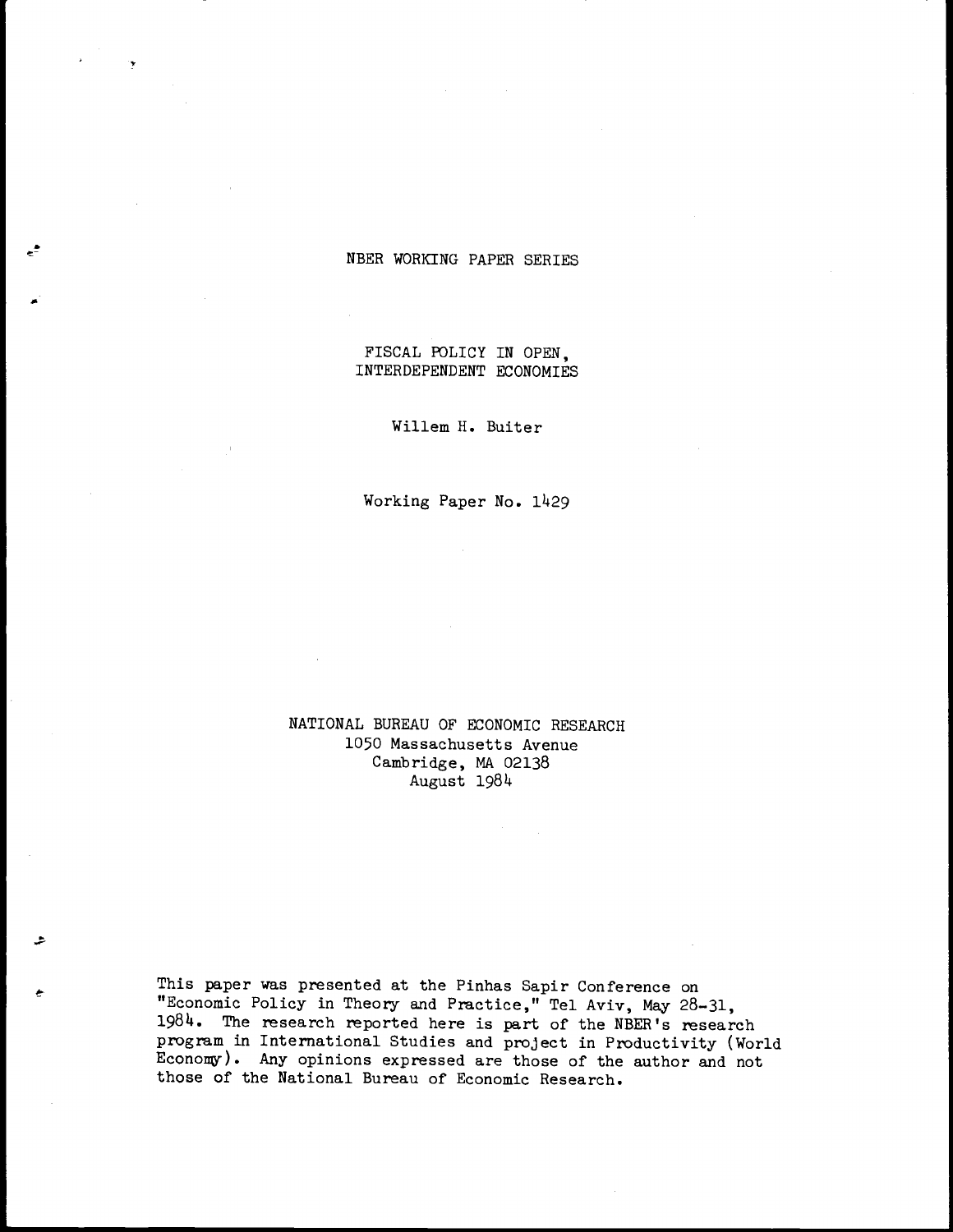## NBER Working Paper #1429 August 1984

## Fiscal Policy in Open, Interdependent Economies

### ABSTRACT

The paper studies the effects of alternative financing policies in the open economy.

There is a non-trivial role for financial policy because of the failure of first-order debt neutrality due to uncertain private lifetimes. Both the single—country case and the interdependent two-country case are considered. Capital formation is endogenous and there are unified global financial and goods markets determining the interest rate, each country's "Tobin's q" and the terms of trade. The government's present value budget constraint or solvency constraint and the assumption that the interest rate exceeds the growth rate imply that, given spending, current tax cuts imply future tax increases. Such policies boost the outstanding stock of public debt, raise the world interest rate, crowd out capital formation at home and abroad, and lead to a loss of foreign assets. Provided a "supply—side—response—corrected" transfer criterion -is satisfied, the terms of trade will improve in the short run and worsen in the long run.

> Willem H. Buiter London School of Economics Houghton Street London WC2A 2AE England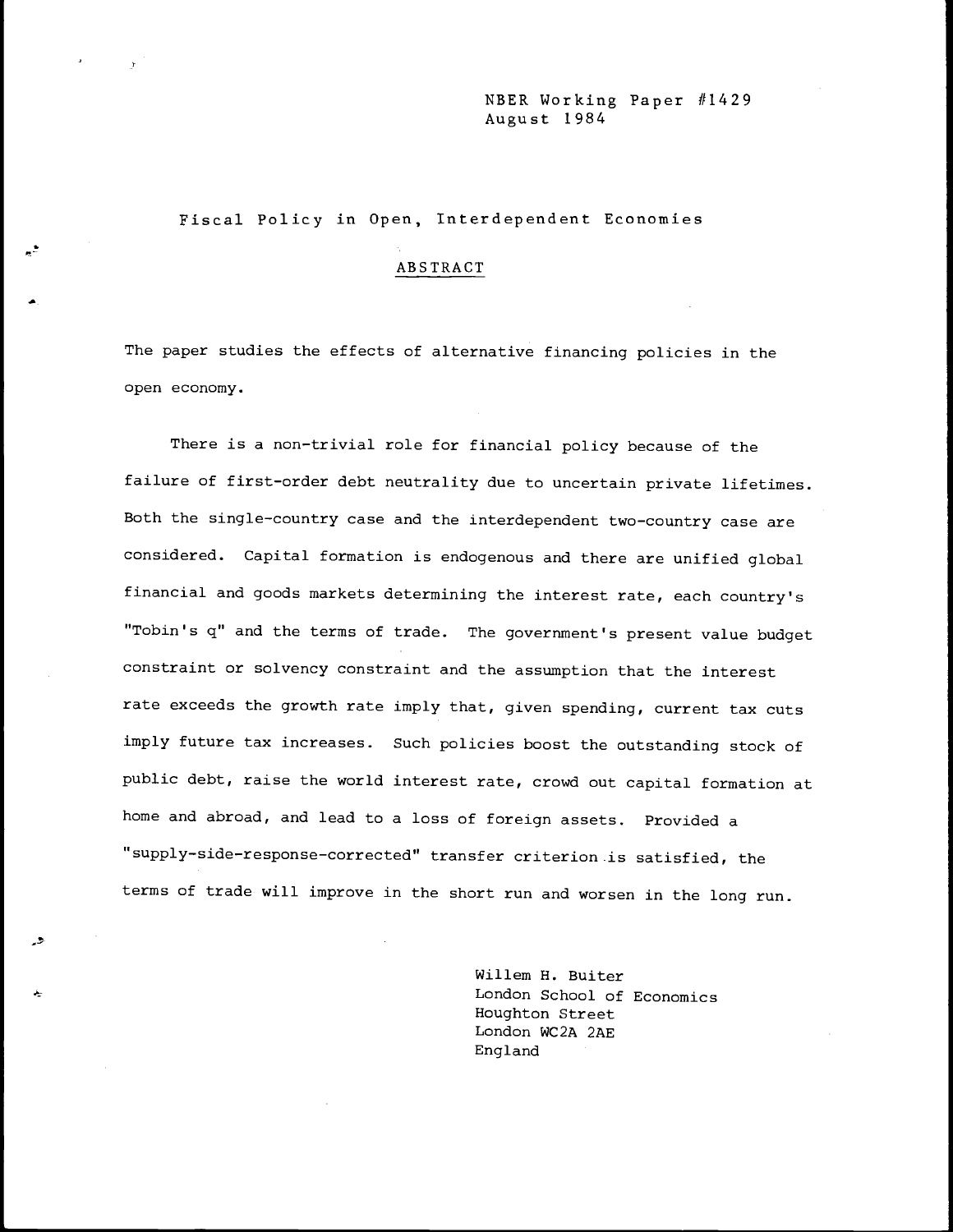### Section I

#### Introduction

The paper studies fiscal policy in the open economy. It proceeds from the very small country, which is a price taker in the world financial market and in the markets for imports and exports, via the semi-small country, which has some market power in the market for its exportable, to the interdependent two-country case. To keep the analysis tractable, a very simple production structure is assumed: each country consumes both domestic and foreign output but is wholly specialized in the production of its exportable. So as to be able to analyse "crowding out" issues in the short run and the long run, firms in each country can engage in capital formation. Only domestic output can be transformed into domestic capital, and the investment process is subject to strictly convex internal costs of adjustment. There is no money in the model, but international portfolio lending and borrowing can occur in an integrated global financial market. There is no direct foreign investment. Rational point expectations and certainty equivalence are assumed throughout, so all stores of value are perfect substitutes in private portfolios. As cyclical, Keynesian issues are not the focus of this paper, full employment is assumed throughout.

The fiscal policy issue that is our primary concern is the choice of borrowing versus tax financing of a given programme of public spending on goods and services ("exhaustive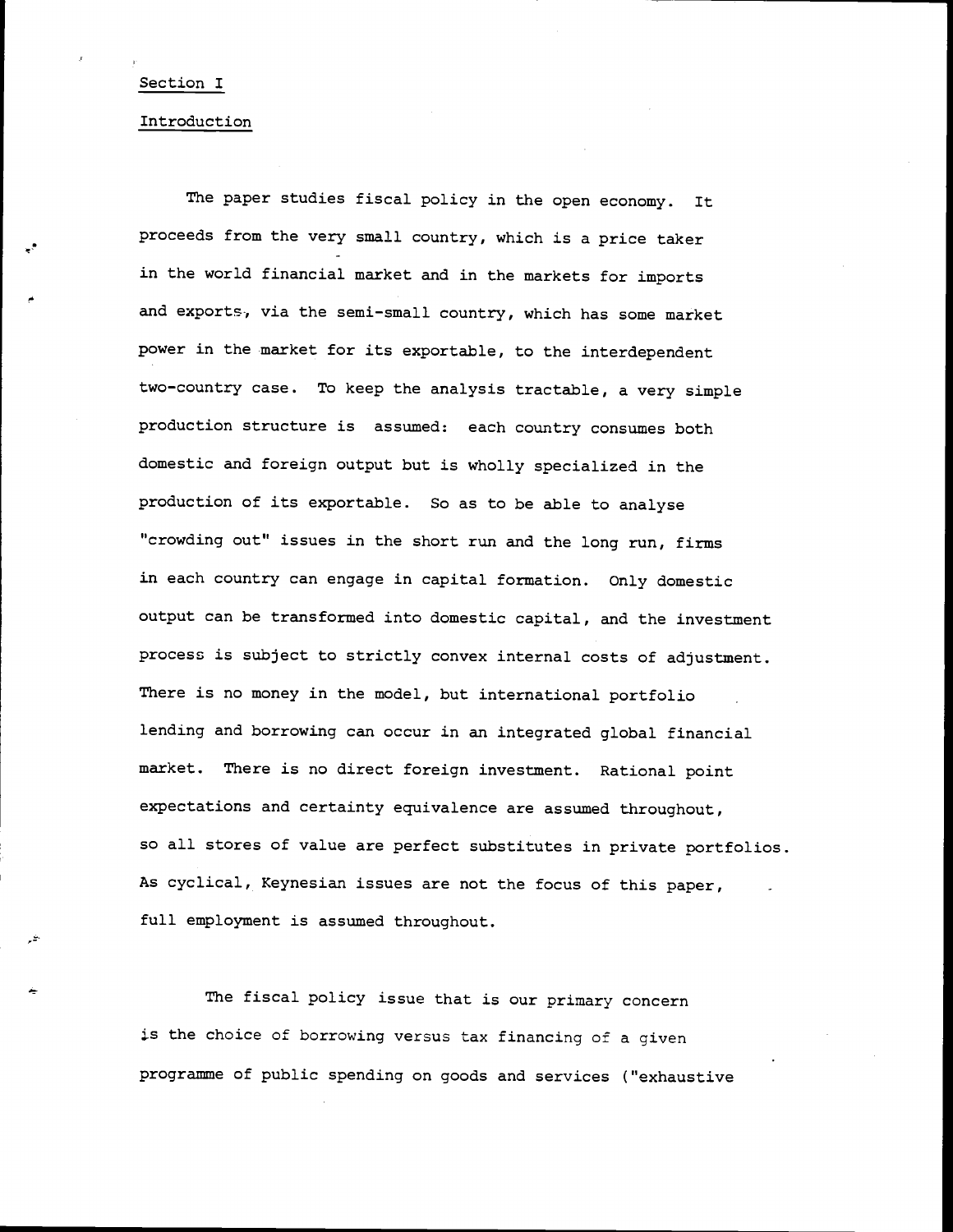spending"). The model can of course be used equally well for the analysis of alternative spending-cum—financing policies. So as not to get side-tracked into issues of excess burdens and deadweight losses, all taxes are assumed to be lump—sum. From the government's budget constraint, or rather from its "present value budget constraint", or solvency constraint, it then follows that our concern is with the consequences for private saving and capital formation of intertemporal redistributions of the tax burden. This means that, given the perfect financial markets that are assumed in the model, the analysis could stop right here if we specified households either as infinite-lived or as endowed with operative intertemporal gift and bequest motives (see e.g. Frenkel and Razin [1984a]). To get a non-trivial analysis of the central issue of financial policy one therefore either has to adopt the overlapping generations framework without gift and bequest motives (see e.g. Buiter [1981])or the "uncertain lifetime" approach first developed by Yaari [1965] and applied to macroeconomic issues of fiscal policy in open and closed economies by Blanchard [1983a, b). The overlapping generations approach has the major drawback that its most popular variant, the two—period life cycle model, has a unit period of about 38 years. This makes it a suitable vehicle, at most, for the study of the Kondratieff cycle. To obtain a more interesting periodization a high price is paid in the form of higher order difference equation systems and difficult aggregation problems. The Yaari—Blanchard approach, adopted in the present paper, captures the essential notion of finite private decision horizons while preserving lower—order dynamics and easy aggregation. There is a price to be paid of course: the instantaneous probability of death is assumed to be independent of age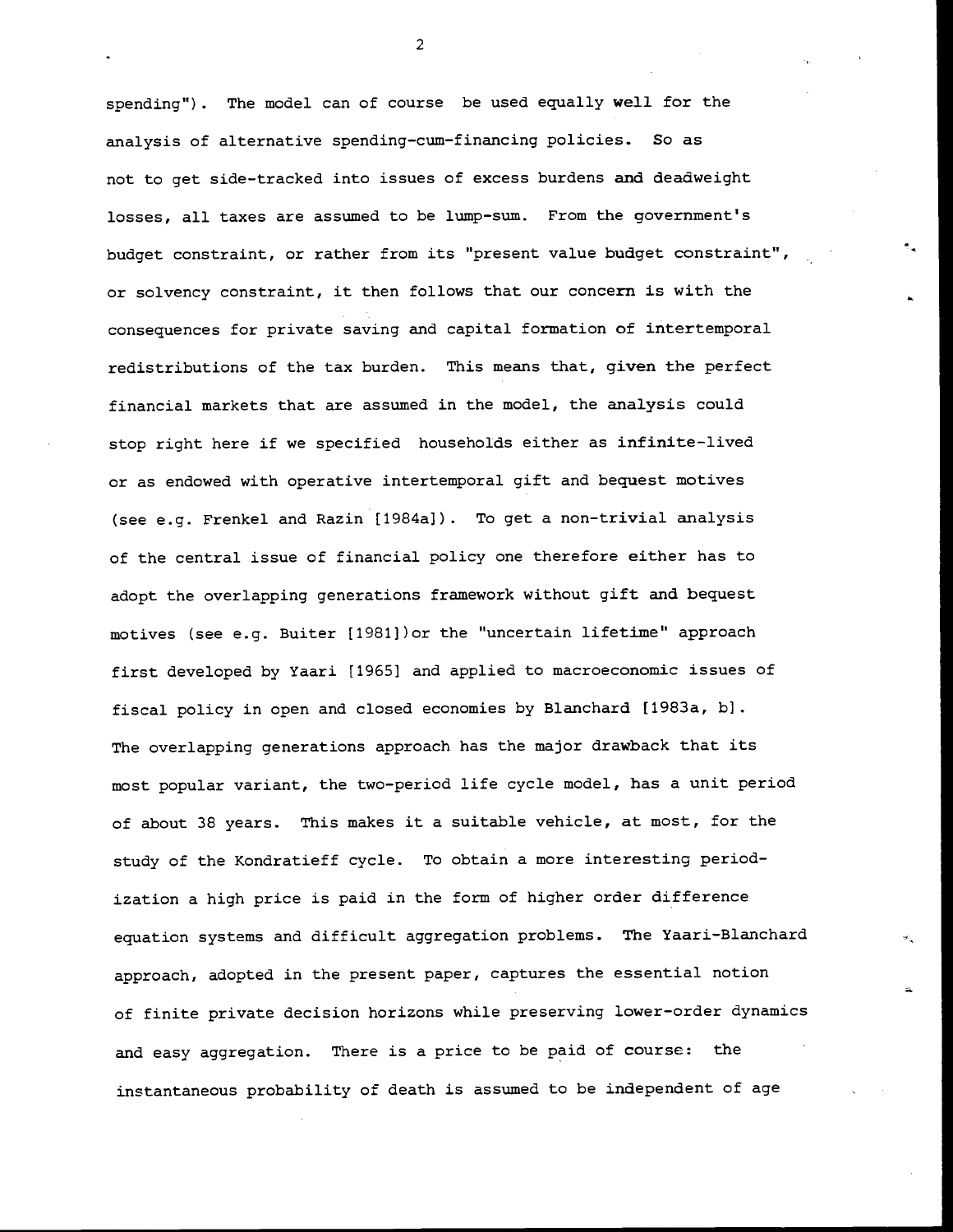and consequently there are no characteristic life-cycle patterns  $\frac{1}{2}$ of saving and wealth.

This paper investigates the consequences of domestic and foreign governments' taxation—borrowing mixes for saving and capital formation in the two countries and for the interest rate and the real exchange rate. Qualitative, analytical methods are relied on as much as possible, but a large part of the dynamic analysis can only be performed using numerical simulation algorithms.

Section II presents the model. The very small country case is studied in Section III, followed by the semi-small country case in Section IV. The two-country model is put through its paces in Section V.

1. After completing an earlier version of this paper I became aware of two other applications of the Yaari—Blanchard consumption model to the analysis of fiscal policy in a two-country setting. The first, by Alberto Giovannini [1984] has the same behavioural equations as the model of the present paper, except for the investment functions which are specified without internal or external costs of adjustment. Since only steady-state analysis is conducted, this is not a serious flaw. The second by Frenkel and Razin [1984b] does a dynamic analysis but has no capital formation (i.e. exogenous output) and only considers the one commodity case.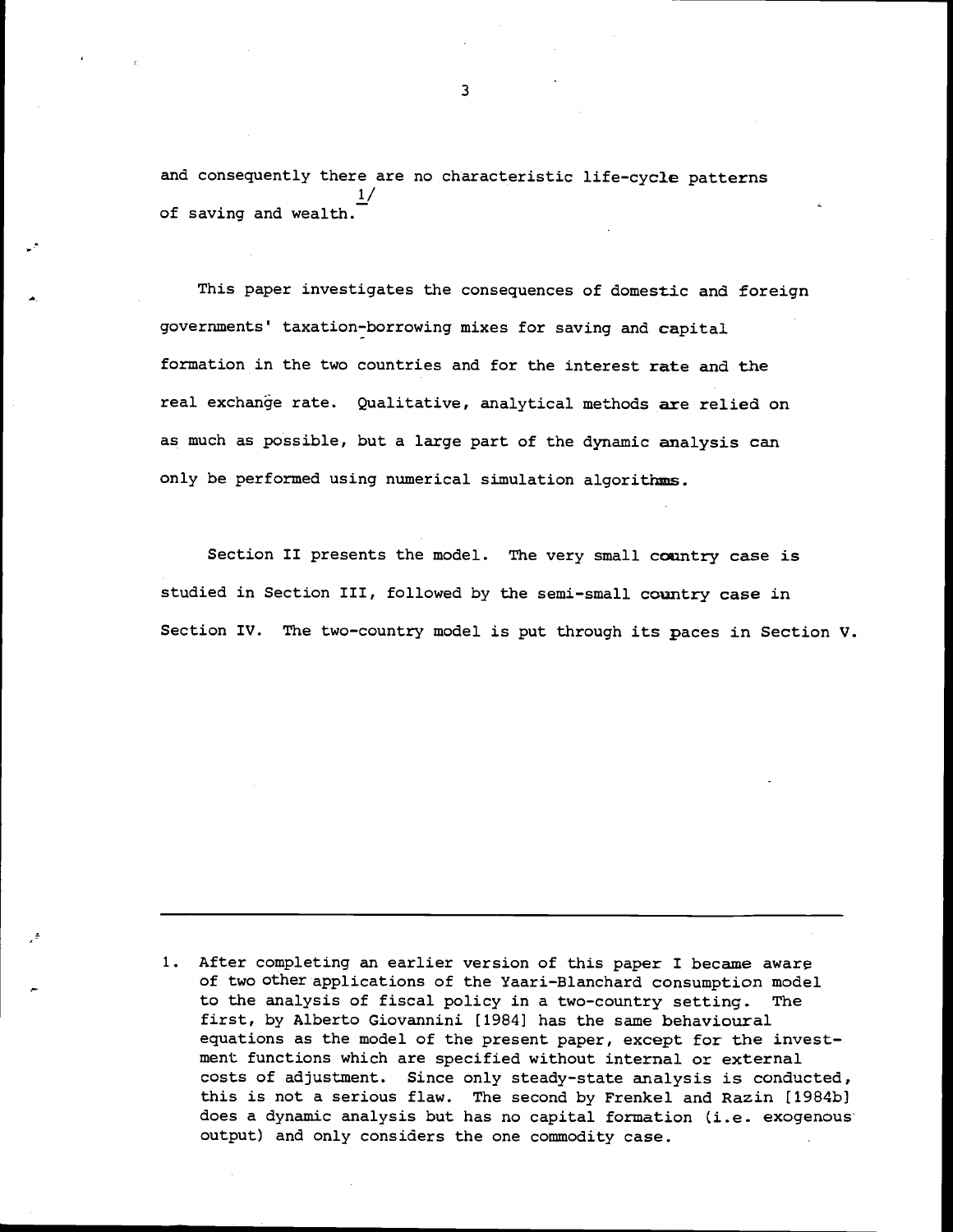#### II. The Model

The paper studies the effects of fiscal policy in a dynamic, 2—country, 2—good rational expectations model. Each country is completely specialized in the production of its exportable. Fixed domestic capital formation takes the form of accumulation of domestic output only (subject to internal costs of adjustments). Each country's labour market clears and the world markets for the two traded commodities are in competitive equilibrium. There is a single, integrated, global financial market in which a bond denominated in terms of home country output is traded.

4

The derivation of the behavioural equations of the model is given in Appendix 1. Consumer behaviour follow's Yaari's [19651 uncertain lifetime approach, as applied to an aggregated macroeconomic model by Blanchard [1983a, b). Investment behaviour is governed by a Tobin's "q" type relationship based on increasing and strictly convex internal costs of adjustment.

The equations governing the two-country model are :

(1) 
$$
q(s) = (\theta + \lambda) (w(s) + h(s))
$$
  
\nor  
\n(1')  $q(s) = (r(s) - \theta)q(s) - (\theta + \lambda) \lambda w(s)$   
\n(2)  $w(s) = r(s) w(s) + j(K(s)) - \tau(s) - q(s)$   
\n(3)  $h(s) = \tau(s) - j(K(s)) + (r(s) + \lambda)h(s)$ 

$$
\circ
$$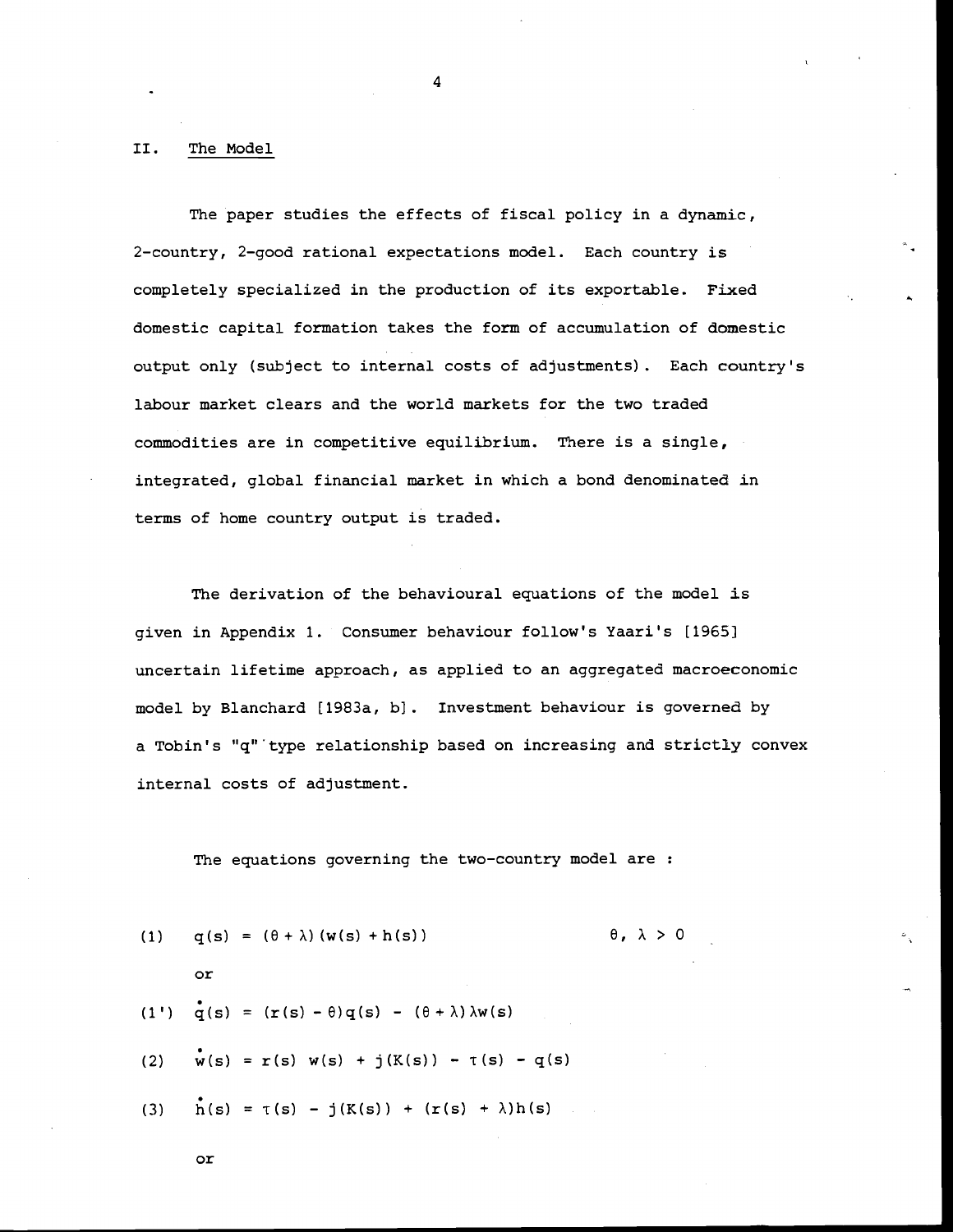(3') 
$$
h(s) = \int_{s}^{m} (j(K(t)) - \tau(t)) e^{-s} dt
$$
  
\n(4)  $c_{\chi}(s) = \alpha q(s)$   $0 \le \alpha \le 1$   
\n(4)  $c_{\chi}(s) = \alpha q(s)$   $0 \le \alpha \le 1$   
\n(5)  $c_{\gamma}(s) = (1 - \alpha) \frac{q(s)}{\pi(s)}$   
\n(6)  $\dot{x}(s) = (\psi(s) - 1) \zeta^{-1} K(s)$   $\zeta > 0$   
\n(7)  $\frac{\dot{v}(s)}{\psi(s)} = x(s) - \frac{f'(K(s)}{\psi(s)} - \frac{1}{2\psi(s)} \zeta(\frac{\dot{x}(s)}{K(s)})^2$   
\n(8)  $b^G(s) = q_x(s) + \pi(s) q_y(s) + r(s) b^G(s) - \tau(s)$   
\n(9)  $q^*(s) = (\theta^* + \lambda^*)(w^*(s) + h^*(s))$   $\theta^*, \lambda^* > 0$   
\nor  
\n(9')  $\frac{\dot{q}}{q^*(s)} = (r(s) - \frac{\dot{\pi}(s)}{\pi(s)} - \theta^*) q^*(s) - (\theta^* + \lambda^*) \lambda^* w^*(s)$   
\n(10)  $\dot{w}^*(s) = (r(s) - \frac{\dot{\pi}(s)}{\pi(s)}) w^*(s) + j^*(K^*(s)) - \tau^*(s) - q^*(s)$   
\n(11)  $\dot{h}^*(s) = \tau^*(s) - j^*(K^*(s)) + \{r(s) - \frac{\dot{\pi}(s)}{\pi(s)} + \lambda^*) h^*(s\}$   
\nor  
\n(11')  $h^*(s) = \int_{s}^{m} (j^*(K^*(t)) - \tau^*(t)) e^{-s} ds$   $0 \le \alpha^* \le 1$   
\n(12)  $c_{\chi}^*(s) = \alpha^*\pi(s) q^*(s)$   $0 \le \alpha^* \le 1$ 

(14)  $\mathbf{k}^*(s) = (\psi^*(s) - 1) \zeta^{*-1} \mathbf{k}^*(s)$ 

5

 $\mathcal{A}^{\mathcal{A}}$ 

 $\label{eq:tau} \frac{d\tau}{dt} = \frac{1}{\tau} \left( \frac{d\tau}{dt} \right)$ 

 $\cdot$   $^*$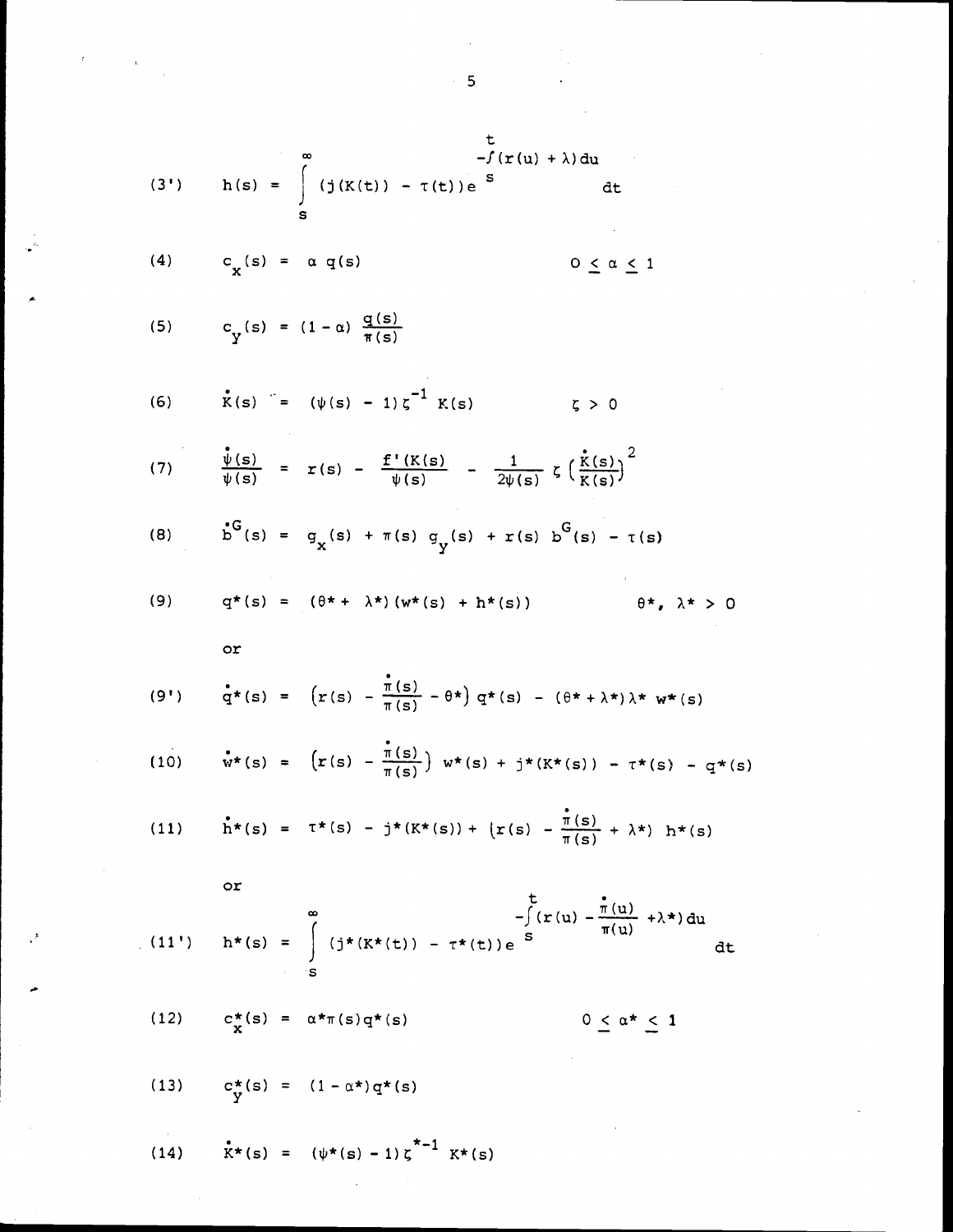(15) 
$$
\frac{\hat{\psi}^{\star}(s)}{\psi^{\star}(s)} = r(s) - \frac{\hat{\pi}(s)}{\pi(s)} - \frac{f^{\star \star}(K^{\star}(s))}{\psi^{\star}(s)} - \frac{\frac{1}{2}\zeta^{\star}}{\psi^{\star}(s)} \left(\frac{\hat{k}^{\star}(s)}{K^{\star}(s)}\right)^{2}
$$

(16) 
$$
b^{**G}(s) = g^*(s) + \pi(s) g^*(s) + r(s) b^{*G}(s) - \pi(s) \tau^*(s)
$$

(17) 
$$
f^*(K^*(s)) = c_y(s) + g_y(s) + \dot{K}^*(s) + c_y^*(s) + g_y^*(s) + \frac{1}{2}\zeta^* \frac{(\dot{K}^*(s))^2}{K^*(s)}
$$

(18) 
$$
f(K(s)) = c_{x}(s) + g_{x}(s) + \dot{K}(s) + c_{x}^{\star}(s) + g_{x}^{\star}(s) + \frac{1}{2}\zeta \frac{\dot{K}(s)}{K(s)}^{2}
$$

(19) 
$$
F(s) = w(s) - \psi(s) K(s) - b^{G}(s)
$$

These nineteen equations determine the behaviour over time of q, q\*, w, w\*, h, h\*, K, K\*, c<sub>x</sub>, c<sup>\*</sup>, c<sub>y</sub>, c<sup>\*</sup>,  $\psi$ ,  $\psi^*$ ,  $b^G$ ,  $b^G$ , r,  $\pi$  and F given the values of the fiscal instrument,  $\tau$ ,  $\tau^*$ ,  $g_x$ ,  $g_x^*$ ,  $g_y$  and  $g_y^*$ .

Equations (1) through (8) describe the domestic economy. Aggregate consumption,  $q$  (measured in terms of domestic output), is a constant linear function of total (human  $h$  plus non-human w) wealth (equation 1). The constant of proportionality is the sum of the pure rate of time preference,  $\theta$  and the constant (i.e. ageindependent) instantaneous probability of death,  $\lambda$ . The familiar infinite—lived consumer world with its debt-neutrality properties is the special case of our model when  $\lambda = 0$ . The rate of change of aggregate private non-human capital  $\dot{w}$ , equals private disposable income minus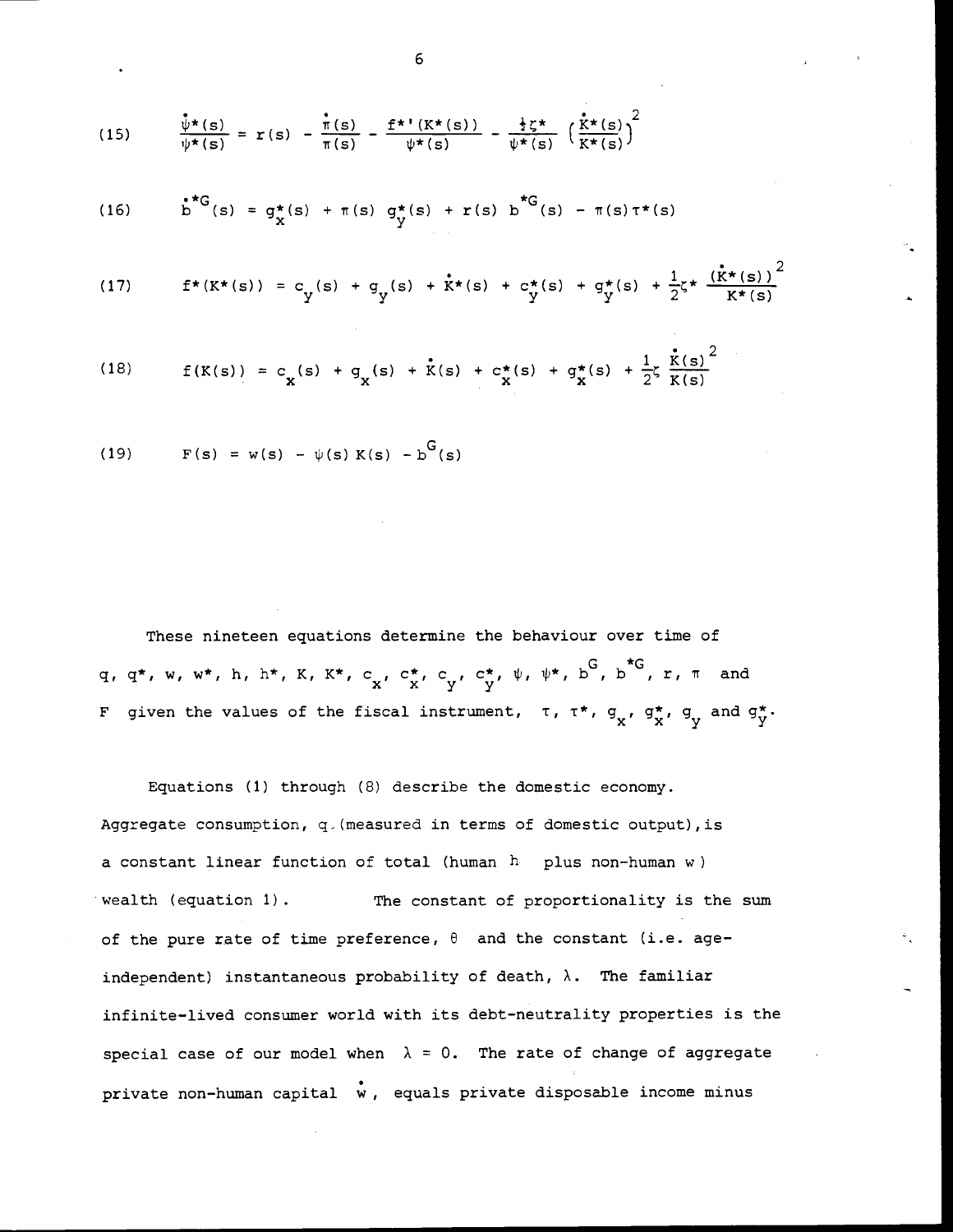private consumption. Disposable income is labour income  $y \equiv j(.)$ , plus interest income rw minus taxes  $\tau$ . Private financial wealth consists of private holdings of domestic government bonds,  $b^G$ , of claims on the rest of the world,  $F$ , and of claims on the domestic capital stock, K. All assets are perfect substitutes in private portfolios, so their expected rates of return are equalized. All bonds, whether issued by domestic or foreign private or public agents are denominated in terms of domestic output (good x) and are of the fixed market value, variable interest rate variety. r(s) is the instantaneous own rate of interest on these bonds. Labour income y is the product of the wage rate and the exogenous labour supply, which is fully employed. Choice of units sets employment equal to unity . The production function is linear homogeneous in capital, K, and labour, is strictly concave and satisfies the Inada conditions. Output (and output per worker) u is therefore given by  $u = f(K)$ ,  $f' > 0$ ,  $f'' < 0$ ,  $f(0) = 0$ ,  $\lim f'(K) = +\infty$ , lim  $f'(K) = 0$ . Under competitive market-clearing conditions, the wage  $K \rightarrow \infty$ rate (and labour income) is given by  $j(K) = f(K) - Kf'(K)$  with  $j' = -Kf'' > 0$  . Equation (3) or (3) expresses human capital h as the present discounted value of future after—tax labour income. Note that the discount rate equals the market rate of interest, r, plus the instantaneous probability of death,  $\lambda$ . h(s) is the human capital of those currently alive. They do not expect to be around forever even though a population of constant size is around forever.

The instantaneous utility of current consumption function is Cobb-. Douglas in the consumption of the domestic good  $c_{\mathbf{y}}$  and consumpticn of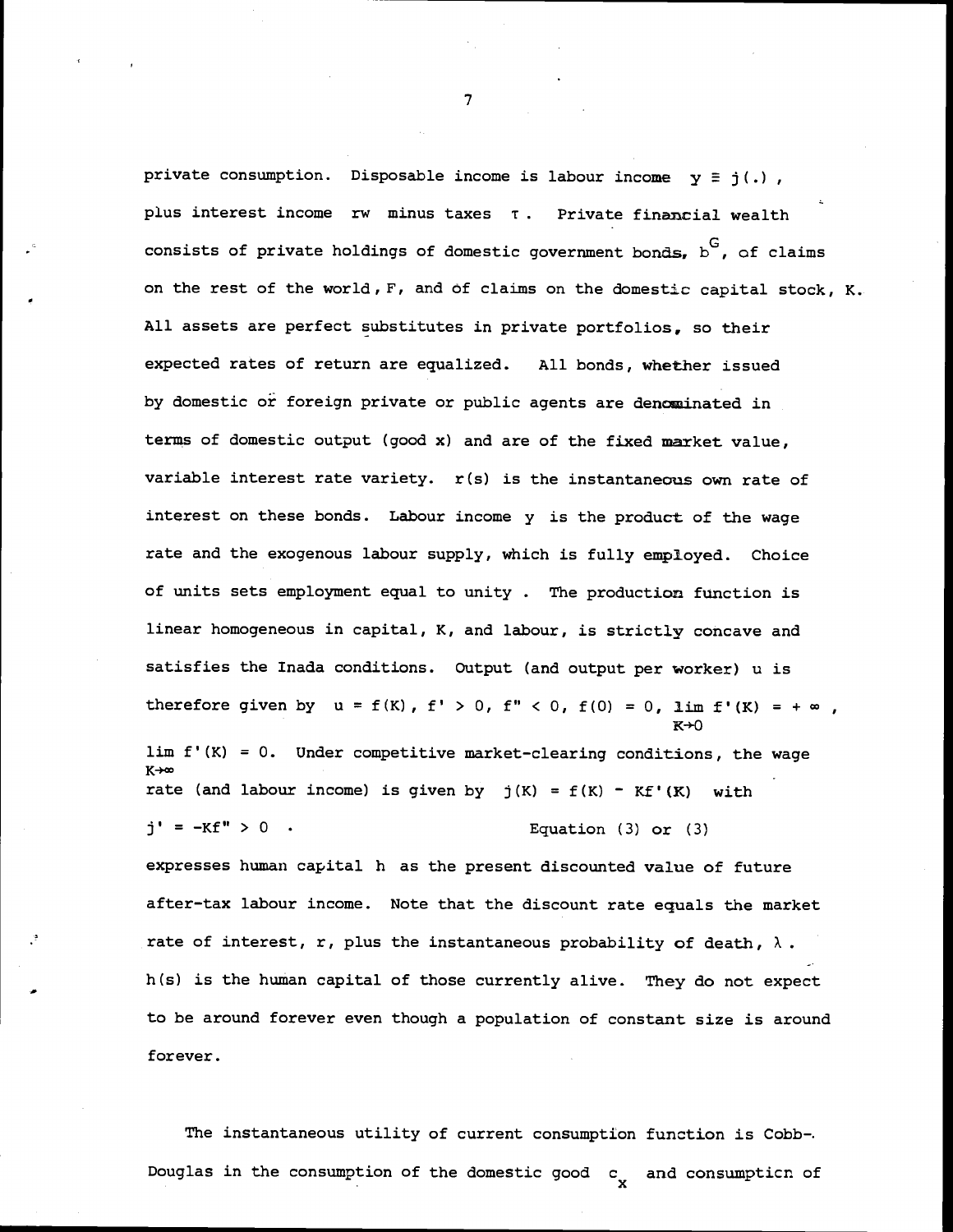the foreign good  $c_{ij}$ . The constant share of consumption of domestic output in total consumption spending  $(q)$  is  $\alpha$ . The relative price of foreign goods in terms of domestic goods (i.e. the reciprocal of the terms of trade) is denoted by  $\pi$ .

Each country is completely specialized in the production of its own exportable. Households and governments consume both domestic and foreign goods. Capital accumulation in each country only involves that country's own output. Investment is subject to quadratic internal adjustment costs. Depreciation is ignored. Because both the production function and the cost-of-adjustment function are assumed to be linear homogeneous, the shadow price of domestic capital ("Tobin's marginal q"), also equals the value of a unit of existing, installed capital in terms of current output,  $\psi$ . In equation (6)  $\zeta$  is the cost-of-adjustment parameter. Equation (7) is the familiar condition that value of the marginal product of capital (corrected for adjustment costs) equals the cost of capital, i.e. the sum of the interest rate and the expected proportional rate of change of  $\psi$ . The government budget constraint is given in  $(8)$ .  $g_{\mathbf{y}}$  denotes government spending on domestic consumption goods and g<sub>v</sub> government spending on imports.

Equations (9), (9'), (10), (11), (11'), (12), (13), (14) and (16) are self-explanatory foreign counterparts of domestic behavioural relationships.  $q^*$ , w\* and h\* are measured in terms of foreign output.

Equation (15) is the foreign cost—of—capital equation with the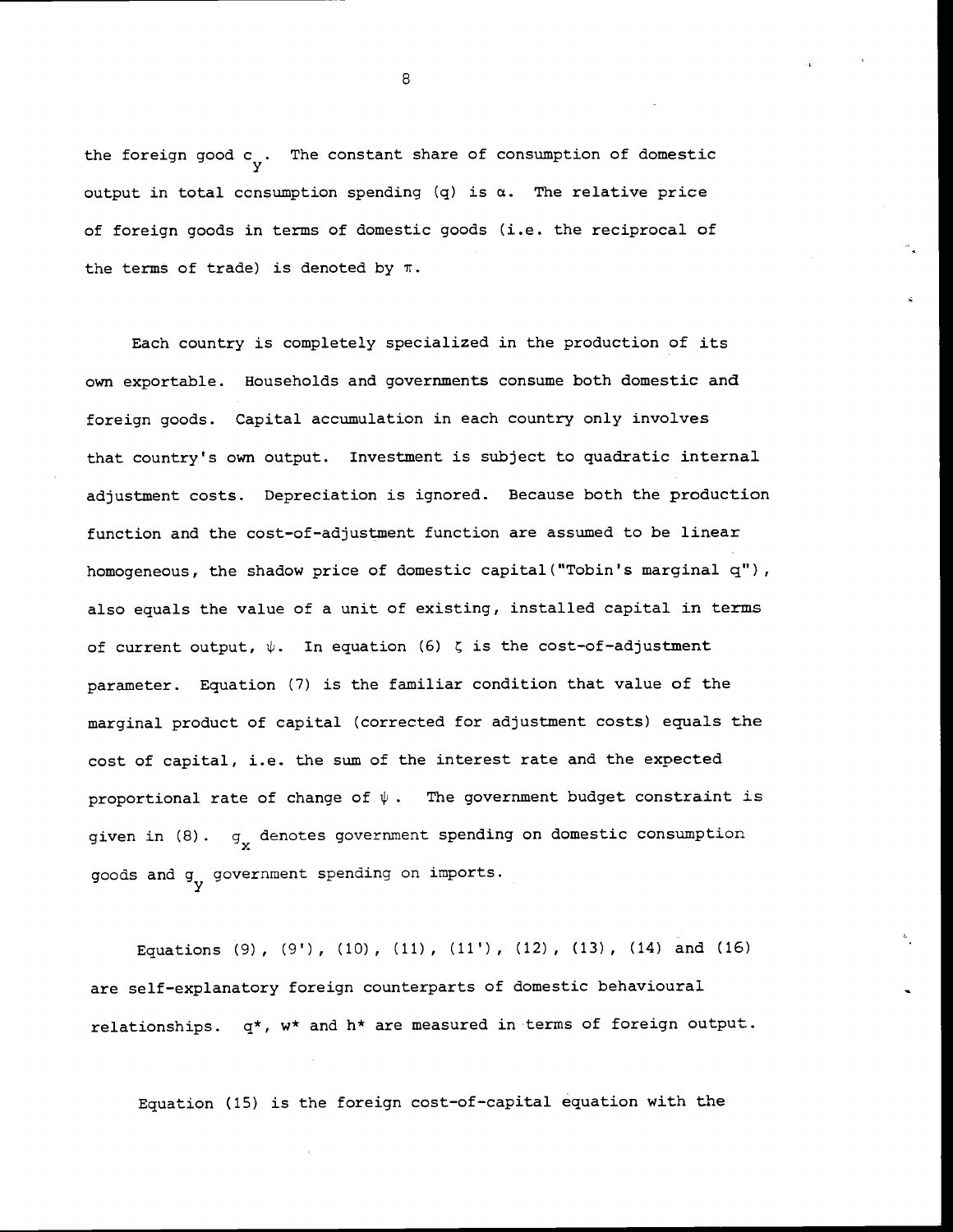assumption of a perfectly integrated set of financial markets substituted in. The (costs-of-adjustment corrected) value of the marginal product of foreign capital (in terms of foreign output) equals the domestic interest rate minus the expected proportional rate of change of the relative price of foreign goods minus the expected proportional rate of change of  $\psi^*$ .

There are three economy-wide market equilibrium conditions: market-clearing for foreign output (17), for domestic output (17') and for financial claims . Because of Walras' Law, the financial market equilibrium condition will be dropped from explicit consideration. Equation (19) defines net domestic claims on the rest of the world F. Its rate of change equals the domestic current account surplus, i.e.

(19') 
$$
\mathbf{\dot{F}}(s) = f(K(s)) + r(s) F(s) - (q(s) + q_x(s) + \pi(s) g_y(s) + \mathbf{\dot{K}}(s) + \frac{1}{2} \zeta \frac{\mathbf{\dot{K}}(s)}{K(s)}^2
$$

Note that  $(17)$  and  $(18)$  imply the following loanable funds type flow equilibrium condition:

(18') 
$$
\mathbf{r}(s) (w(s) + \pi(s)w*(s)) + j(K(s)) + j*(K*(s))\pi(s) - \tau(s) - \tau^*(s)\pi(s)
$$
  
\n
$$
-q(s) - \pi(s) q*(s) = \psi(s) \dot{K}(s) + \pi(s) \psi*(s) \dot{K}^*(s) + b^c(s) + b^c(s) + b^c(s) \psi*(s) + K*(s) \psi*(s) + K*(s) \psi*(s) + K*(s) \psi*(s) \pi(s)
$$

Its stock equilibrium counterpart is

(18') 
$$
w(s) + \pi(s)w^*(s) = \psi(s)K(s) + \pi(s)\psi^*(s)K^*(s) + b^G(s) + b^{\dagger G}(s)
$$
.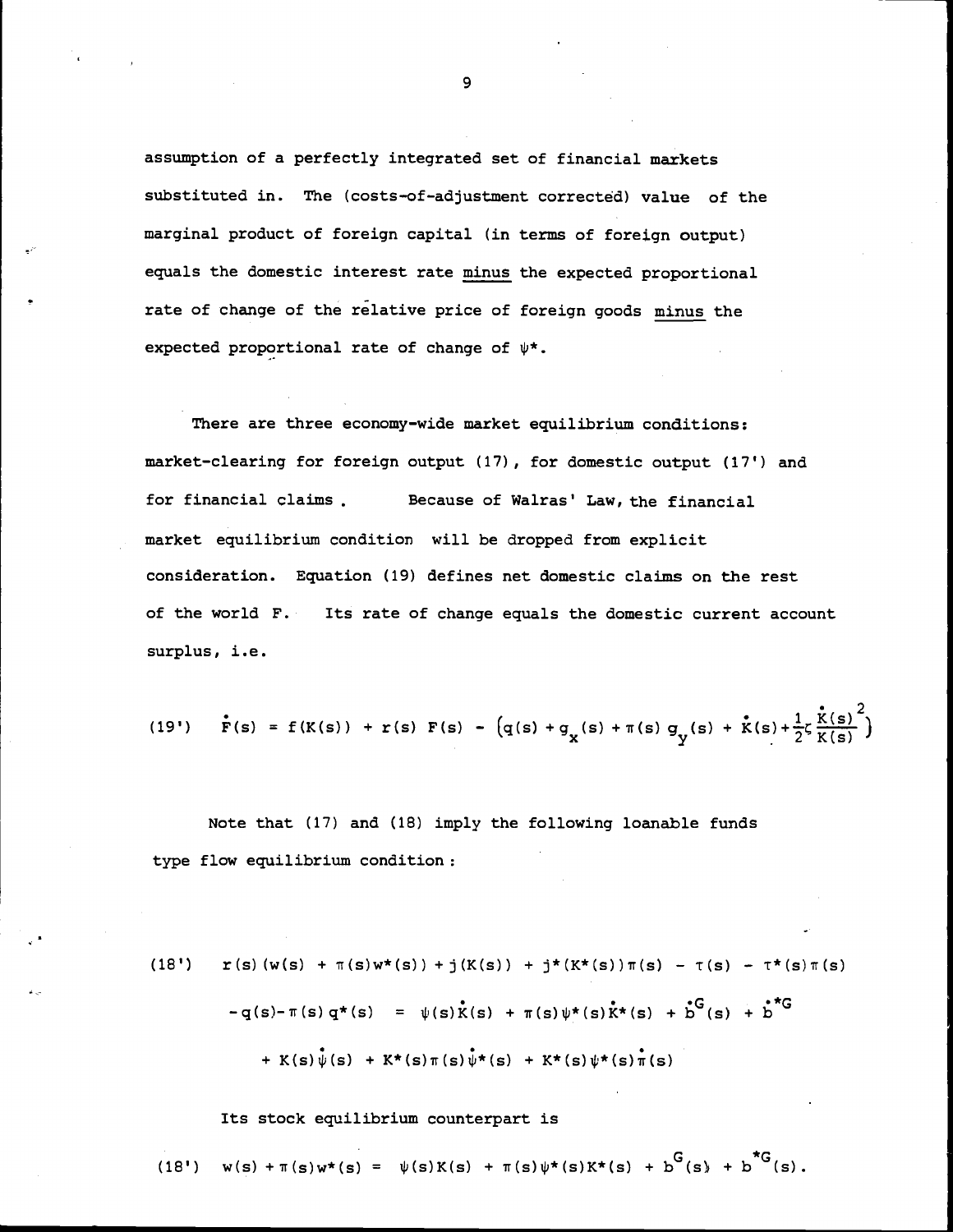In the derivation of the optimal household consumption programme use has been made of the household "present value budget constraint" or "solvency constraint".  $\mathcal{L}^{\mathcal{L}}$  and the following properties of the set of  $\mathcal{L}^{\mathcal{L}}$ 

(20) 
$$
\int_{S}^{\infty} \overline{q}(t,v) e^{-\int (r(u)+\lambda) du} dv = \overline{w}(t,s) + \int_{S}^{\infty} (\overline{j}(t,v) - \overline{r}(t,v)) e^{-\int (r(u)+\lambda) du} dv
$$
  
\n
$$
-\int (r(u)+\lambda) du - \lim_{\lambda \to \infty} \overline{w}(t,\lambda) e^{-\int (r(u)+\lambda) du}
$$

 $\mathcal{L}^{\text{max}}_{\text{max}}$  and the second contract of the second contract of the second contract of the second contract of the second contract of the second contract of the second contract of the second contract of the second c

 $(\bar{q}(t,v))$  denotes consumption at time v by a household born at time t and similarly for  $\tilde{w}(t,v)$ ,  $\tilde{j}(t,v)$  and  $\tilde{\tau}(t,v)$ ). The conventional transversality condition is

$$
-f(r(u)+\lambda) du
$$
  
(20')  $\lim_{\ell \to \infty} \overline{w}(t,\ell) e$ <sup>S</sup> = 0.

 $\mathbf{L}$ 

The operational meaning of this is that the present value of future household debt must ultimately go to zero. It precludes household Ponzi games. Equally important is the public sector's "present value budget constraint" or "solvency constraint"

**这个人的人,我们也不能在这个人的人,我们也不能在这个人的人。** 

$$
t
$$
  
\n
$$
-f r(u) du
$$
  
\n
$$
dt = \int_{S}^{\infty} \tau(t) e^{S} dt - b^{G}(t)
$$
  
\n
$$
= \int_{S}^{\infty} \tau(t) e^{S} dt - b^{G}(t)
$$
  
\n
$$
+ \lim_{\lambda \to \infty} b^{G}(\lambda) e^{S}
$$

 $\mathcal{L}^{\mathcal{A}}(\mathcal{A}_{\mathcal{A}}) = \mathcal{L}^{\mathcal{A}}(\mathcal{A}_{\mathcal{A}}) = \mathcal{L}^{\mathcal{A}}(\mathcal{A}_{\mathcal{A}}) = \mathcal{L}^{\mathcal{A}}(\mathcal{A}_{\mathcal{A}}) = \mathcal{L}^{\mathcal{A}}(\mathcal{A}_{\mathcal{A}}) = \mathcal{L}^{\mathcal{A}}(\mathcal{A}_{\mathcal{A}}) = \mathcal{L}^{\mathcal{A}}(\mathcal{A}_{\mathcal{A}}) = \mathcal{L}^{\mathcal{A}}(\mathcal{A}_{\mathcal{A}}) = \mathcal{$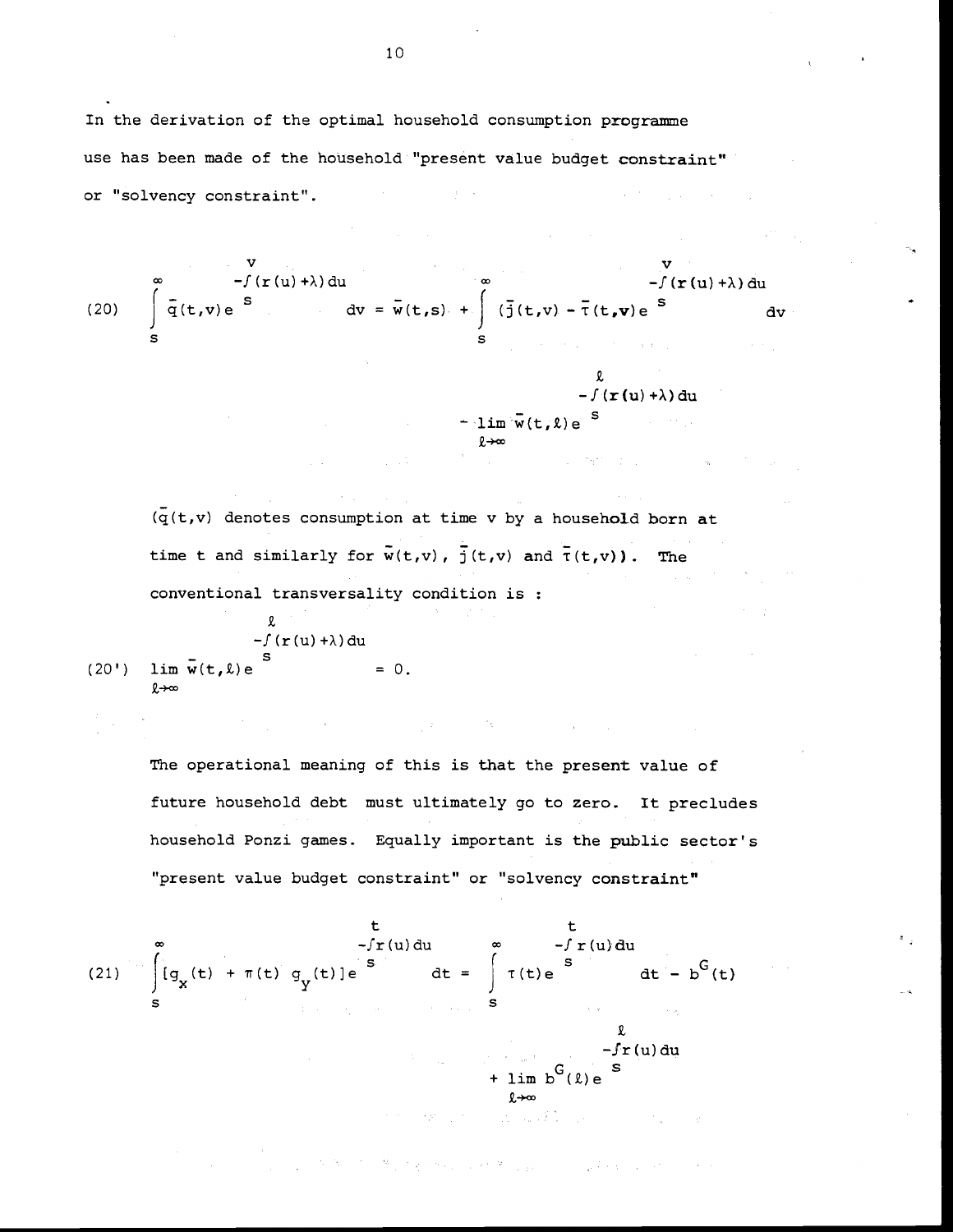The terminal condition we impose here,

$$
\begin{array}{rcl}\n & & & \text{if } \\
 & & -f r(u) \, \text{d}u \\
(21') & \text{lim } b^G(\ell) e & & = 0\n\end{array}
$$

rules out Ponzi games for the public sector: the present value of future spending programmes and the servicing of the existing stock of debt must be equal to the present value of future taxes. The condition that it is not feasible to service debt through further borrowing indefinitely is of course only plausible if the real interest rate exceeds the natural (long run) proportional rate of growth of real economic activity. Note that while existing households discount future taxes at a rate  $r + \lambda$ , the government, which knows it will tax both existing and yet-to-be born households, discounts future taxes at a rate r.

### III. The very small open economy

The very small open economy treats both the interest rate and the terms of trade as parameteric. The behaviour of the household sector is given by

 $\dot{q} = (r - \theta)q - (\theta + \lambda)\lambda w$  $w = rw + j(K) - T - q$ 

The remaining dynamics can be summarized by: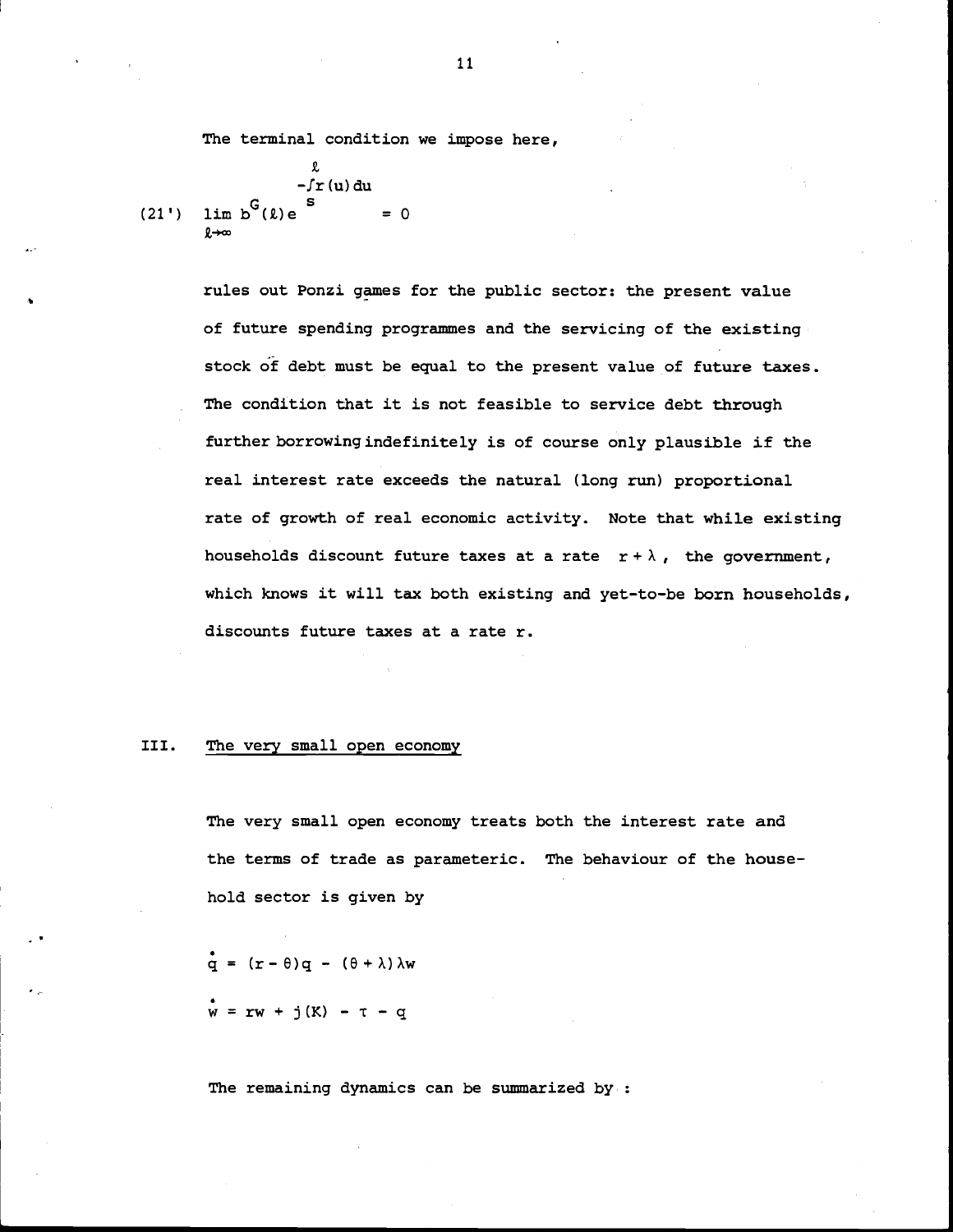$$
\dot{\mathbf{r}} = \left(\frac{\psi - 1}{\zeta}\right) \mathbf{K}
$$
\n
$$
\mathbf{r} = \frac{\mathbf{f}'(\mathbf{K})}{\psi} + \frac{\mathbf{v}}{\psi} + \frac{1}{2} \frac{\zeta}{\psi} \left(\frac{\mathbf{\dot{x}}}{\mathbf{K}}\right)^2
$$

and

$$
\dot{\mathbf{F}} = \mathbf{f}(\mathbf{K}) + \mathbf{r}\mathbf{F} - (\mathbf{q} + \dot{\mathbf{K}} + \mathbf{g}_{\mathbf{X}} + \pi \mathbf{g}_{\mathbf{Y}} + \frac{1}{2}\zeta \frac{\dot{\mathbf{K}}^2}{\mathbf{k}})
$$

Under the assumption of exogenous factor income, this model is studied in Blanchard [1983b]. Since the capital stock dynamics is a function only of the exogenous rate of interest  $r$ , we can analyse the behaviour of q, w and F in response to any shocks other than interest rate changes, while treating K as exogenous. Indeed, by considering an initial position of stationary equilibrium, with  $\bar{K} = \bar{\psi} = 0$  (and  $\psi = 1$ ), K can be treated as constant throughout. Furthermore, the  $(q, w)$  subsystem is selfcontained and F is determined recursively given q and w. The state-space representation of the system (with  $\hat{K} = 0$ ) is given in (22)

(22) | q | (r–θ) –(θ+λ)λ 0 || q | | 0  $+$  j(  $f(K) - (g<sub>x</sub> + \pi g<sub>y</sub>)$ 

The  $(q, w)$  subsystem has two characteristic roots,  $r - (\theta + \lambda)$  and  $x + \lambda$ . It will be saddle-point stable if  $-\lambda < x < \theta + \lambda$ . q is non-predetermined and, with  $\psi$  exogenous, w is predetermined. We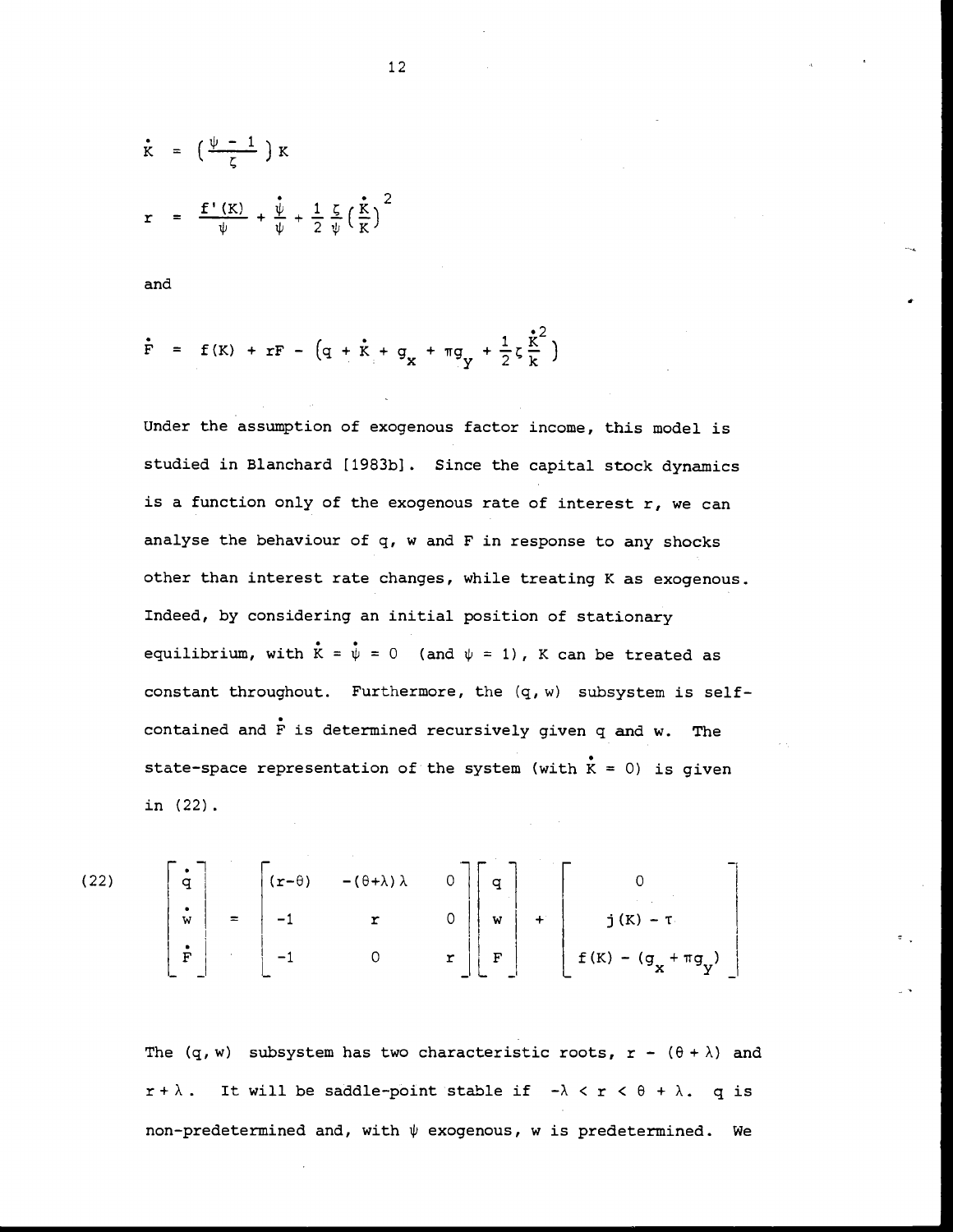assume this condition to be satisfied. In addition we assume  $r > 0$ . The third root (the one governing F) is r.

The steady-state conditions for the private economy are, for  $\lambda > 0$ :

(23) 
$$
w = \frac{-(r - \theta)}{r^2 - \theta(r + \lambda) - \lambda^2} (y - \tau) = \frac{-(r - \theta)}{[r - (\theta + \lambda)] [r + \lambda]} (y - \tau)
$$

(24) 
$$
q = \frac{-(\theta+\lambda)\lambda}{r^2 - \theta(r+\lambda)-\lambda^2} (y-\tau) = \frac{-(\theta+\lambda)\lambda}{[r-(\theta+\lambda)] (r+\lambda)} (y-\tau)
$$

The case of the infinite-lived consumer  $(\lambda = 0)$  yields no meaningful solution unless  $r = \theta$ . We shall not consider it any further here.

The "saddlepoint" condition implies that the denominator of (23) and (24) is negative.

Even if the private economy settles down to a stationary equilibrium, the equation of motion for the current account could, apparently, exhibit perpetual deficits or surpluses. Indeed, the root governing the predetermined variable F in (22) is  $r > 0$ , implying explosive behaviour. This unfortunate feature of many small open economy models with a perfect international capital market is, however, ruled out by the government's present value budget constraint (PVBC)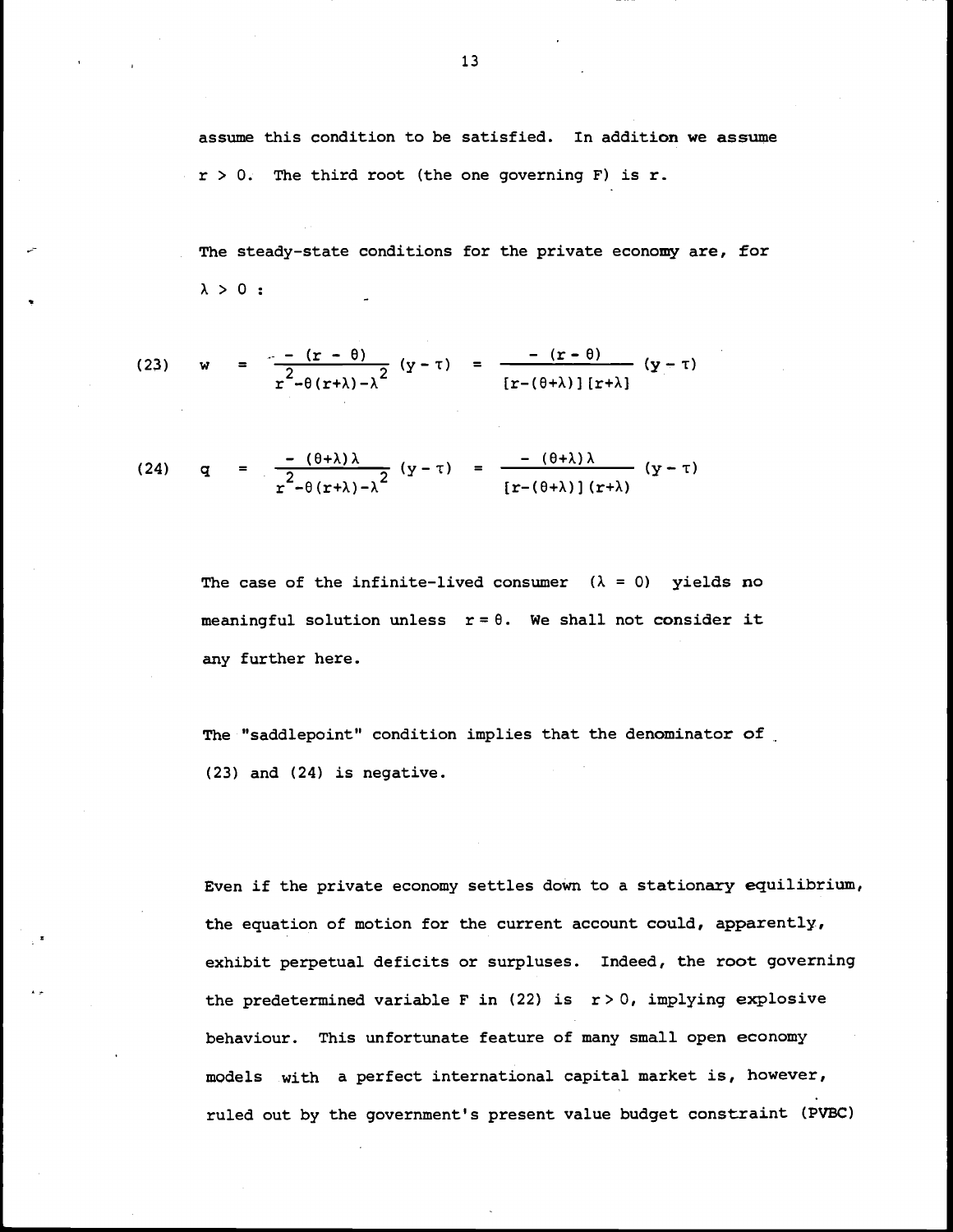given in (21) and the no-Ponzi game transversality condition given in (21'). We can therefore only consider budgetary and financial strategies which are consistent with bounded values of government debt. Consider any set of strategies which has the property that the stock of public sector debt converges, possibly asymptotically, to a finite stationary value. In steadystate equilibrium such strategies, are, from the government budget constraint in (8) characterized by

$$
(25) \quad g_x + g_y + rb^G = \tau
$$

with  $b^G = 0$ .

Note that with (25), a stationary equilibrium for w implies a stationary equilibrium for F. Consider alternative stationary equilibria with identical constant values for exhaustive public spending  $g_{\mathbf{x}}$  and  $g_{\mathbf{y}}$  but different values of taxes  $\tau$  and public debt  $b^G$ . Across such steady states a lower value of taxes will be associated with higher private consumption and lower public debt. Private non-human wealth will be higher (lower) when steady state taxes are lower, according as to the interest rate is above (below) the pure rate of time preference. All this holds for a constant level of exhaustive public spending.

$$
\frac{dq}{d\tau} = \frac{(\theta + \lambda)\lambda}{r^2 - \theta(r + \lambda) - \lambda^2} < 0
$$

 $= \frac{1}{r} > 0$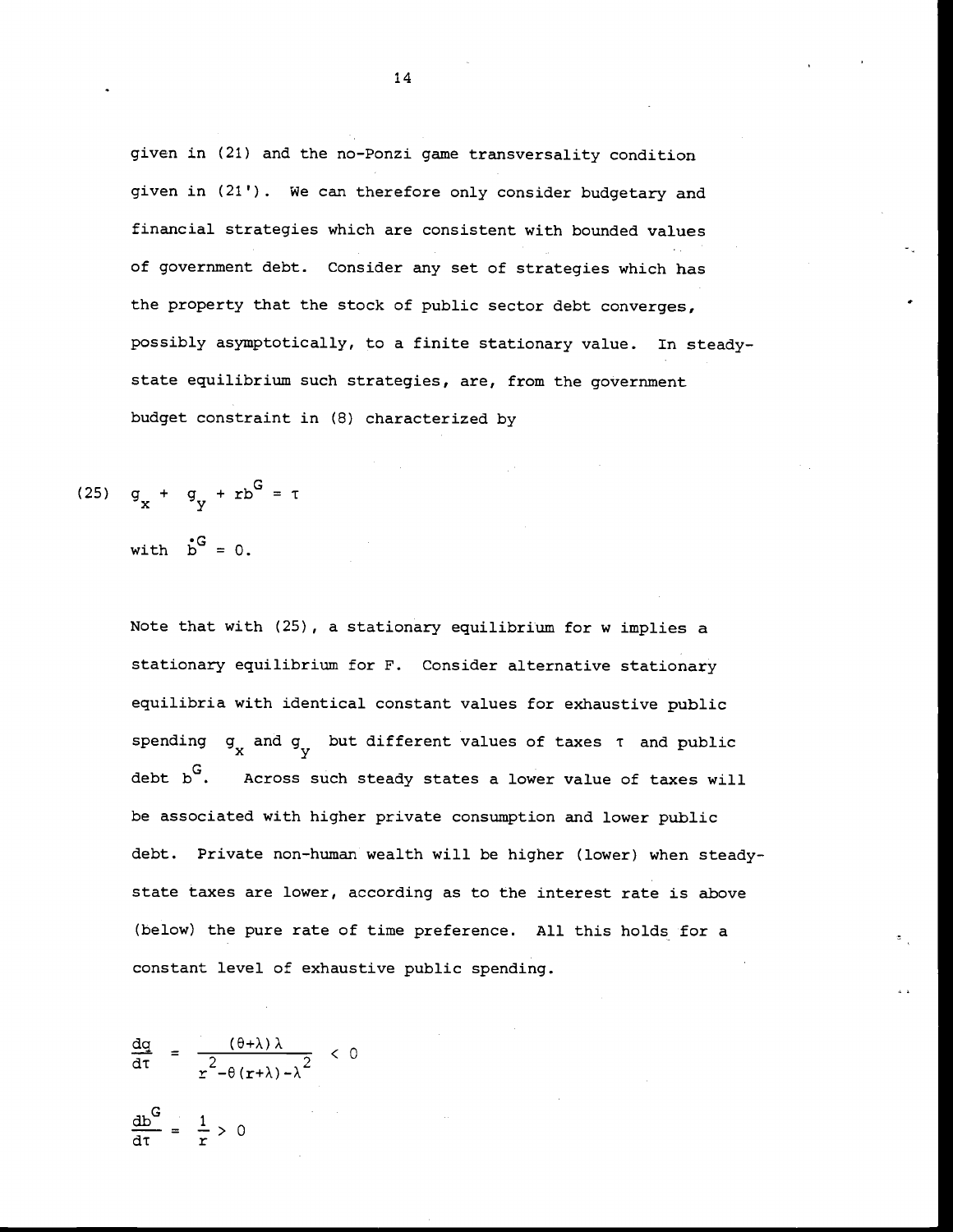$$
\frac{dw}{dt} = \frac{(r - \theta)}{r^2 - \theta(r + \lambda) - \lambda^2} \leq 0 \quad \text{if} \quad r \geq \theta
$$

$$
\frac{dF}{d\tau} = \frac{r - \theta}{r^2 - \theta (r + \lambda) - \lambda^2} - \frac{1}{r} \leq 0 \quad \text{if} \quad r \geq \theta
$$

E.g. if  $r = \theta$ , public debt displaces foreign assets one-forone in private portfolios across steady states. Note that when private agents have infinite horizons ( $\lambda = 0$ ) changes in  $\tau$  and bG have no effect (short run or long run) on consumption or net 2/ foreign assets if exhaustive public spending is constant.

Note that we cannot use (25) by itself to analyse the "real time" consequence of a change in  $\tau$  with  $g_{\mathbf{y}}$  and  $g_{\mathbf{y}}$  constant. b<sup>G</sup> is predetermined at a point in time. Except through default, a government cannot engineer a finite, discrete change in  $b^G$  at a point in time; real-time changes in  $b^G$  have the dimension of \*G, i.e. b<sup>G</sup> is a continuous function of time. What we must do in order to be able to use (25) to derive the "real time" long run effects of a change in  $\tau$  is to specify rules for spending, taxation and borrowing that are consistent with convergence to a steady-state equilibrium for  $b^G$  and with unchanged values of  $g_{\downarrow}$ and  $g_v$  across steady states.

Ideally, such rules would reflect the optimizing behaviour of governments. In this paper only ad-hoc rules that are likely to satisfy the government's solvency constraint are considered.

2.  $r = \theta$  must be assumed when  $\lambda = 0$ .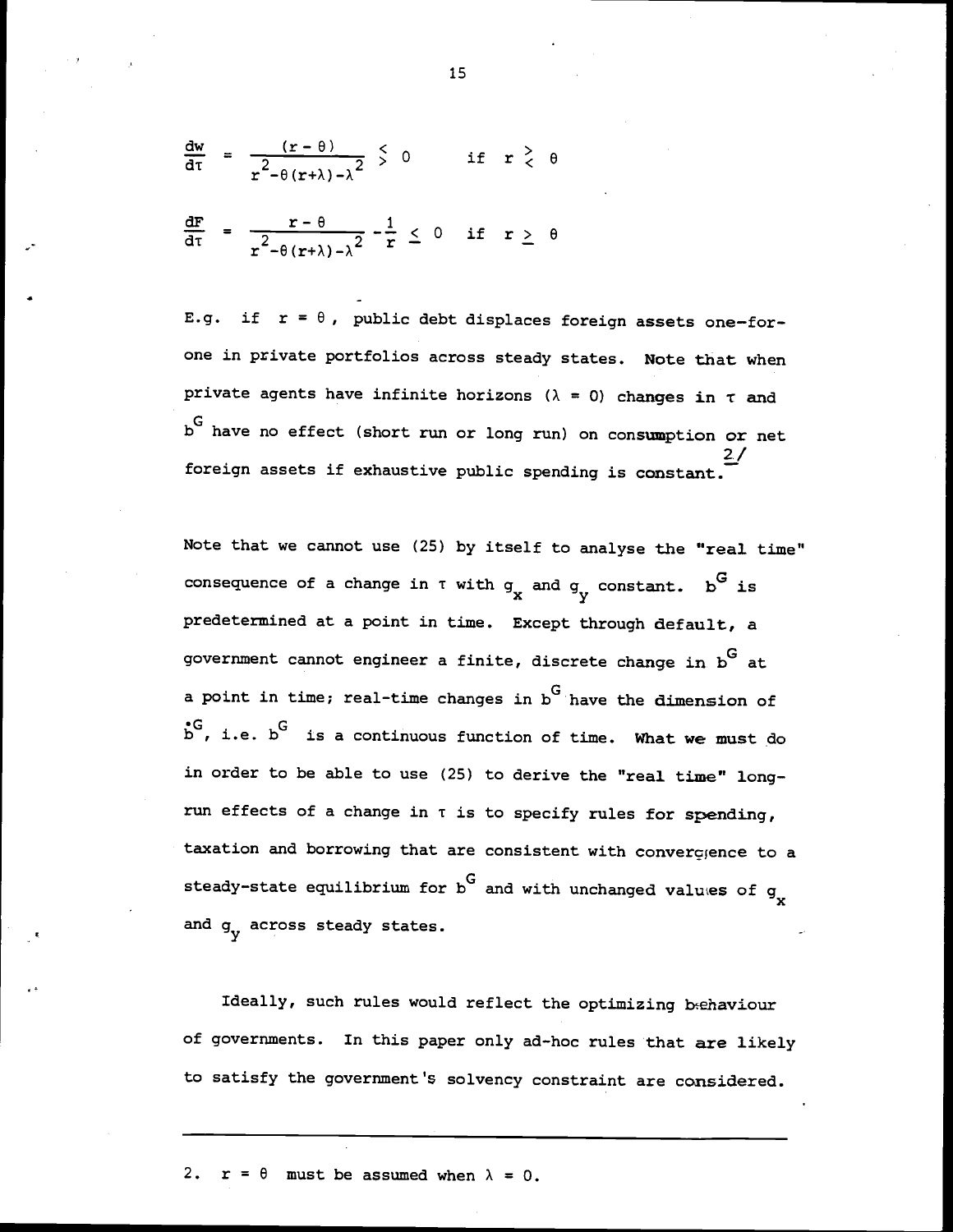A fairly general stabilizing rule for taxes is given in equations (26) and (27) for the home country and the foreign country respectively:

(26) 
$$
\tau = \tau_1 + \mu_\tau \dot{b}^G + \nu_\tau b^G
$$

(27) 
$$
\tau^* = \tau_1^* + \mu_1^* \frac{b^*c}{\pi} + \nu_1^* \frac{b^*c}{\pi}
$$

Thus taxes have a lump—sum component but also respond either to the deficit and/or to the size of the debt.

The behaviour of domestic and foreign public debt under these rules is given by

(28) 
$$
b^G = \left(\frac{r - v_\tau}{1 + \mu_\tau}\right) b^G + \frac{1}{1 + \mu_\tau} (g - \tau_1)
$$

(29) 
$$
b^{*G} = \left(\frac{r - v_{\tau}^{*}}{1 + \mu_{\tau}^{*}}\right) b^{*G} + \frac{1}{1 + \mu_{\tau}^{*}} \pi (g^{*} - \tau_{1}^{*})
$$

where

(30a) 
$$
g \equiv g_x + \pi g_y
$$
  
and

$$
(30b) \quad g^* \equiv \frac{\pi}{g_x^*} + g_y^*
$$

Total taxes under this rule evolve according to

 $\mathcal{L}_{\mathcal{A}}$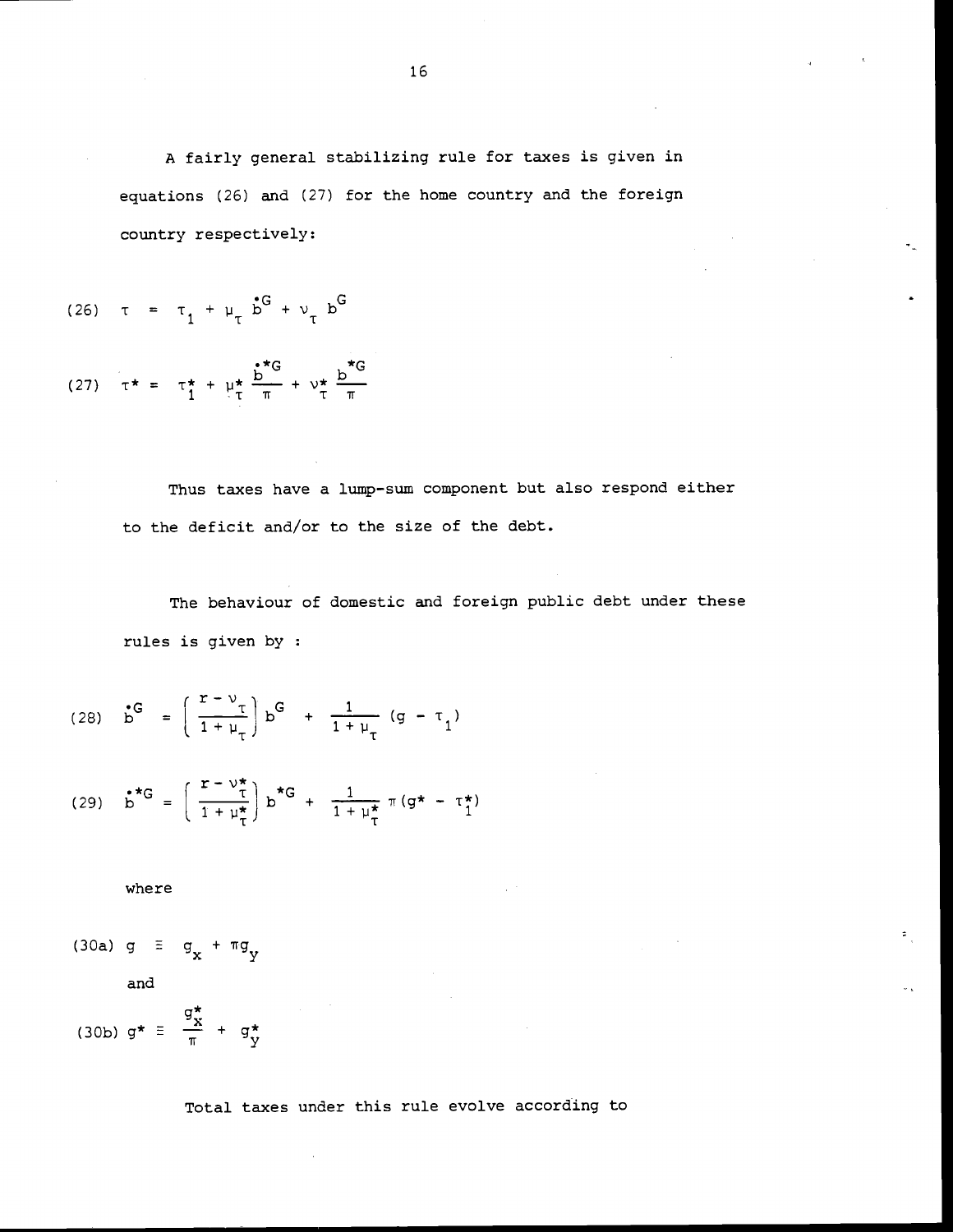(31) 
$$
\tau = \frac{1}{1+\mu_{\tau}} \tau_1 + \frac{\mu_{\tau}}{1+\mu_{\tau}} g + \left(\frac{r\mu_{\tau} + \nu_{\tau}}{1+\mu_{\tau}}\right) b^{G}
$$
  
\n(32)  $\tau^* = \frac{1}{1+\mu_{\tau}^*} \tau_1^* + \frac{\mu_{\tau}^*}{1+\mu_{\tau}^*} g^* + \left(\frac{r\mu_{\tau}^* + \nu_{\tau}^*}{1+\mu_{\tau}^*}\right) \frac{b^{*}G}{\pi}$ 

Any rule with  $\frac{r-v}{1+\mu}$  < 0 satisfies home country government's solvency requirement. In most of the examples considered below we assume  $v_{\tau} = v_{\tau}^{*} = 0$  in which case the solvency condition becomes  $\mu_{\tau}$ ,  $\mu_{\tau}^{\star}$  < -1.

The main fiscal experiment will be a change in  $\tau_1$  or  $\tau_1^*$ . With  $v_{\tau} = v_{\tau}^* = 0$ , this change in the lump-sum component of the tax bill also equals the steady-state change in total tax receipts.

Note, however, from (31) and (28) that a long-run, steady—state tax increase is "achieved" by a short-run tax cut which results in an initial budget deficit. Indeed, the authorities run a net cumulative budget deficit during the adjustment process towards the new long-run equilibrium. With a given spending programme on goods and services, the higher long-run taxes will be exactly sufficient to service the higher volume of public debt.

If we wish to use (22) to analyse the short-run and long—run consequences of a constant, exogenous change in taxes, the government's present value budget constraint (PVBC) can only be satisfied if we assume that public spending  $(g_x + \pi g_y)$  is adjusted to maintain solvency.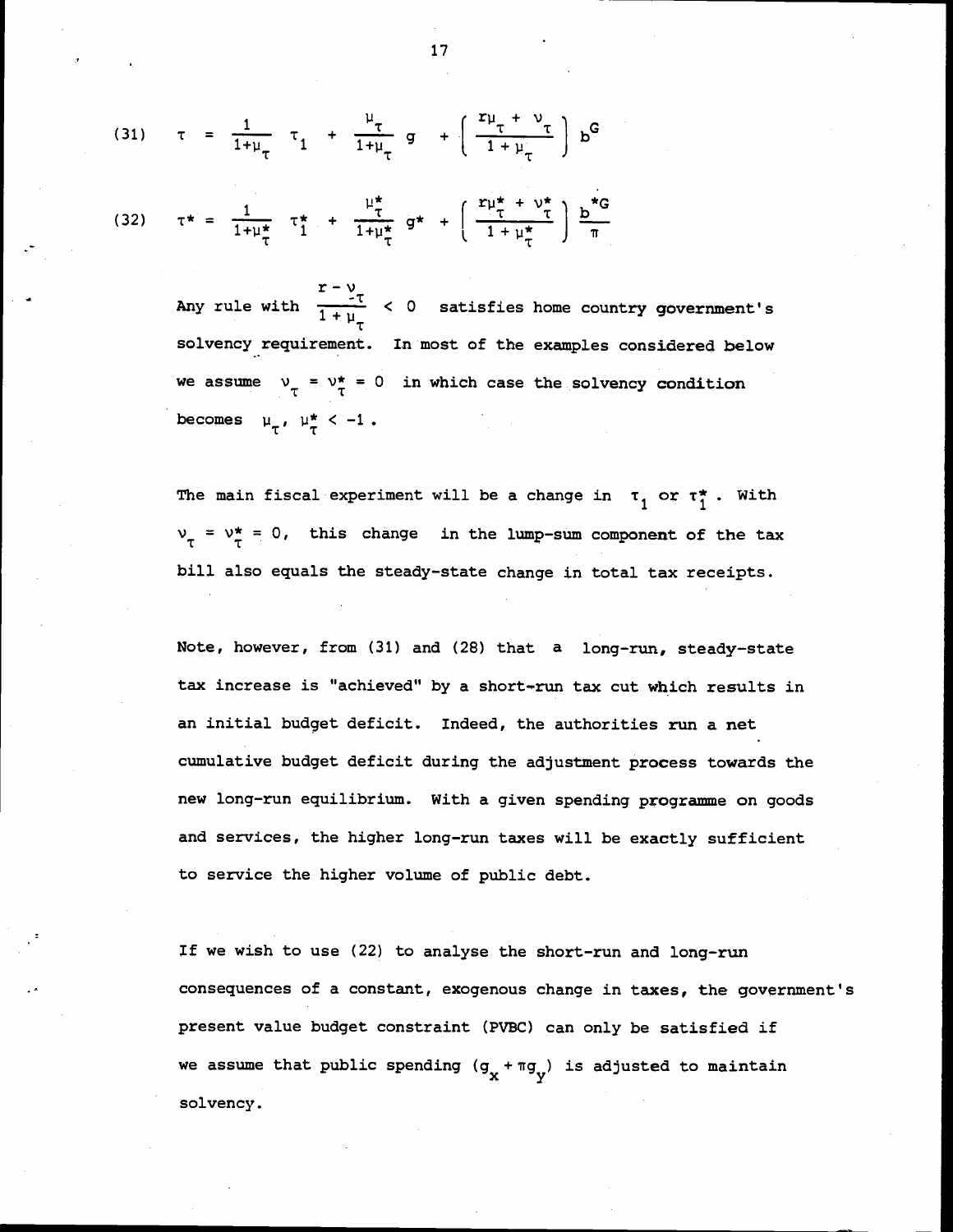By analogy with (26) and (27) we could specify potentially stabilizing public spending rules that make spending responsive to the level and/or rate of change of public debt, e.g.

(30) 
$$
g = g_1 + \mu_g \dot{b}^G + \nu_g b^G
$$

(31) 
$$
g^* = g_1^* + \mu_g^* \frac{b^*G}{\pi} + \nu_b^* \frac{b^*G}{\pi}
$$

The behaviour of domestic and foreign public debt under these rules is given by

(32) 
$$
b^G = \left(\frac{r + v_g - v_\tau}{1 - \mu_g + \mu_\tau}\right) b^G + \frac{1}{1 - \mu_g + \mu_\tau} (g_1 - \tau_1)
$$

(33) 
$$
b^{*G} = \frac{(r + v^* - v^*)}{1 - \mu^* + \mu^*} b^{*G} + \frac{1}{1 - \mu^* + \mu^*} \pi (g^* - \tau^*)
$$

Even with exogenous taxes  $(v_{\tau} = v_{\tau}^* = \mu_{\tau}^* = \mu_{\tau}^* = 0)$  the spending rule parameters can be chosen in such a way as to make (32) and (33) convergent processes. For illustrative purposes, consider the case of exogenous taxes and  $v_g = 0$ . A convergent debt process requires  $\mu_{\mathbf{q}} > 1$  since

(34) 
$$
b^G = \frac{r}{1-\mu_g} b^G + \frac{1}{1-\mu_g} (g_1 - \tau_1)
$$

The behaviour of the (q,w) system with exogenous taxes and endogenous spending (equation (30) with  $v_{\text{g}} = 0$  and equation (34))is illustrated in Figure 1 for the case  $r = \theta$ . The unique convergent saddlepath SS' in q-w space is upward-sloping.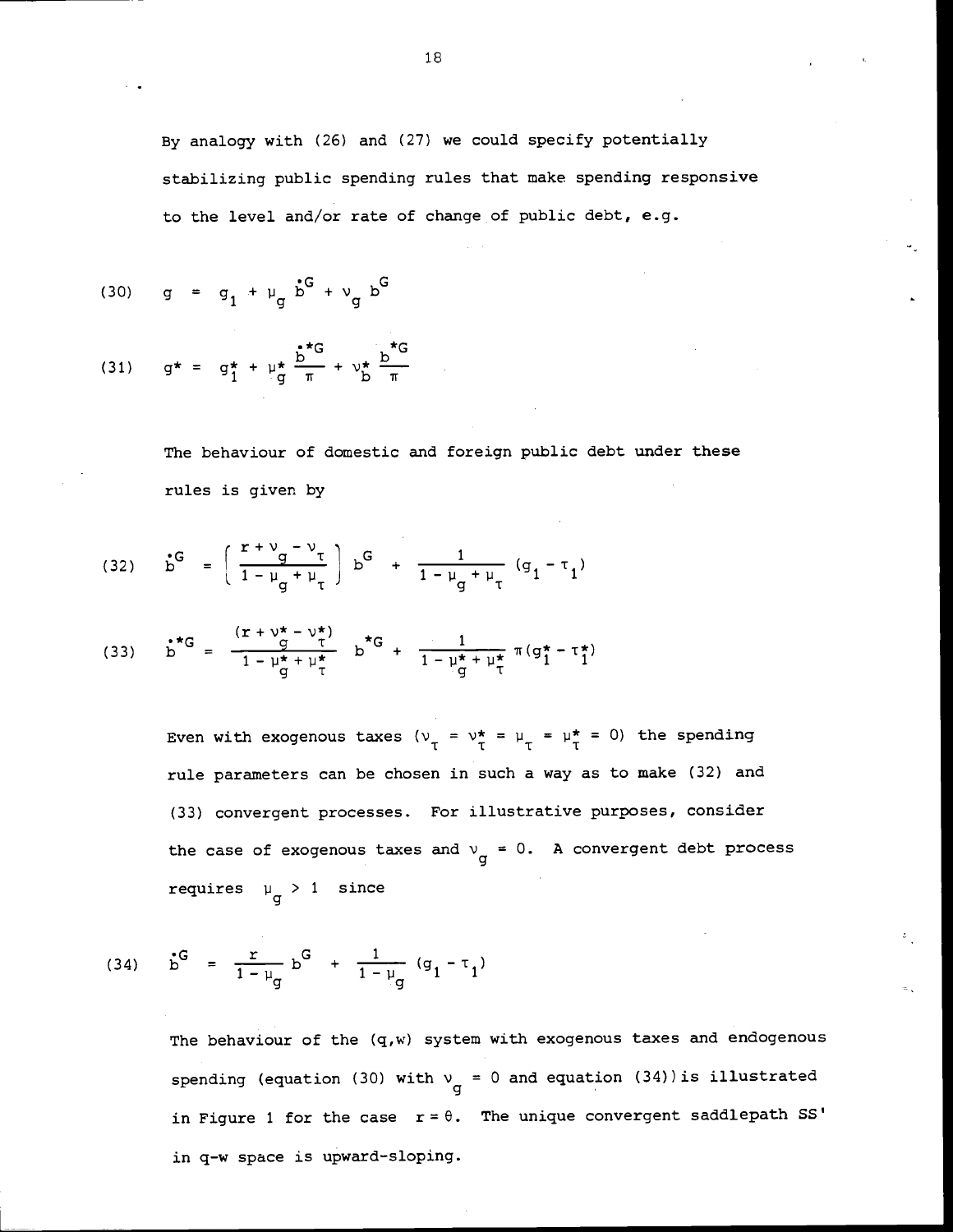

Starting from  $E_{\text{o}}$ , an unanticipated, immediate permanent tax cut moves the q, w system immediately to its new stationary equilibrium value at  $E_1$ . The unexpected announcement at  $t_0$  of an immediate temporary tax cut, to be ended at  $t_1 > t_0$  causes consumption to increase immediately to some intermediate position  $E_{01}$ , between  $E_{0}$  and  $E_{1}$ . From there the system moves gradually along a divergent trajectory drawn with reference to the  $E_1$  equilibrium, until at  $t_1$  it arrives at  $E_{12}$  on SS' from where it converges asymptotically to  $E_0$ . Between  $t_0$  and  $t_1$  part of the tax cut is saved. Dissaving takes place from  $t_1$  onwards.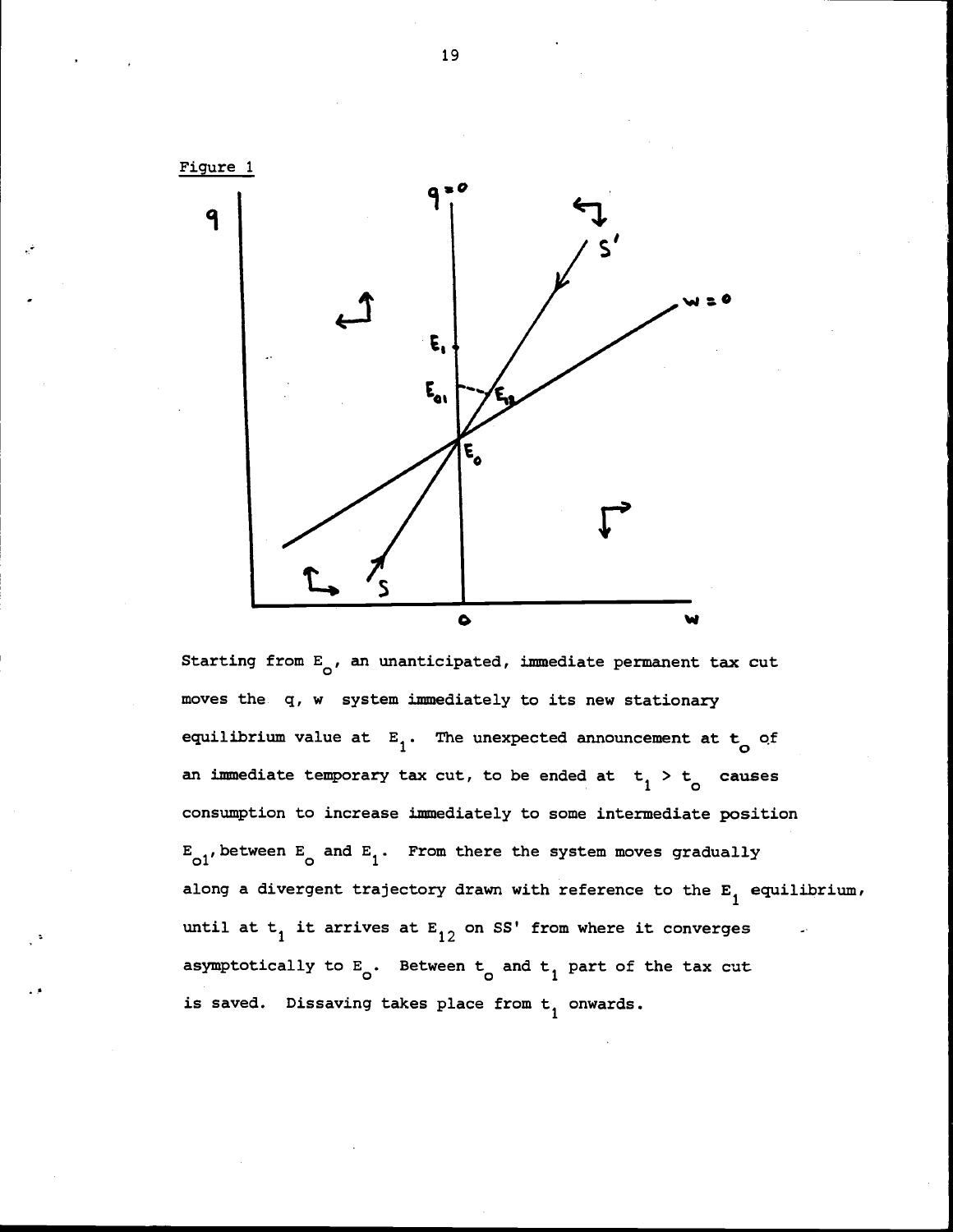Since  $F \equiv W - K - b^G$  and  $\dot{K} = 0$ , the current account surplus is given by  $\dot{F} = \dot{w} - \dot{b}$ .

For the unexpected, immediate and permanent tax change, w is constant throughout and foreign assets are crowded out one-forone by domestic debt. With  $\mu_{\sigma} > 1$ , the permanent cut in taxes is accompanied by transitory spending cuts which result in a budget surplus and a current account surplus. The government obtains the means to finance the permanent tax cut by reducing its debt in the short run. As public spending converges back to its original value, the public sector PVBC exhibits matching reductions in a liability,  $b<sup>G</sup>$  and in an asset - the present value of future taxes.

In general, with exogenous taxes and endogenous spending given by (30) with  $v_{\text{g}} = 0$  (and therefore by 34)), the behaviour of q, w and F is governed by :

(35)  $\begin{vmatrix} q & q & q \end{vmatrix}$   $\begin{vmatrix} r-\theta & -(\theta+\lambda) \lambda & 0 \end{vmatrix}$   $\begin{vmatrix} q & q \end{vmatrix}$  (  $\mathbf{w}$  = -1 r 0 ||  $\mathbf{w}$  + j(K) -  $\tau_1$  $\mathbf{F}$  -1  $-\mathbf{r}$   $\mathbf{y}$   $\mathbf{r}$   $\mathbf{r}$   $\mathbf{r}$   $\mathbf{r}$   $\mathbf{r}$   $\mathbf{r}$   $\mathbf{r}$   $\mathbf{r}$   $\mathbf{r}$   $\mathbf{r}$   $\mathbf{r}$   $\mathbf{r}$   $\mathbf{r}$   $\mathbf{r}$   $\mathbf{r}$   $\mathbf{r}$   $\mathbf{r}$   $\mathbf{r}$   $\mathbf{r}$   $\mathbf{r}$   $\mathbf{r}$   $\$  $\begin{bmatrix} 1 & 1 & 1 \\ 1 & 1 & 1 \\ 1 & 1 & 1 \end{bmatrix}$   $\begin{bmatrix} 1-p_q \\ q \end{bmatrix}$   $\begin{bmatrix} 1 & 1 \\ 1 & 1 \end{bmatrix}$   $\begin{bmatrix} 1 & 1 & 1 \\ 1 & 1 & 1 \end{bmatrix}$   $\begin{bmatrix} 1 & 1 & 1 \\ q & 1 & 1 \end{bmatrix}$ 

The characteristic roots are  $\mathbf{r} = (\theta + \lambda)$ ,  $\mathbf{r} + \lambda$  and  $\frac{\mathbf{r}}{1 + \lambda}$ . With  $\mathbf{q}$  $-\lambda < r < \theta + \lambda$  and  $\mu_{\sigma} > 1$  there will be two stable and one unstable characteristic roots and the system will have the desired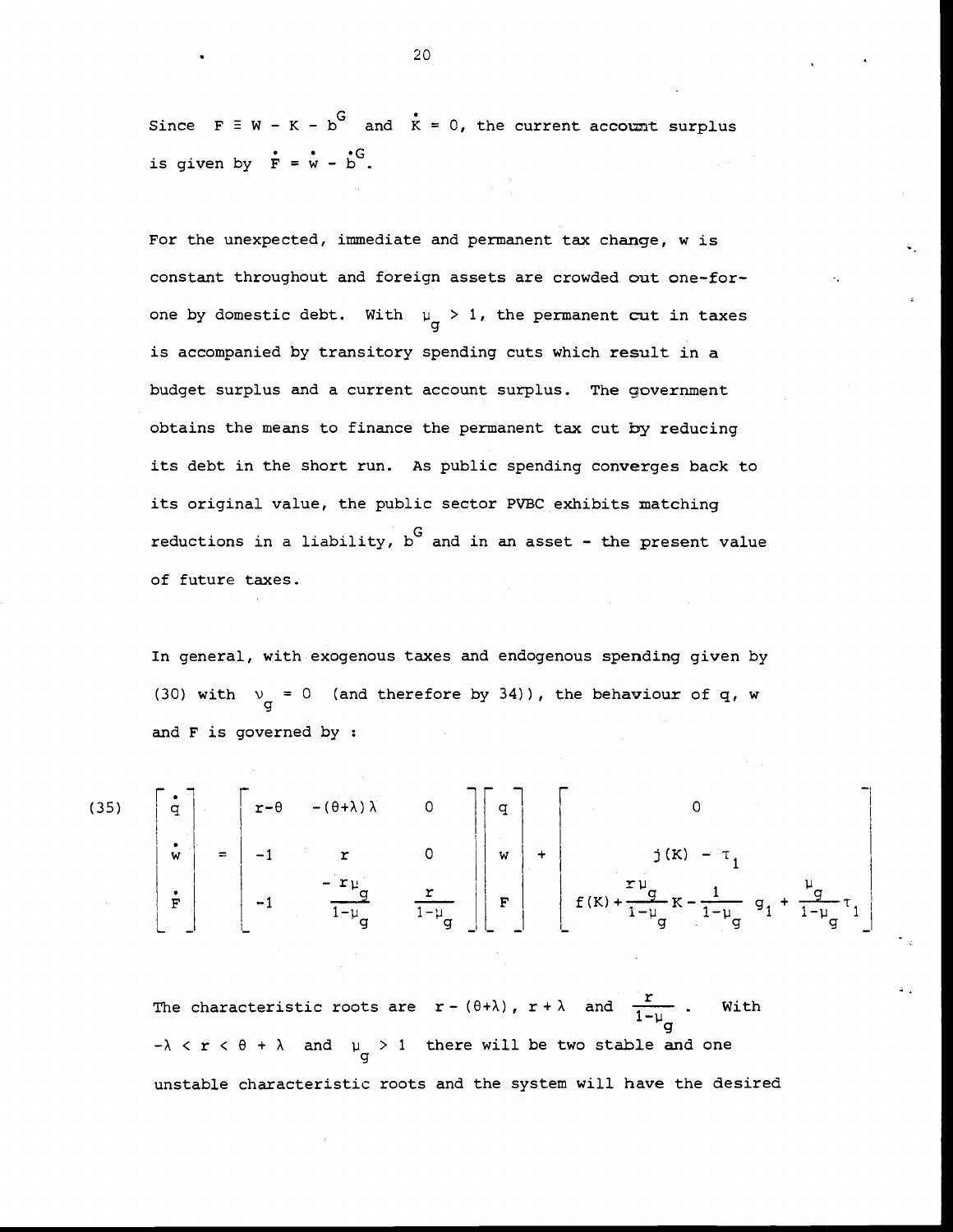saddlepoint configuration for two predetermined variables (w and F) and one non-predetermined variable, q.

With a temporary tax cut there is no change in the long run values of q, w, F and b<sup>G</sup>. On impact, however, since

$$
g = \frac{1}{1-\mu_g} g_1 + \frac{\mu_g r}{1-\mu_g} b^G - \frac{\mu_g}{1-\mu_g} \tau_1 \text{ and } \mu_g > 1, \text{ spending is cut by}
$$

more than taxes and the home country runs a current account surplus. In Figure 1, between  $E_{01}$  and  $E_{12}$  the private sector saves. There is no private investment and the public sector has a budget surplus. When the tax cut is reversed at  $t_1$ , spending is raised by more and the government runs a budget deficit. The private sector also dissaves from  $E_{12}$  to  $E_0$  in Figure 1 and the economy as a whole has a current account deficit that vanishes asymptotically.

Consider now instead a long-run tax cut financed by short-run tax increases without any changes in the public spending programme. Since the interest rate and the terms of trade are exogenous, this policy leaves the present value of the future tax programme (discounted at r) unchanged and merely redistributes taxes over time and between generations. Under this rule the equations of motion are given by: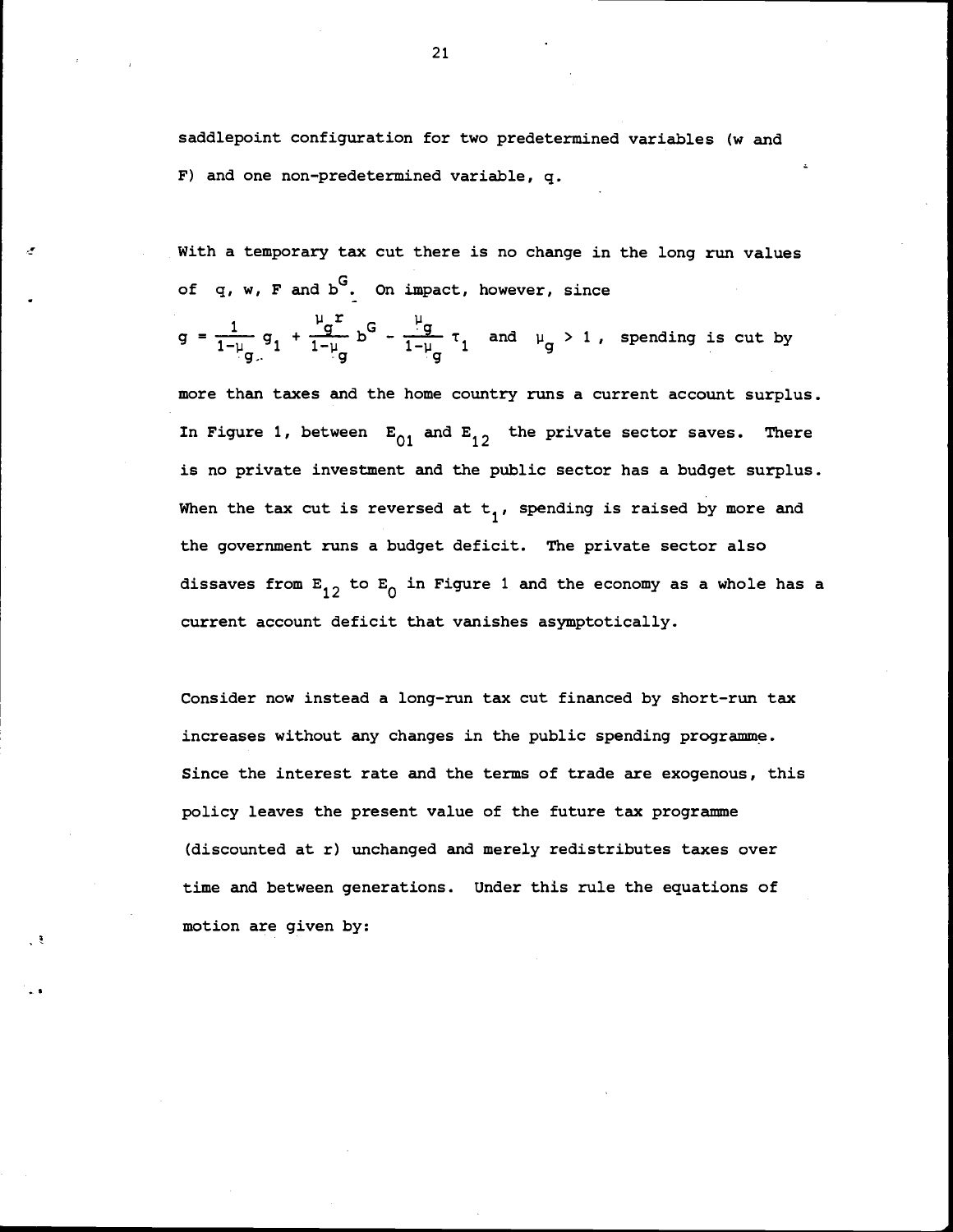(36) 
$$
\begin{bmatrix} \dot{\mathbf{q}} \\ \dot{\mathbf{w}} \\ \dot{\mathbf{r}} \end{bmatrix} = \begin{bmatrix} (\mathbf{r} - \theta) & -(\theta + \lambda) \lambda & 0 \\ -1 & \frac{\mathbf{r}}{1 + \mu_{\tau}} & \frac{\mathbf{r} \mu_{\tau}}{1 + \mu_{\tau}} \end{bmatrix} \begin{bmatrix} \mathbf{q} \\ \mathbf{w} \\ \mathbf{r} \end{bmatrix}
$$

+ 0  $\frac{1}{1+\mu_{\tau}} K - \frac{1}{1+\mu_{\tau}} \tau_1 - \frac{\mu_{\tau}}{1+\mu_{\tau}} g$  $f(K) - g$ 

The three characteristic roots of the system are  $r-(\theta+\lambda)$ ,  $r+\lambda$ , and  $\frac{r}{1+\mu_r}$  . The first two are the same ones that governed the q—w subsystem in (35) when taxes were exogenous. The third comes from the government debt equation  $\dot{b}^G = \frac{r}{1+\mu_{\tau}} b^G + \frac{1}{1+\mu_{\tau}} (g - \tau_1)$ . With  $-\lambda < r < \theta + \lambda$  and  $\mu_{\tau} < -1$ , there will be two stable roots and one unstable root and the system will again have the proper saddlepoint configuration.

what happens on impact to aggregate consumption in response to a long run tax cut  $(\tau_1$  down) financed through a short-run tax increase, depends entirely on what happens to human capital h. From equation (3') we see that, with K given, the effect on human capital depends only on the effect on the present value of future taxes discounted at  $r + \lambda$ . Let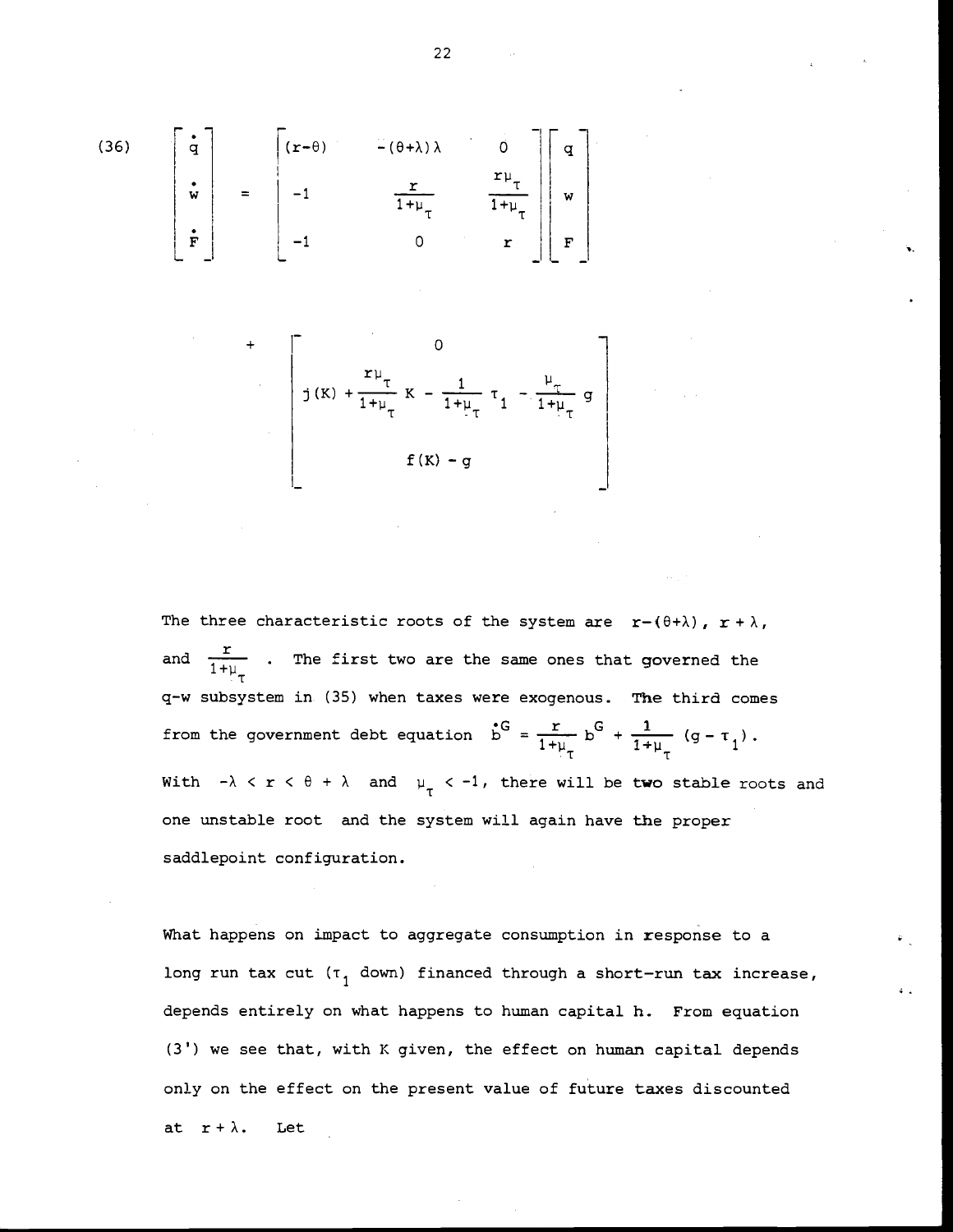$$
T(s) = \int_{s}^{\infty} T(t)e^{st} dt
$$

It is easily checked that

$$
\frac{d\mathbf{T(s)}}{d\tau_1} = \frac{1}{r+\lambda} - \frac{1}{r+\lambda} \frac{(1+\mu_{\tau})}{\mu_{\tau}}
$$

This confirms the intuition that with infinite-lived households  $(\lambda = 0)$  and perfect capital markets, redistribution of taxes over time has no real effects. However, with finite lives  $(\lambda > 0)$ and  $\mu_{\tau}$  < -1,  $\frac{d T(s)}{dt}$  < 0 : raising taxes in the long run and 1 lowering them in the short run so as to keep their present value discounted at r constant, lowers their present value discounted at  $r+\lambda$ .

Thus a policy of cutting taxes in the long run and financing this by raising taxes in the short run, will lower human capital and lower private consumption in the short run, even though it will raise both in the long run.

# Changes in the terms of trade

It is apparent from equation (22) that changes in the terms of trade,  $\pi^{-1}$ , have no effect, short-run or long-run, on the behaviour of aggregate private consumption q and private sector non—human wealth w. Furthermore, except insofar as public spending on goods and services  $q_x + \pi q_y$  is a function of  $\pi$ , the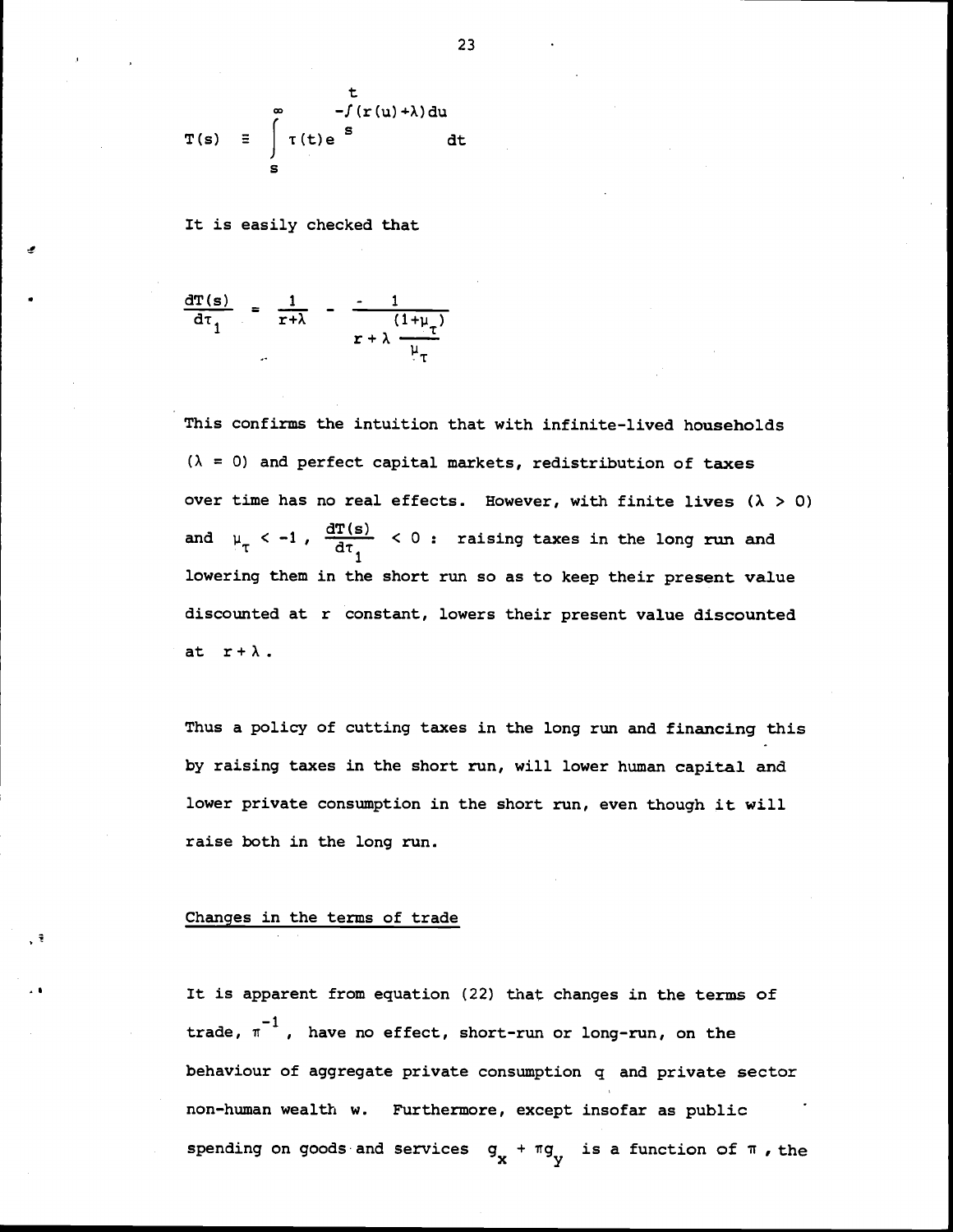current account is independent of the terms of trade in the short-run and in the long-run. This is the powerful simplifying effect of our choice of utility function. A more general analysis of the Harberger-Laursen—MetZler effect can be found in Razin and Svensson [1983] and Bean [1984].

## Changes in the interest rate

In a steady state,  $r = r'(K)$  or  $K = k(r)$   $k' < 0$ . The longrun effects of a change in the world interest rate on private consumption and non-human wealth are in general ambiguous, as shown in (37a, b), where we use the fact that  $j'k' = -K$ .

$$
(37a) \quad \frac{dq}{dr} = \frac{qr + (w-K)(\theta + \lambda)\lambda}{-[r^2 - \theta(r+\lambda) - \lambda^2]}
$$

$$
(37b) \quad \frac{dw}{dr} = \frac{(r-\theta)(w-K) + q}{-[r^2-\theta(r+\lambda)-\lambda^2]}
$$

If  $r = \theta$ , then  $\frac{dw}{dr} > 0$  but  $\frac{dq}{dr}$  is still ambiguous, as it equals  $(\theta + \lambda)$  [rh –  $\lambda$ K] .  $-[r^2-\theta(r+\lambda)-\lambda]$ 

In a neighbourhood of the steady-state equilibrium  $K = K_{0}$ ,  $\psi = 1$ , the behaviour of K and  $\psi$  can be linearly approximated by (38).

(38) 
$$
\begin{bmatrix} \mathbf{\dot{x}} \\ \mathbf{\dot{v}} \end{bmatrix} = \begin{bmatrix} 0 & \frac{K_o}{\zeta} \\ -\mathbf{f}''(K_o) & \mathbf{r}_o \end{bmatrix} \begin{bmatrix} K - K_o \\ \psi - 1 \end{bmatrix} + \begin{bmatrix} 0 \\ \mathbf{r} - \mathbf{r}_o \end{bmatrix}
$$

This yields the familiar saddlepoint equilibrium shown in Figure 2.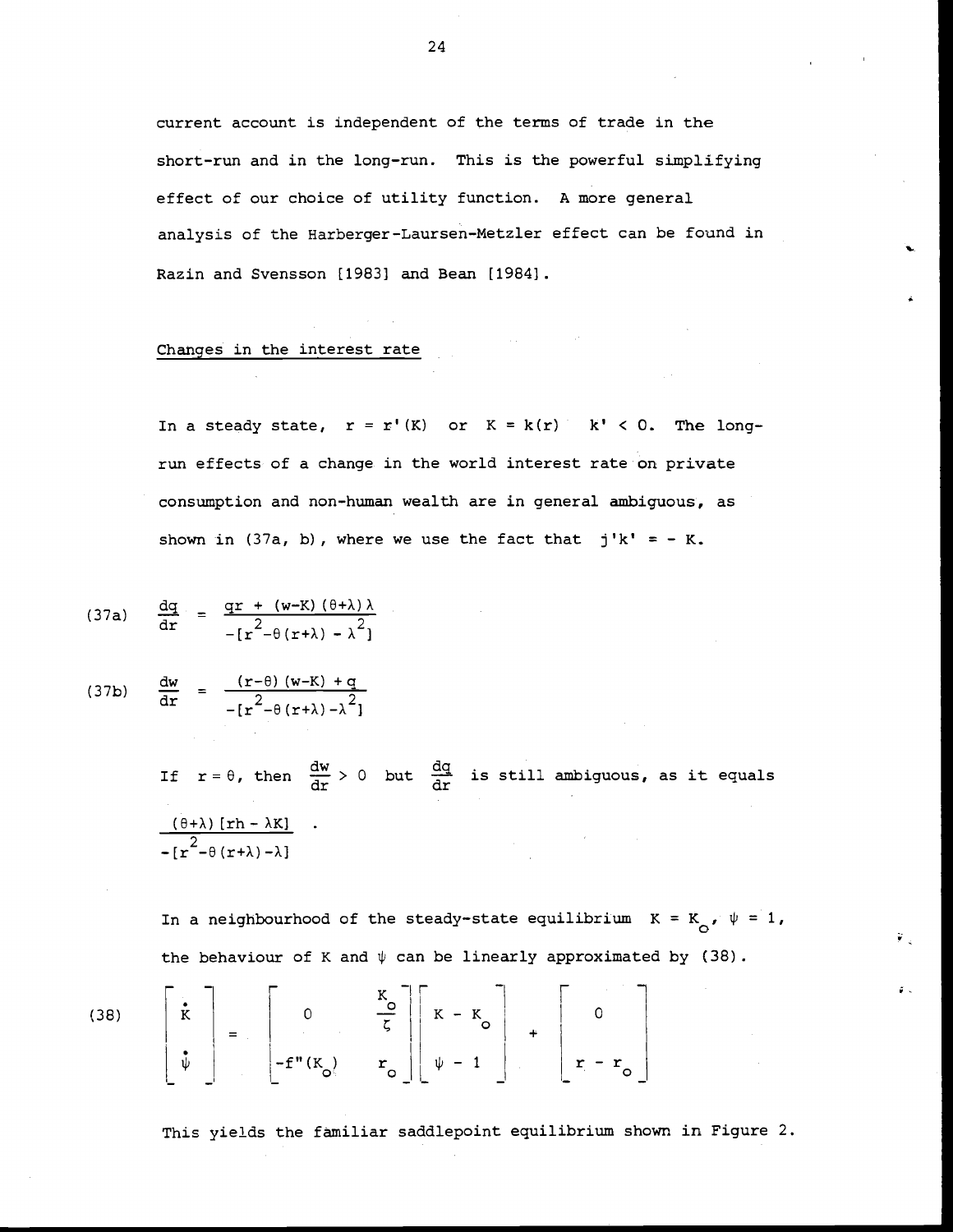

The  $(K, \psi)$  dynamics is entirely self-contained, but feeds into the q, w dynamics as shown in (39) for the case where public spending adjusts to satisfy the government's PVBC.

|      | $\bf K$        |                    | O                                   | A<br>ζ       | $\circ$                          | $\circ$                       | $K-K$<br>Õ                |             | $\circ$                                      |  |
|------|----------------|--------------------|-------------------------------------|--------------|----------------------------------|-------------------------------|---------------------------|-------------|----------------------------------------------|--|
| (39) | $\bullet$<br>ψ | $\sim$<br>$\equiv$ | $-f''$<br>$^{\prime}$ (K $_{\circ}$ | r<br>$\circ$ | O                                | $\circ$                       | $\psi - 1$                | $\ddotmark$ | $\sim$<br>$\circ$                            |  |
|      | ٠<br>q         |                    | o                                   | $\circ$      | $-\theta$ )<br>$-$ (r<br>$\circ$ | $-(\theta + \lambda) \lambda$ | $\mathbf{q}^{\mathbf{O}}$ |             | $-r$<br>$\mathbf{q}_{\mathbf{o}}$<br>$\circ$ |  |
|      | ٠<br>W         |                    | $j'(K_0)$                           | $\circ$      | -1                               | $r_{\rm o}$                   | $W-W$<br>$\circ$<br>–'    |             | $-r$<br>W<br>$\circ$<br>$\circ$              |  |

We saw that when K is treated as constant, the  $(q, w)$  subsystem is saddlepoint-stable under mild restrictions. It will therefore have a (locally) well—behaved solution when K is governed by an exogenous process provided K does not "explode too fast" (see Buiter [1984]). Since K in turn will be (locally) well—behaved provided only that r doesn't explode too fast, the system given in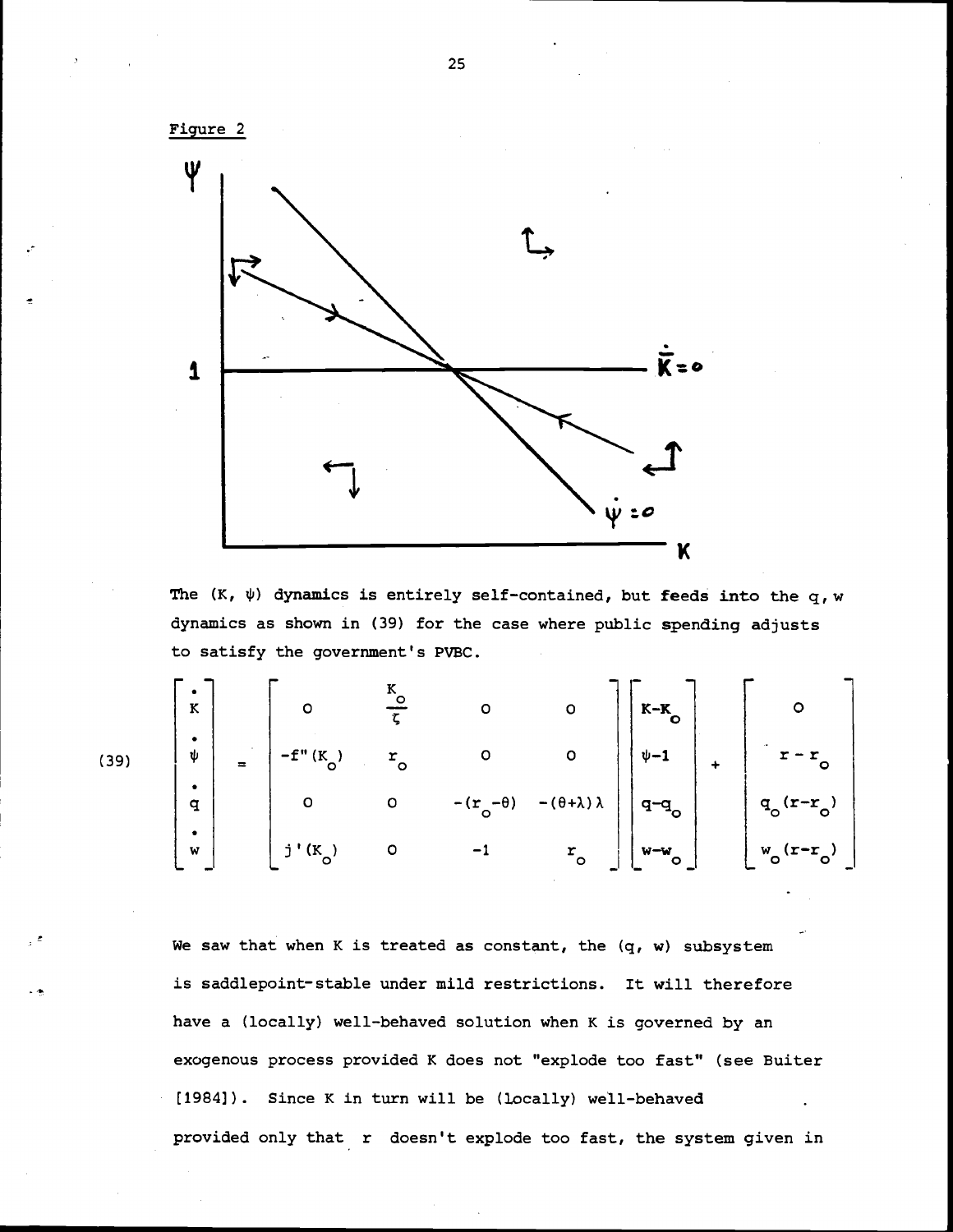(39) will be a saddlepoint equilibrium with two stable and two unstable characteristic roots.  $\psi$  and q are non-predetermined, the boundary condition for K takes the form of an initial condition and w is subject to the simple linear restriction that at  $t=t_o$ , say

(42) 
$$
w(t_0) = w(t_0) + (\psi(t_0) - \psi(t_0))K(t_0)
$$

where  $x(t_0) = \lim_{\Delta \to 0} x(t_0 - \Delta)$  $\Delta > 0$ 

while  $w(t_0)$  is predetermined (inherited from the past), discontinuous jumps in  $\psi$  in response to 'news' at t<sub>o</sub> can cause discontinuous jumps in  $w(t_0)$ .

The four roots are 
$$
\frac{1}{2} \left( r_o \pm \sqrt{r_o^2 - \frac{4K_o}{\zeta}} \pm \sqrt{K_o}
$$
 \right),  $r_o - (\theta + \lambda)$   
and  $r_o + \lambda$ .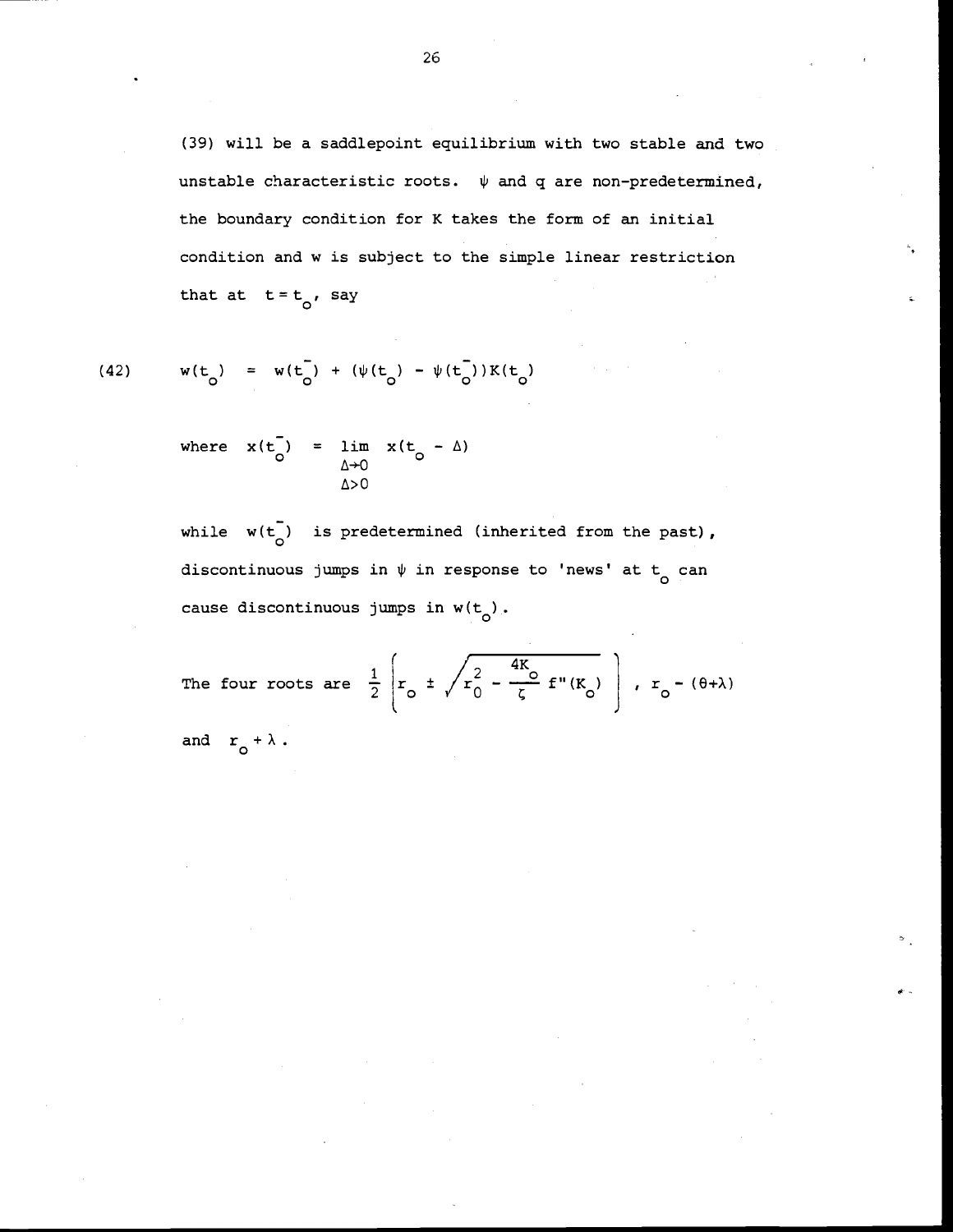IV The semi-small open economy

The semi—small open economy is a price taker in world financial markets but has some influence on the world price of its exportable. Price-taking behaviour in the world capital market is specified as the home country taking  $r^* \equiv r - \frac{\pi}{\pi}$  as given. Through the endogeneity of  $\pi$  therefore, the domestic interest rate, r, becomes endogenous, at any rate in the short run. The terms of trade are endogenized through the domestic output equilibrium condition

$$
f(K) = \alpha q + g_{\mathbf{X}} + \left(\frac{\psi - 1}{\zeta}\right) K + \alpha \star \pi q \star + g_{\mathbf{X}}^{\star} + \frac{1}{2} (\psi - 1)^2 \frac{K}{\zeta}
$$

We also assume that  $g_x$  is independent of  $\pi$  and that  $(\alpha*\pi q^*+g_x^*)\pi^{-1}$ is independent of  $\pi$ , i.e. that  $(\alpha^* \pi q^* + g^*_{\mathbf{x}}) \pi^{-1} = M^{-1}$ , say, which permits us to solve for  $\pi$  as

(43) 
$$
\pi = [f(K) - \alpha q - q_x + \frac{(1-\psi)K}{\zeta} - \frac{1}{2}(\psi-1)^2 \frac{K}{\zeta}]M
$$

This has the sensible property that an increase in world demand for the home good cet. par. raises its relative price (lowers  $\pi$ ). Note that this representation makes  $\pi$  a function of domestic demand for domestic output but not of domestic demand for foreign output.

The long-run comparative statics of q, w, K and  $\psi$  are the same as those of the very small open economy, since in long—run equilibrium  $r = r^* = f'(K)$  and q is independent of  $\pi$ . If in addition total

3. We must of course assume that  $f - \alpha q - g_x + \frac{(1-\psi)K}{\zeta} - \frac{1}{2}(\psi-1)^2 \frac{K}{\zeta} > 0$ for  $\pi$  to be positive.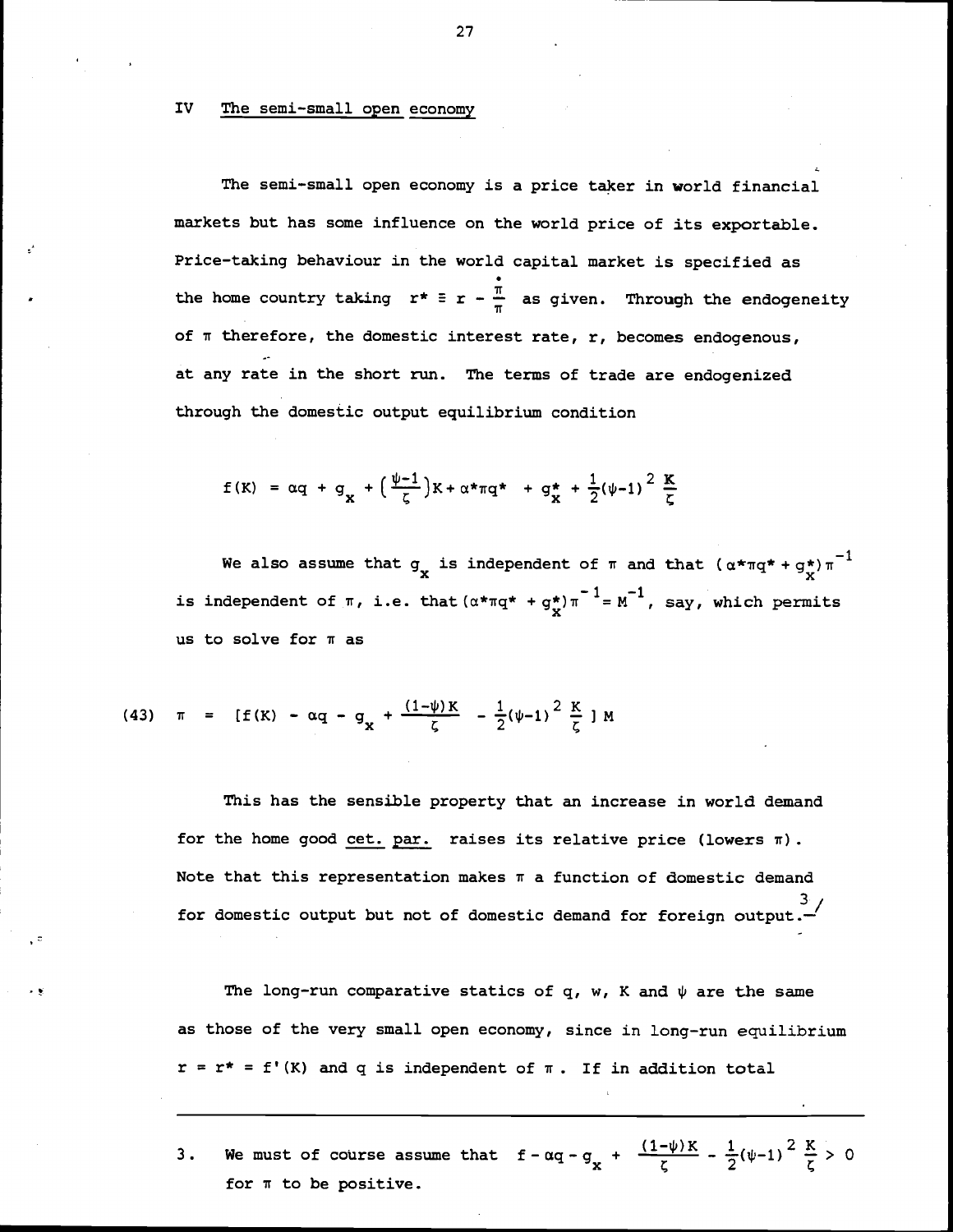government spending, measured in domestic output ( $g \equiv g_{v} + \pi g_{v}$ ) is independent of  $\pi$ , the long-run comparative statics of  $\delta^G$  and F are also the same as in the very small open economy.

The long—run effects of fiscal policy changes and changes in the world rate of interest on  $\pi$  all follow straightforwardly from the unit elastic foreign demand for domestic output function. The steady—state version of (43), given in (44), yields the following long—run comparative static results:

(44) 
$$
\pi = [f(K) - \alpha q - g_x]M
$$

(45a) 
$$
\frac{d\pi}{d\tau} = -M\alpha \frac{(\theta + \lambda)\lambda}{\Omega} > 0
$$

$$
(45b) \quad \frac{d\pi}{dg_x} = -M < 0
$$

$$
(45c) \quad \frac{d\pi}{dg_v} = 0
$$

(45d)  $\frac{d\pi}{dr\star} = \frac{Mf'}{f''} + \frac{M\alpha}{\Omega} [qr + (w-K)(\theta + \lambda)\lambda] < 0$ 

$$
\quad \text{where} \quad
$$

(45e)  $\Omega = r^2 - \theta (r + \lambda) - \lambda^2 < 0$ 

## Dynamic response of the semi—small open economy

The essential dynamics of the semi-small open economy are described by the following six equations:

$$
28 - 1
$$

4. We assume  $\frac{dq}{dr} \geq 0$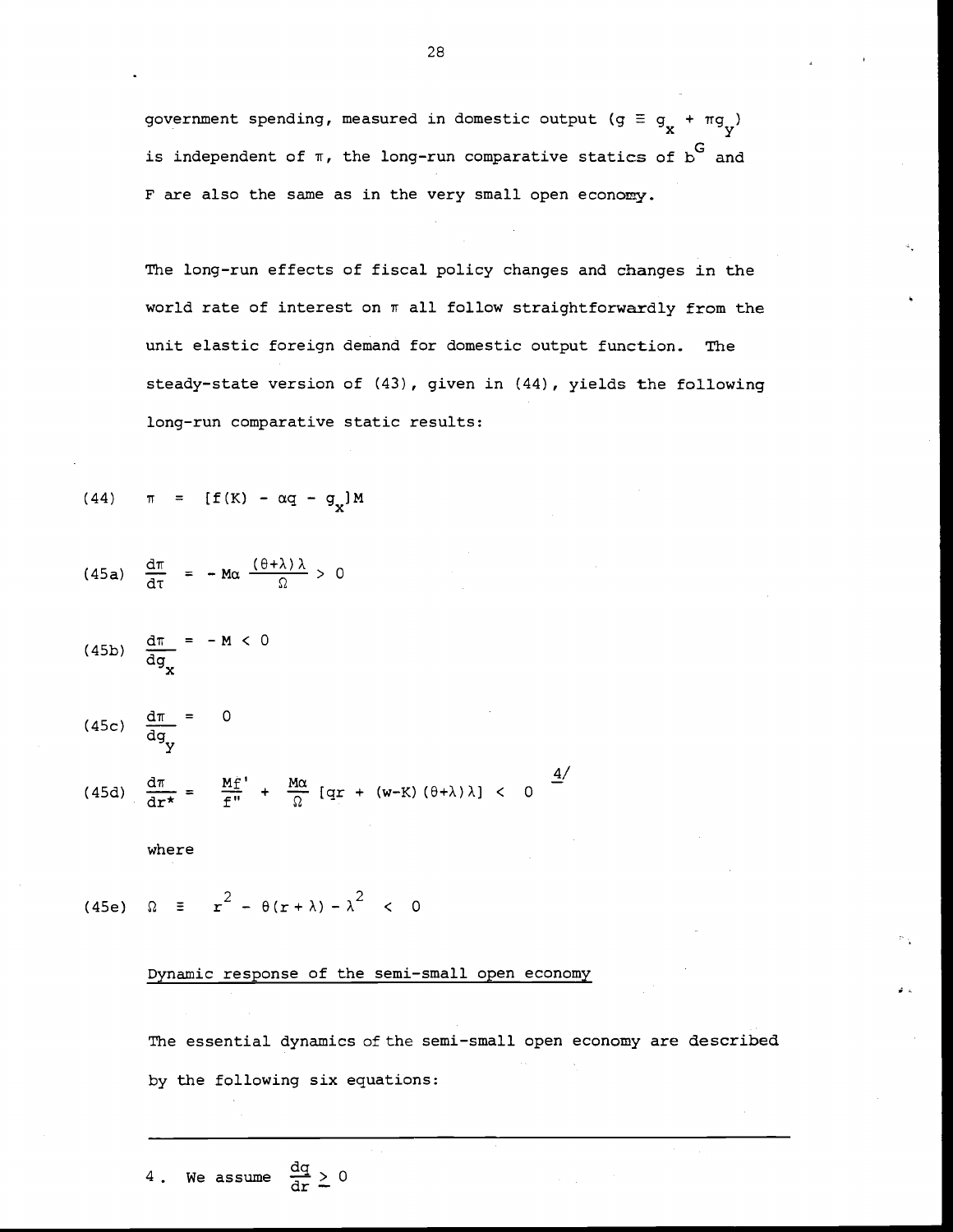$$
\dot{\mathbf{r}} = (\psi - 1) \zeta^{-1} \mathbf{K}
$$
\n
$$
\dot{\psi} = \psi \mathbf{r} - \mathbf{f}^{\top} (\mathbf{K}) - \frac{1}{2} \zeta \left( \frac{\dot{\mathbf{r}}}{\mathbf{K}} \right)^{2}
$$
\n
$$
\dot{\mathbf{q}} = (\mathbf{r} - \theta) \mathbf{q} - (\theta + \lambda) \lambda \mathbf{w}
$$
\n
$$
\dot{\mathbf{w}} = \mathbf{r} \mathbf{w} + \mathbf{j} (\mathbf{K}) - \mathbf{\tau} - \mathbf{q}
$$
\n
$$
\mathbf{r} = \mathbf{r} \mathbf{\dot{*}} + \frac{\dot{\mathbf{r}}}{\pi}
$$
\n
$$
\pi = (\mathbf{f} (\mathbf{K}) - \mathbf{q} - \mathbf{q} - \mathbf{q} - \dot{\mathbf{K}} - \frac{1}{2} \zeta \frac{\dot{\mathbf{r}}^{2}}{\mathbf{K}}) \mathbf{M}
$$

Having solved for the behaviour of K,  $\psi$ , q, w, r and  $\pi$ , we can then solve for the behaviour of public debt and net external assets from

 $\mathbf{M}$ 

$$
b^G = g_x + \pi g_y + r b^G - \tau
$$
  
and

$$
\dot{F}
$$
 = f(K) + rF - (q + \dot{k} + q<sub>x</sub> + \pi q<sub>y</sub> + \frac{1}{2}\zeta \frac{\dot{k}^2}{K})

<sup>A</sup> long-run tax cut financed by a temporary spending cut.

Consider first the consequences of a permanent cut in the exogenous level of taxes, T , under the strongly stabilizing public spending rule given by (30) with  $v_g = 0$ , i.e.

 $g = g_1 + \mu_g b^G$   $\mu_g > 1$ 

which implies

$$
b^G = \frac{r}{1-\mu_g} b^G + \frac{1}{1-\mu_g} (g_1 - \tau)
$$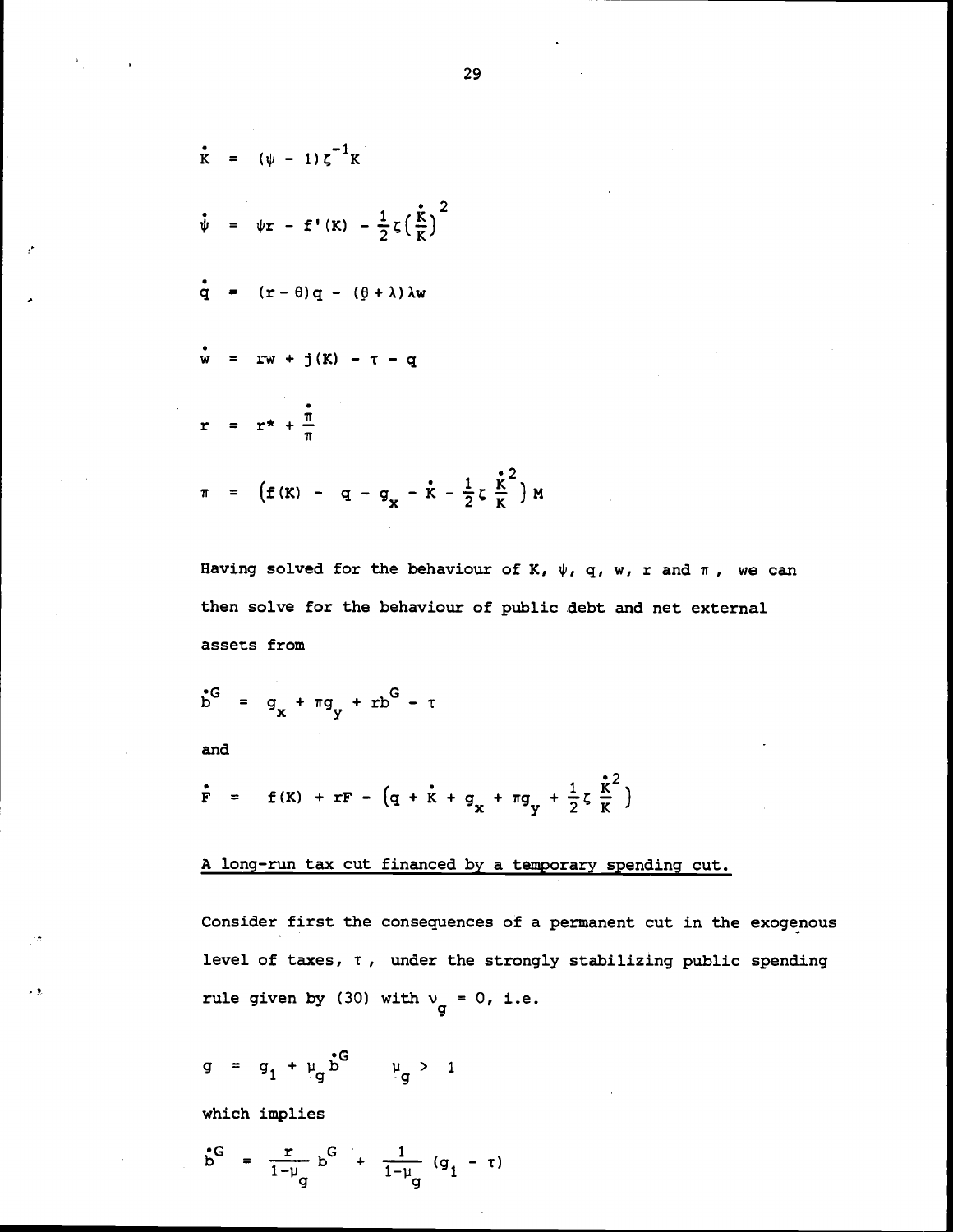In order to simplify the analysis further, it is also assumed that all variations in public spending take the form of variations in public spending on imports, i.e.  $g_{\mathbf{y}}$  is held constant throughout.

We eliminate r from the system through the real interest equalization condition and obtain  $\frac{\pi}{\pi}$  by logarithmic differentiation of the relative price equation. In a neighbourhood of the stationary equilibrium  $[K_{0}, \psi_{0}, q_{0}, w_{0}]$  corresponding to  $[r^*_{\circ}, \tau_{\circ}]$  and  $g_{\chi}$  we can represent the behaviour of K,  $\psi$ , q and w by



$$
+\begin{bmatrix}\n0 & 0 & 0 \\
\frac{\pi_{0}\zeta}{\Lambda} & 0 & \frac{-\zeta M}{\Lambda}\n\end{bmatrix}\n\begin{bmatrix}\nr^* - r^* \\
(\tau - \tau_0)\n\end{bmatrix}
$$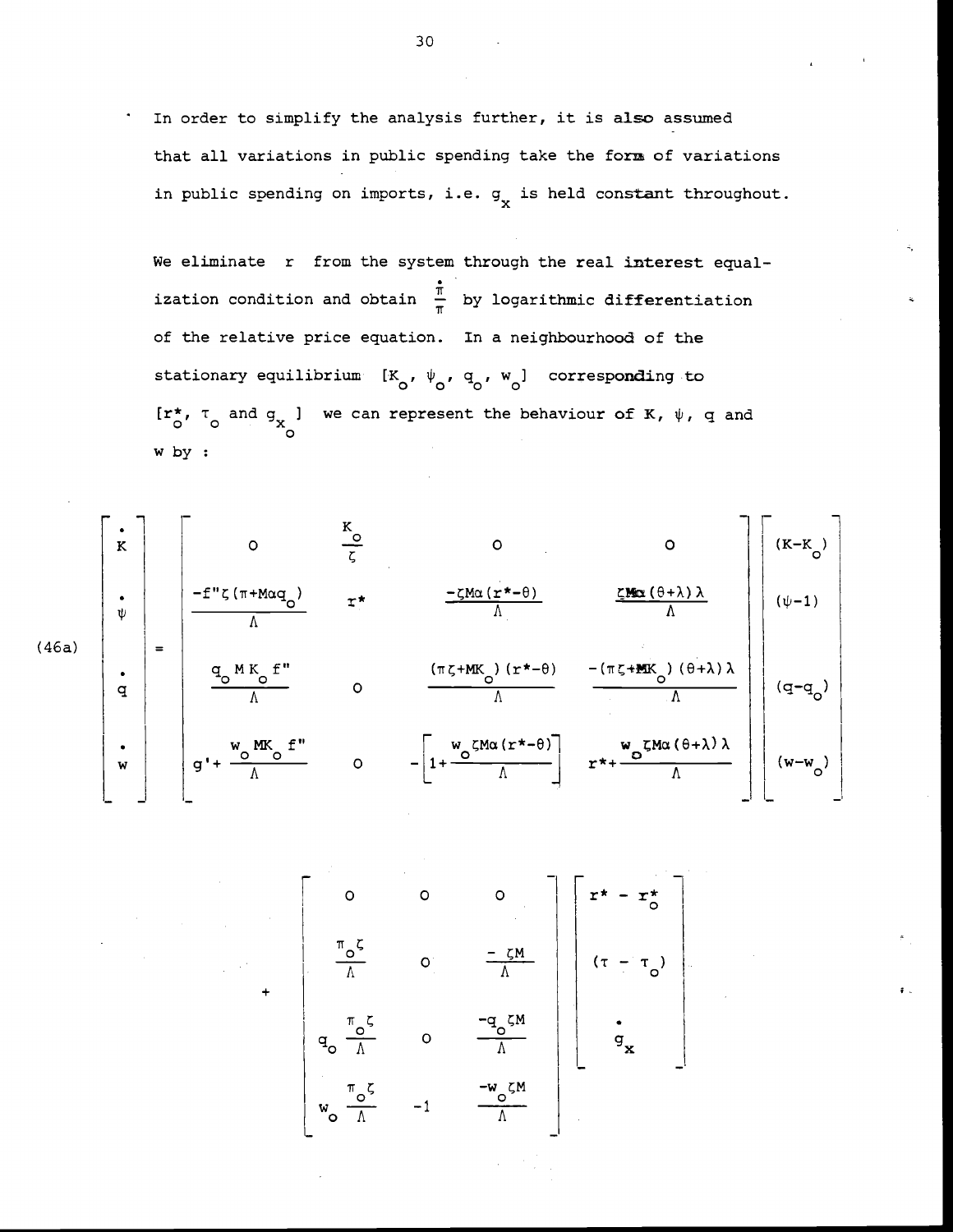(46b) 
$$
\Lambda = \pi_{0}\zeta + M\alpha q_{0}\zeta + MK_{0}
$$
  
and  
(46c) 
$$
\pi - \pi_{0} \stackrel{?}{\sim} MF'(K_{0})(K - K_{0}) - M\alpha (q - q_{0}) - MK_{0}\zeta^{-1}(\psi - 1) - M(q_{x} - q_{x})
$$
  
(46d) 
$$
\frac{\pi}{\pi} \frac{MK_{0}f''(K_{0})}{\Lambda}(K - K_{0}) + \frac{M\alpha(\theta + \lambda)\lambda\zeta}{\Lambda}(w - w_{0}) - \frac{M\alpha\zeta(r + \theta)}{\Lambda} (q - q_{0})
$$

$$
-\frac{(M\alpha q_{\circ} \zeta + MK_{\circ})}{\Lambda}(r^* - r^*) - \frac{\zeta M}{\Lambda} q_x
$$

The characteristic equation of the state matrix in (46a) does not appear to factorize in any convenient manner. Experimentation with a range of plausible numerical values did, however, consistently yield the right kind of saddlepoint configuration with two stable and two unstable characteristic roots. The following results of simulations involving a world interest rate increase and a tax cut for two distinct numerical versions of the For the first version model illustrate its general properties. of the model,  $\alpha = .6$ ,  $\theta = .03$ ,  $\zeta^{-1} = .031$  and  $\lambda = .03$ . The production function is Cobb-Douglas with  $f(K) = K^{\beta}$  and  $\beta = .25$ in both versions of the model.

In version I,  $r^* = \theta = .03$ . This means that the steady-state value for w equals zero. We also assume that the initial value of taxes,  $\tau_{\alpha}$ , is 25 per cent of initial labour income, that  $g_{\mathbf{x}}$  is fifteen per cent of initial labour income, that

5. These simulations made use of the algorithm "Saddlepoint" of Austin and Buiter [1982].

6. The value of  $\zeta$  was taken from Summers [1981].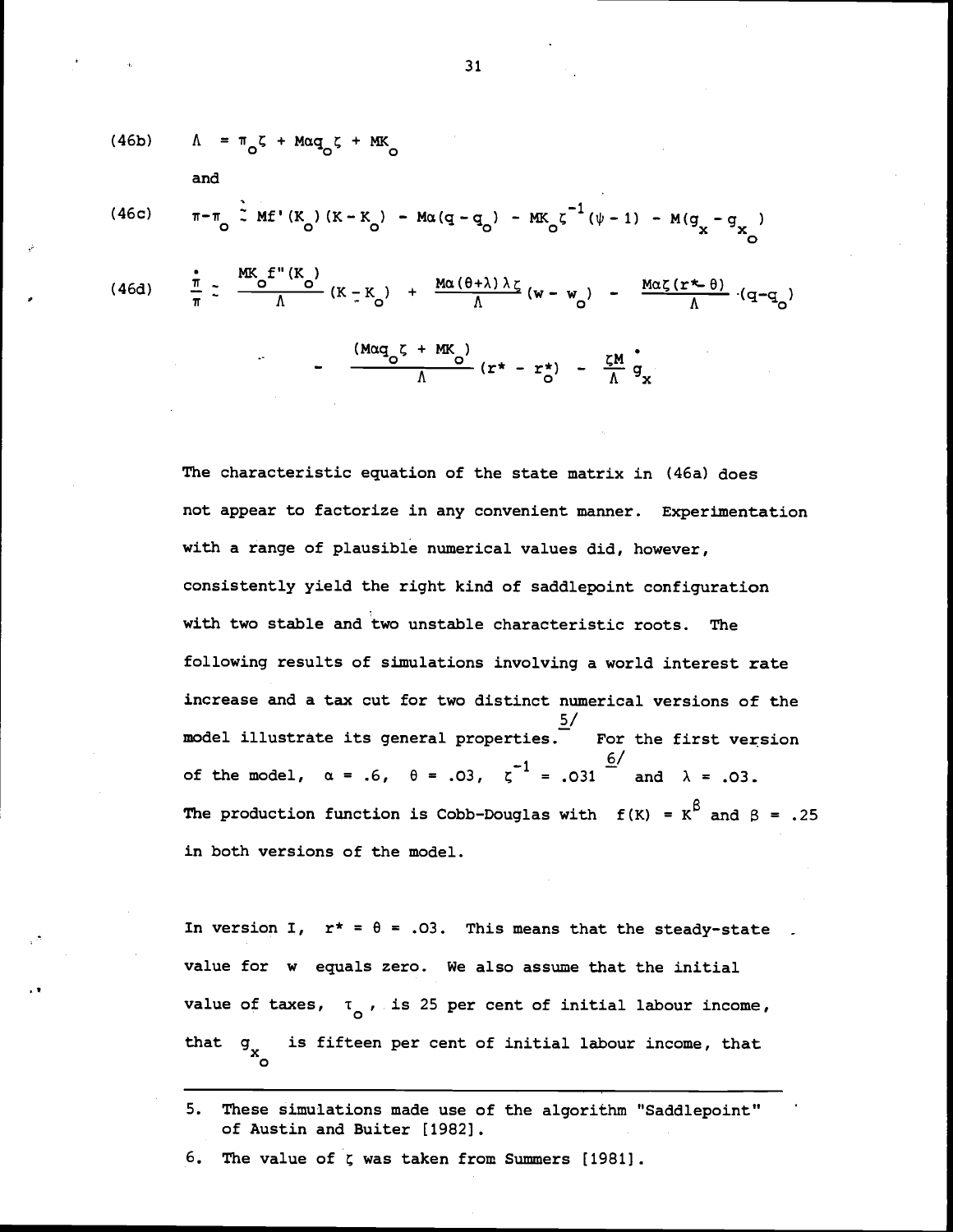$\pi_{\text{o}}$  g<sub>y</sub> is five per cent of labour income and that  $M = .8968$ . The initial steady state value of the relative price of foreign goods,  $\pi_{\alpha}$ , is then equal to unity. The initial steady-state equilibrium is furthermore characterized by  $K_{0} = 16.90; f(K_{0}) = 2.03;$  $j(K_0) = 1.52$ ;  $\psi_0 = 1$ ,  $b_0^G = 2.54$  and  $F_0 = -19.43$ .

The characteristic roots of the linearized system (given in 46a) are all real and given by  $(-.02284; -.01226; .03696; .05841)$ . Because the stable roots are so small, convergence to the steady state tends to be slow. The root governing b<sup>G</sup> is  $\frac{r^*}{1-r_{\mu}}$  . We . We assume  $\mu_{\alpha} = 2$ , so the public debt converges with a mean lag of 33.3 periods when  $r^* = .03$ . The consequences of a permanent tax cut financed by a temporary cut in spending are as follows. The long—run effect is to boost domestic private consumption, because human wealth increases, and to lower the relative price of foreign goods,  $\pi$  . K, w,  $\psi$  and r are unchanged in the long run; since  $r^* = \theta$ , public debt decreases and net foreign assets increase by equal amounts.

If the tax cut is not only permanent but also unanticipated, the full long-run adjustment of all endogenous variables other than  $b^G$  and F takes place immediately, i.e.  $\pi$  falls instantaneously to clear the market for the domestic good at the higher level of domestic consumption demand and nothing else changes.

An anticipated future permanent tax cut also causes an immediate, discrete upward move in aggregate consumption, q, at the date that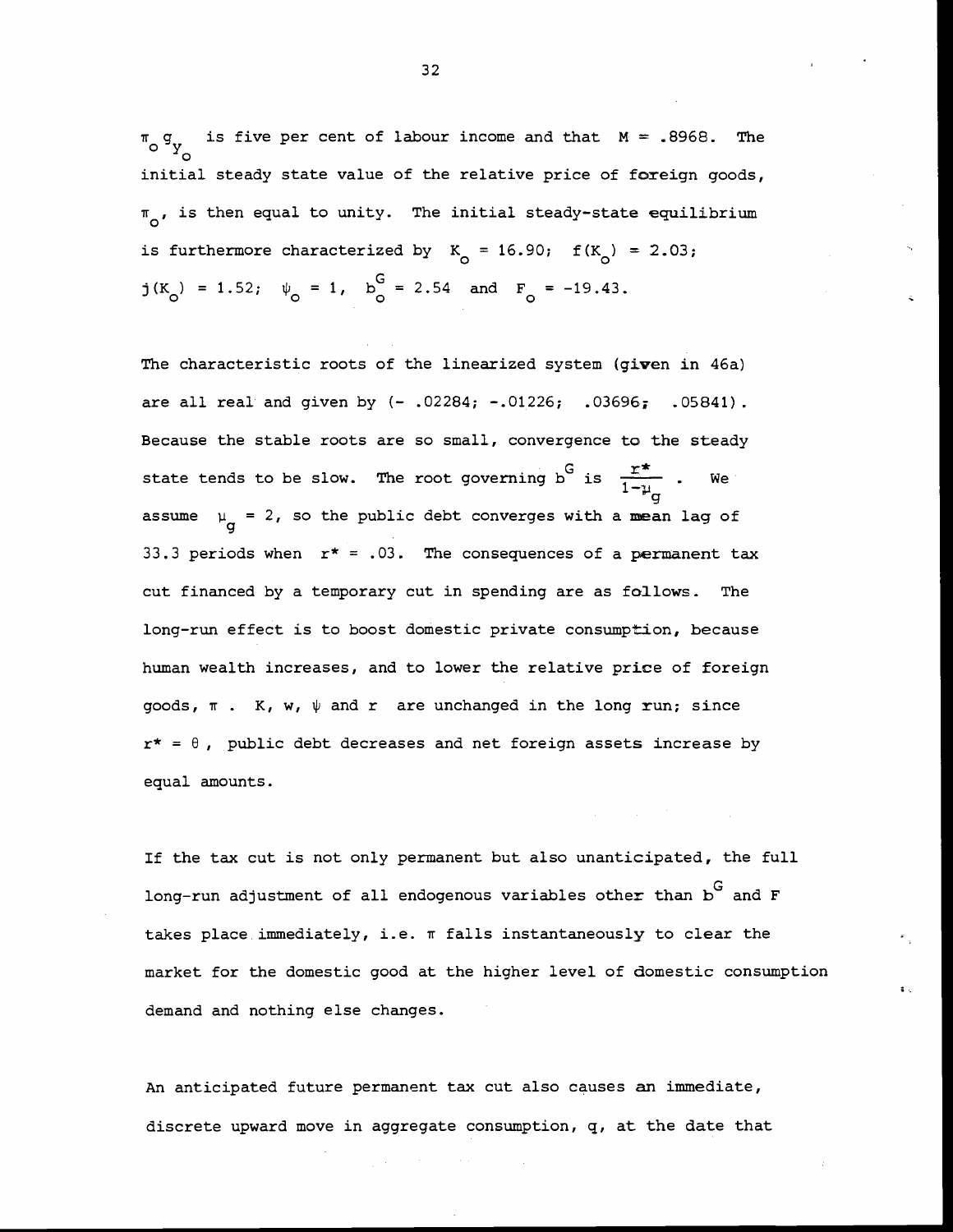the unexpected announcement of the future tax cut occurs. After the initial jump, q is still slightly below its new steady state level and continues to rise towards it. It is the effect of future tax cuts on current human capital that causes this response. The relative price of foreign output falls discretely on impact, but by less than the long-run decline: it 'undershoots' its long-run equilibrium. value. Since  $\pi$  continues to fall after the initial drop, the interest rate declines on impact and stays below the world level throughout the adjustment process.  $\psi$  increases on impact and capital begins to accumulate. This process, however, is reversed in due course as  $\psi$  falls below unity and the capital stock returns to its initial value. At the announcement date, w increases because of the increase in  $\psi$ . Saving, however, is very negative initially, as consumption is raised before the tax cuts come through. w becomes negative, reaches a minimum at the date the tax cut comes through and then returns to zero.

With the unanticipated tax cut,  $\overline{G}$  declines and F rises throughout the adjustment process (with  $\overrightarrow{b}^G = -\overrightarrow{F}$ ). In the case of the anticipated future tax cut, F falls until the tax cut is actually implemented and rises thereafter.  $b^G$  rises until the tax cut occurs and declines thereafter. It is no longer the case that  $\dot{F} + \dot{b}^G = 0$  at each instant.

An unexpected permanent increase in the world real interest rate  $r^*$ lowers K in the long run, raises w and  $q$  and lowers  $\pi$ . F increases and  $b^G$  falls. The impact effect on w, q and  $\pi$  with K predetermined, is the exact opposite.  $\psi$  falls discretely, reducing wealth (w becomes negative). Consumption falls because both w and h are lower. With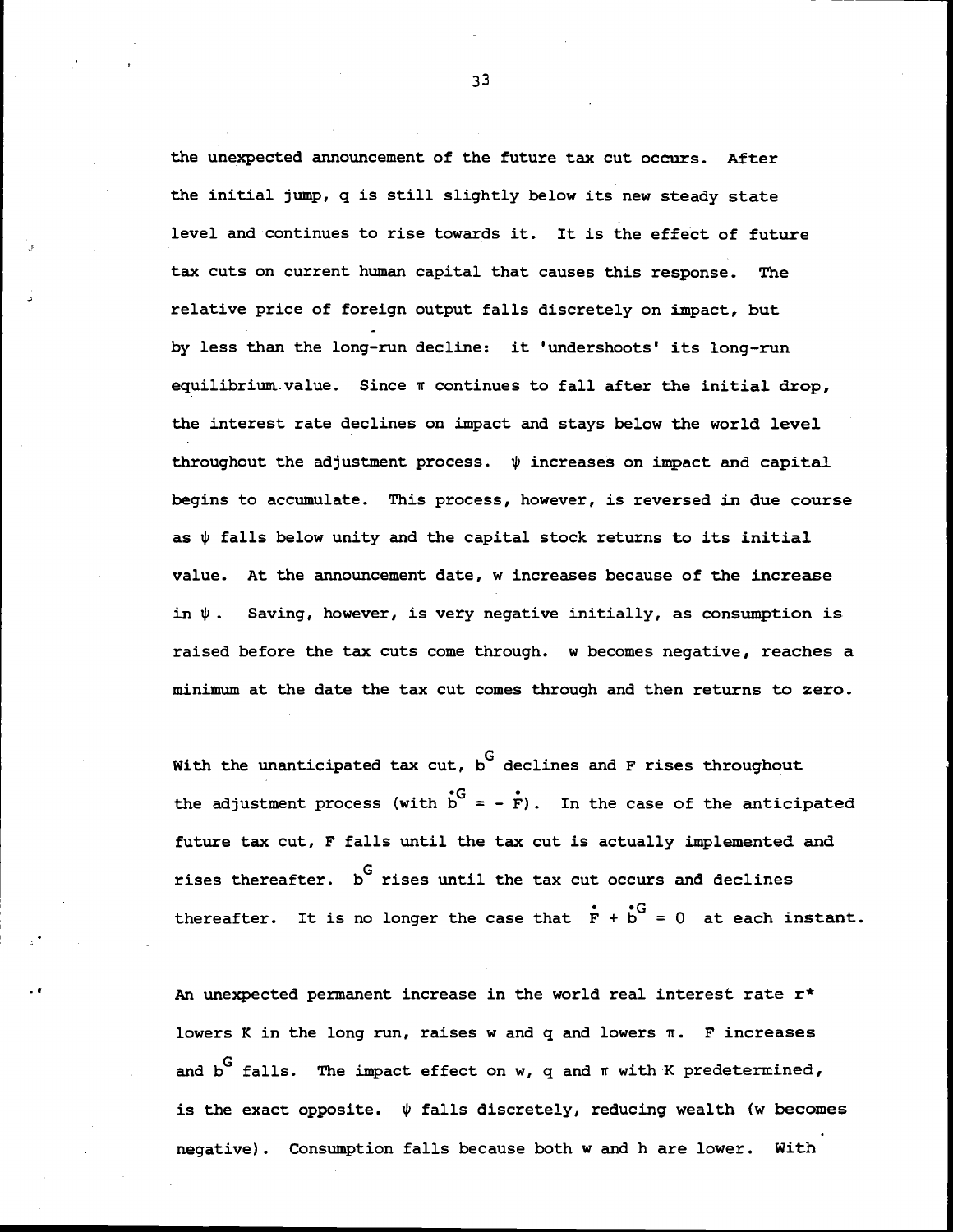private domestic consumption and investment demand down, but output still predetermined,  $\pi$  rises. In the long run, of course,  $\pi$  falls, so  $\frac{\pi}{\pi}$  becomes negative immediately following the initial increase in  $\pi$ . The positive effect of the increase in  $r^*$  on  $r$  is not, however, offset completely by the (anticipated) decline in  $\pi$  and r rises on impact. Savings are positive and w increases steadily after the initial capital loss. Capital decumulates steadily.

The second version has  $r_{\Omega}^* = .05$ ,  $\theta = .04$ ,  $\lambda = .03$ ,  $\zeta^{-1} = .031$ ,  $\beta$  = .25, M = 1.3155511,  $\alpha$  = .6 and as before,  $\tau_{0}$  = .25 j(K<sub>0</sub>),  $g_x = .15$  j(K<sub>o</sub>) and  $\pi_{\text{o}}g_y = .05$  j(K<sub>o</sub>). This implies that K<sub>o</sub> = 8.55, xo  $b^G$  = 1.28 (=  $j(K_o)$ ) and  $F_o$  = -3.82. The four characteristic roots of the K, w, q,  $\psi$  subsystem are  $(-.01558, -.01115, .05820$  and .07853). The root governing b<sup>G</sup> (with  $\mu_{\sigma} = 2$ ) is -.05.

A permanent tax cut raises q and w in the long run, leaves K unaffected and lowers  $\pi$ . F increases by more than b<sup>G</sup> decreases. If the tax cut is unexpected,  $\psi$  increases on impact, thus raising w. Consumption jumps up discretely and continues to rise gradually thereafter. w, after the initial capital gain, rises smoothly. The capital stock increases initially, as  $\psi$  exceeds unity, but then falls back to its original value.  $\pi$  drops sharply on impact (because none of the public spending cuts fall on demand for domestic output) and then declines gradually to its new steady-state value, i.e. it undershoots on impact. The interest rate falls on impact and rises gradually back to its original value.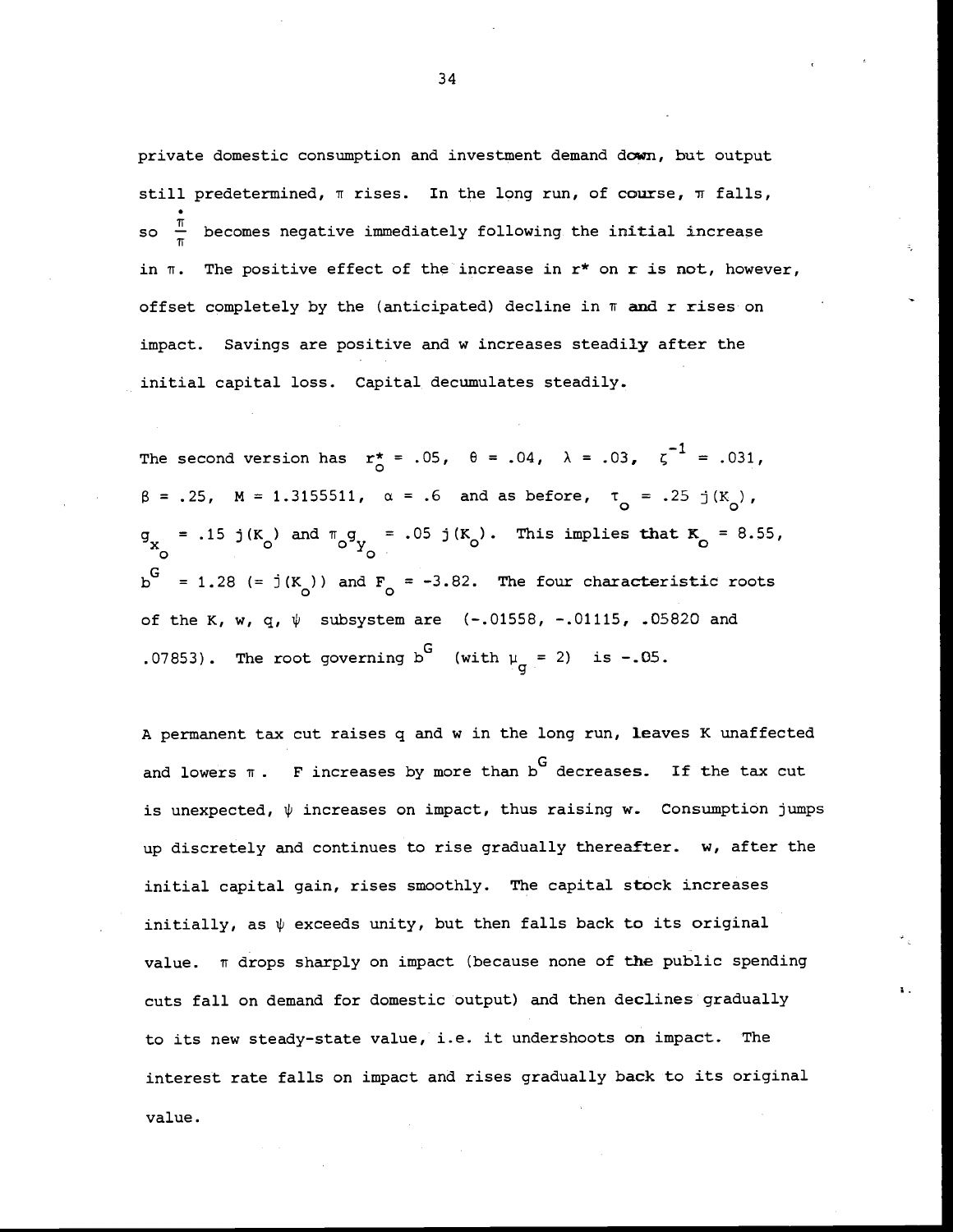An anticipated future tax cut (of the same magnitude), leads to a smaller discrete increase in  $q$  at the announcement date.  $\pi$  also declines by less on impact and its subsequent rate of decline is initially smaller numerically than under the immediate tax cut, but becomes larger subsequently.  $\psi$  rises by more on impact. Dissaving takes place between the announcement date and the implementation date. Once the tax cut is in effect saving becomes positive again.

A permanent increase in  $r^*$  has the long-run effect of lowering K,  $b^G$ and  $\pi$  and raising w, F and q. Again the impact effects on w, q and ir are in the opposite direction. The analysis is qualitatively very similar to the case where  $r^* = \theta$ .

## A long-run tax cut financed by a temporary tax increase

We now treat both  $g \equiv g_x + \pi g_y$  and  $g_x$  as parametric and have taxes determined by (26) with  $v_{\tau} = 0$ , i.e. by

$$
\tau = \tau_1 + \mu_\tau \stackrel{\bullet}{\triangleright}^G \qquad \mu_\tau < -1
$$

and, therefore,

$$
\mathbf{b}^{\mathsf{G}} = \frac{\mathsf{r}}{1 + \mu_{\tau}} \mathsf{b}^{\mathsf{G}} + \frac{1}{1 + \mu_{\tau}} (\mathsf{g} - \tau_{1}).
$$

Note that a change in  $\tau_1$  in the semi-small open economy model, unlike in the very small open economy model, does not merely involve the redistribution over time of a given present discounted value of future taxes; while the spending programme is given, the interest rate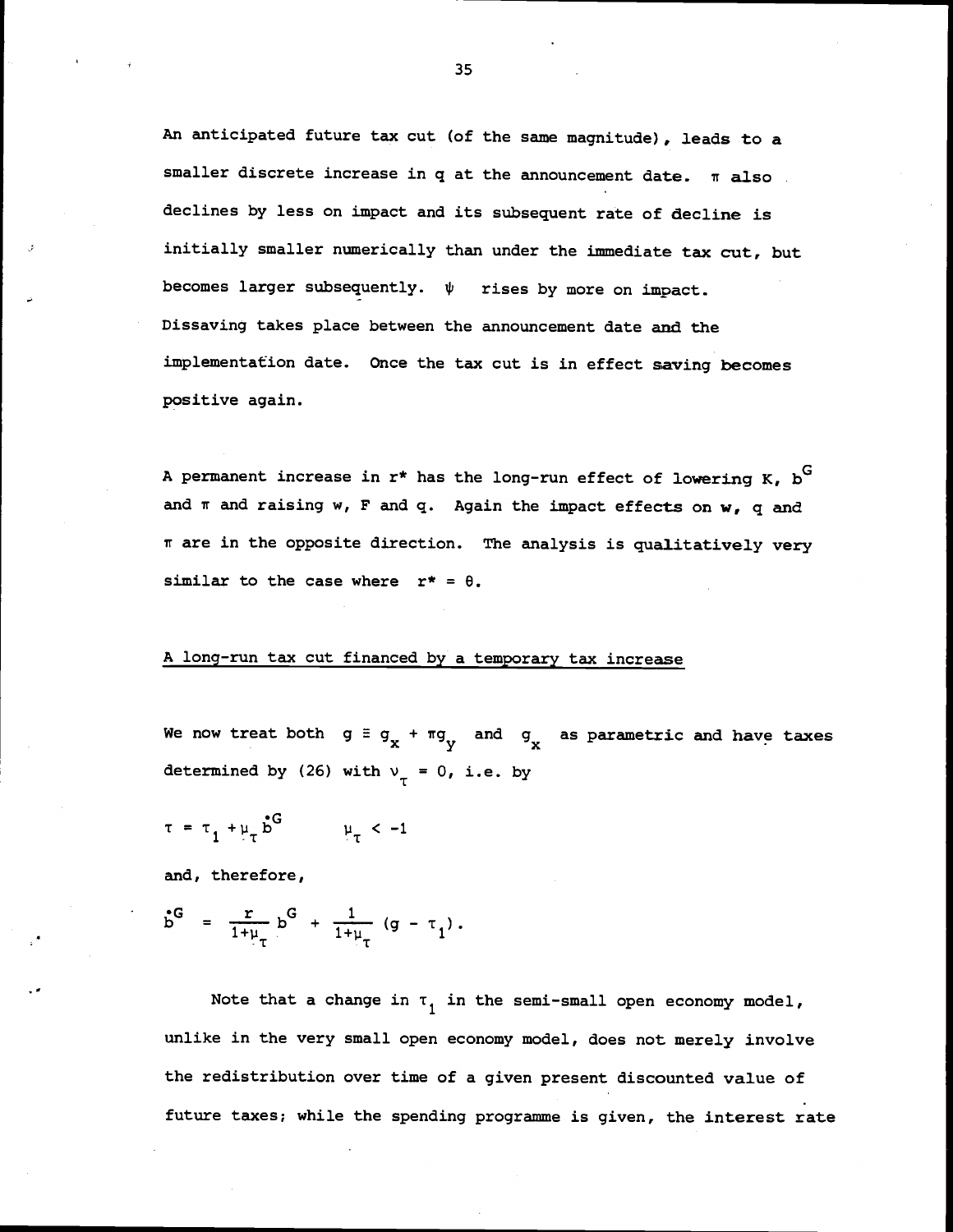is endogenous in the semi-small open economy outside the steady 7/ state.

The values of the parameters for both numerical versions are the same as with the "spending endogenous" policy except that now  $\mu_{\alpha} = 0$  and  $\mu_{\tau}$  = -2. The long-run effects of changes in  $\tau_{1}$  (and in r\*) are the same under the "tax endogenous" policy as under the spending endogenous 8/ policy. The transitional dynamics are, however, very different.

Both in version 1 ( $r^* = \theta = .03$ ) and in version 2 ( $r^* = .05 > \theta = .04$ ) an unexpected, immediate reduction in  $\tau_1$  lowers consumption in the short run. The reason is that total taxes T are actually increased initially by so much that human capital declines.  $\psi$  (and therefore w) and  $\pi$  increase on impact.

- 7. In the two—country model interest rates are endogenous both in the short run and in the long run.
- 8. The two versions can be summarized as follows:

Version 1  $r^* = \theta = .03; \lambda = .03; \zeta^{-1} = .031; \beta = .25; M = .897; \alpha = .6;$  $T_o$  = .380;  $g_x$  = .228;  $\pi_o g_y$  = .076;  $K_o$  = 16.895;  $b_o^G$  = 2.534;  $F_{\odot} = -19.429; ^{\circ} \mu_{\tau} = -2.$ Characteristic roots of K,  $b^G$ , w,  $\psi$ , q system: -.03268; -.02159; —.01216; .03662; .05746. Version 2  $r_{\alpha}^* = .05; \theta = .04; \lambda = .03; \zeta^{-1} = .031; \beta = .25; M = 1.3155511;$  $\alpha$  = .6;  $\tau_o$  = .321;  $g_x$  = .192;  $\pi_o g_y$  = .064;  $K_o$  = 8.550;  $b_o^G$  = 1.282;  $F_{0} = -3.821; \mu_{\tau} = -2.$ 

Characteristic roots of K, b<sup>G</sup>, w,  $\psi$ , q system: -.05094; -.01563; —.01105; .05781; .07800.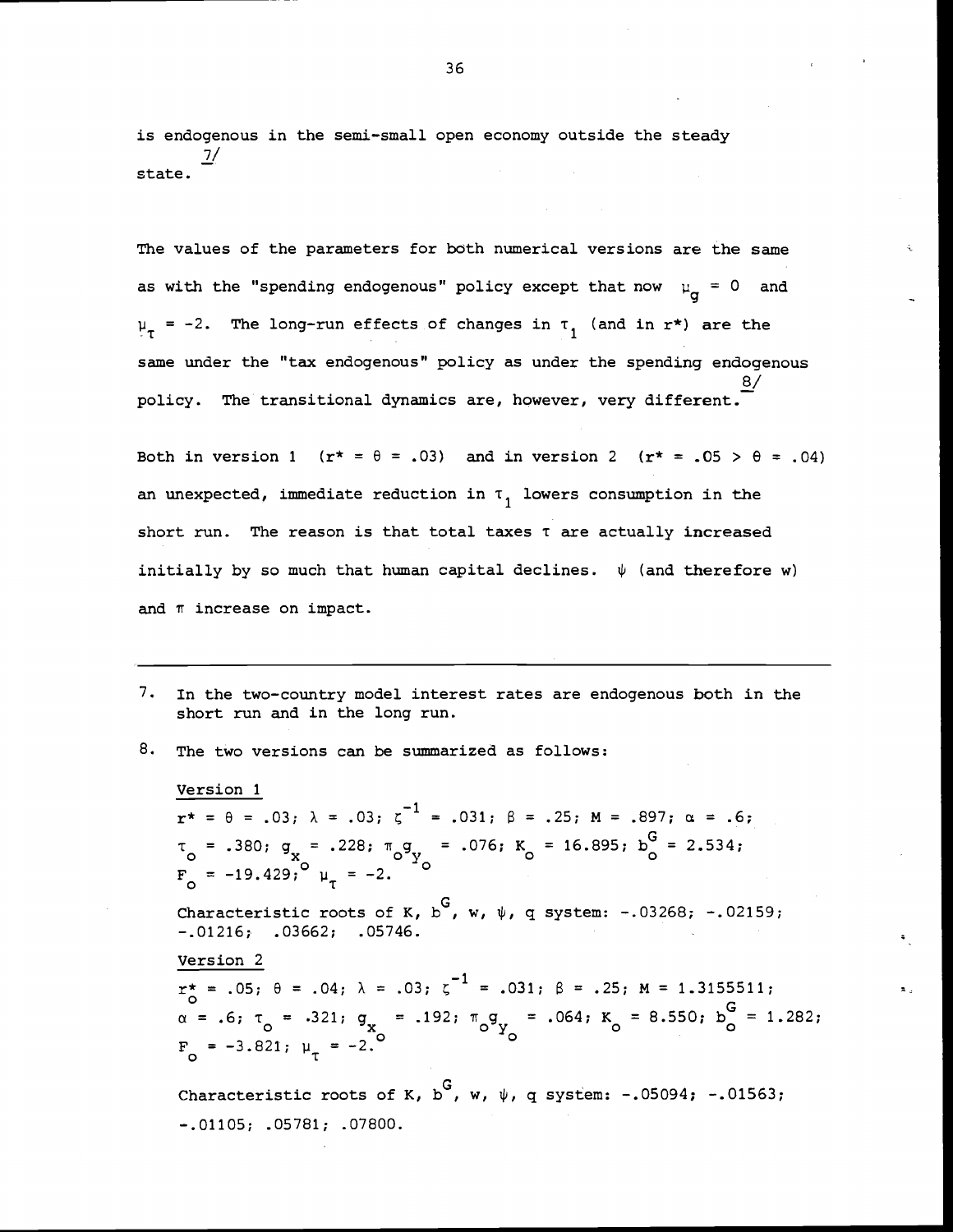After the initial capital gain, dissaving takes place. This is ultimately reversed with w going back to the original steady state value of zero in version 1 ( $r* = \theta$ ) and rising beyond it in version 2 ( $r* > \theta$ ). Capital accumulates for a while and then reverts to its original level. The initial decline in consumption is reversed as human wealth increasingly reflects the long-run tax cuts and non—human wealth recovers. Government debt is retired continuously, even after total tax receipts have become less than in the initial equilibrium. This reflects the budgetary effects of lower debt service payments. The current account is in surplus throughout.

The unexpected announcement of a future cut in  $\tau_1$  has a qualitatively smaller impact effecton  $\psi$ , w, q and  $\pi$ , although the direction is unchanged.

After the initial capital gain at the "announcement date", non-human wealth, w, continues to accumulate until the moment  $\tau_1$  is actually cut. The sharp increase in total taxes at the "implementation date" starts a process of dissaving which is in due course reversed again as the long-run tax cut comes through. There still is a current account surplus and a public sector budget surplus throughout,  $$ although the latter is very small until  $\tau$ , is actually cut (and  $\tau$ increased).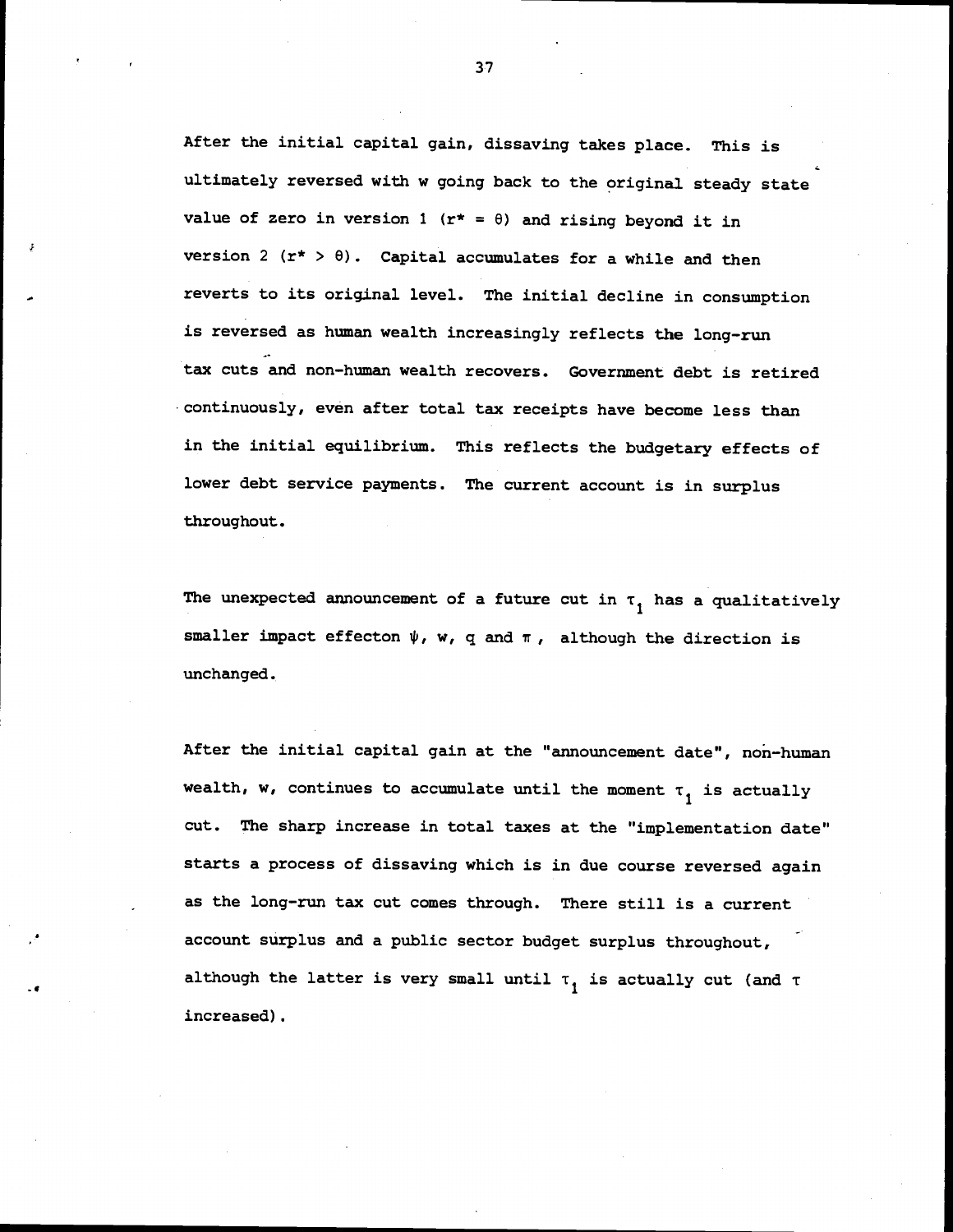#### V The two-country model

# Stationary equilibrium

In a long—run stationary equilibrium the exogenous variables are constant and all state variables have become stationary. The crucial steady—state conditions are:

(47) 
$$
\psi = \psi^* = 1
$$
  
\n(48)  $\mathbf{r} = \mathbf{f}'(K) = \mathbf{f}^{*'}(K^*)$   
\n(49)  $\mathbf{h} = \frac{\mathbf{j}(K) - \mathbf{r}}{\mathbf{r} + \lambda}$ 

$$
(50) \quad h^* = \frac{(j^*(K^*) - \tau^*)}{r + \lambda^*}
$$

(51) 
$$
w = \frac{(\theta - r)}{[r - (\theta + \lambda)] (r + \lambda)} (j(K) - \tau)
$$

(52) 
$$
w^* = \frac{(\theta^* - r)}{(r - (\theta^* + \lambda^*)) (r + \lambda^*)} (j^*(K^*) - \tau^*)
$$

(53) 
$$
q = \frac{-(\theta + \lambda)\lambda}{(r - (\theta + \lambda))(r + \lambda)}
$$
 (j(K) - T)

(54) 
$$
q^* = \frac{-(\theta^* + \lambda^*)\lambda^*}{(r - (\theta^* + \lambda^*)) (r + \lambda^*)}
$$
 (j\*(K\*) - T)

(55) 
$$
f(K) = \alpha q + g_{X} + \alpha \star \pi q \star + g_{X}^{\star}
$$

(56) 
$$
f^*(K^*) = (1-\alpha)\frac{q}{\pi} + q_y + (1-\alpha^*)q^* + q_y^*
$$

9. Equations (55) and (56) imply that  $r(w+w*) + j(K) + \pi j^*(K^*) - \tau$  $-\pi\tau^*$  -q- $\pi q^*$  = 0. This in turn implies that  $w+\pi w^* = K+\pi K^*+b^G+b^*$ .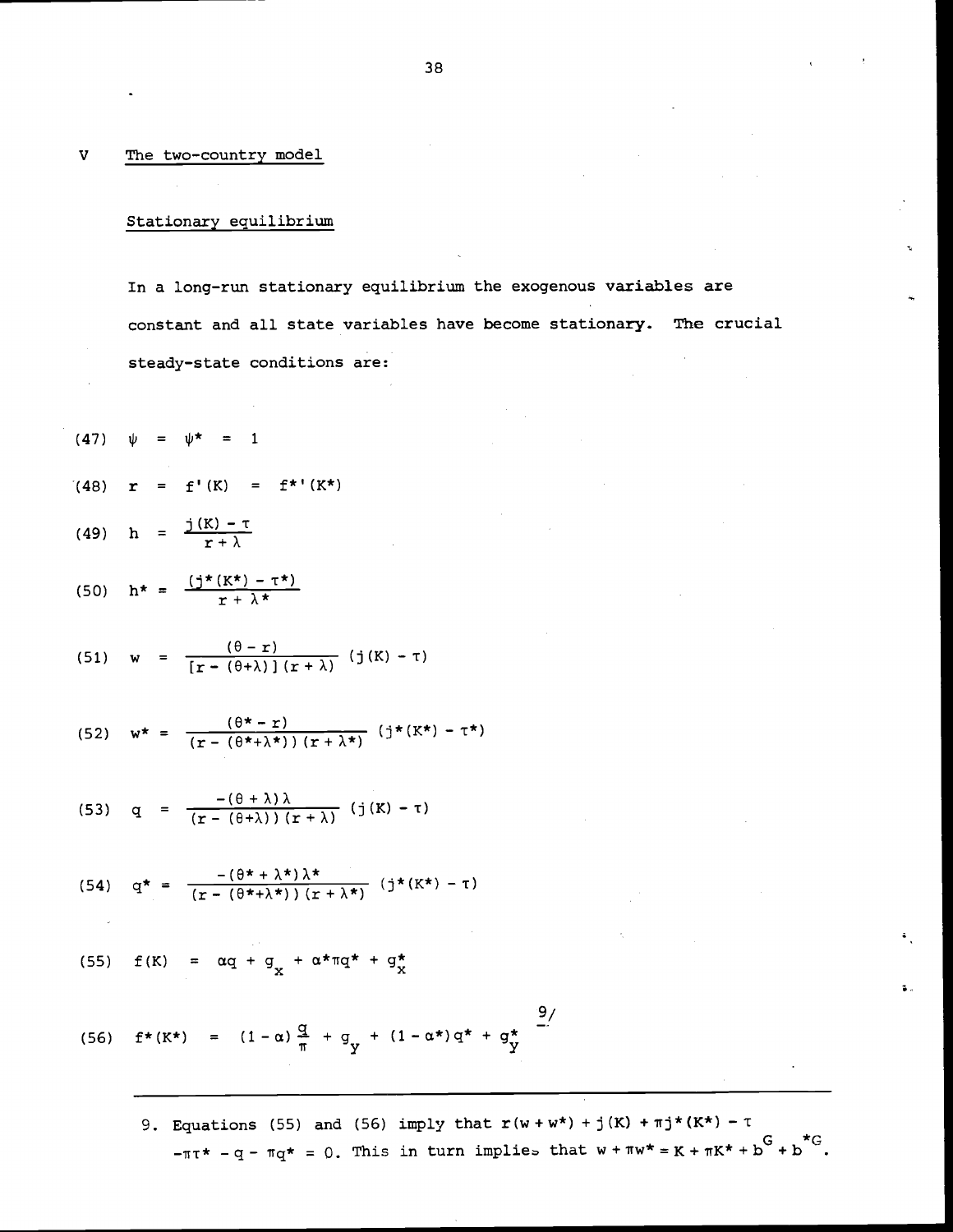(57) 
$$
b^{G} = \frac{\tau - (q_{x} + \pi q_{y})}{r}
$$

(58) 
$$
b^{*G} = \frac{\pi \left( \tau^* - \left( \frac{9\chi}{\pi} + g\frac{\chi}{\chi} \right) \right)}{r}
$$
 (Foreign government balanced budget condition)

(Domestic government balanced budget condition)

budget condition)

(Current account balance condition)

It is informative to solve the domestic ouput market equilibrium condition (55) and the foreign output market equilibrium condition (56) for the two "fundamental"long-run endogenous variables  $r$  and  $\pi$ .

The analysis can be simplified somewhat by specifying public spending analogously with private consumption in the following sense:

 $\beta^{Y} \geq 0$ 

(60a)  $g_y + \pi g_y = g$  where g is independent of  $\pi$ .

$$
(60b) \qquad g_x = \frac{\beta^x}{\beta^x + \beta^y} g \qquad \beta^x,
$$

 $R^{\chi}$  a (60c)  $g_y = \left(\frac{\beta^Y}{Y} \right) \frac{g}{\pi}$  $\mathbf{y} = \left(\frac{\mathbf{x} + \mathbf{y}}{\mathbf{x} + \mathbf{y}}\right) = \overline{\mathbf{x}}$ 

 $\mathsf{G}_{\mathbf{x}}^{\star}$ (61a)  $\frac{4}{\pi}$  + g\* = g\* where g\* is independent of  $\pi$ 

(61b) 
$$
g_x^* = \left(\frac{\beta^{*x}}{\beta^{*x} + \beta^{*y}}\right) \pi g^*
$$
  $\beta^{*x}, \beta^{*y} \ge 0$ 

39

 $- f(K)$ 

(59) F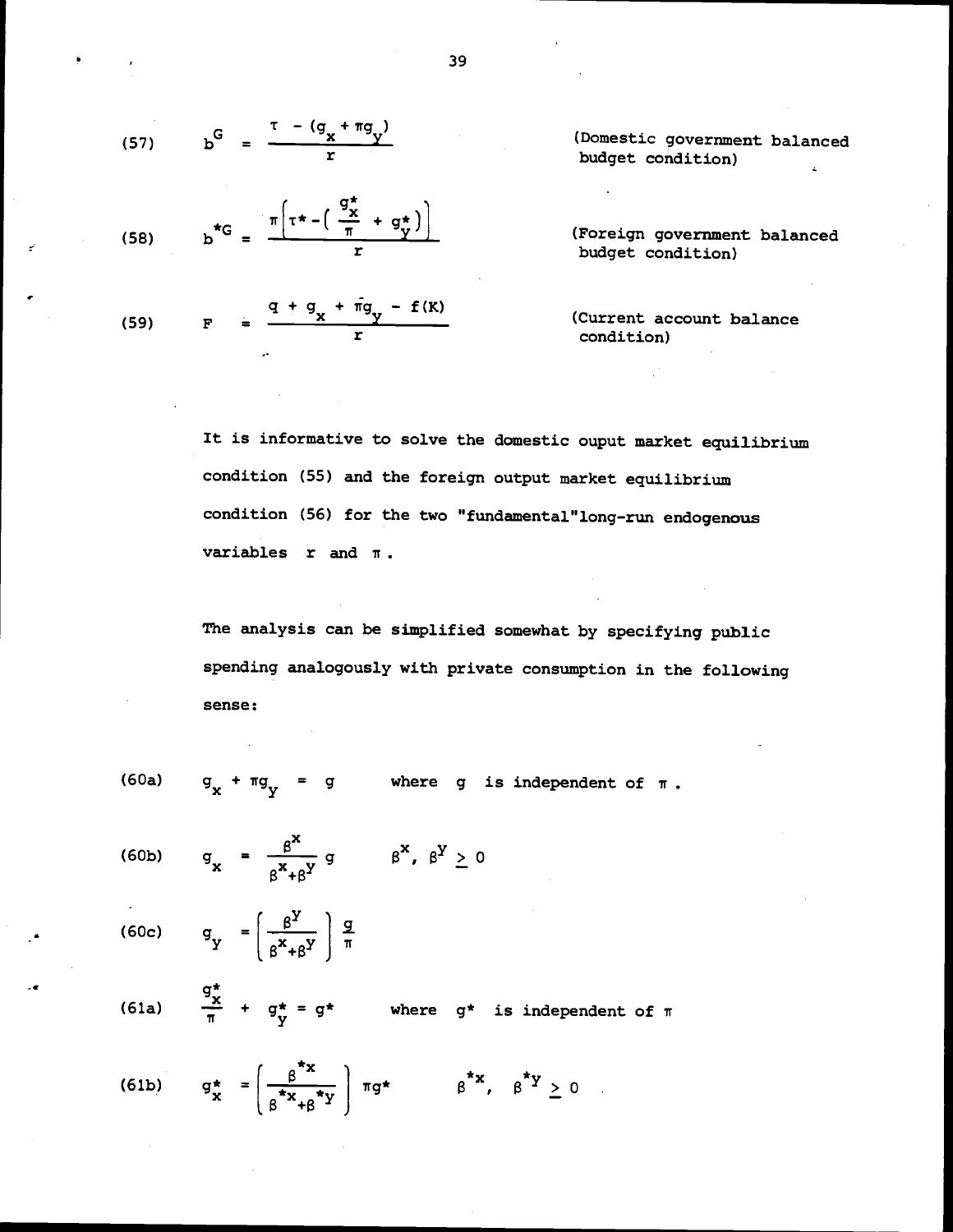$$
(61c) \qquad g^*_{\mathbf{y}} = \frac{g^* \mathbf{y}}{g^* \mathbf{y} + g^* \mathbf{y}} \quad g^*
$$

Noting from (48) that  $K = k(r)$ ,  $k' = \frac{1}{f''} < 0$  and  $K^* = k^*(r)$ ,  $k^* = \frac{1}{f^{*n}} < 0$  we get

(62) 
$$
f(k(r)) = \frac{-\alpha(\theta+\lambda)\lambda}{(r-(\theta+\lambda))(r+\lambda)} (j(k(r)) - \tau) + \frac{\beta^{x}}{\beta^{x}+\beta^{y}}g
$$

$$
-\frac{\alpha^{\star}(\theta^{\star}+\lambda^{\star})\lambda^{\star}}{(r-(\theta^{\star}+\lambda^{\star}))(r+\lambda^{\star})}\pi(j^{\star}(k^{\star}(r)-\tau^{\star})+\frac{\beta^{\star}x}{\beta^{\star}x_{+\beta}^{\star}y}\pi g^{\star} (yy)
$$

(63) 
$$
f^*(k^*(r)) = \frac{(1-\alpha)(\theta+\lambda)\lambda}{(r-(\theta+\lambda)(r+\lambda))} \frac{(j(k(r)))-\tau)}{\pi} + \left(\frac{\beta^Y}{\beta^X+\beta^Y}\right) \frac{g}{\pi}
$$

$$
- \frac{(1-\alpha^*)(\theta^*+\lambda^*))}{(r-(\theta^*+\lambda^*)) (r+\lambda^*)} (j^*(k^*(r))-\tau^*) + \frac{\beta^*y}{\beta^*x+\beta^*y} g^* \qquad (y^*y^*)
$$

The linearized yy locus is given by:

(64) 
$$
\left[ \mathbf{r} \mathbf{k}^{\dagger} + \frac{\alpha [\mathbf{q} \mathbf{r} + (\theta + \lambda) \lambda (\mathbf{w} - \mathbf{K})]}{\Omega} + \alpha \star_{\pi} \frac{[\mathbf{q} \star \mathbf{r} + (\theta \star + \lambda \star) \lambda \star (\mathbf{w} \star - \mathbf{K} \star)]}{\Omega \star} \right] d\mathbf{r}
$$

$$
-\left[\alpha \star q^* + \frac{\beta^* Y}{\beta^* Y + \beta^* Y} g^* \right] d\pi = \frac{\alpha (\theta + \lambda) \lambda}{\Omega} d\tau + \frac{\alpha^* (\theta^* + \lambda^*) \lambda^* \pi}{\Omega^*} d\tau^* + \frac{\beta^*}{\beta^* + \beta^* Y} d\theta^* + \pi \frac{\beta^* \pi}{\beta^* X + \beta^* Y} d\theta^* \qquad (yy)
$$

 $\sim$   $\mu$  .

The linearized  $y^*y^*$  locus is given by :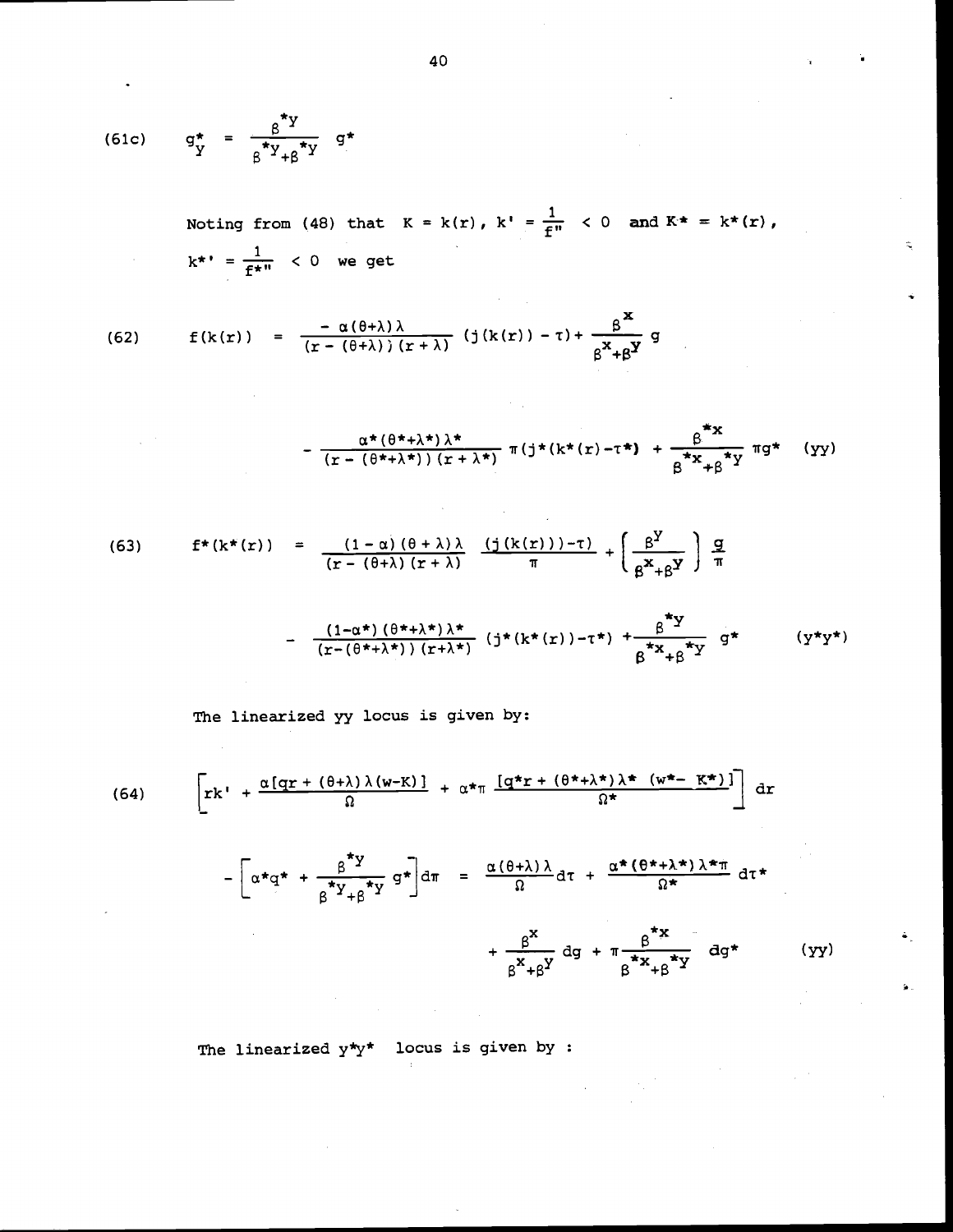(65) 
$$
\left\{ \mathbf{r} \mathbf{k}^* + \frac{(1-\alpha)}{\Omega} \frac{[\mathbf{q} \mathbf{r} + (\theta + \lambda) \lambda (\mathbf{w} - \mathbf{K})]}{\pi} + \frac{(1-\alpha^*)}{\Omega^*} \left[ \mathbf{q}^* \mathbf{r} + (\theta^* + \lambda^*) \lambda^* (\mathbf{w}^* - \mathbf{K}^*) \right] \right\} d\mathbf{r} + \left\{ (1-\alpha) \frac{\mathbf{q}}{\pi^2} + \left[ \frac{\beta^Y}{\beta^* + \beta^Y} \right] \frac{\mathbf{q}}{\pi^2} \right\} d\pi = \frac{(1-\alpha) (\theta + \lambda) \lambda}{\Omega \pi} d\tau + \frac{(1-\alpha^*) (\theta^* + \lambda^*) \lambda^*}{\Omega^*} d\tau^* + \left[ \frac{\beta^Y}{\beta^* + \beta^Y} \right] \frac{1}{\pi} d\mathbf{q} + \frac{\beta^* \mathbf{y}}{\beta^* \mathbf{x} + \beta^* \mathbf{y}} d\mathbf{q}^* \qquad (y^* y^*)
$$

where

ź.

 $\vec{z}$ 

್ಲಿನ

(66a) 
$$
\Omega = r^2 - \theta(r + \lambda) - \lambda^2 < 0
$$
  
(66b) 
$$
\Omega^* = r^2 - \theta^*(r + \lambda^*) - \lambda^{*2} < 0
$$

Under very mild restrictions, the yy locus is downward—sloping and the  $y*y*$  locus upward-sloping as drawn in Figure 3. Note that in this case, if a stationary equilibrium exists, it will be unique.



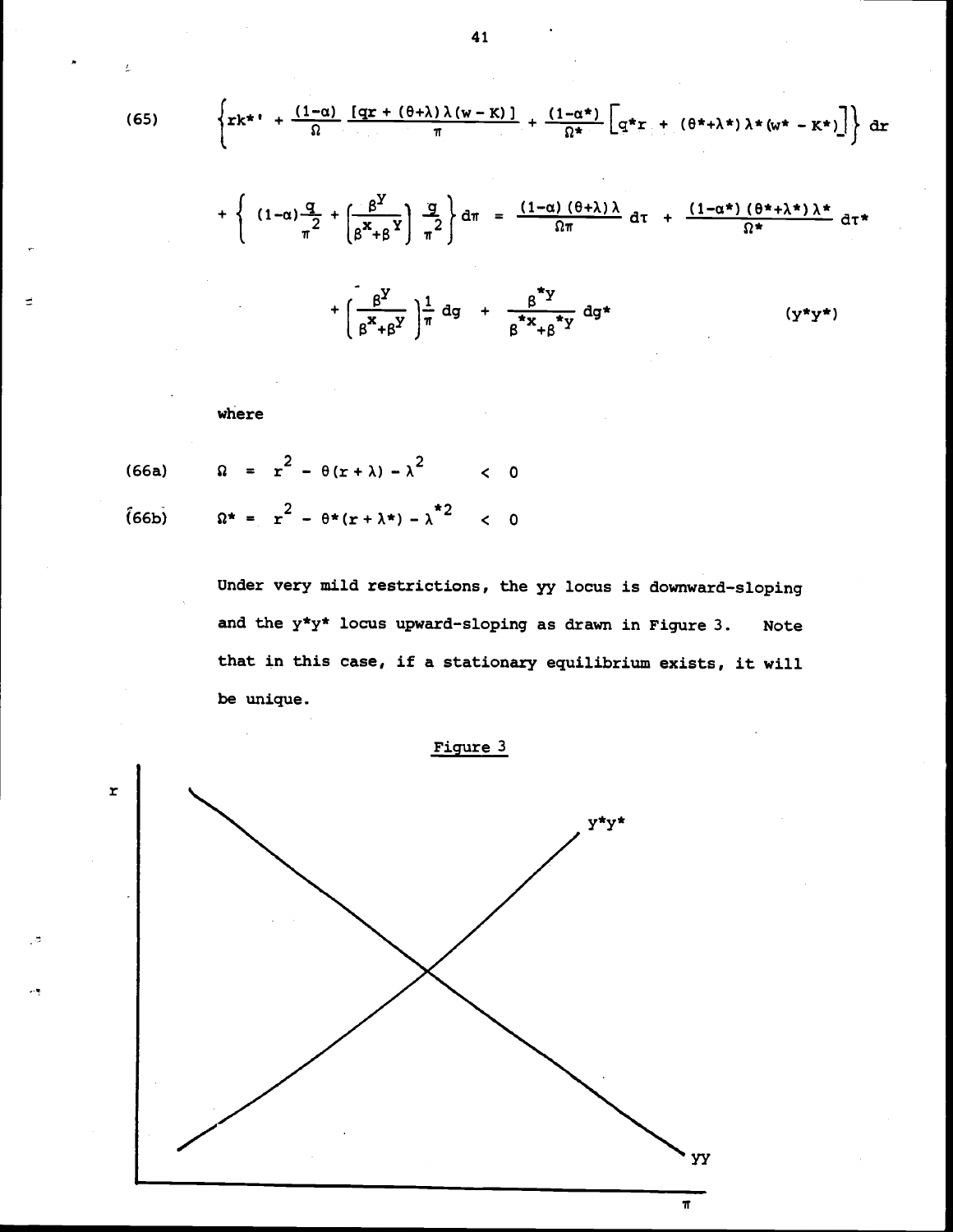The long-run comparative static effects of changes in public spending and taxation, at home and abroad, on  $r$  and  $\pi$  are summarized in equation (67a, i).

$$
(67a) \quad \frac{d\mathbf{r}}{d\tau} = \frac{\left[\alpha(1-\alpha)q + \alpha*(1-\alpha)\pi q + \alpha\frac{\beta^Y}{\beta^X+\beta^Y}g + \frac{(1-\alpha)\beta^*x}{\beta^*x+\beta^*y}g + \frac{(\theta+\lambda)\lambda}{\beta^*x}\right]g + \frac{(\theta+\lambda)\lambda}{\beta^*x}}{\Delta} \quad > 0
$$

(67b) 
$$
\frac{d\pi}{d\tau} = \frac{\frac{(\theta+\lambda)\lambda}{\Omega\Omega^*} \left[ q^*r + (\theta^*+\lambda^*)\lambda^*(w^* - K^*) \right] (\alpha^*-\alpha) + \frac{r(\theta+\lambda)\lambda}{\Omega} \left[ \frac{(1-\alpha)k}{\pi} - \alpha k^* \right]}{\Delta}
$$

$$
(67c) \frac{d\mathbf{r}}{d\tau^*} = \frac{\left[\alpha^*(1-\alpha)q + \alpha^*(1-\alpha^*)\pi q^* + \alpha^* \frac{\beta^Y}{\beta^*+\beta^Y} q^*(1-\alpha^*) \frac{\beta^*x}{\beta^*x+\beta^*y} \pi q^*\right] \frac{(\theta^*+\lambda^*)\lambda^*}{\Omega^* \pi}}{\Delta} > 0
$$

$$
(67d) \frac{d\pi}{d\tau^*} = \frac{\frac{(\theta^* + \lambda^*)\lambda^*}{\Omega\Omega^*} \left[qr + (\theta + \lambda)\lambda(w - K)\right](\alpha - \alpha^*) + \frac{r(\theta^* + \lambda^*)\lambda^*}{\Omega^*} \left[(1 - \alpha^*)k' - \alpha^*k^*\right]\pi}{\Delta}
$$

$$
(67e) \frac{dx}{dg} = \frac{\frac{\beta^{x}}{\beta^{x}+\beta^{y}} \left[ \frac{(1-\alpha)q}{\pi^{2}} + \left(\frac{\beta^{y}}{\beta^{x}+\beta^{y}}\right)\frac{q}{\pi^{2}} \right] + \left[\frac{\beta^{y}}{\beta^{x}+\beta^{y}}\right] \frac{1}{\pi} \left[ \alpha^{*}q^{*} + \frac{\beta^{*}x}{\beta^{*}x+\beta^{*}y} q^{*} \right]}{\beta^{*}x+\beta^{*}y} < 0
$$

$$
(67f) \quad \frac{d\pi}{dg} = \frac{\left[\frac{qr + (\theta + \lambda)\lambda(w - K)}{\Omega\pi}\right]\left[\alpha - \left(\frac{\beta^{X}}{\beta^{X} + \beta^{Y}}\right)\right] + \left[\frac{q^{*}r + (\theta^{*} + \lambda^{*})\lambda^{*}(w^{*} - K^{*})}{\Omega^{*}}\right]\left[\frac{1}{\alpha} - \left(\frac{\beta^{X}}{\beta^{X} + \beta^{Y}}\right)\right]}{\Delta}
$$

$$
+\frac{r\left[\frac{k}{\pi}\left(1-\left(\frac{\beta^{X}}{\beta^{X}+\beta^{Y}}\right)\right)-k^{\star}\left(\frac{\beta^{X}}{\beta^{X}+\beta^{Y}}\right)\right]}{\Delta}
$$

$$
(67g) \quad \frac{d\mathbf{r}}{d\mathbf{g}^*} \quad \frac{\frac{\beta^* \mathbf{x}}{\beta^* \mathbf{x} + \beta^* \mathbf{y}} \left[ \frac{(1-\alpha)q}{\pi} + \frac{\beta^{\mathbf{y}}}{\beta^{\mathbf{x}} + \beta^{\mathbf{y}}}\frac{q}{\pi} \right] + \frac{\beta^* \mathbf{y}}{\beta^* \mathbf{x} + \beta^{\mathbf{y}} \mathbf{y}} \left[ \alpha^* \mathbf{q}^* + \frac{\beta^* \mathbf{x}}{\beta^* \mathbf{x} + \beta^{\mathbf{y}}}\frac{q}{\beta^{\mathbf{x}}}\right] \quad < 0
$$

 $\alpha_{\rm{max}} = \gamma_{\rm{max}}$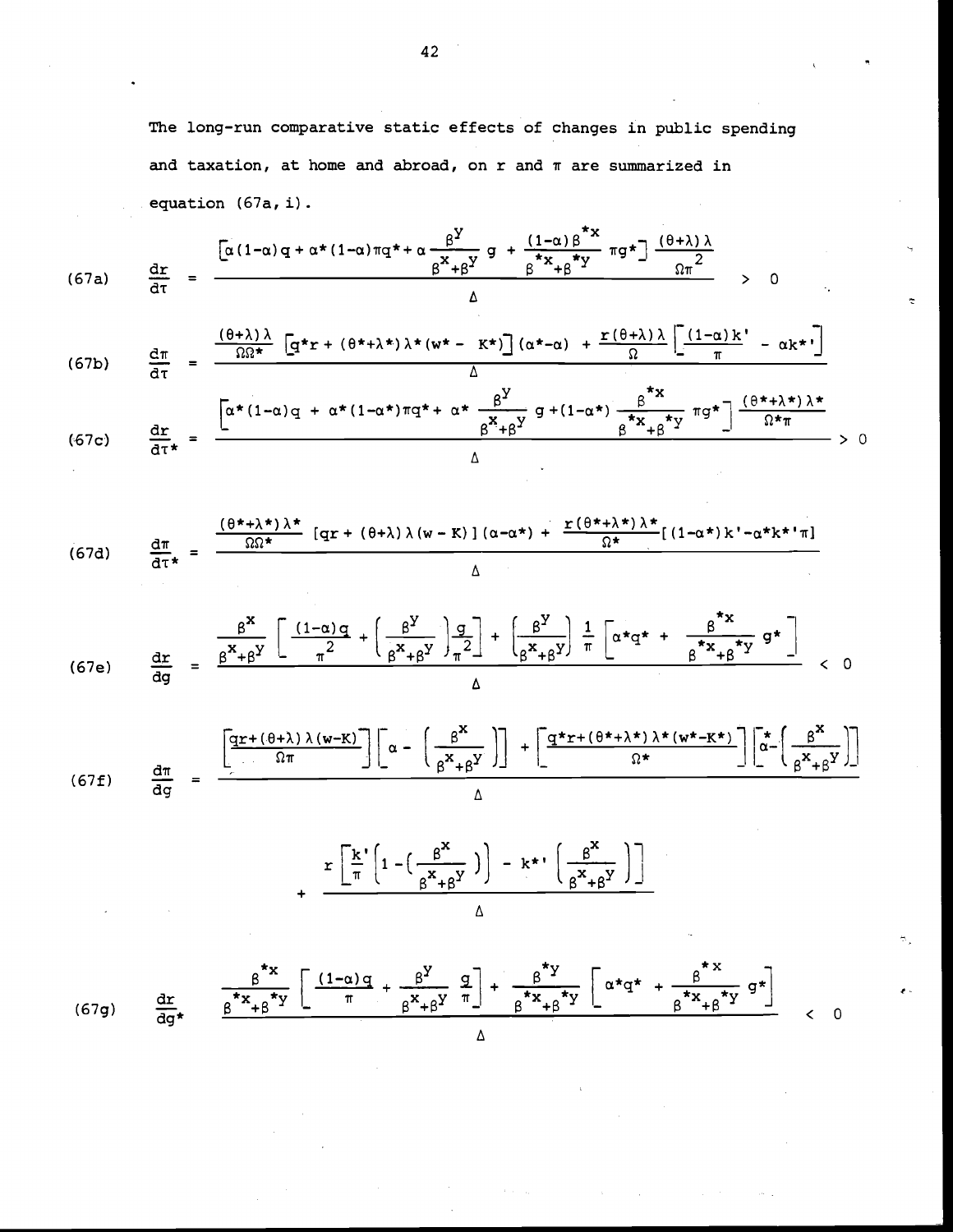$$
(67h) \frac{d\pi}{dg*} = \frac{\left[\frac{qr + (\theta + \lambda)\lambda(w-K)}{\Omega}\right]\left[\alpha - \left(\frac{\beta^{*}x}{\beta^{*}x + \beta^{*}y}\right)\right] + \pi\left[\frac{q^{*}r + (\theta^{*} + \lambda^{*})\lambda^{*}(w^{*} - K^{*})}{\Omega^{*}}\right]\left[\alpha^{*} - \left(\frac{\beta^{*}x}{\beta^{*}x + \beta^{*}y}\right)\right]}{\Delta}
$$
\n
$$
+ \frac{r\left[k'\left(1 - \frac{\beta^{*}x}{\beta^{*}x + \beta^{*}y}\right) - k^{*}\pi\frac{\beta^{*}x}{\beta^{*}x + \beta^{*}}\right]}{\Delta}
$$

Δ

$$
(67i) \qquad \Delta \equiv \left\{ \n \begin{array}{l} \Delta \equiv \left\{ \n \begin{array}{c} \Delta \equiv \frac{[\n \alpha + (\theta + \lambda) \lambda (\mathbf{w} - \mathbf{K})]}{\Omega} + \alpha \star \pi \frac{[\n \alpha \star \mathbf{r} + (\theta \star + \lambda \star) \lambda \star (\mathbf{w} \star - \mathbf{K} \star)]}{\Omega \star} \end{array} \n \right\} \n \begin{array}{l} \left[ \frac{(1 - \alpha)}{\pi^2} \mathbf{q} + \left( \frac{\beta^2}{\beta^2 + \beta^2} \right) \frac{\mathbf{q}}{\pi^2} \right] \n \end{array} \n \end{array} \n \end{array} \right\}
$$

 $\begin{pmatrix} 0 & 0 \\ 0 & 0 \end{pmatrix}$ 

+ 
$$
\left\{ \mathbf{r} \mathbf{k}^* + \frac{(1-\alpha) [\mathbf{q} \mathbf{r} + (\theta + \lambda) \lambda (\mathbf{w} - \mathbf{K})]}{\pi \Omega} \right\}
$$
  
+  $\frac{(1-\alpha^*)}{\Omega^*} \left( \mathbf{q}^* \mathbf{r} + (\theta^* + \lambda^*) \lambda^* (\mathbf{w}^* - \mathbf{K}^*) \right) \right\} \left[ \frac{\alpha^* \mathbf{q}^*}{\pi} + \frac{\beta^* \mathbf{x}}{\beta^* \mathbf{x} + \beta^* \mathbf{y}} \mathbf{g}^* \right]$ 

The effect of lower taxes and higher public spending (domestic or foreign) is to lower the long-run world interest rate. This is only a paradox until one remembers that lower taxes or higher spending are, across steady states, associated with lower public debt (see (57) and (58)). Of course the process of adjustment towards such a lower debt steady state will involve transitorily higher taxes and/or lower public spending to achieve the surpluses necessary for retiring the debt. The association of higher spending with lower interest rates is present regardless of the composition of the spending increase between domestic and foreign output.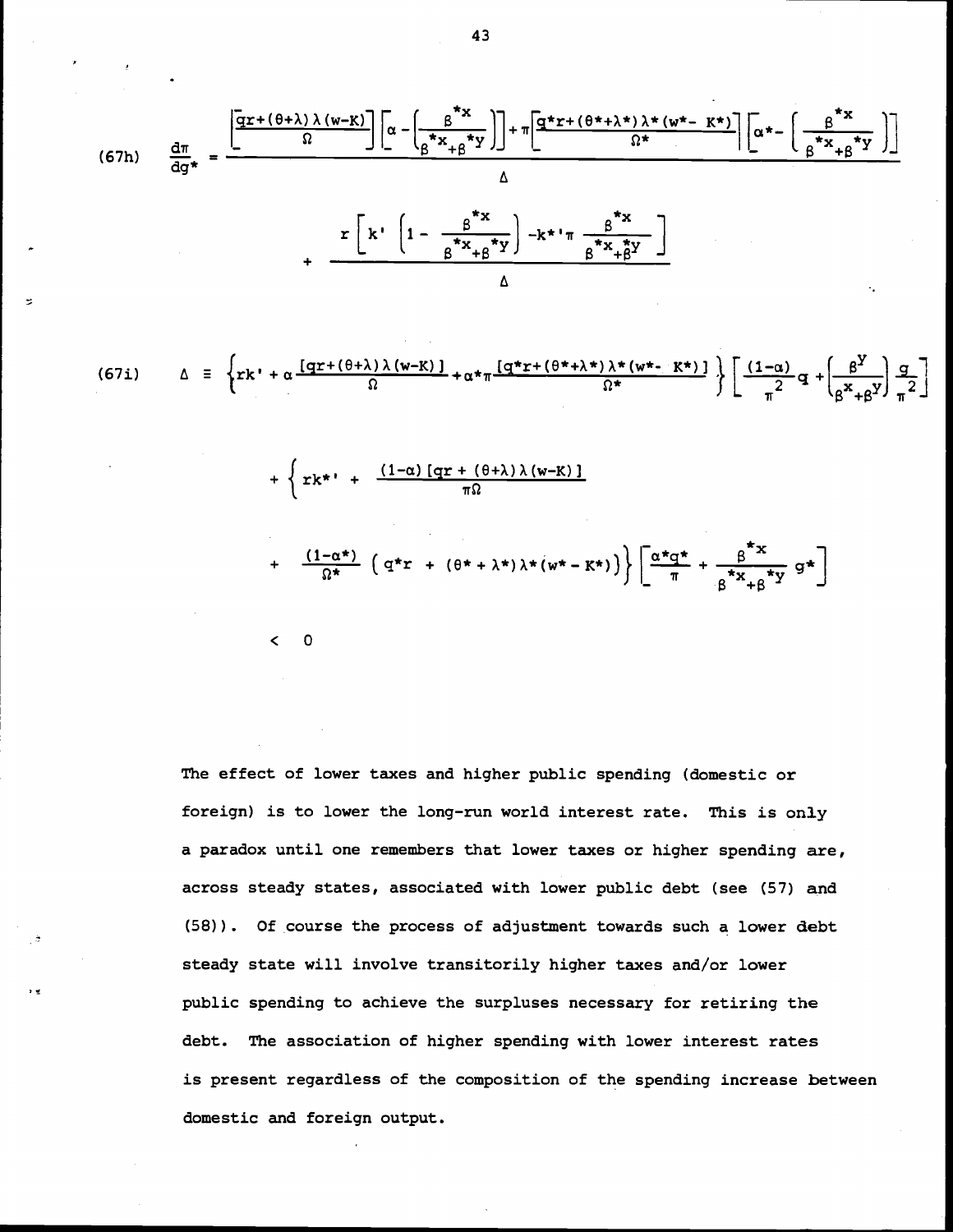The effect of tax cuts on the terms of trade in the long run can be explained in terms of a familiar transfer problem criterion plus a correction for supply adjustments. E.g. from (67b), ignoring supply-side adjustments  $(k' = k^* = 0)$ , a domestic tax cut will raise the relative price of domestic output  $\left(\frac{d\pi}{d\tau} > 0\right)$  if  $\alpha > \alpha^*$ , i.e. if the marginal (and average) propensity to consume domestic output is greater at home than abroad. Lower taxes also are associated with lower interest rates, higher capital-labour ratios and higher output. If there is no bias in domestic private consumption towards home goods  $(\alpha = \frac{1}{2})$  and if technologies are similar in the sense that k' = k\*', the output adjustment term vanishes. If there is a bias towards home goods  $(\alpha > \frac{1}{2})$  and if k' and k\*' are similar, then the supply effect reinforces the transfer effect and  $\frac{d\pi}{d\tau} > 0$  a-fortiori. By exactly analogous reasoning, given supply,  $\frac{d\pi}{d\tau\star}$  > 0 if  $\alpha\star$  >  $\alpha$  or  $1-\alpha\star$  <  $1-\alpha$ . A cut in foreign taxes will raise the relative price of foreign goods if foreigners allocate a larger fraction of their total consumption spending to foreign goods than do domestic residents. Again the same kind of supply side effect that was discussed for a domestic tax cut must be allowed for. We shall not consider it any further here or below when the effects of spending increases on  $\pi$  are discussed.

An increase in domestic public spending raises the relative price of domestic output  $\left(\frac{d\pi}{d\sigma} < 0\right)$  if the domestic public sector's marginal propensity to spend on domestic output  $\frac{\beta^2}{x-y}$  exceeds a weighted  $+$  $\beta$ <sup>Y</sup>  $\rightarrow$ average of the domestic and foreign private marginal propensities to spend on domestic output, i.e. if (ignoring supply effects)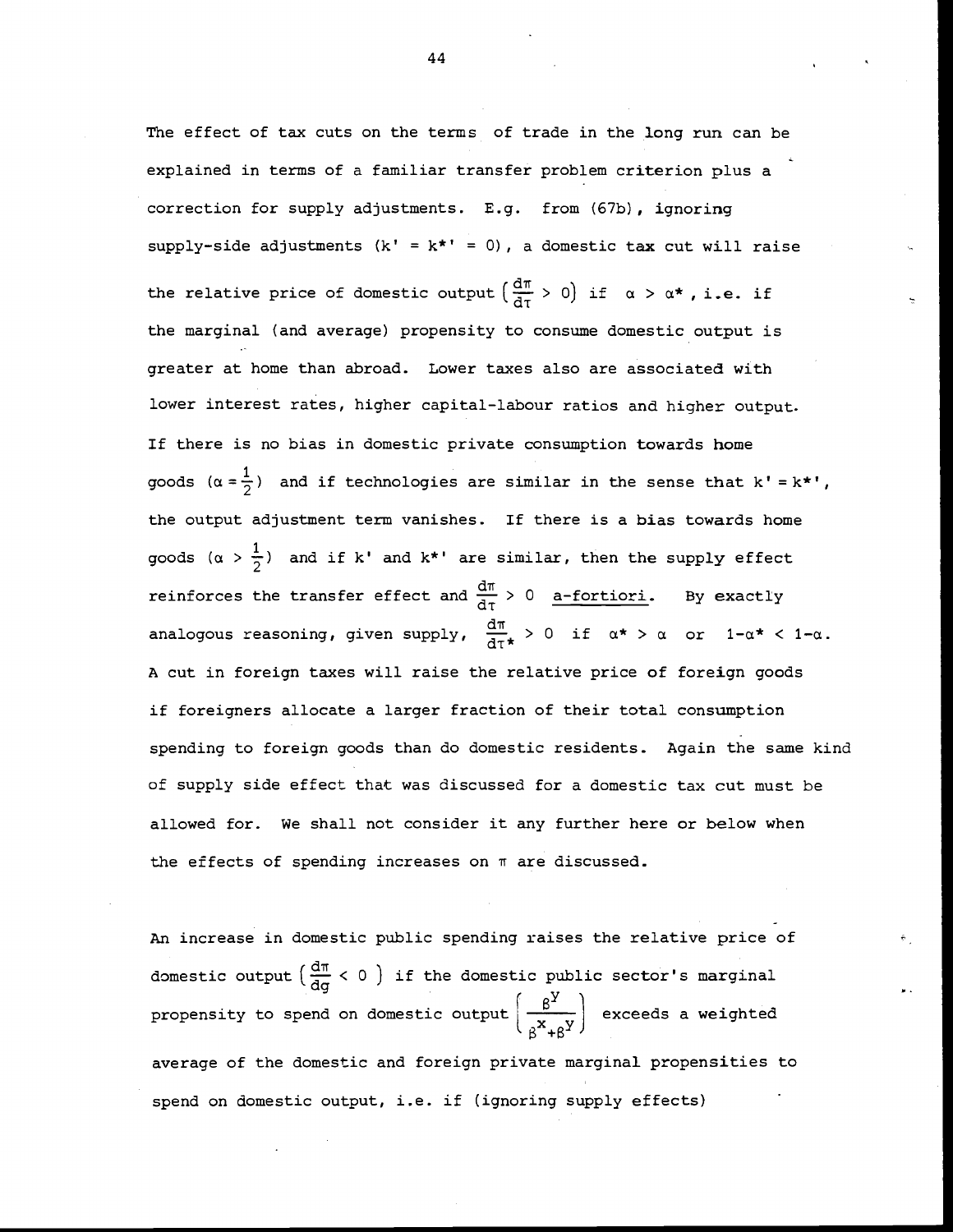$$
\frac{\beta^{X}}{\beta^{X}+\beta^{Y}} > \frac{[qr + (\theta + \lambda)\lambda(w-K)]\Omega^{*}}{[qr + (\theta + \lambda)\lambda(w-K)] + \pi[q^{*}r + (\theta^{*}+\lambda^{*})\lambda^{*}(w^{*}-K^{*})]\Omega\Omega^{*}} \alpha
$$

+ 
$$
\frac{\pi [q^*r + (\theta^*+\lambda^*)\lambda^*(w^*-K^*)]}{\Omega^*\Omega^{-1}[qr + (\theta+\lambda)\lambda(w-K)] + \pi [q^*r + (\theta^*+\lambda^*)\lambda^*(w+K^*)]}
$$
  $\alpha^*$ 

Similarly, an increase in foreign public spending will raise the relative price of foreign output  $\left(\frac{d\pi}{d\alpha^\star} > 0\right)$  if the foreign public sector's marginal propensity to spend on foreign output  $\left(1-\frac{\beta}{\beta^*x_{+\beta}^*y}\right)$ exceeds a weighted average of domestic foreign private marginal propensities to spend on foreign output  $1 - \alpha$  and  $1 - \alpha^*$ . The exact condition can be obtained from (67h).

In terms of Figure  $3$ , a domestic tax increase or spending cut shifts yy up and to the right while  $y*y*$  shifts up and to the left. A foreign tax increase or spending cut shifts  $yy$  and  $y*y*$  in the same directions.

Having derived the steady-state effects on  $\pi$  and  $r$ , the remaining long-run comparative statics is straightforward. Any policy change that raises r lowers the capital stock at home and abroad. Lower long—run domestic taxes are associated with a lower long—run stock of domestic public debt, with a lower global interest rate and a higher capital stock in both countries. Domestic human capital is higher and consumption is almost certain to increase. Foreign human capital (measured in foreign output) is also increased because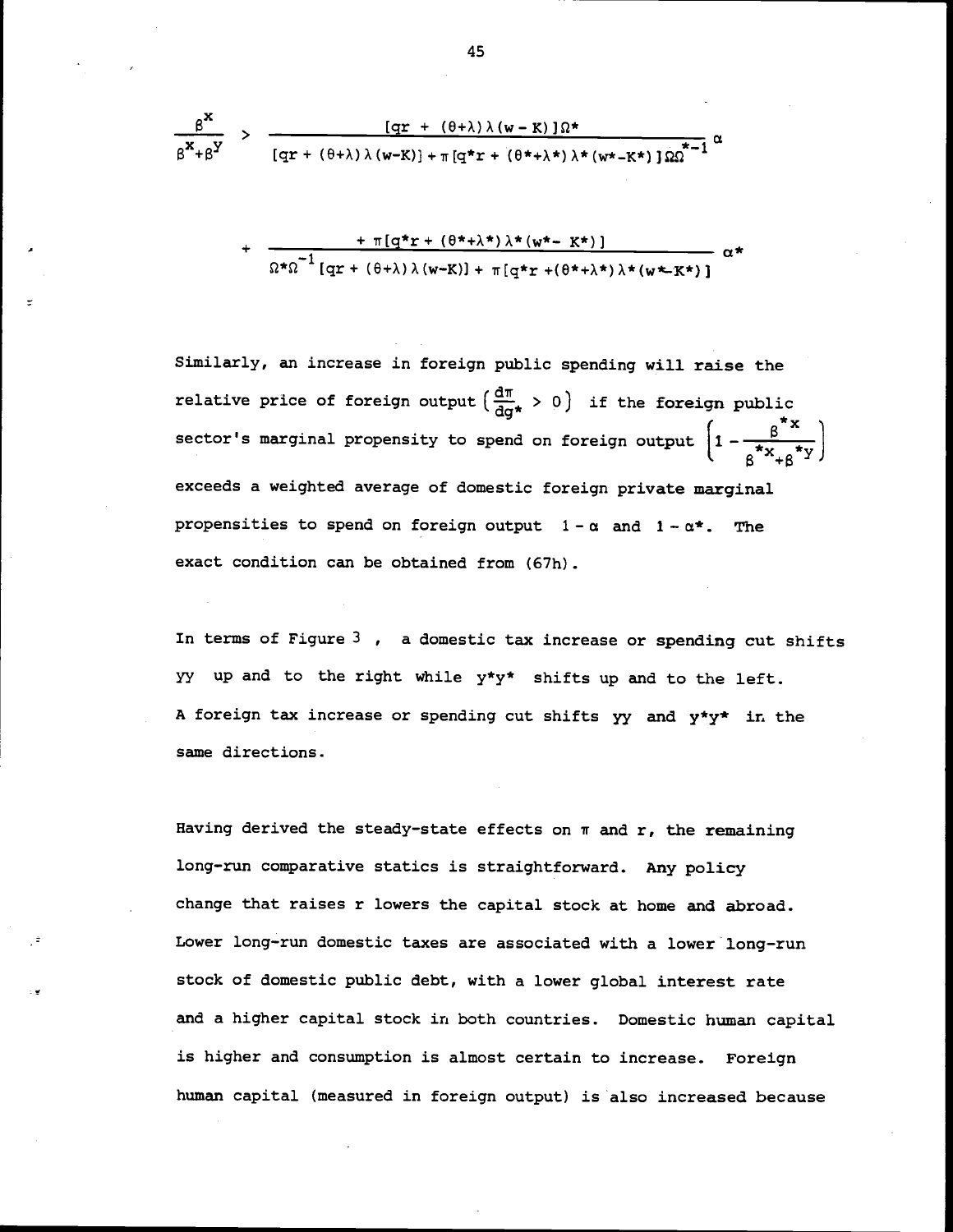of the lower r and higher K\*; the lower interest rate is likely to reduce foreign non-human wealth and foreign consumption in the long run.

With  $\tau^*$  and  $g^*$  given, a lower world interest rate still requires, at a given value of  $\pi$ , a larger long-run stock of foreign public debt (assuming  $b^{*G} > 0$  initially). This could be reversed by a decline in r.

Finally, there is the effect of domestic and foreign fiscal policy on the long run value of F.

From equation (59) it is easily checked that, in response to a change in some exogenous variable z, F changes as follows :

(68) 
$$
\frac{dF}{dz} = -\frac{1}{r} \left[ F + \frac{rq + (\theta + \lambda)\lambda(w - K)}{\Omega} + f'k' \right] \frac{dr}{dz} + \frac{1}{r} \frac{(\theta + \lambda)\lambda}{\Omega} \frac{dT}{dz} + \frac{1}{r} \frac{dg}{dz}
$$

At a given interest rate, a higher steady state level of public spending must be associated with a larger stock of claims on the rest of the model, in order to finance the increase in the excess of domestic absorption over domestic income. Since increased public spending is associated in the long run with a lower interest rate, and thus a larger domestic capital stock and domestic output level, this indirect effect will tend to lower F. The reduction in private consumption likely to be associated with a lower value of r will also tend to lower F. Finally, a lower value of r will cet. par. worsen (improve)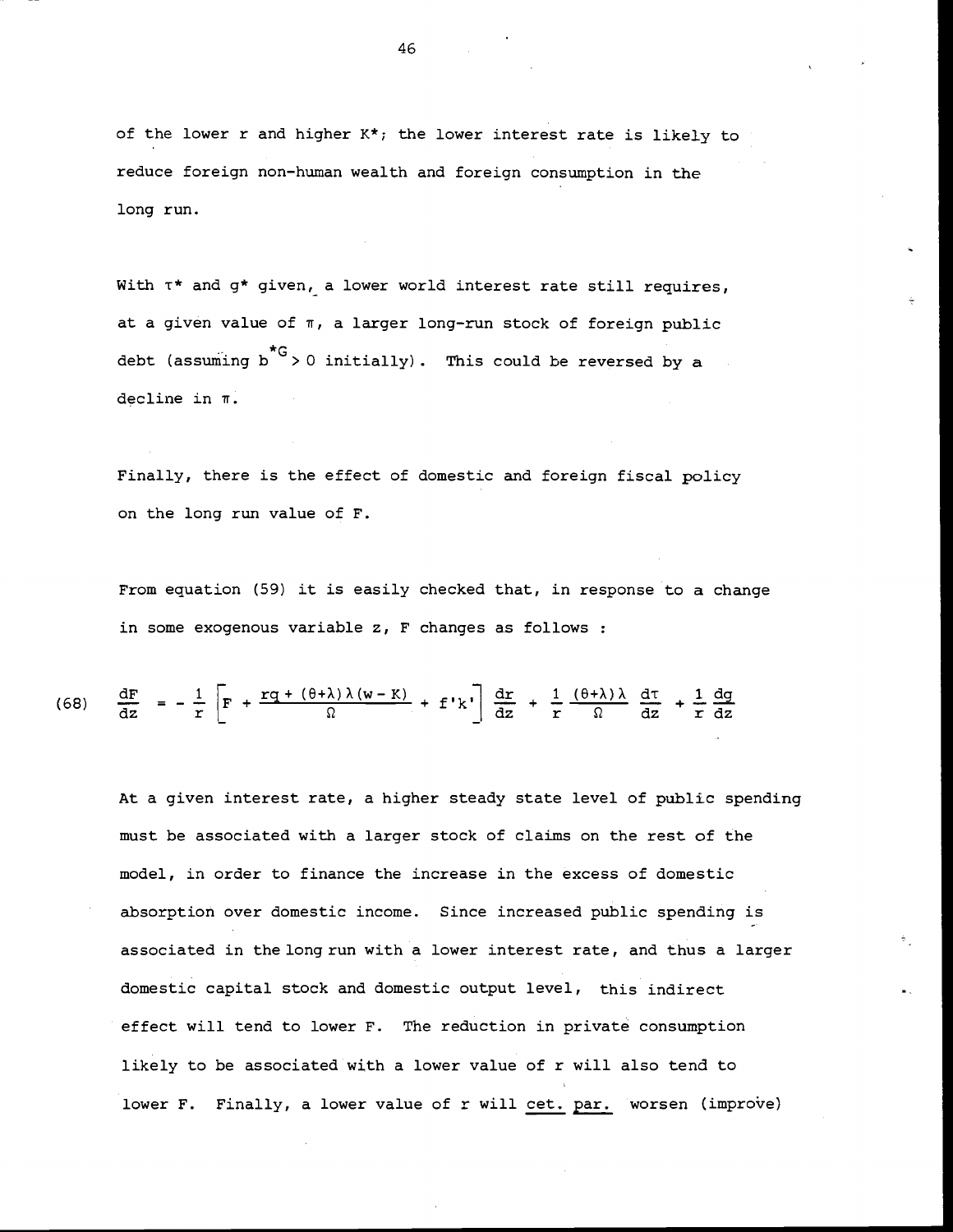the current account through the debt service (foreign investment income) component rF if the country is a net creditor with  $F > 0$ (a net debtor with  $F < 0$ ). Thus cet. par. a positive (negative) value of F will tend to make  $\frac{dF}{dq}$  positive (negative) through the net foreign interest component. With minor and obvious changes, the argument about the effect of an increase in g on F also applies to a cut in  $\tau$ . It is also easily seen that an increase in  $g^*$  will tend to have the opposite effect on F of an increase in g and that a cut in  $\tau^*$  will tend to have the opposite effect on F of a cut in  $\tau$ . It seems plausible that the "direct" effect of an increase in g or a cut in T of raising F in the long run will outweigh the indirect effects through production, private consumption and net foreign investment income. Our numerical examples do indeed all have this property, although it is not implied by all parameter values consistent with saddlepoint stability.

## Dynamic adjustment

The linearized structural form of the two-country model is given in Appendix 2. The production functions in the two countries are assumed to be Cobb-Douglas with competitive capital shares  $\beta$  and  $\beta^*$ respectively. To calculate the initial stationary equilibrium we must assign values to  $\beta$ ,  $\beta^*$ ,  $\zeta$ ,  $\zeta^*$ ,  $\theta$ ,  $\theta^*$ ,  $\lambda$ ,  $\lambda^*$ ,  $\alpha$ ,  $\alpha^*$ ,  $\frac{\beta^X}{\beta^X+\beta^Y}$ ,  $\frac{\beta^{*x}}{x_{+\beta}^{*y}}$ , g, g\*,  $\tau_1$  and  $\tau_1^{*}$ . A full characterization of the dynamic behaviour also requires values for  $\mu_{\tau}$  and  $\mu_{\tau}^*$ . There are eight linearly independent state variables in the linearized state—space representation of the model. A convenient choice of state variables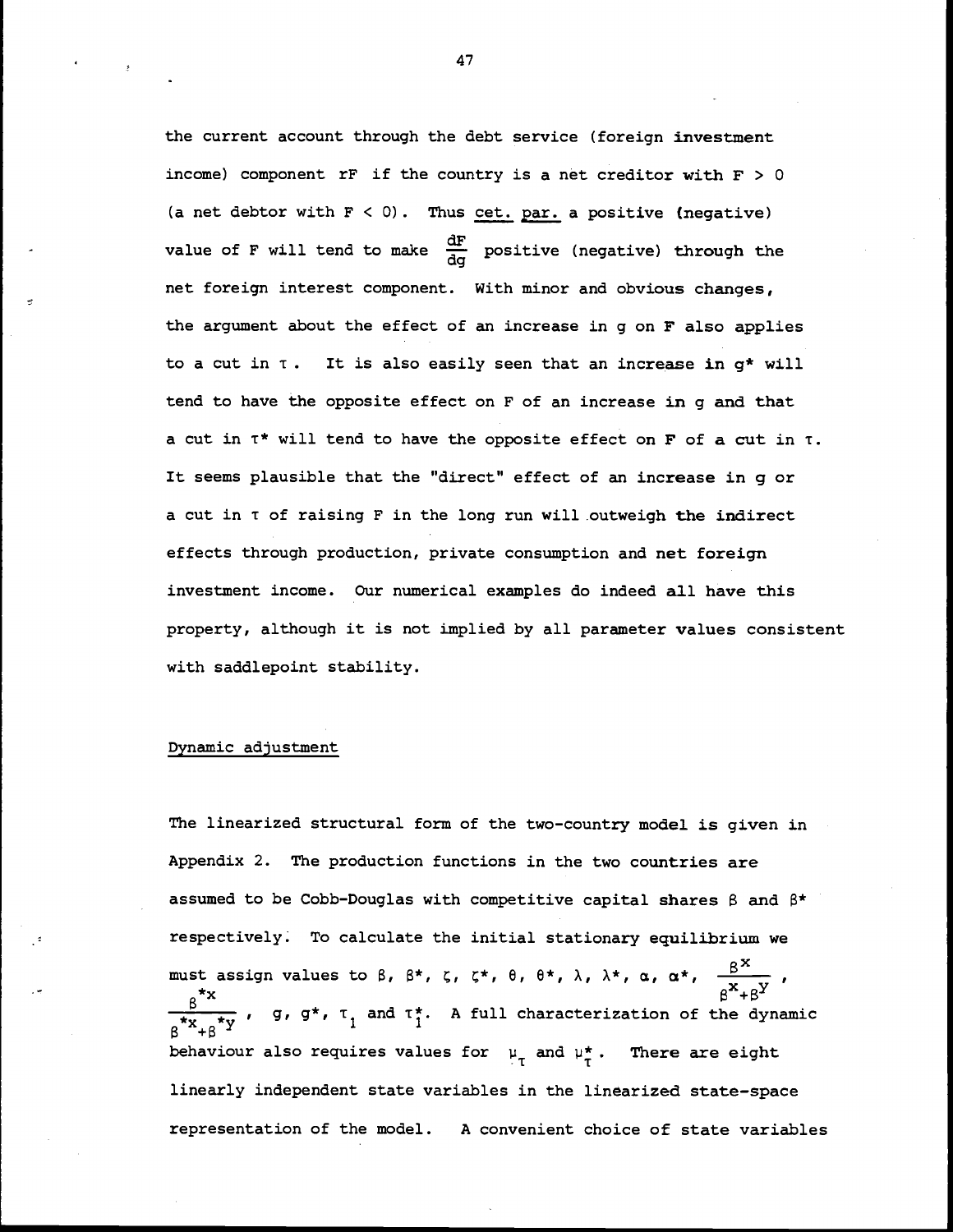is b<sup>c</sup>, b<sup>\*</sup>G, K, K\*, w, h, h\* and  $\psi$ . For a (locally) unique convergent saddlepoint equilibrium solution to exist we therefore require five stable and three unstable characteristic roots in the state matrix.

#### The one—commodity case

First consider the special case of the model where the relative price of foreign goods,  $\pi$ , is constant throughout in response to tax changes. This requires not only that the private domestic propensity to spend on domestic output equals the foreign private propensity to spend on domestic output ( $\alpha = \alpha^*$ ) but also that the supply responses to the interest rate changes induced by the fiscal policy have no further effect on  $\pi$  (see equations (67b) and (67d)). This extension of the familiar transfer criterion for a change in the terms of trade is of course unnecessary when output is exogenous  $(k' = k^* = 0)$ .

The numerical details of the first simulation are given in Table 1. The two countries are identical (with  $\alpha = \alpha^* = .5$ ) and the initial longrun equilibrium is one with  $F = 0$ .

The policy experiment is an increase in  $\tau$ <sub>1</sub>. Because of our tax function this policy experiment amounts to a short-run tax cut followed by (and indeed necessitating) a long—run tax increase through its effect on the stock of outstanding public debt.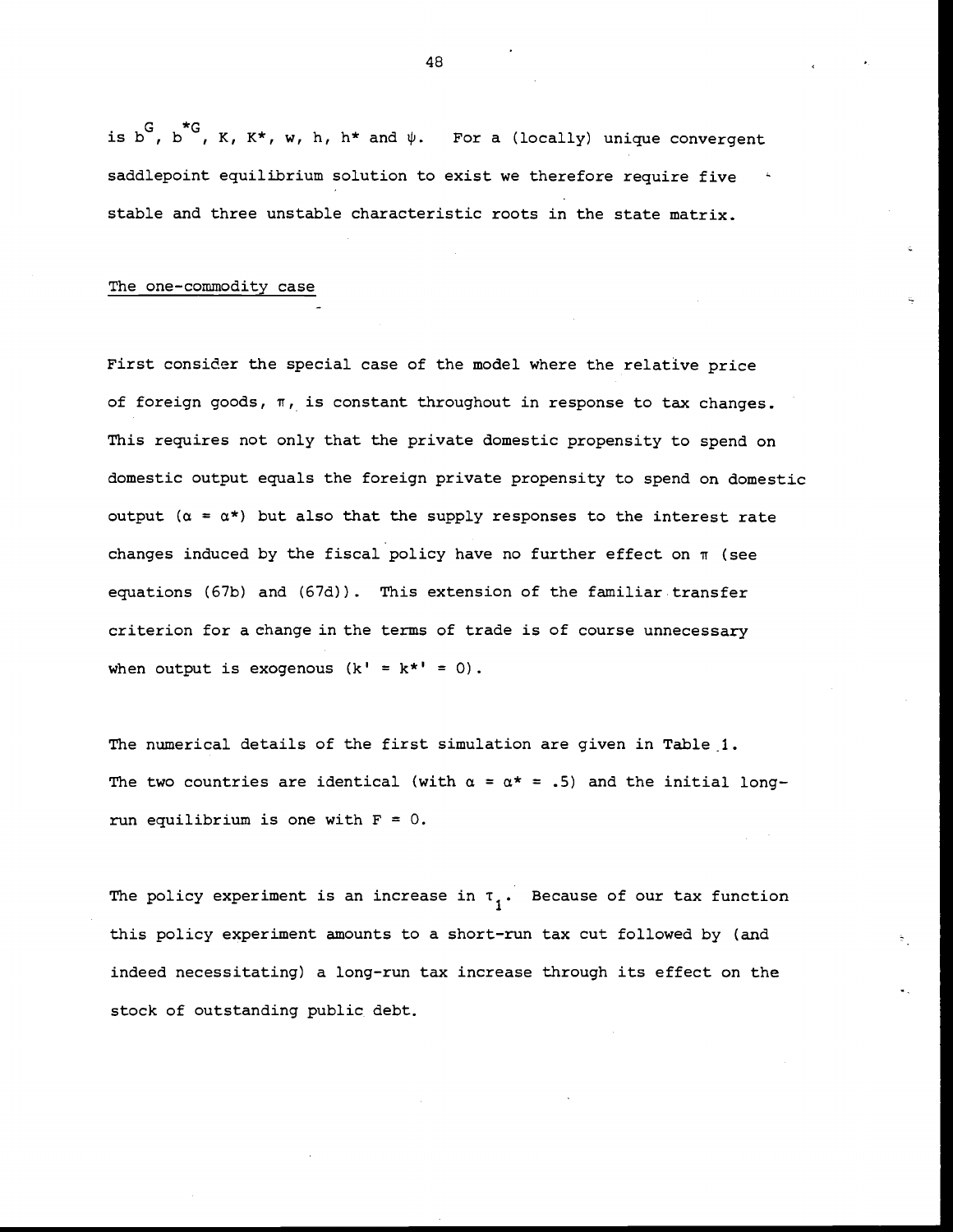Table 1 - One-good economy; zero external debt of home country

# Parameter values

 $\vec{z}$ 

$$
\beta = \beta^* = .25; \quad \zeta^{-1} = \zeta^{*-1} = .031; \quad \lambda = \lambda^* = .03; \quad \theta = \theta^* = .035; \n\alpha = \alpha^* = .5; \quad \frac{\beta^x}{\beta^x + \beta^y} = \frac{\beta^x}{\beta^x + \beta^y} = .5; \quad \tau_{1,0} = \tau_{1,0}^* = .3206205; \n\sigma_0 = \sigma_0^* = .1469511; \quad \mu_\tau = \mu_\tau^* = -2.
$$

# Key initial equilibrium values

$$
r_o
$$
 = .05;  $\pi_o$  = 1;  $F_o$  = 0.

# Characteristic roots

 $-.05326; -.05; -.01543; -.01539; -.015; .06539; .07628; .08.$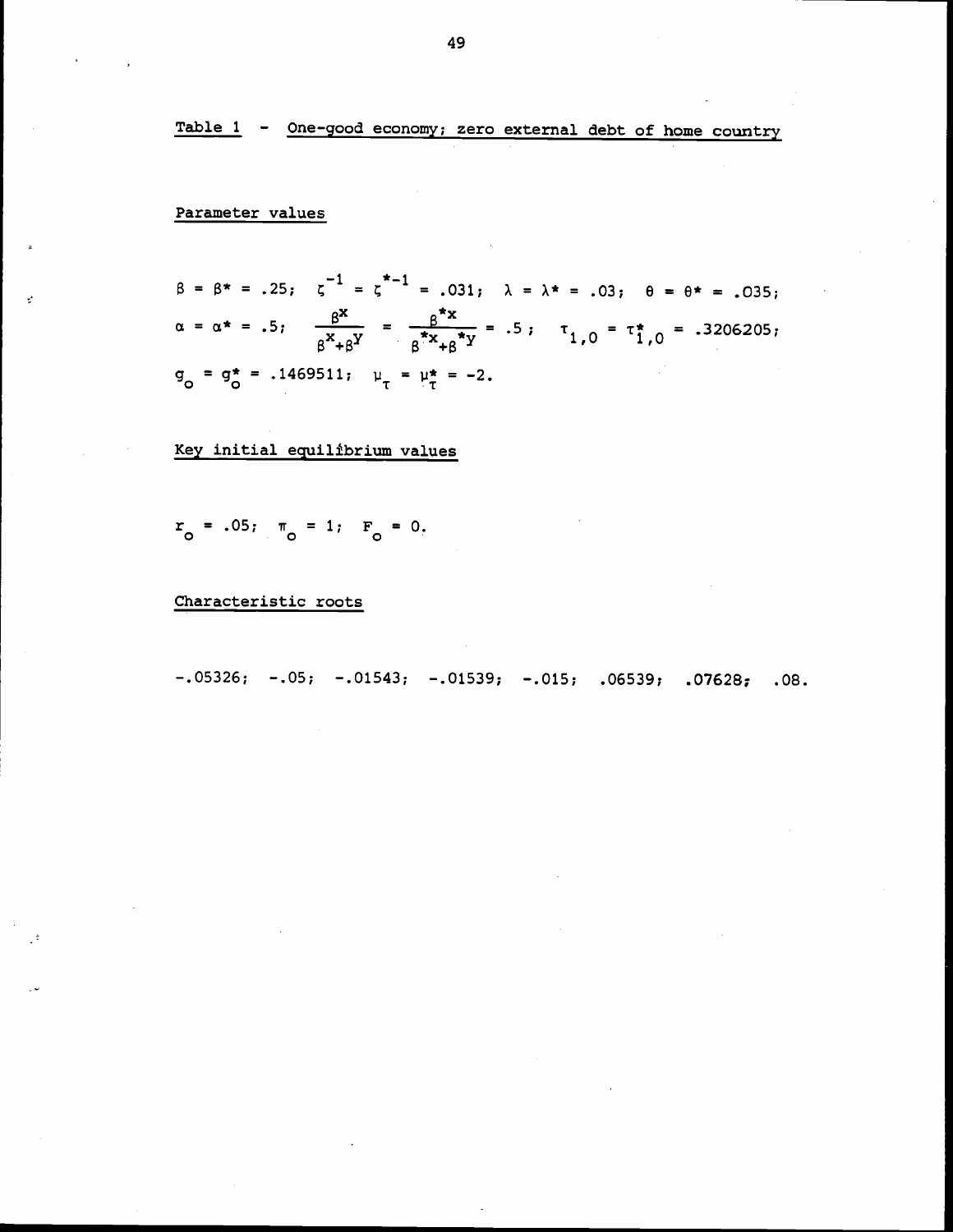Figure 4 shows the dynamic response of the key variables in the two countries.

The long-run response to the increase in  $\tau$ <sub>1</sub> is a larger stock of domestic public debt, -a small reduction in the foreign stock of public debt; equal reductions in the domestic and foreign capital stocks; a small increase in domestic private non-human wealth; a larger increase in foreign non-human wealth; a large reduction in domestic human capital and a smaller reduction in foreign human capital. The interest rate goes up, domestic consumption falls and foreign consumption rises. The net foreign asset position of the home country becomes negative as domestic government debt crowds out domestic net foreign assets as well as domestic and foreign real capital.  $\pi$  is, of course, unaffected in the long run as in the short run. The system exhibits (local) saddlepoint stability.

The dynamic response to an unexpected, immediate (at  $t = 0$ ) and permanent increase in  $\tau_1$  as follows.

In the short run, taxes are cut by about the same amount they will be raised in the long run. The tax cut is reversed gradually and becomes an increase from period 14 on. The stock markets ( $\psi$  and  $\psi^*$ ) fall on impact in both countries, reflecting higher anticipated future interest rates. The behaviour of  $\psi$  and  $\psi^*$  and of K and K\* is identical. The interest rate rises only gradually. Domestic consumption increases on impact, reaches a peak soon after and then begins a steady decline.. Foreign consumption drops on impact, reaches a trough soon afterwards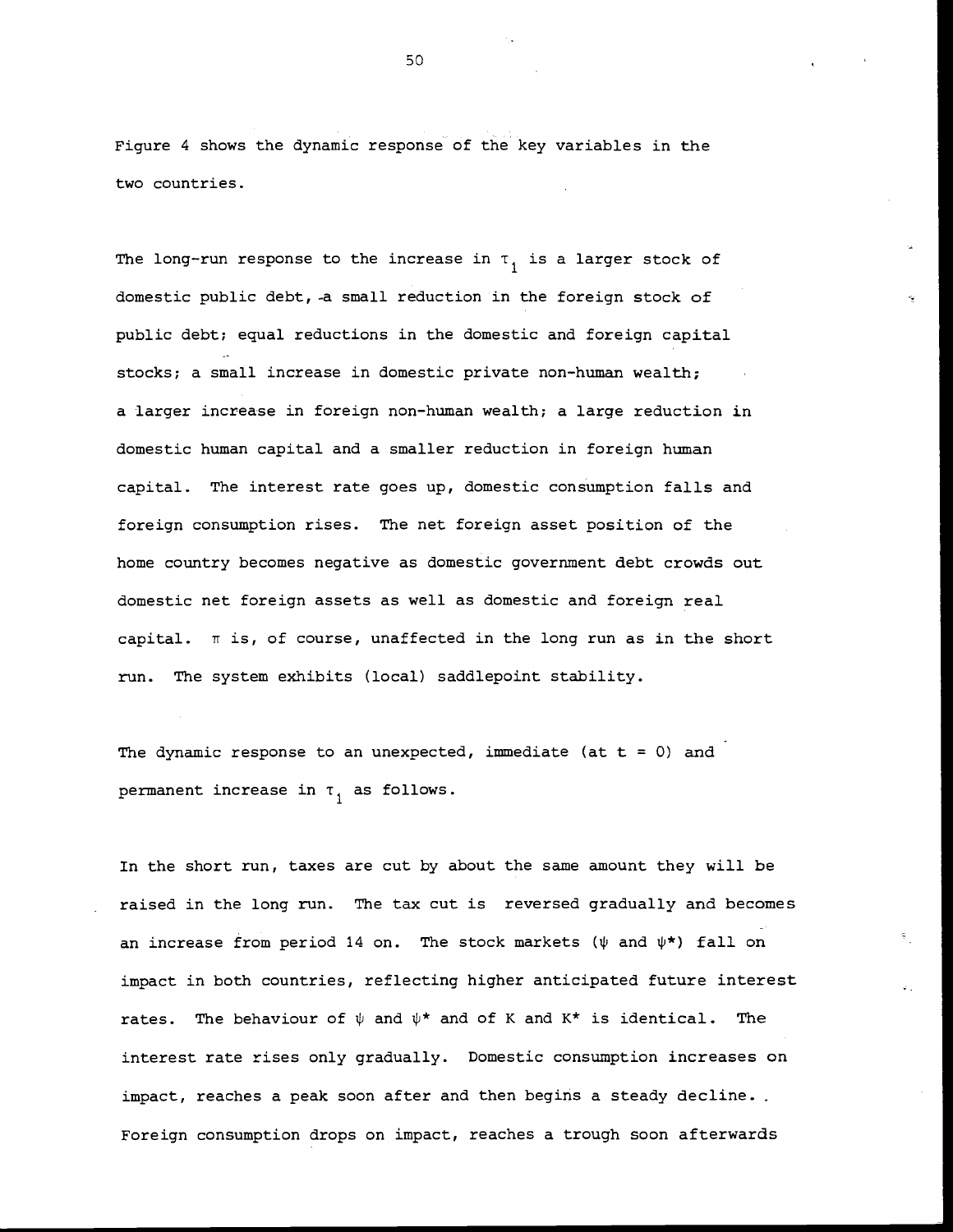|                                                           | $\mathbb{Z}^n$ , $\mathbb{Z}^n$ ,                                                                                                                                                                                                                                                                       |                                                                                                        |                                                                                                 |                           |                    |               |                                             |                                                  |                                                                 |               |       |
|-----------------------------------------------------------|---------------------------------------------------------------------------------------------------------------------------------------------------------------------------------------------------------------------------------------------------------------------------------------------------------|--------------------------------------------------------------------------------------------------------|-------------------------------------------------------------------------------------------------|---------------------------|--------------------|---------------|---------------------------------------------|--------------------------------------------------|-----------------------------------------------------------------|---------------|-------|
|                                                           | FI H                                                                                                                                                                                                                                                                                                    |                                                                                                        | untarat                                                                                         |                           |                    |               |                                             |                                                  |                                                                 |               |       |
|                                                           |                                                                                                                                                                                                                                                                                                         |                                                                                                        |                                                                                                 |                           |                    |               |                                             |                                                  |                                                                 |               |       |
|                                                           |                                                                                                                                                                                                                                                                                                         |                                                                                                        |                                                                                                 |                           |                    |               |                                             | $\sim 10^{-1}$                                   |                                                                 |               |       |
|                                                           | $\cdots$                                                                                                                                                                                                                                                                                                |                                                                                                        |                                                                                                 |                           |                    |               |                                             |                                                  |                                                                 |               |       |
|                                                           | $\mathbf{r}$                                                                                                                                                                                                                                                                                            |                                                                                                        |                                                                                                 |                           |                    |               |                                             |                                                  |                                                                 |               |       |
|                                                           | $\mathbf{1}$ .                                                                                                                                                                                                                                                                                          |                                                                                                        |                                                                                                 |                           |                    |               |                                             |                                                  |                                                                 |               |       |
|                                                           | $\sim 1\frac{1}{3}$                                                                                                                                                                                                                                                                                     |                                                                                                        | $\mathcal{F}(\mathcal{A})$ , $\mathcal{F}(\mathcal{A})$                                         |                           |                    |               |                                             | $\sim$<br>$\alpha$ , $\alpha$                    |                                                                 |               |       |
|                                                           | ij.                                                                                                                                                                                                                                                                                                     |                                                                                                        | the state of                                                                                    |                           |                    |               |                                             |                                                  | 1                                                               |               |       |
|                                                           | $\mathcal{L}_{\text{eff}}$<br>$\mathcal{L}^{\text{max}}$                                                                                                                                                                                                                                                |                                                                                                        | 经工业间                                                                                            |                           |                    |               | $\mathbf{r} = \mathbf{r} \times \mathbf{r}$ | $\sim$                                           |                                                                 |               |       |
|                                                           | HH                                                                                                                                                                                                                                                                                                      |                                                                                                        | $\sim 1000$<br><b>All Contracts</b><br>$\epsilon \rightarrow -\epsilon \rightarrow$             | $\sim 10^{-1}$            |                    |               |                                             |                                                  |                                                                 |               |       |
|                                                           | $\sim 10^6$<br>$\cdots$                                                                                                                                                                                                                                                                                 | ----                                                                                                   |                                                                                                 |                           |                    |               |                                             |                                                  |                                                                 |               |       |
|                                                           | 西                                                                                                                                                                                                                                                                                                       | $\left\lceil \frac{1}{2} \right\rceil$<br><b>FILL</b>                                                  | $10\%$<br><b>State State</b>                                                                    |                           |                    |               |                                             |                                                  |                                                                 |               |       |
|                                                           | $\sim$ 100 $\sim$ 100 $\sim$                                                                                                                                                                                                                                                                            | <b>Hilling</b>                                                                                         |                                                                                                 |                           |                    |               |                                             |                                                  |                                                                 |               |       |
|                                                           | $\mathcal{H}_{\text{eff}}$<br>특별                                                                                                                                                                                                                                                                        |                                                                                                        | $\mathbf{r} = \mathbf{r}$<br>an ni                                                              |                           |                    |               |                                             |                                                  |                                                                 |               |       |
|                                                           | $\alpha$ , $\alpha$ , $\alpha$<br>$\mathbf{a}$ , $\mathbf{a}$ , $\mathbf{a}$                                                                                                                                                                                                                            | <b>Contract</b>                                                                                        | $1000$<br>सम्ब                                                                                  |                           |                    |               |                                             |                                                  |                                                                 |               |       |
|                                                           | <b>THE</b><br>الأعطاء                                                                                                                                                                                                                                                                                   | HILL.<br>ولمسترق فالمتمام والمترو<br>HHEFF                                                             | $\sim 1$                                                                                        |                           |                    |               |                                             | e a a a le<br><b>Contract</b>                    | $\sim$                                                          |               |       |
|                                                           | $\sim 100$                                                                                                                                                                                                                                                                                              | state of the con-                                                                                      |                                                                                                 |                           |                    |               |                                             |                                                  |                                                                 |               |       |
|                                                           | 西田<br>$\alpha$ , and $\alpha$ , and $\alpha$                                                                                                                                                                                                                                                            |                                                                                                        | a sa sa<br><b>Contractor</b>                                                                    |                           |                    |               |                                             |                                                  |                                                                 |               |       |
|                                                           | तक                                                                                                                                                                                                                                                                                                      |                                                                                                        |                                                                                                 |                           |                    |               |                                             |                                                  |                                                                 |               |       |
|                                                           |                                                                                                                                                                                                                                                                                                         |                                                                                                        |                                                                                                 |                           |                    |               |                                             |                                                  |                                                                 |               |       |
|                                                           | $\sim$ 1.<br>Eanna<br>$\hat{\boldsymbol{\beta}}$                                                                                                                                                                                                                                                        |                                                                                                        | $\pm$ :                                                                                         |                           |                    |               |                                             | i -<br>$\alpha$ , $\alpha$ , $\alpha$<br>$\cdot$ | $\sim 3$<br>$\ddot{\phantom{1}}$<br>P                           |               |       |
| $\bullet$                                                 | انسبب<br>A.                                                                                                                                                                                                                                                                                             | EL<br>III.<br><b>HEEE</b><br>$\left\langle \frac{1}{2},\frac{1}{2},\frac{1}{2}\right\rangle$<br>$\sim$ | $\begin{pmatrix} 1 & 1 \\ 1 & 1 \end{pmatrix}$<br>$\frac{1}{2}$ , $\frac{1}{2}$<br>$\sim$<br>Ι. | $\vdots$<br>$\bar{\nu}$ ) | $\frac{1}{2}$      |               |                                             |                                                  | $\cdot$                                                         |               | Fiour |
| ÷.<br>iT.                                                 | $\mathcal{I} \subset \mathcal{I}$ .<br>The                                                                                                                                                                                                                                                              |                                                                                                        |                                                                                                 |                           | $\cdot$            |               |                                             |                                                  |                                                                 |               |       |
| $\mathbb{R}$                                              | $\cdot$<br>stariji.<br>Starija<br>$\frac{1}{2}$ .<br>$\frac{1}{2}$ .                                                                                                                                                                                                                                    | $\mathbb{N}$ .<br>$\sim$<br>$\sim$<br><b>The Contract</b>                                              | $\frac{m}{2}$<br>$\sim$                                                                         |                           | ÷<br>$\frac{1}{2}$ |               |                                             | ţ,<br>$\overline{\phantom{a}}$                   | $\frac{1}{2} \frac{1}{2} \frac{1}{2}$ .                         |               |       |
| $\frac{1}{2}$<br>ł.                                       | T<br>$\bullet$<br>j.                                                                                                                                                                                                                                                                                    | ÷                                                                                                      |                                                                                                 |                           |                    |               |                                             | $\sim 10^{-11}$<br>$\mathcal{A}^{\mathcal{A}}$   | $\sim$<br>----<br>$\alpha$ , $\beta$ ,<br>$\cdot$               |               |       |
| $\begin{bmatrix} 1 & 0 \\ 0 & 1 \end{bmatrix}$<br>$\cdot$ | İ.<br>$\blacksquare$<br>$\sim$                                                                                                                                                                                                                                                                          | M.<br>ţ,<br>$\mathcal{L}_{\text{max}}$<br>$\sim$<br>$\bullet$<br>$\sim$<br>$\sim$                      | $\sim 10^{-11}$ m                                                                               |                           |                    |               |                                             | $\mathbb{N}_{\mathbb{Z}}$ .<br>$\cdot$           | $\lambda$<br>$\sim$<br>$\frac{1}{2}$                            |               |       |
| $\mathcal{A}$                                             | $\begin{tabular}{ c c } \hline \quad \quad & \quad \quad & \quad \quad \\ \hline \quad \quad & \quad \quad & \quad \quad \\ \hline \quad \quad & \quad \quad & \quad \quad \\ \hline \quad \quad & \quad \quad & \quad \quad \\ \hline \quad \quad & \quad \quad & \quad \quad \\ \hline \end{tabular}$ | $\sim$                                                                                                 |                                                                                                 |                           |                    |               |                                             | -----<br>Ŧ                                       | ÷÷:~<br>$\sim$                                                  |               |       |
| <br> <br> -                                               | $\bar{z}$<br><b>ALC</b>                                                                                                                                                                                                                                                                                 | $\cdot$<br>$\frac{1}{2}$ .<br>$\sim$                                                                   |                                                                                                 |                           |                    | $\frac{1}{4}$ |                                             | $\mathbb{R}^2$                                   | $\left\langle \mathcal{L}^{(1)}_{\text{max}}\right\rangle$<br>÷ |               |       |
|                                                           | P.<br><b>King Corp.</b>                                                                                                                                                                                                                                                                                 | $\sim$<br>$\sim$ $\sim$                                                                                |                                                                                                 | ۰                         |                    |               |                                             |                                                  | $\sim$<br>$\ddot{\phantom{a}}$<br>$\mathbf{r}$<br>$\cdot$       |               |       |
| and the state                                             | $\frac{d}{dt}$<br>車<br>idae<br>Vidae<br>土口<br>$\left\langle \frac{1}{2}\right\rangle$                                                                                                                                                                                                                   | P<br>$\cdot$                                                                                           | ٠<br>э                                                                                          | $K_{\bullet}$             |                    | يا            |                                             | $\ddot{\cdot}$                                   | Ħ<br>$\sim$ $\sim$<br>$\alpha$ , $\alpha$ , $\beta$             |               |       |
| <b>The State State</b>                                    | $\sqrt{\frac{1}{2}}$<br>$\alpha$ , $\alpha$ , $\alpha$                                                                                                                                                                                                                                                  | İ                                                                                                      | Ţ<br>÷,<br>$\cdot$<br>4.111114                                                                  |                           | ৩<br>م             |               | $\bar{\mathcal{A}}$<br>٠.                   |                                                  | Ξi<br>$+1$<br>$\sim$ $\sim$                                     |               |       |
|                                                           | $\bullet$                                                                                                                                                                                                                                                                                               |                                                                                                        | $\mathbf{r}$                                                                                    |                           |                    |               |                                             |                                                  | . . i                                                           |               |       |
| $\mathcal{A}$                                             | $\sim$ $\sim$<br>T                                                                                                                                                                                                                                                                                      | $\left\{\frac{1}{2},\frac{1}{2}\right\}$<br>$\sim$                                                     | 불리 조금                                                                                           | $\cdot$                   |                    |               | ÷                                           | $\frac{1}{2} \frac{1}{2}$                        | $\cdot$                                                         |               |       |
|                                                           | l.<br>$\frac{1}{2}$                                                                                                                                                                                                                                                                                     | ÷<br>$\lambda$                                                                                         |                                                                                                 |                           |                    |               |                                             |                                                  |                                                                 | $\frac{1}{2}$ |       |

 $\begin{array}{c} \mathcal{L}_{\text{max}} \\ \mathcal{L}_{\text{max}} \end{array}$ 

 $-51$ 

 $\langle \cdot \rangle$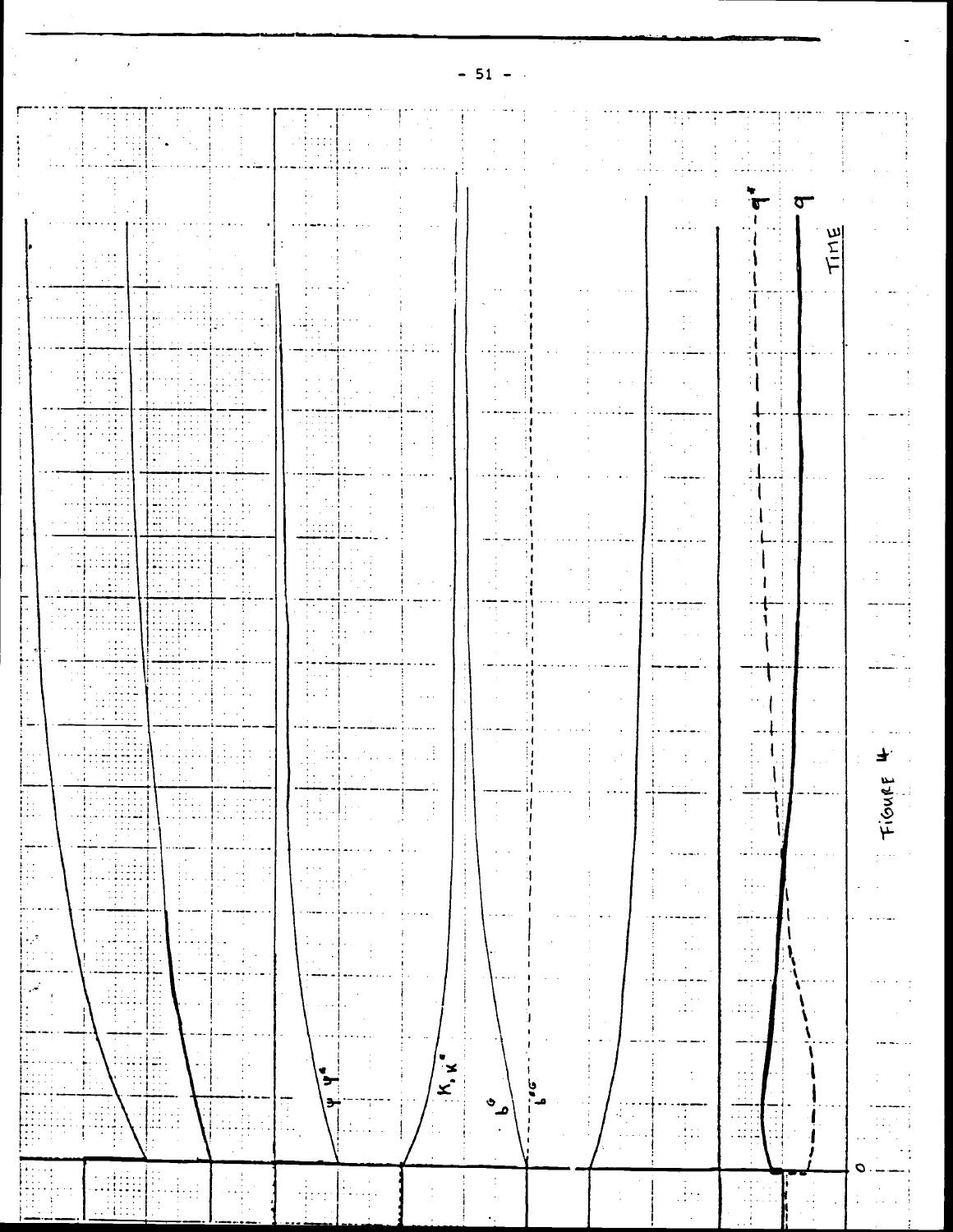and increases steadily thereafter to its higher new long-run level.

If the foreign country were to raise  $\tau_1^*$  at the same time and by the same amount as the home country raises  $\tau_1$ , the results are the following. In the long run, all "country—specific" endogenous variables change by the same amount in each country. F of course remains unchanged.  $b^G$  and  $b^{\star G}$  increase by the same amount and the change in  $b^G$  +  $b^{\star G}$  is exactly twice that when only  $\tau_1$  was increased. K and K\* fall by twice as much while r increases twice as much. Consumption declines in both countries, as does human capital. The current account remains in balance throughout the adjustment process. In fact, all domestic and foreign variables (b<sup>G</sup> and b<sup>\*G</sup>, K and K\*, w and w\*, h and h\*,  $\psi$  and  $\psi^*$ , q and  $q^*$ , <sup>t</sup> and T\*) move in the same way. The long—run tax increase is preceded, in both countries by an initial cut in total taxes which boosts consumption and creates budget deficits which only vanish asymptotically. The joint move towards fiscal expansion in the short run creates a steeper decline in the two countries' stock markets.

The only way for the foreign country to avoid the higher world interest rate resulting from the short-run expansionary fiscal action in the home country, is for the former to engage in short-run contractionary fiscal action. Consider e.g. a policy response by the foreign country which consists of a reduction in  $\tau_1^*$  (and therefore a short run increase in  $\tau^*$ ) equal in magnitude to the increase in  $\tau_1$ . The result is no change in r,  $\psi$ ,  $\psi^*$ , K and K\* in the short run or in the long run. All other countryspecific endogenous variables change by opposite amounts in the long—run and during the adjustment process. The home country runs budget deficits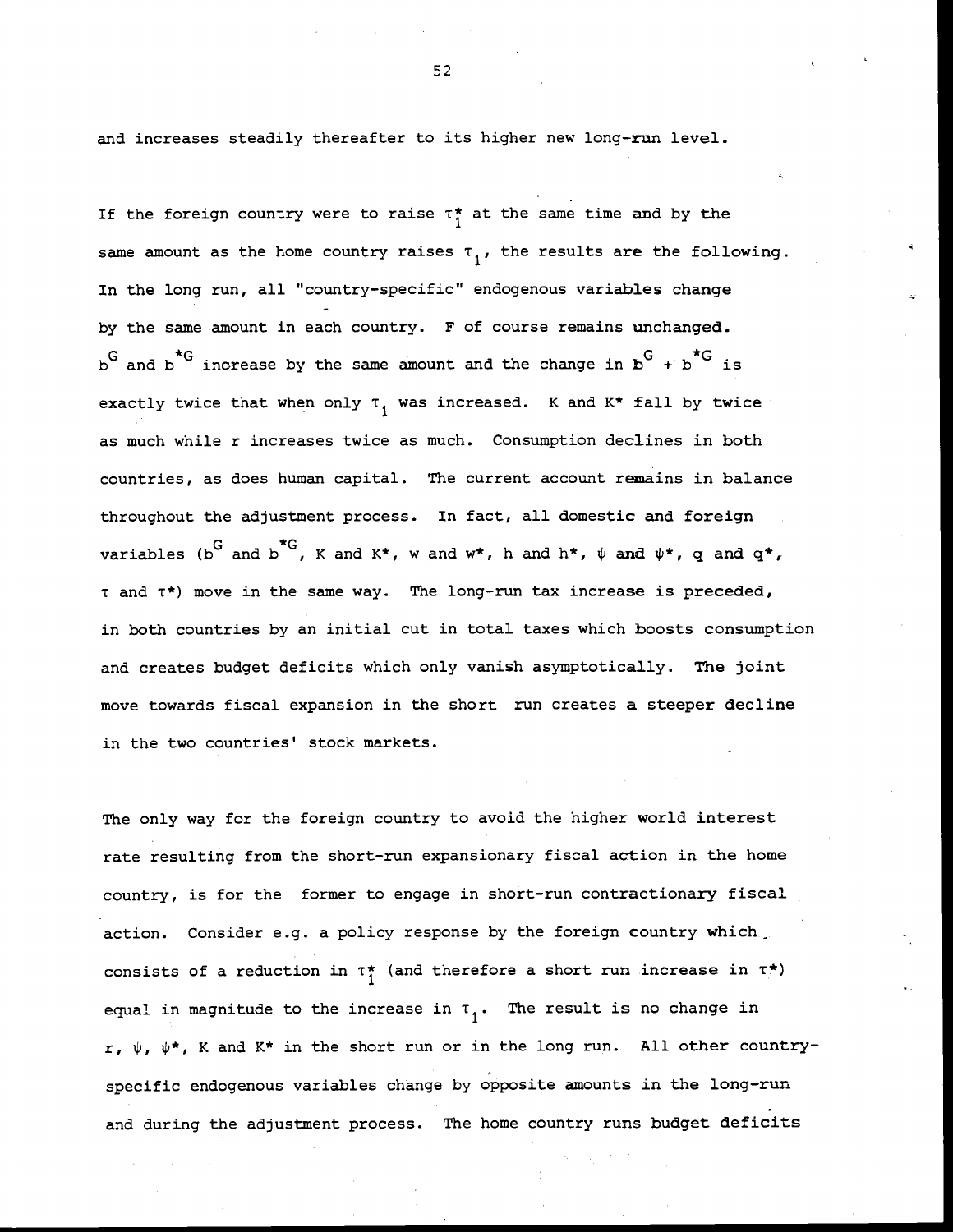and current account deficits throughout while the foreign country runs budget surpluses and current account surpluses. In the long run w and hare down (and  $w^*$  and  $h^*$  are up by equal amounts). Consumption falls at home in the long run and declines abroad. The short term response is in the opposite direction.

These results are not affected qualitatively by changing parameter values in such a way that the initial stationary equilibrium is one in which the home country is a net creditor  $(F_{\textrm{o}} > 0)$  or a net debtor  $(F_{\textrm{o}} < 0)$ . E.g. consider  $g_0 = .1939$  and  $g_0^* = .10$  while keeping the other parameter values the same as those given in Table 1. This "shifting" of public spending towards the home country lowers the initial long-run value of  $b<sub>A</sub><sup>G</sup>$  to 2.534, raises that of  $b_n^{\star G}$  to 4.412 but leaves  $r_o$  and  $\pi_o$  unchanged. The home country becomes a net creditor with  $F_{0} = .939$ . The characteristic roots are virtually the same as in the case where  $F_{\alpha} = 0$  (specifically, the saddlepoint equilibrium configuration with 5 stable and <sup>3</sup> unstable roots persists) and even quantitatively the short—run and long-run response of the system is not much affected. Shifting public spending the other way, towards the foreign country, with  $g_0 = .10$ ,  $g_0^* = .1939$  and  $b_0^G = 4.412$ ,  $b_{0}^{*G}$  = 2.534 and  $F_{0}$  = -.9390213 again does not yield a picture that is significantly different from that shown in Figure 4.

#### The two-commodity case

We now introduce a bias in private spending towards a country's own good, i.e.  $\alpha > \alpha^*$ . The first numerical example, specified fully in Table 2a, again has  $F_{0} = 0$ . The adjustment process following an unanticipated permanent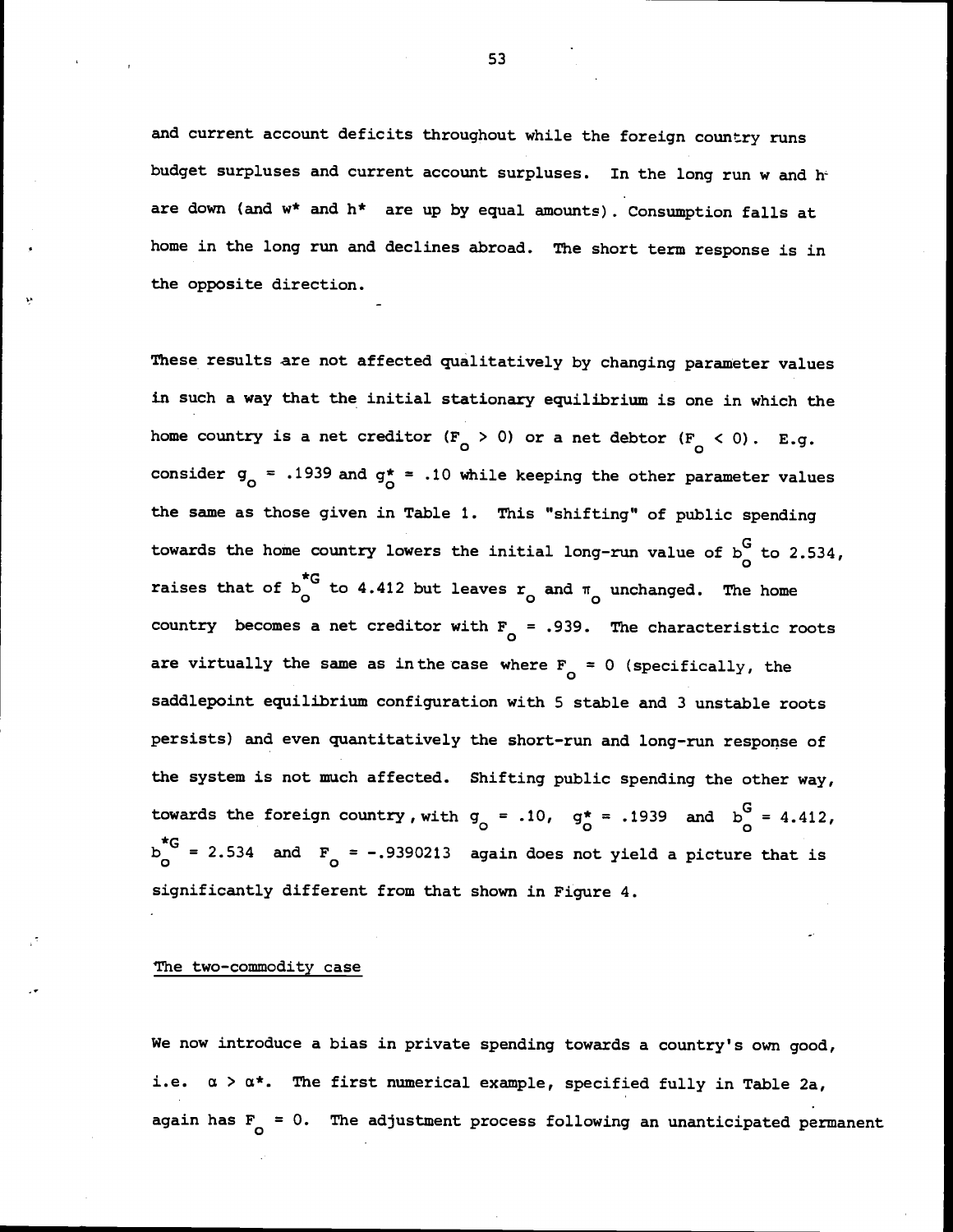increase in  $\tau_1$  is shown in Figure 5. The long-run effect of an increase in  $\tau$ , on most endogenous variables is qualitatively the same as in the one-good case. One exception is that b<sup>\*G</sup> shows a small increase rather than a small decline. The reason for this, as can be seen from equation (58), is the long-run increase in  $\pi$ . The longrun reduction in home (consumption) demand worsens the home country's terms of trade since the share of domestic consumption spending falling on domestic output is higher than the share of foreign consumption spending allocated to domestic output  $(\alpha > \alpha^*)$ .

Because  $\pi$  now varies over time, there is a certain amount of "decoupling" between domestic and foreign capital formation during the adjustment process. The short—run domestic tax cut outweighs the long-run tax increase, so h and q increase on impact. With q\* falling, the terms of trade improve in the short run. After the initial discontinuous drop in  $\pi$ , however,  $\pi$  rises smoothly throughout the adjustment process. This rise in  $\pi$  is anticipated. Since  $r^* = r - \frac{\pi}{r}$ is the interest rate governing  $\psi^*$ , the foreign stock market falls by less initially than the domestic one and domestic capital decumulates more swiftly than foreign capital.

A simultaneous, equal increase in  $\tau_1$  and  $\tau_1^\star$  has exactly the same effect as it has in the one-good version of the model since  $\pi$  remains constant throughout. While this stabilizes the real exchange rate relative to a unilateral increase in  $\tau_1$ , it reinforces the effect on the interest rate.

A policy of reducing  $\tau_i^*$  by the same amount as the increase in  $\tau_1$  does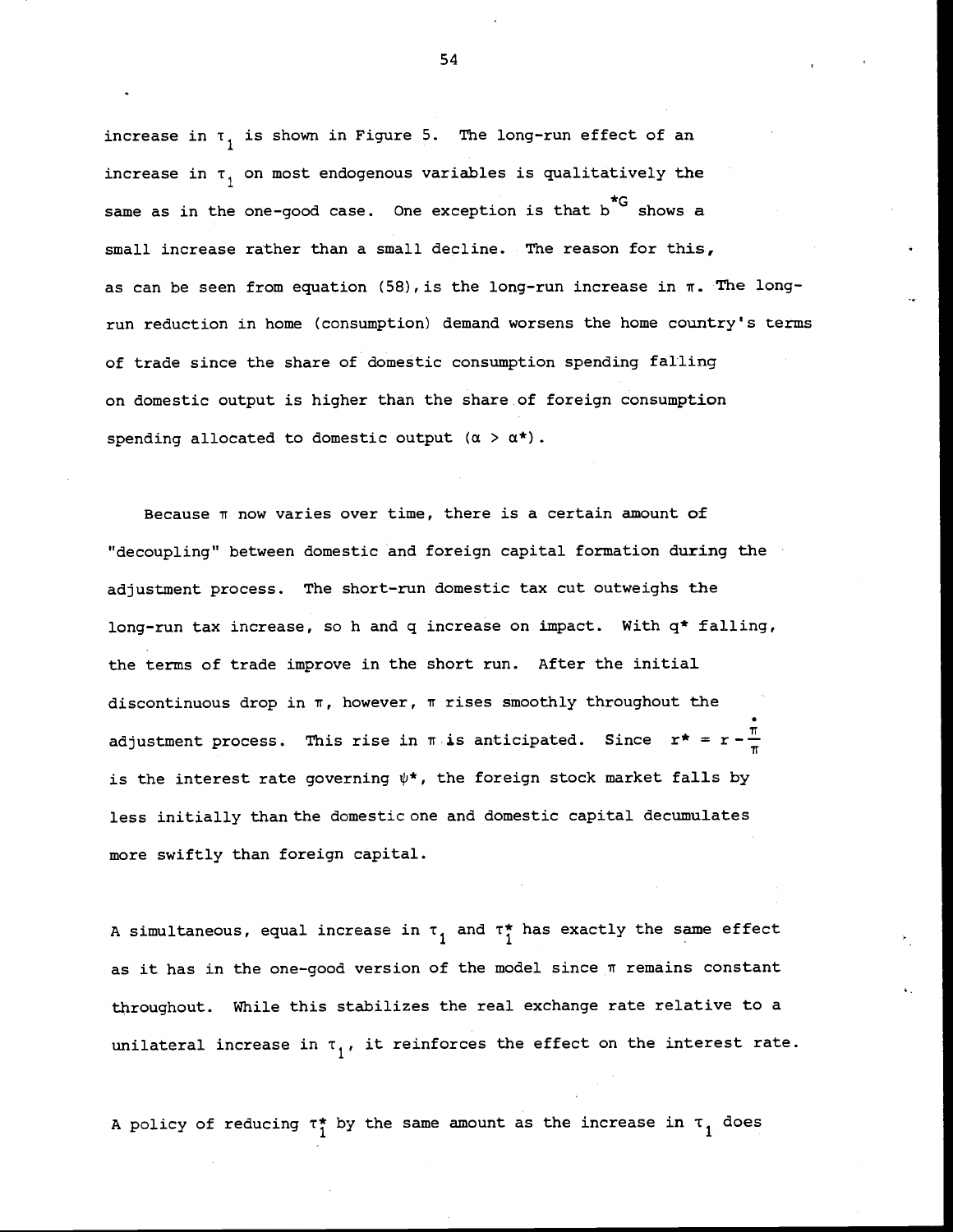|                                                                                                                                                                                                                                                                                                                                                                                                                                                                                                              |                                                                                                                                                               |                                                                                                                                          | ັດ<br>Ő                                                                                                                                                                                                                                                                                                                                      | <b>NAIT</b>                                                                                                                                                                                                                                                       |
|--------------------------------------------------------------------------------------------------------------------------------------------------------------------------------------------------------------------------------------------------------------------------------------------------------------------------------------------------------------------------------------------------------------------------------------------------------------------------------------------------------------|---------------------------------------------------------------------------------------------------------------------------------------------------------------|------------------------------------------------------------------------------------------------------------------------------------------|----------------------------------------------------------------------------------------------------------------------------------------------------------------------------------------------------------------------------------------------------------------------------------------------------------------------------------------------|-------------------------------------------------------------------------------------------------------------------------------------------------------------------------------------------------------------------------------------------------------------------|
|                                                                                                                                                                                                                                                                                                                                                                                                                                                                                                              |                                                                                                                                                               |                                                                                                                                          |                                                                                                                                                                                                                                                                                                                                              |                                                                                                                                                                                                                                                                   |
|                                                                                                                                                                                                                                                                                                                                                                                                                                                                                                              |                                                                                                                                                               |                                                                                                                                          |                                                                                                                                                                                                                                                                                                                                              |                                                                                                                                                                                                                                                                   |
|                                                                                                                                                                                                                                                                                                                                                                                                                                                                                                              |                                                                                                                                                               |                                                                                                                                          |                                                                                                                                                                                                                                                                                                                                              |                                                                                                                                                                                                                                                                   |
|                                                                                                                                                                                                                                                                                                                                                                                                                                                                                                              |                                                                                                                                                               |                                                                                                                                          |                                                                                                                                                                                                                                                                                                                                              |                                                                                                                                                                                                                                                                   |
|                                                                                                                                                                                                                                                                                                                                                                                                                                                                                                              |                                                                                                                                                               |                                                                                                                                          |                                                                                                                                                                                                                                                                                                                                              |                                                                                                                                                                                                                                                                   |
|                                                                                                                                                                                                                                                                                                                                                                                                                                                                                                              |                                                                                                                                                               |                                                                                                                                          |                                                                                                                                                                                                                                                                                                                                              |                                                                                                                                                                                                                                                                   |
|                                                                                                                                                                                                                                                                                                                                                                                                                                                                                                              |                                                                                                                                                               |                                                                                                                                          |                                                                                                                                                                                                                                                                                                                                              |                                                                                                                                                                                                                                                                   |
|                                                                                                                                                                                                                                                                                                                                                                                                                                                                                                              |                                                                                                                                                               |                                                                                                                                          |                                                                                                                                                                                                                                                                                                                                              |                                                                                                                                                                                                                                                                   |
|                                                                                                                                                                                                                                                                                                                                                                                                                                                                                                              |                                                                                                                                                               |                                                                                                                                          |                                                                                                                                                                                                                                                                                                                                              |                                                                                                                                                                                                                                                                   |
|                                                                                                                                                                                                                                                                                                                                                                                                                                                                                                              |                                                                                                                                                               |                                                                                                                                          |                                                                                                                                                                                                                                                                                                                                              |                                                                                                                                                                                                                                                                   |
|                                                                                                                                                                                                                                                                                                                                                                                                                                                                                                              |                                                                                                                                                               |                                                                                                                                          |                                                                                                                                                                                                                                                                                                                                              |                                                                                                                                                                                                                                                                   |
|                                                                                                                                                                                                                                                                                                                                                                                                                                                                                                              |                                                                                                                                                               |                                                                                                                                          |                                                                                                                                                                                                                                                                                                                                              |                                                                                                                                                                                                                                                                   |
|                                                                                                                                                                                                                                                                                                                                                                                                                                                                                                              |                                                                                                                                                               |                                                                                                                                          |                                                                                                                                                                                                                                                                                                                                              |                                                                                                                                                                                                                                                                   |
|                                                                                                                                                                                                                                                                                                                                                                                                                                                                                                              |                                                                                                                                                               |                                                                                                                                          |                                                                                                                                                                                                                                                                                                                                              |                                                                                                                                                                                                                                                                   |
|                                                                                                                                                                                                                                                                                                                                                                                                                                                                                                              |                                                                                                                                                               |                                                                                                                                          |                                                                                                                                                                                                                                                                                                                                              |                                                                                                                                                                                                                                                                   |
|                                                                                                                                                                                                                                                                                                                                                                                                                                                                                                              |                                                                                                                                                               |                                                                                                                                          |                                                                                                                                                                                                                                                                                                                                              |                                                                                                                                                                                                                                                                   |
|                                                                                                                                                                                                                                                                                                                                                                                                                                                                                                              |                                                                                                                                                               |                                                                                                                                          |                                                                                                                                                                                                                                                                                                                                              | L                                                                                                                                                                                                                                                                 |
|                                                                                                                                                                                                                                                                                                                                                                                                                                                                                                              |                                                                                                                                                               |                                                                                                                                          |                                                                                                                                                                                                                                                                                                                                              |                                                                                                                                                                                                                                                                   |
|                                                                                                                                                                                                                                                                                                                                                                                                                                                                                                              |                                                                                                                                                               |                                                                                                                                          |                                                                                                                                                                                                                                                                                                                                              | FIGURE                                                                                                                                                                                                                                                            |
|                                                                                                                                                                                                                                                                                                                                                                                                                                                                                                              |                                                                                                                                                               |                                                                                                                                          |                                                                                                                                                                                                                                                                                                                                              |                                                                                                                                                                                                                                                                   |
|                                                                                                                                                                                                                                                                                                                                                                                                                                                                                                              |                                                                                                                                                               |                                                                                                                                          |                                                                                                                                                                                                                                                                                                                                              |                                                                                                                                                                                                                                                                   |
|                                                                                                                                                                                                                                                                                                                                                                                                                                                                                                              |                                                                                                                                                               |                                                                                                                                          |                                                                                                                                                                                                                                                                                                                                              |                                                                                                                                                                                                                                                                   |
|                                                                                                                                                                                                                                                                                                                                                                                                                                                                                                              |                                                                                                                                                               |                                                                                                                                          |                                                                                                                                                                                                                                                                                                                                              |                                                                                                                                                                                                                                                                   |
| $\cdot$ $\cdot$<br>$- - - -$<br>$\sim$ 100 $\sim$ 100 $\sim$<br>$\sim$<br>$\alpha$ , $\alpha$ , $\alpha$ , $\frac{1}{2}$<br>$\mathcal{A}=\mathcal{A}=\mathcal{A}=\mathcal{A}$<br>$\cdot$<br><b>1999</b><br>لجامعه والمعارض<br>بالمستهلة والمستحدث<br>$\alpha$ , $\alpha$ , $\alpha$ , $\alpha$ , $\alpha$<br>$\ddotsc$<br>$\blacksquare$<br>$\mathbf{r}$<br><br>$\sim$ $\sim$ $\sim$ $\sim$                                                                                                                  | $\ddot{\bullet}$<br>$\sim$ 10 $\sim$                                                                                                                          | - 1<br>$+$ 4<br>÷Ì.<br>$\sim$                                                                                                            | $\alpha = \alpha \alpha = \alpha$ .<br>$\sim$ $\sim$<br>и,<br>$\alpha\rightarrow\infty$<br>$\mathcal{A}=\mathcal{A}=\mathcal{A}$<br>$\mathbf{R}$<br>$\alpha = 1, \ldots, n$<br>$\alpha$ , $\alpha$ , $\alpha$                                                                                                                                | ディステート<br>$\sim$ $\sim$ $\sim$<br>$\alpha$ , $\alpha$ , $\alpha$ , $\alpha$<br>113<br>$\left\{ \begin{array}{c} 1 & 0 \\ 0 & 1 \end{array} \right\}$<br>$\mathbf{a}$ , $\mathbf{a}$ , $\mathbf{a}$ , $\mathbf{a}$<br>$\mathbf{a}=\mathbf{a}+\mathbf{a}\mathbf{a}$ |
| $\cdot$<br>$\cdots$<br>$\bullet$ . $\bullet$ . $\bullet$<br>الأرام المرابا<br>$\sim$<br>$\mathbf{r} = \mathbf{r} + \mathbf{r} + \mathbf{r}$<br>$\mathbf{a} = \mathbf{a} + \mathbf{a}$ .                                                                                                                                                                                                                                                                                                                      | $\alpha$ , $\alpha$ , $\beta$ , $\alpha$ , $\beta$<br>$\sim$<br><b>Contract</b><br>$\frac{1}{2}$ $\frac{1}{2}$ $\frac{1}{2}$ $\frac{1}{2}$ $\frac{1}{2}$<br>. | and a kin<br>$\alpha$<br>$\sim$ $\sim$<br>$\left\langle \cdot \right\rangle$ )<br>$\sim$<br>$\cdot$ 1<br>$\alpha \rightarrow -\alpha -1$ | $\alpha$ , $\alpha$<br>$\alpha$ , $\alpha$ , $\alpha$ , $\alpha$<br>$\omega = \omega$ .<br>$\sim$<br>All Annual Arts<br>$\sim$ $\sim$<br>$\sim$<br>$\mathcal{A}=\mathcal{A}$                                                                                                                                                                 | $\alpha$ , $\alpha$ , $\alpha$<br>القانون كالماء<br>$\sim$ $\sim$ $\sim$ $\sim$<br>a dia<br>$-1 - 1 - 1$<br>$\sim$<br>$\sim$ $\sim$<br>$\epsilon_{\rm eff} \sim 10$<br>$\sim$ $\sim$                                                                              |
| التعبد<br>$\sim$<br>$\mathbf{a}$ , $\mathbf{a}$ , $\mathbf{a}$ , $\mathbf{a}$<br>$\mathbf{r} \rightarrow \mathbf{r}$<br>$- - - - - - 1$<br>$\alpha$ , $\alpha$ , $\alpha$ , $\alpha$<br>$\alpha = 1, \ldots, n$<br>.<br>$\sim$ $\sim$ $\sim$ $\sim$ $\sim$<br>$\cdots$ . $\cdots$<br>$\sim$<br>$\sim$<br>$\alpha$ , $\alpha$ , $\alpha$ , $\alpha$                                                                                                                                                           | $\sim 11$<br>ं।<br>$\mathbf{v}=\mathbf{v}+\mathbf{v}$<br>- - 1                                                                                                | $\sim$ $+$ $+$<br>Ŵ<br>$\epsilon$<br>Ħ<br>$\tau \rightarrow \tau \rightarrow$<br>$\alpha = 1$ .                                          | $^{\circ}$<br>$\alpha$ , $\alpha$<br>$\sim$ $\sim$<br>$\sim$<br>$\cdot$ $\cdot$<br>in a state<br>$\sim$ $\sim$<br>$\sim$<br>$\mathcal{L}^{\mathcal{A}}\left( \mathcal{A}\right) =\mathcal{L}^{\mathcal{A}}\left( \mathcal{A}\right) =\mathcal{L}^{\mathcal{A}}\left( \mathcal{A}\right)$<br>$\mathbf{r}$ . The set of $\mathbf{r}$<br>$\sim$ | <b>College</b><br>$\frac{1}{2}$ , $\frac{1}{2}$ , $\frac{1}{2}$<br>$\mathcal{A}$ .<br>$\ddotsc$<br>÷                                                                                                                                                              |
| $\sim$ $\sim$ $\sim$<br>بالمنتهاء فالحاف<br>$\alpha$ , $\alpha$ , $\alpha$<br>$\sigma$ , $\sigma$ , $\sigma$<br>$\alpha$ , $\alpha$ , $\alpha$<br>$\mathbf{r}$ , $\mathbf{r}$ , $\mathbf{r}$ , $\mathbf{r}$ ,<br>$\sigma$ , $\sigma$ , $\sigma$ , $\sigma$<br>$\sigma$ , $\sigma$ , $\sigma$ , $\sigma$                                                                                                                                                                                                      | $\left\{ \right\}$<br>$\sim$ 10 $\sim$<br>$\ddot{ }$                                                                                                          | $\mathbb{N}$<br>$\sim$ $\sim$<br>$\epsilon$<br>Ħ<br>$\sim$ $\,$ $\,$<br>- 91<br>$\sim$<br>a sera seri                                    | $\alpha = 1$ , and<br>$\sim$ $\sim$<br>$\mathbf{R}^{(1)}$ and $\mathbf{R}^{(2)}$<br>$\mathbf{1}$<br>$\sim$ $\sim$<br>$\sim$ $\sim$<br>$\alpha = \alpha = \alpha$<br>$\sim$ $\sim$<br>$\mathbf{C}$<br>$\sim$ $\sim$<br>$\sim$                                                                                                                 | a a ba<br>ما دارد.<br>مستق                                                                                                                                                                                                                                        |
| $\alpha$<br>$\alpha$ , $\alpha$ , $\alpha$<br>$\alpha$ , $\alpha$ , $\alpha$ , $\alpha$<br>$\alpha = \alpha$ .<br>$\mathbf{r} \rightarrow \mathbf{r} \rightarrow \mathbf{r}$<br>.<br>$\alpha$ , $\alpha$ , $\alpha$<br>$\alpha = 1, \ldots, n$<br>$\blacksquare$<br>$\mathbf{r}$ , and $\mathbf{r}$ , and<br>أتباحث<br>$\sim$ $\sim$ $\sim$<br>$\alpha$ , and $\alpha$ , and $\alpha$<br>$\alpha$ , $\alpha$ , $\alpha$<br>$\sim$<br>$\sim$                                                                  | $\bullet$ .<br>$\sim$<br>$\mathbf{r}$ .<br>$\sim 10^{-1}$<br>$\alpha$ , $\alpha$ , $\alpha$<br>$\mathbf{I}$<br>4I                                             | ï<br>$\sim$ $\sim$<br>$\sim 1$<br>$\sim$ $-$ 3.<br>4                                                                                     | $\sim$ 10 $\pm$<br>$\frac{1}{2}$ ,                                                                                                                                                                                                                                                                                                           | $\cdots$<br>$\sim$<br>$\sigma_{\rm{c}} \sim 100$<br>$\mathbf{1} \times \mathbf{1} \times \mathbf{1} \times \mathbf{1}$                                                                                                                                            |
| and the con-<br>$\alpha$ , $\beta$ , $\alpha$ , $\beta$<br>$\sim$ $\sim$<br>$\sigma$ , $\sigma$ , $\sigma$ , $\sigma$<br>$\sim$ $\sim$<br>$\bullet$ , $\bullet$ , $\bullet$<br>$\mathbf{r}$ , and $\mathbf{r}$ , and<br>$\alpha$ , $\alpha$ , $\alpha$<br>$\sim 100$<br>$\epsilon \rightarrow -\epsilon \rightarrow \epsilon$<br>$\alpha$ , $\alpha$<br>$\sigma$ , $\sigma$ , $\sigma$ , $\sigma$<br>All Artists<br>$\cdot$<br>$\frac{1}{2}$ , $\frac{1}{2}$ , $\frac{1}{2}$ , $\frac{1}{2}$ , $\frac{1}{2}$ | L<br>- II<br>$\sim 10^{-11}$<br>$\sim$ $\sim$<br>$\mathcal{A}$<br>t                                                                                           | 医头痛<br>11<br>the control of<br>$\sim$ $\pm$<br>$\sim 100$                                                                                | $\frac{1}{2}$<br>$\sim 0.01$<br>$\alpha$ , $\alpha$ , $\alpha$<br>$\sim$ $\sim$<br>Ł<br>$\sim$ 100 $\sim$ 100 $\sim$<br>$\mathcal{A}=\mathcal{A}+\mathcal{A}$ .<br>$\mathcal{A}=\mathcal{B}$<br>$\sim$ 10 $\sim$<br>$\alpha$<br>$\sim$ $\sim$                                                                                                | $\mathbf{r} \rightarrow \mathbf{r}$<br>$\sim$ $\sim$<br>$\sim$ 100 $\sim$ 100 $\sim$<br>$\mathbf{A}$<br>.<br>$\sim$ $\sim$                                                                                                                                        |
| $\sim$ $\sim$<br>المناجات<br>$\epsilon$ , $\epsilon$<br>$\mathbf{r} \rightarrow \mathbf{r} + \mathbf{r}$<br>$\alpha = \alpha = \alpha$<br>$\epsilon$ . $\epsilon$<br>$\alpha$ , $\alpha$ , $\alpha$<br>$\mathbf{z}=\mathbf{z}+\mathbf{z}+\mathbf{z}$ .<br><b>Contractor</b><br>$\sim 10^{-10}$<br>$\sim$ 100 $\pm$ 100<br>والمتعاملة<br>$\alpha = \alpha - \alpha$                                                                                                                                           | $\lambda$ . $\lambda$<br>1<br>$\cdots$ $-$                                                                                                                    | ٠.<br>$\mathcal{H}=\mathcal{L}$<br>$\sim$                                                                                                | $\mathbf{1}$<br>$\mathbf{a}=\mathbf{a}$<br>$\sim$<br>$\sim$<br>$\sim$<br>$\sim$<br>$\epsilon \rightarrow$                                                                                                                                                                                                                                    | $\sim$ $\alpha$<br>$\sim$ $\sim$                                                                                                                                                                                                                                  |
| $\alpha$ , $\alpha$ , $\alpha$ , $\alpha$<br>and a kind<br>.<br>$\sim$ $\sim$ $\sim$<br>医单元素<br>$\alpha$ , $\alpha$ , $\alpha$ , $\alpha$<br>$\sim 100$ km s $^{-1}$<br>$\alpha = \alpha$<br>$\epsilon$<br>$\cdots$<br>$\sim 10^{-1}$ and $\sim 10^{-1}$<br>$\mathbf{A} \in \mathbb{R}^{n \times n}$<br>$\alpha$ , $\alpha$ , $\alpha$<br>$\sim$ $\sim$<br>لانت با                                                                                                                                           | ÷<br>ŧ<br>$\sim 10$<br>$\mathbf{I}$                                                                                                                           | . til<br><b>ALCOHOL</b><br>$\sim$<br>$\mathcal{L} = \mathcal{L}$<br>÷.                                                                   | $\cdot$ A<br>$\ddot{\phantom{1}}$<br>$\cdot$<br>$\sim$<br>$\sim$ $\sim$                                                                                                                                                                                                                                                                      | $\sim$<br>$\sim$ $\sim$<br>$\Delta \sim 10^{-1}$                                                                                                                                                                                                                  |
| بمنافذة والمحاورة<br>بأبديك والمناور<br>$\alpha \rightarrow \alpha \rightarrow \alpha$<br>$\alpha = \alpha$ .<br>$\mathbf{z} \in \mathcal{X} \times \mathcal{X}$<br>$\sim$ $\sim$ $\sim$ $\sim$ $\sim$<br>$\cdots$<br>$\cdots$<br>$\sim$<br>$\alpha$ , $\alpha$ , $\beta$<br>$\sim$ $\sim$<br>$\mathbf{a}=\mathbf{a}+\mathbf{a}$<br>$\epsilon$<br>$\sim$ $\sim$ $\sim$<br>$\sim$                                                                                                                             | $\mathbf{I}$                                                                                                                                                  |                                                                                                                                          | $\lambda = \lambda$<br>$\ddotsc$<br>a.<br>$\sim$                                                                                                                                                                                                                                                                                             |                                                                                                                                                                                                                                                                   |
| $\alpha$ , $\alpha$ , $\alpha$ , $\alpha$<br>$\alpha$ , $\alpha$ ,<br>$\alpha = \alpha$<br>$\sim$ 1<br>$\sim$<br>$\alpha = \alpha - \alpha$                                                                                                                                                                                                                                                                                                                                                                  |                                                                                                                                                               | $\sim$                                                                                                                                   | $\alpha$<br>$\sim$<br>$\epsilon$<br>$\cdot$<br>$\sim$ $\sim$<br>$\sim$                                                                                                                                                                                                                                                                       | $\sim$ $-$                                                                                                                                                                                                                                                        |
| $\sim 4$<br>$\alpha$ , $\alpha$ , $\alpha$ , $\alpha$<br>$\mathcal{N}=\mathcal{N}$ .<br>$\bullet$<br>$\alpha \rightarrow -\infty$<br>÷.<br>$\alpha$ , $\beta$<br>$\sim 100$ $\mu$<br>$\sim$ 100 $\mu$<br>÷.<br><b>College</b><br>All Controllers<br>$\sim$<br>$\alpha = \alpha = \alpha$<br>$\sim$                                                                                                                                                                                                           | -1<br>$\tilde{\textbf{x}}$<br>$\sim$<br>T.                                                                                                                    |                                                                                                                                          | $\alpha$<br>$\sim$                                                                                                                                                                                                                                                                                                                           |                                                                                                                                                                                                                                                                   |
| $\hat{\mathcal{L}}$ .<br>$\sim$ $\sim$<br>$\sim$ $\sim$<br>$\sim 10^7$<br><b>Service I</b><br>$\sim$<br>$\sim$<br>$\alpha$ .<br>$\sim$<br>$\sim$ $\sim$<br>$\sim$<br>$\alpha = 4$                                                                                                                                                                                                                                                                                                                            |                                                                                                                                                               |                                                                                                                                          | $\sim$<br>$\sim$<br>$\epsilon$                                                                                                                                                                                                                                                                                                               | $\sim$                                                                                                                                                                                                                                                            |
| $\epsilon \rightarrow$<br>$\sim$                                                                                                                                                                                                                                                                                                                                                                                                                                                                             |                                                                                                                                                               |                                                                                                                                          |                                                                                                                                                                                                                                                                                                                                              | O<br>$\sim$                                                                                                                                                                                                                                                       |
| $\sim$<br>$\star$<br>$\mathbf{r} = \mathbf{r} - \mathbf{r}$ .<br>$\sim$<br>$\mathbf{a}$<br>$\sim$ $\sim$ $\sim$                                                                                                                                                                                                                                                                                                                                                                                              |                                                                                                                                                               |                                                                                                                                          |                                                                                                                                                                                                                                                                                                                                              |                                                                                                                                                                                                                                                                   |
| $\sim$ $\sim$<br>$\mathbf{r} = \mathbf{r} \cdot \mathbf{r}$ , $\mathbf{r}$<br>$\sim$ 100 $\sim$                                                                                                                                                                                                                                                                                                                                                                                                              |                                                                                                                                                               | and a con-                                                                                                                               |                                                                                                                                                                                                                                                                                                                                              | $\sim$<br>$\sim$ $\sim$                                                                                                                                                                                                                                           |
| $\sim$<br>$\sim$                                                                                                                                                                                                                                                                                                                                                                                                                                                                                             |                                                                                                                                                               |                                                                                                                                          |                                                                                                                                                                                                                                                                                                                                              |                                                                                                                                                                                                                                                                   |

 $-55 -$ 

 $\cdot$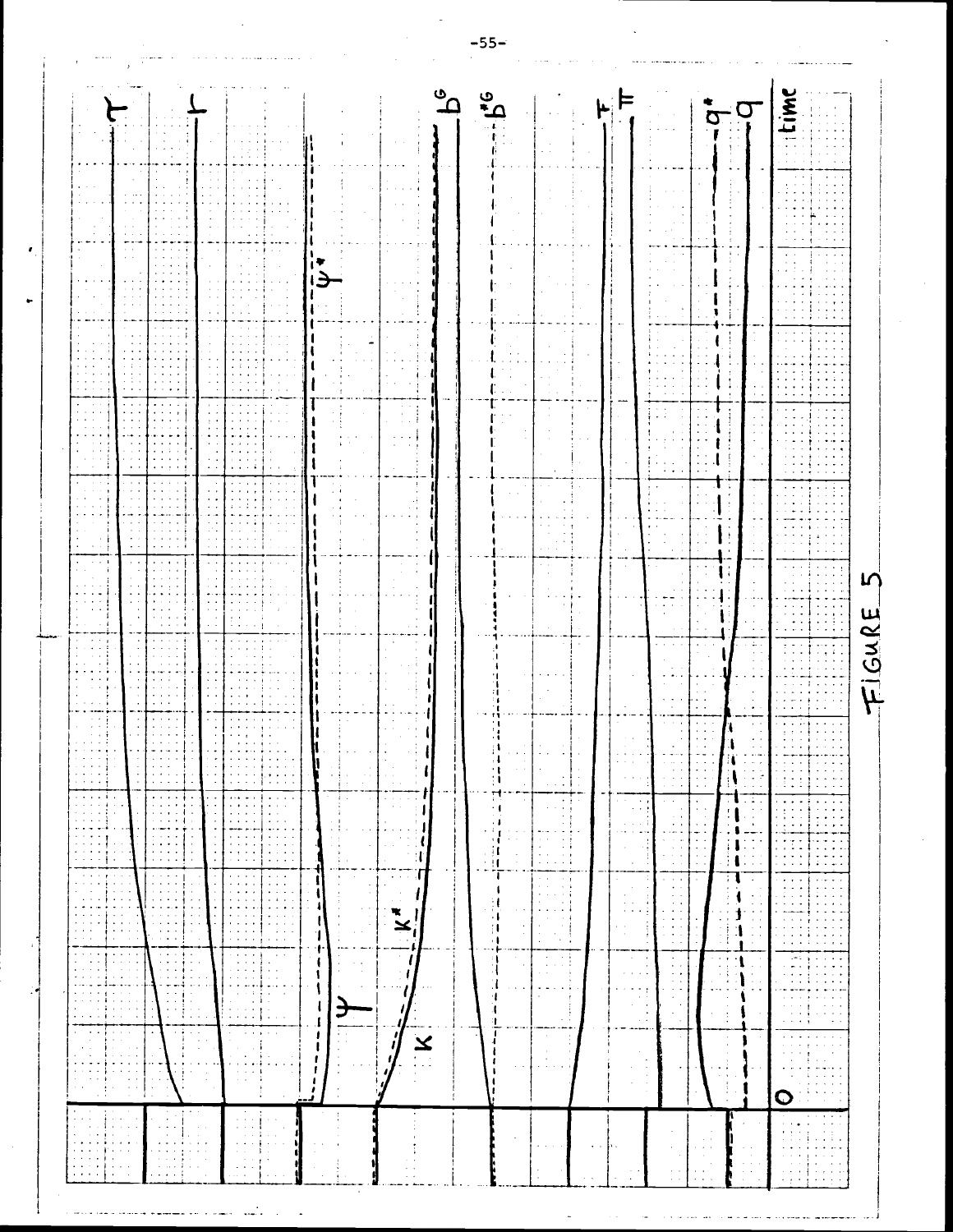indeed stabilize the interest rate (r) but reinforces the swings in  $\pi$ which falls by more in the short run and rises by more in the long run. To prevent both  $\pi$  and r from changing, two fiscal instruments (e.g.  $\tau^*$ and g\*) must be used.

Even when the terms of trade are endogenous, the sign of the initial external net worth position of the two countries does not appear to have crucial implications for the qualitative stability or saddlepoint properties of the model. Table 2 shows how the desired saddlepoint configuration is present when  $F_{\alpha}$  is negative (Table 2b) and when  $F_{\alpha}$ is positive (Table 2c). Qualitatively, the long-run and short-run responses of the endogenous variables in the net external creditor and the net external debtor cases are similar to each other and to the zero net external debt case.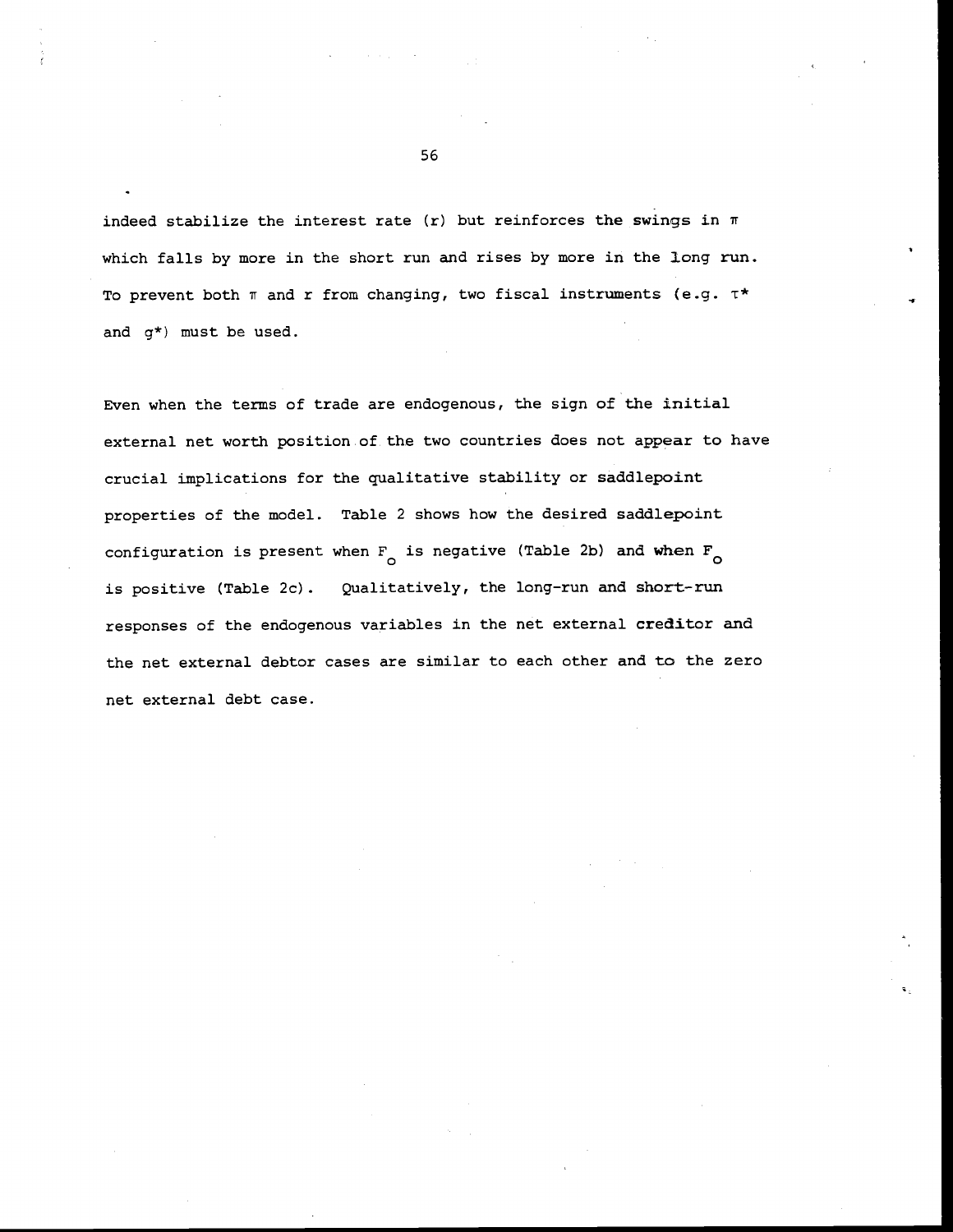### Table 2 : Two-good economy

a) Home country has zero net external debt  $(F_{\Omega} = 0)$ .

Parameter values:

$$
\beta = \beta^* = .25; \quad \zeta^{-1} = \zeta^{*-1} = .031; \quad \lambda = \lambda^* = .03; \quad \theta = \theta^* = .035; \n\alpha = 1 - \alpha^* = .7; \quad \frac{\beta^*}{\beta^* + \beta^*} = 1 - \frac{\beta^{*x}}{\beta^* + \beta^*} = .7; \quad \tau_{1,0} = \tau_{1,0}^* = .3206205; \n\sigma_0 = \sigma_0^* = .1469511; \quad \mu_{\tau} = \mu_{\tau}^* = -2
$$

Key initial eguilibriuñ values

$$
r_o
$$
 = .05;  $\pi_o$  = 1;  $F_o$  = 0.

Characteristic roots

—.05326; —.04861; —.01545; —.01505; —.01068; .06101; .07628; .07834.

b) Home country is external debtor  $(F_{\textrm{o}} < 0)$ 

## Parameter values:

 $\beta = \beta^* = .25; \zeta^{-1} = \zeta^{*-1} = .031; \lambda = \lambda^* = .03; \theta = .04;$  $\theta^* = .035; \quad \alpha = 1-\alpha^* = .6; \quad \frac{\beta^*}{\beta^* + \beta^Y} = .75; \quad \frac{\beta^{*x}}{\beta^* x_{+} \beta^* Y} = .3624;$  $1,0 = \tau_{1,0}^* = .3206205$ ,  $g_0^* = .2885585$ ;  $g_0^* = .3059254$ ;  $\mu_{\tau} = \mu_{\tau}^{*} = -2.$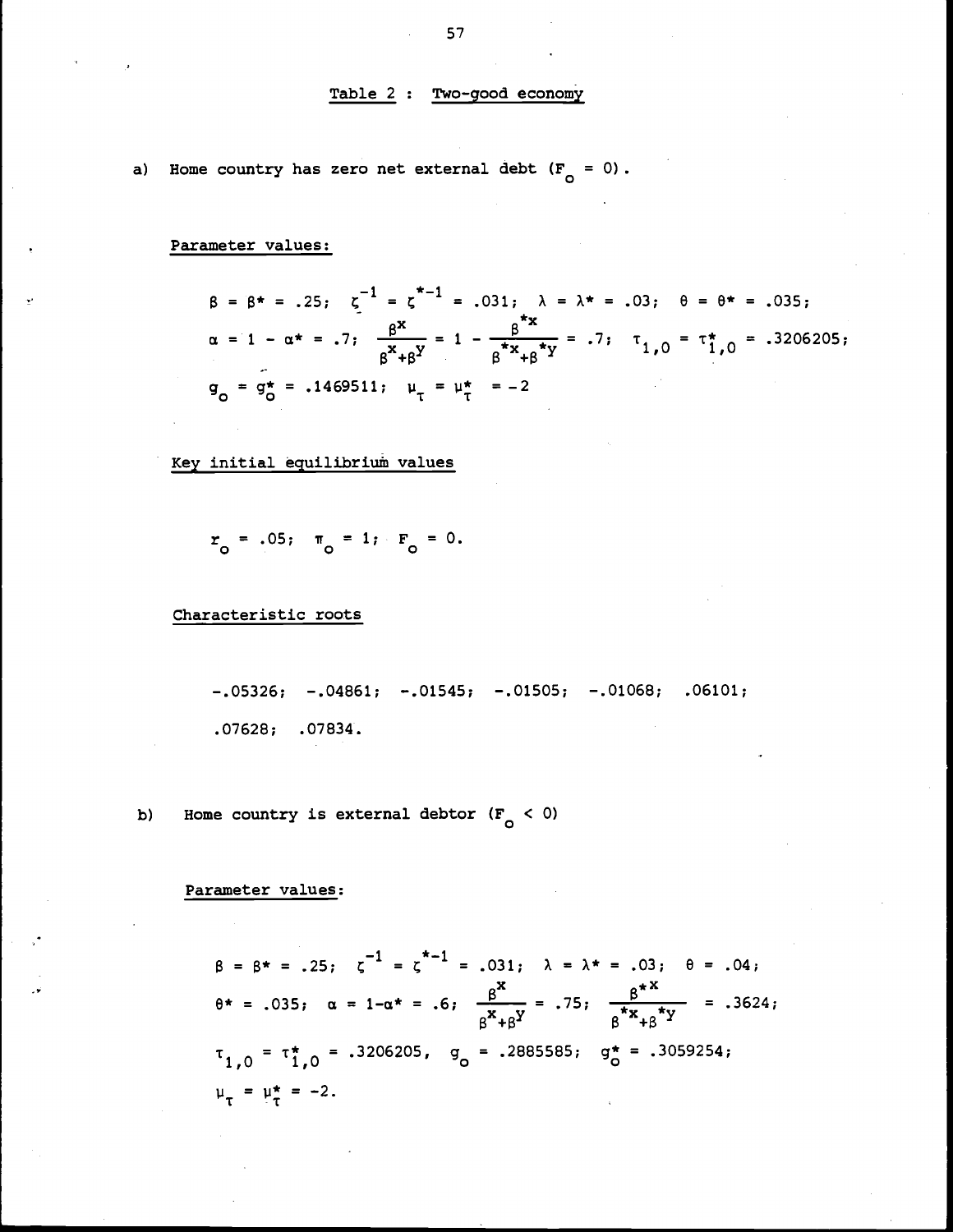Key initial equilibrium values

 $r_o = .05;$   $\pi_o = 1;$   $F_o = -3.1795.$ 

Characteristic roots

.07763; .07937.

 $-.05059; -.04992; -.01605; -.01533; -.01470; .06334;$ 

c) Home country is external creditor  $(F_0 > 0)$ 

Parameter values

$$
\beta = \beta^* = .25; \quad \zeta^{-1} = \zeta^{*-1} = .031; \quad \lambda = \lambda^* = .03; \quad \theta = .035;
$$
  

$$
\theta^* = .04; \quad \alpha = 1 - \alpha^* = .6; \quad \frac{\beta^*}{\beta^* + \beta^*} = .6375548; \quad 1 - \frac{\beta^*}{\beta^* x + \beta^* y} = .75;
$$
  

$$
\tau_{1,0} = \tau_{1,0}^* = .3206205; \quad g_0 = .3059254; \quad g_0^* = .2885585; \quad \mu_{\tau} = \mu_{\tau}^* = -2.
$$

Key initial equilibrium values:

 $r_{\circ}$  = .05;  $\pi_{\circ}$  = 1;  $F_{\circ}$  = 3.1795.

Characteristic roots:

—.05039; —.04981; —.02130; —.01562; —.01520; .06320; .07766; .07942.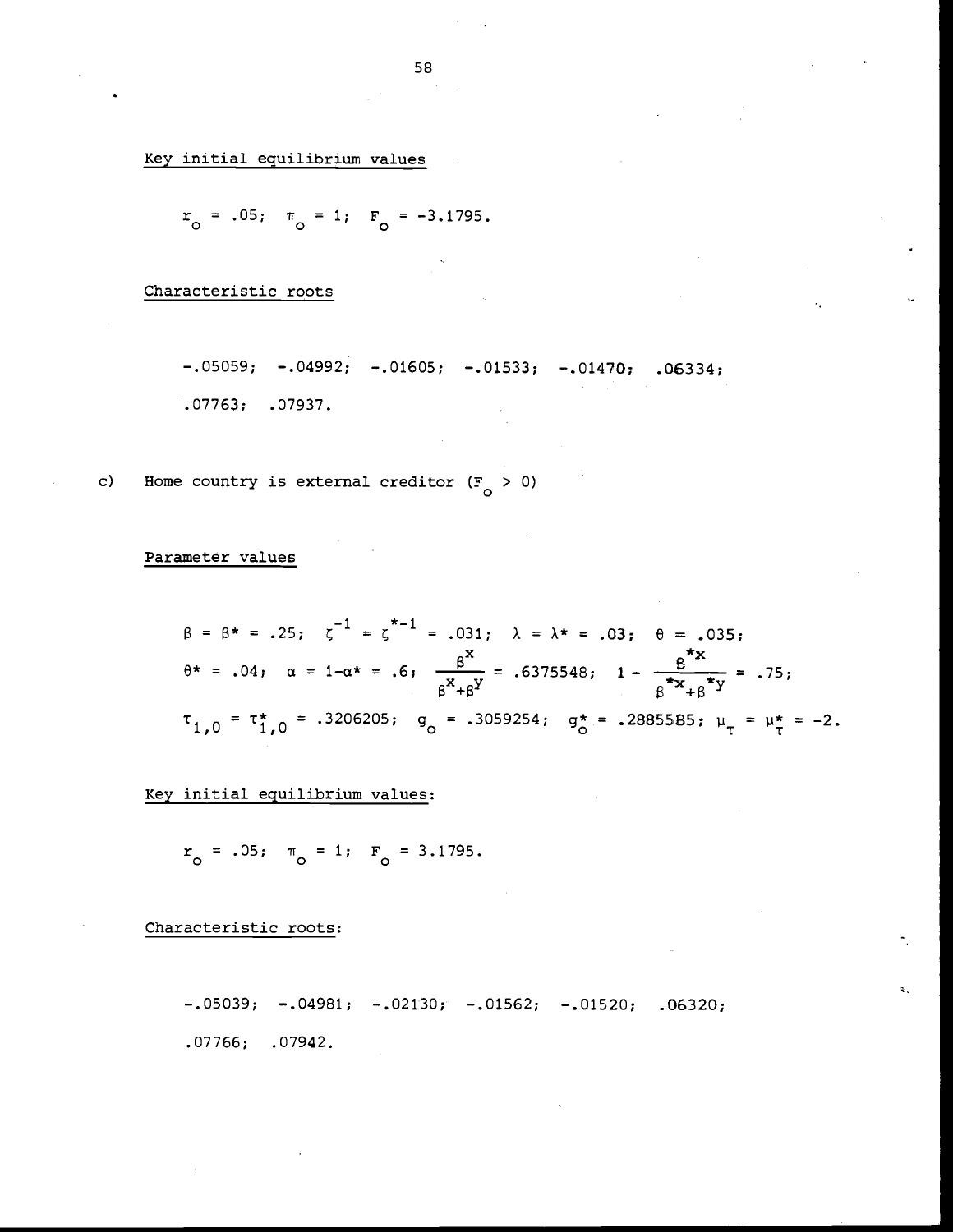#### Conclusion

The purpose of this paper has been to study certain aspects of public debt and deficits in the open economy using a model in which private sector behavioural relationships have been derived explicitly from optimizing behaviour. The public sector's present value budget constraint or solvency constraint, together with the assumption that the real interest rate exceeds the rate of growth, was shown to tie 11/ together current tax cuts and future tax increases. In a two—country setting such a policy would raise the interest rate in an integrated global capital market, crowd out private capital at home and abroad and worsen a country's external net worth position. If in addition private spending shows a preference, at the margin, for domestic output over foreign output, then the policy would improve the terms of trade in the short run but cause them to worsen in the long run.

The analysis brings out the central role of the interest rate in transmitting disturbances between countries when capital markets are highly integrated. While there always exist paths (or contingent rules) for the domestic fiscal policy instrument that can neutralize any incipient shocks to the path of interest rates originating from abroad, such "stabilizing" policy actions inevitably involve costs. Even if lump—sum taxes are used, intertemporal (and therefore intergenerational) redistribution of the tax burden is inevitable. If lump sum taxes are not available, dead—weight losses and excess burdens will be imposed. Varying the public spending programme involves distortions in the intertemporal allocation of public consumption. If public sector

11. This is the same point as was emphasized in the context of a monetary economy by Sargent and Wallace (1981].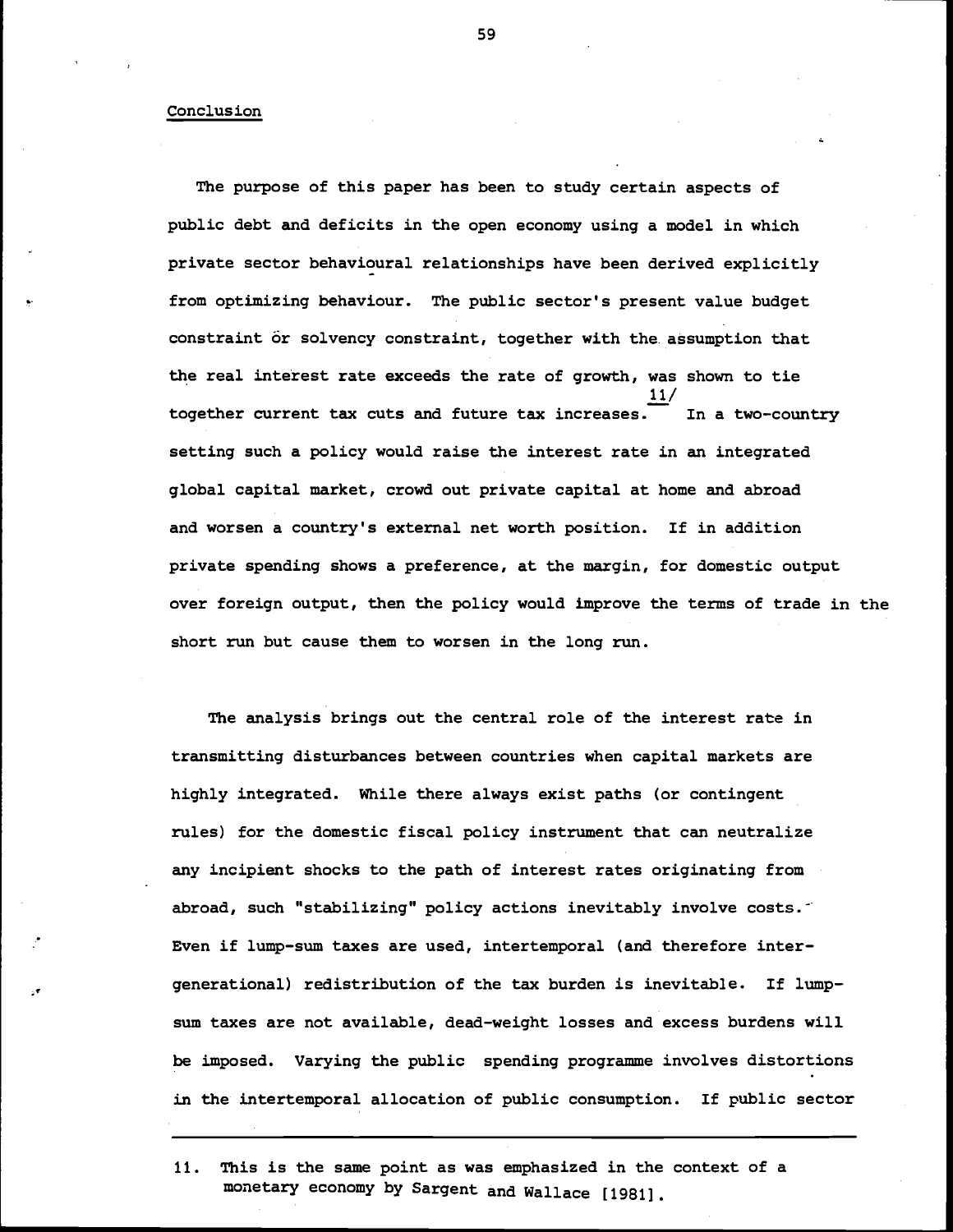capital formation (not considered in this paper) is varied yet other costs are incurred. Taxing international capital flows may be an interesting second-best policy.

The finite private decision horizon (or the excess of the effective private discount rate over the government's discount rate) permits a non—trivial analysis of one of the central current issues of financial policy: the consequences for private saving and capital formation of varying the time pattern of taxation and borrowing.

Several possible extensions of the model came to mind. The first is to add money to the asset menu. To do this properly would be a major task, but the ad—hoc inclusion of domestic money as an argument in the direct utility function may be a useful first step. If non—interestbearing government fiat money is added to the instantaneous utility function in logarithmic form  $(+) \gamma$  ln m, where m is the nominal money stock deflated by the Cobb-Douglas price index, p, appropriate to the utility function) the extension is trivial.

Money demand is given by  $m = \frac{y}{r+\frac{p}{n}}$  q and is unit elastic with respect to the nominal interest rate  $r+\frac{p}{p}$  If all non-money assets are index—linked, money is a veil. Super—neutrality prevails in the short run as in the long run and in response to any kind of monetary shock. Real interest rates are unaffected by monetary policy. The real seigniorage the authorities can extract through monetary expansion is independent of the rate of growth of nominal money and of the rate of inflation. The terms of trade are independent of the behaviour of the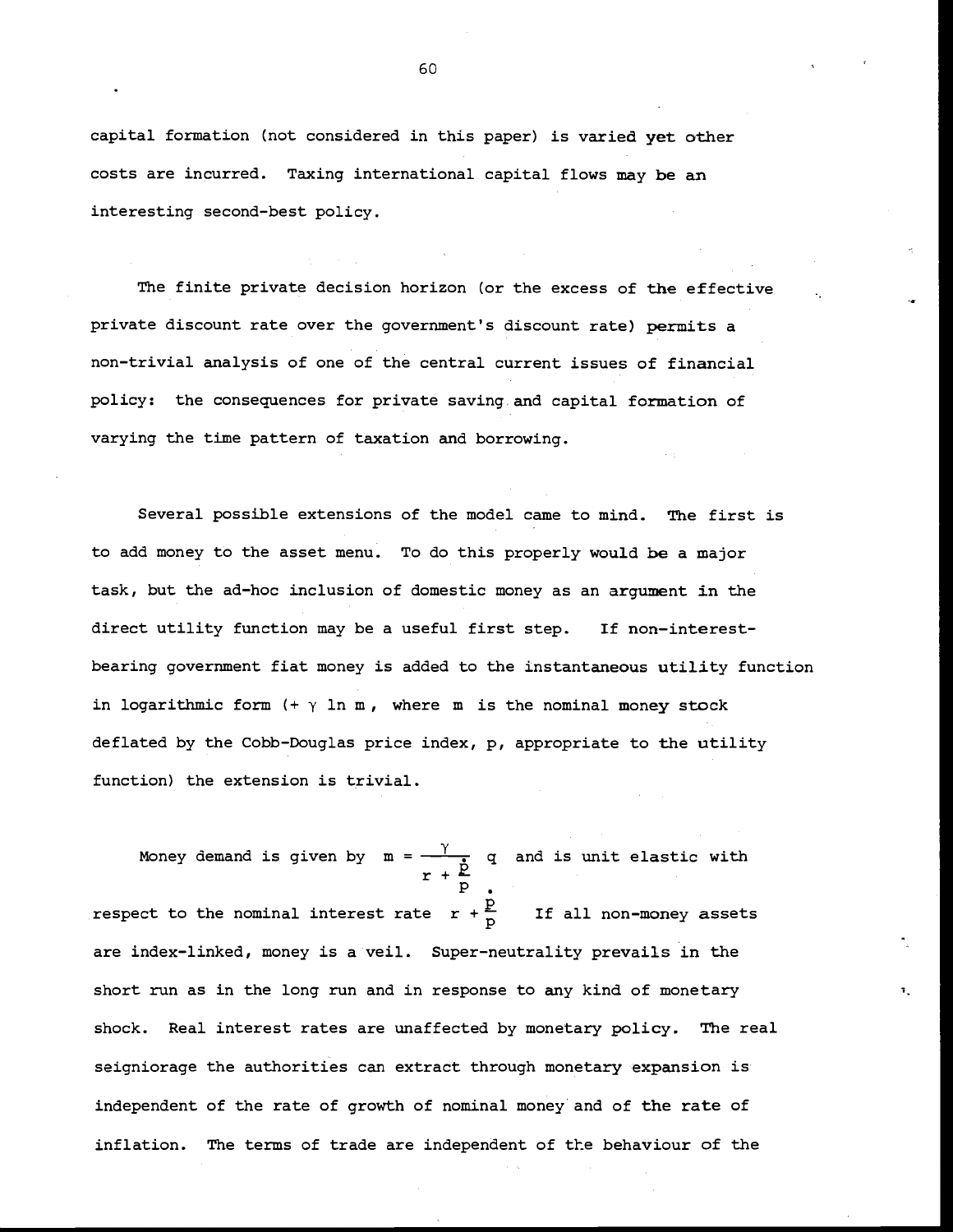nominal exchange rate.

If nominally denominated interest-bearing public debt exists in addition to money, unanticipated monetary policy changes which cause discontinuous jumps in the general price level can inflict capital losses or gains on the holders of these nominal assets. A non—unitary interest elasticity of demand for real money balances permits the consideration of seigniorage issues.

A second important issue is the de facto non-existence of lump—sum taxation. Barro [1979] analyzed the problem of the optimal inter temporal pattern of distortionary taxation and (under very strong conditions) derived a version of the "uniform tax rate over time" result for an economy in which "first—order debt neutrality" held. It would be rather more relevant to study this problem in a world which does not have this strong first order debt neutrality property, such as the Yaari—Blanchard model or the overlapping generations model without operative intergenerational gifts and bequests.

A further desirable extension would be to relax the unattractive, highly restrictive perfect capital market assumption which permits private agents, once allowance is made for their finite expected lifetimes, to borrow on the same terms as the government.

Fourth, labour market disequilibrium could be added as a feature to the model. The simplest approach simply posits different combinations and degrees of nominal and real wage rigidity. The obvious starting point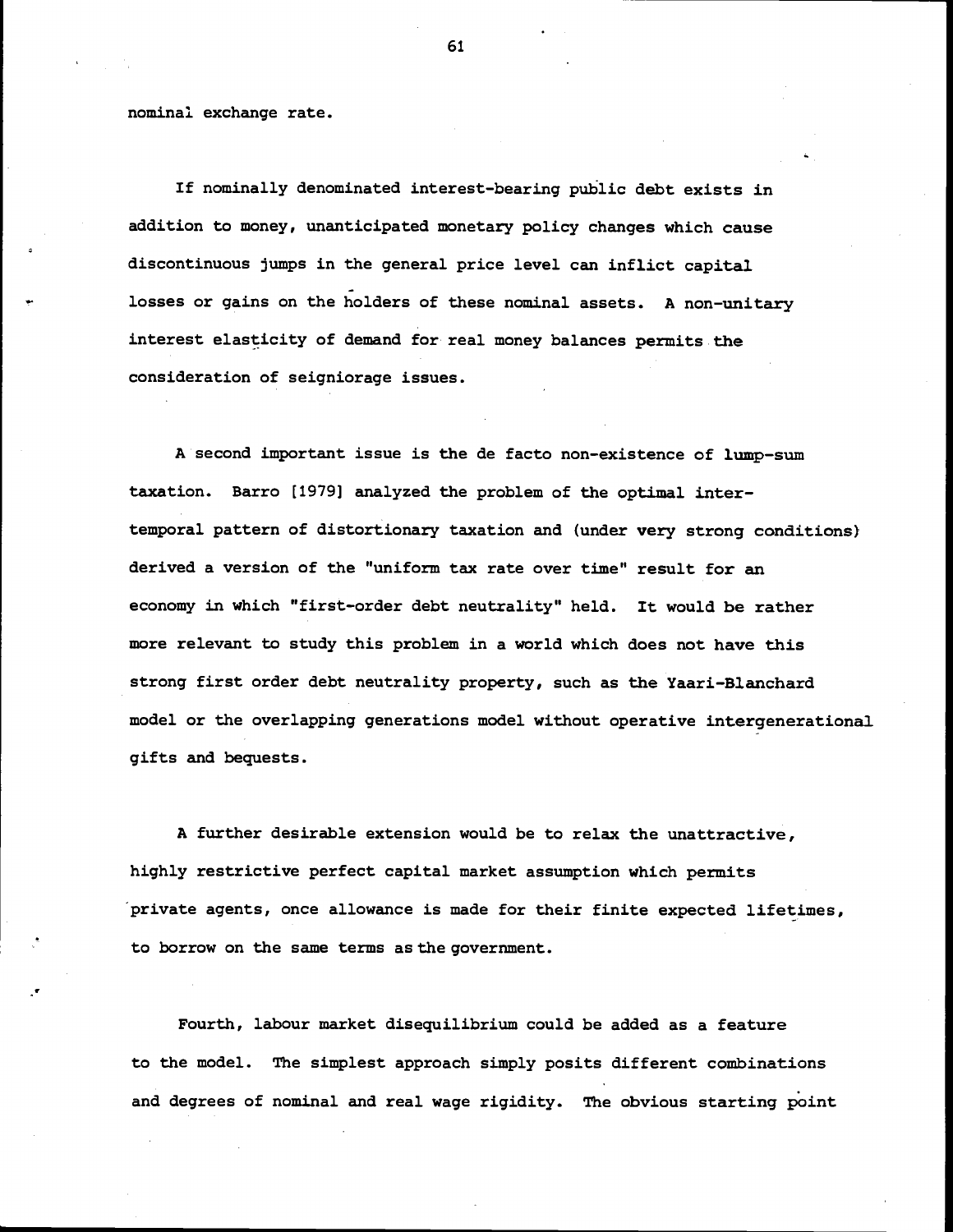here is the work of Sachs [1983].

Finally, the model is inhabited by well-informed, rationally anticipating and optimizing private agents and rather mechanically acting governments. Clearly, government behaviour should be endogenized in a more satisfactory manner. The interaction between the two national governments could be strategic in nature. Recent developments in differential game theory and its applications to economics hold considerable promise (see e.g. Miller and Salmon [1983]).

The Yaari—Blanchard model, as developed in this paper would seem to be a flexible vehicle forthe analysis of a wide range of interesting issues in international economics.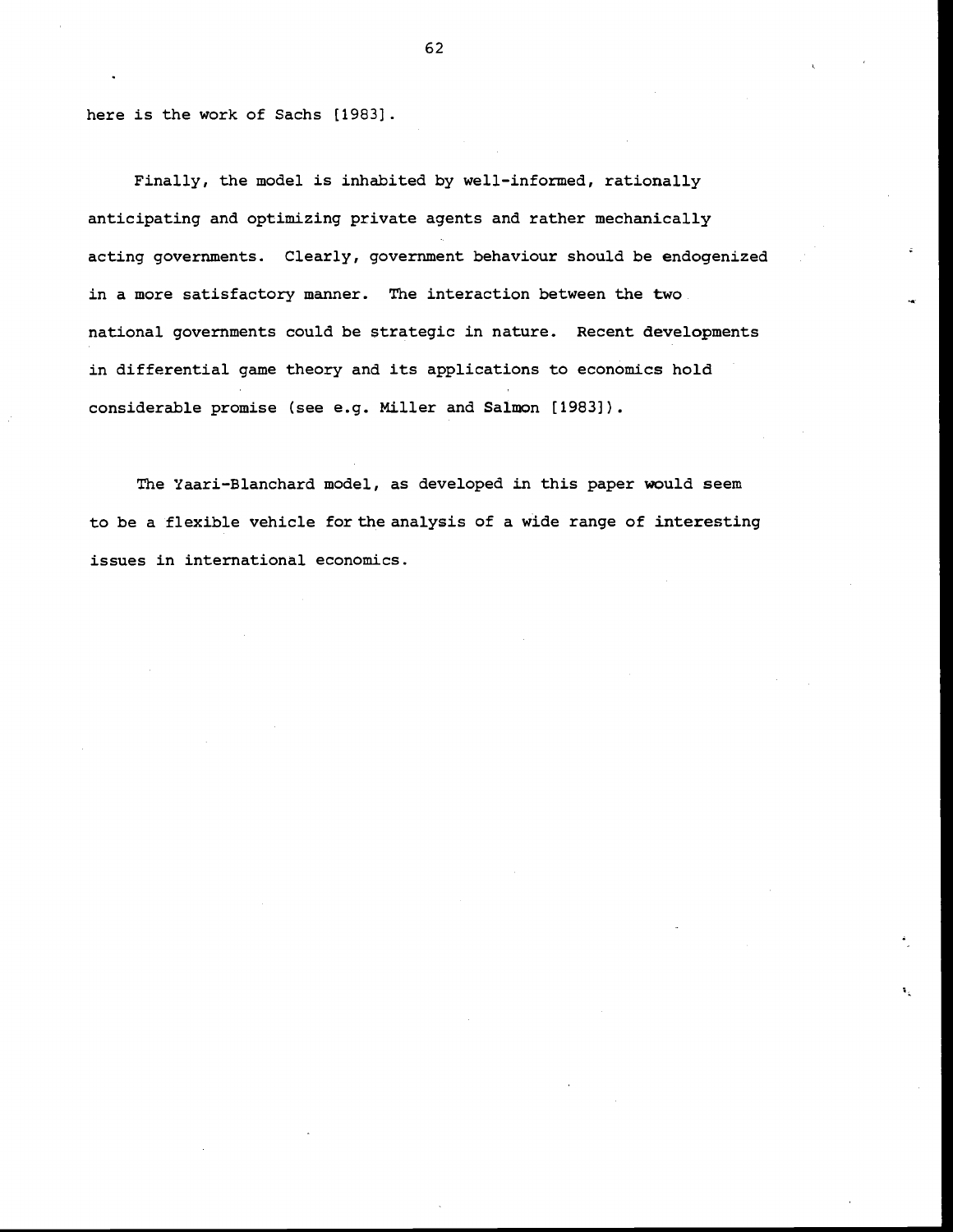#### APPENDIX <sup>1</sup>

### Private sector decision rules

### Private consumption behaviour and asset demand

The essential features of the model of consumer behaviour are taken from Yaari [1965], as presented in Blanchard (1983a, b]. Time is continuous. At each instant a new age cohort, composed of many agents, is born. The size of each cohort is normalized to  $\lambda$ ,  $0 \leq \lambda < 1$ . During their lifetime each agent faces a common, constant instantaneous probability of death  $\lambda$ . All surviving agents therefore have a life expectancy of  $\lambda^{-1}$ .  $\lambda$  is also taken to be the proportion of agents in each cohort which die at each instant. The size of the surviving cohort at time t which was born at time  $t_{\alpha}$ surviving cohort at time t which was born at time t<sub>o</sub><br> $\lambda$ (t-t<sub>a</sub>)  $\lambda$ (t-t)<br>is therefore  $\lambda$ e  $\lambda$  . Total population at any time t is constant and given by  $\lambda \int e^{-\lambda(t-s)} ds = 1$ .

All surviving agents have the same labour income. Private agents can save or dissave by buying or selling bonds and domestic capital (which are perfect substitutes) or by buying or selling annuities in a perfect insurance market. There is no direct foreign investment. Bonds are short and have a fixed value in terms of good  $x$ , the domestically produced good. The instantaneous interest rate is r(t). Since there is no bequest motive and negative bequests are not permitted, agents will contract to have their entire non—human wealth returned to the life insurance company in the event of their death. The life insurance industry is competitive and subject to free entry. Thus if an agent's non-human wealth is  $\bar{w}$  they will receive  $\lambda \bar{w}$  at each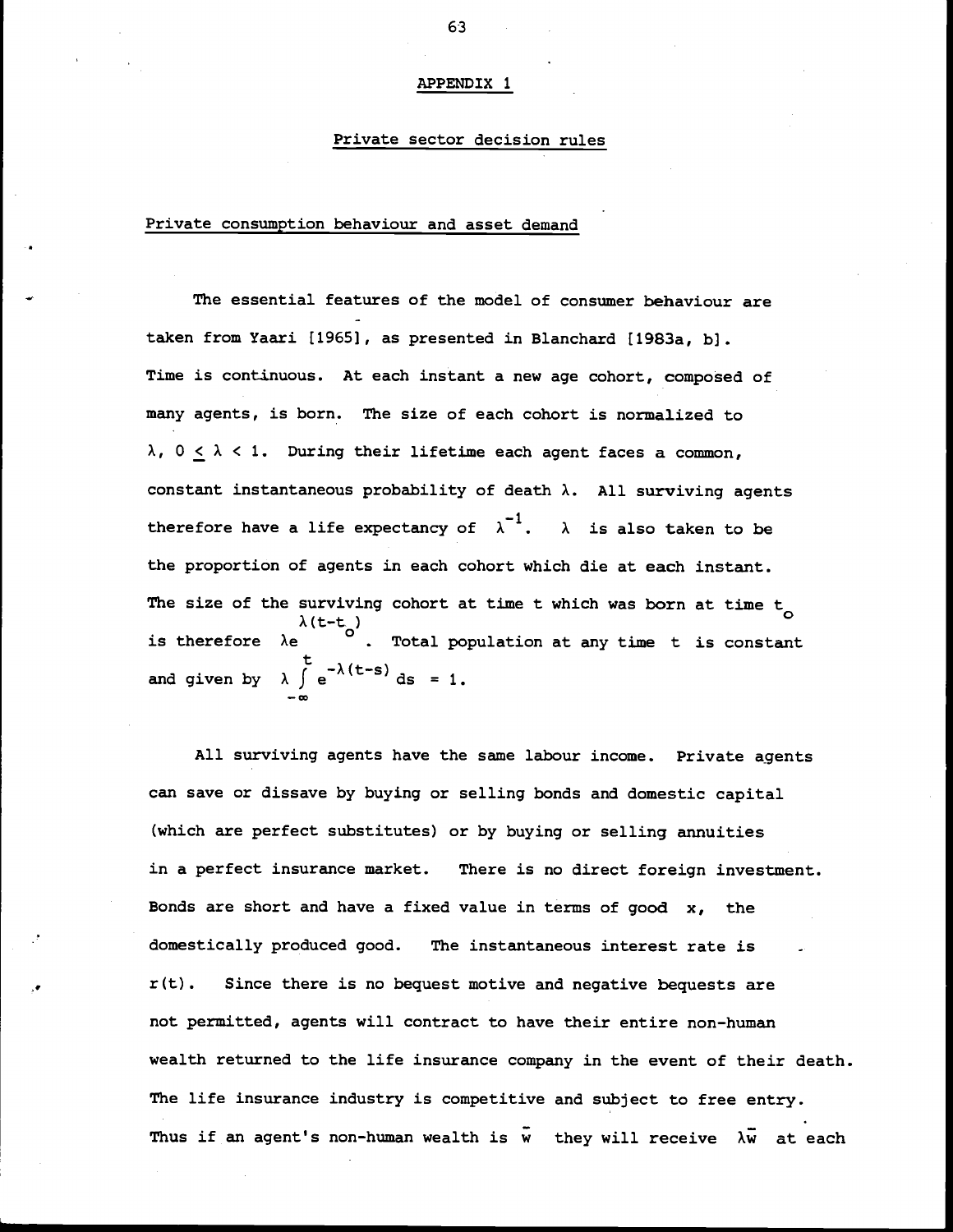instant they are alive and pay  $\bar{w}$  to the insurance company the day they die.

Each agent born at time t has the utility function (1) which he maximizes at each instant s subject to the budget constraint (2).

(1a) max E<sub>s</sub> 
$$
\int_{s}^{\infty}
$$
 [ln  $\bar{c}(t,v) + \beta^{X}$ ln  $g_{\chi}(t,v) + \beta^{Y}$ ln  $g_{\chi}(t,v)$ ]  $e^{\theta(v-s)}$ dv  
\n $\beta^{X}, \beta^{Y}, \gamma, \theta > 0$   
\n(1b)  $\bar{c}(t,v) = \bar{c}_{x}^{\alpha} \bar{c}_{y}^{(1-\alpha)}$   
\n $0 < \alpha < 1$ 

(2) 
$$
\frac{d}{ds} \overline{w}(t,s) = (r(s) + \lambda)\overline{w}(t,s) + j(t,s) - \overline{r}(t,s) - \overline{c}_x(t,s) - \pi(s)\overline{c}_y(t,s)
$$

 $E<sub>g</sub>$  is the expectation operator conditional on information up to time s;  $\bar{c}_x$  is private consumption of domestic output;  $\overline{c}_{\mathbf{y}}$  is private consumption of foreign output. The government provides domestic  $(g_x)$  and foreign output  $(g_x)$  as public goods. For any variable  $\overline{m}$ , say,  $m$  denotes the economy-wide aggregate.  $\theta$  is the pure rate of time preference, w non-human wealth measured in units of good x,  $\overline{j}$  labour income,  $\overline{r}$  taxes net of transfers and  $\pi$  the relative price of foreign output (competitiveness or the reciprocal of the terms of trade).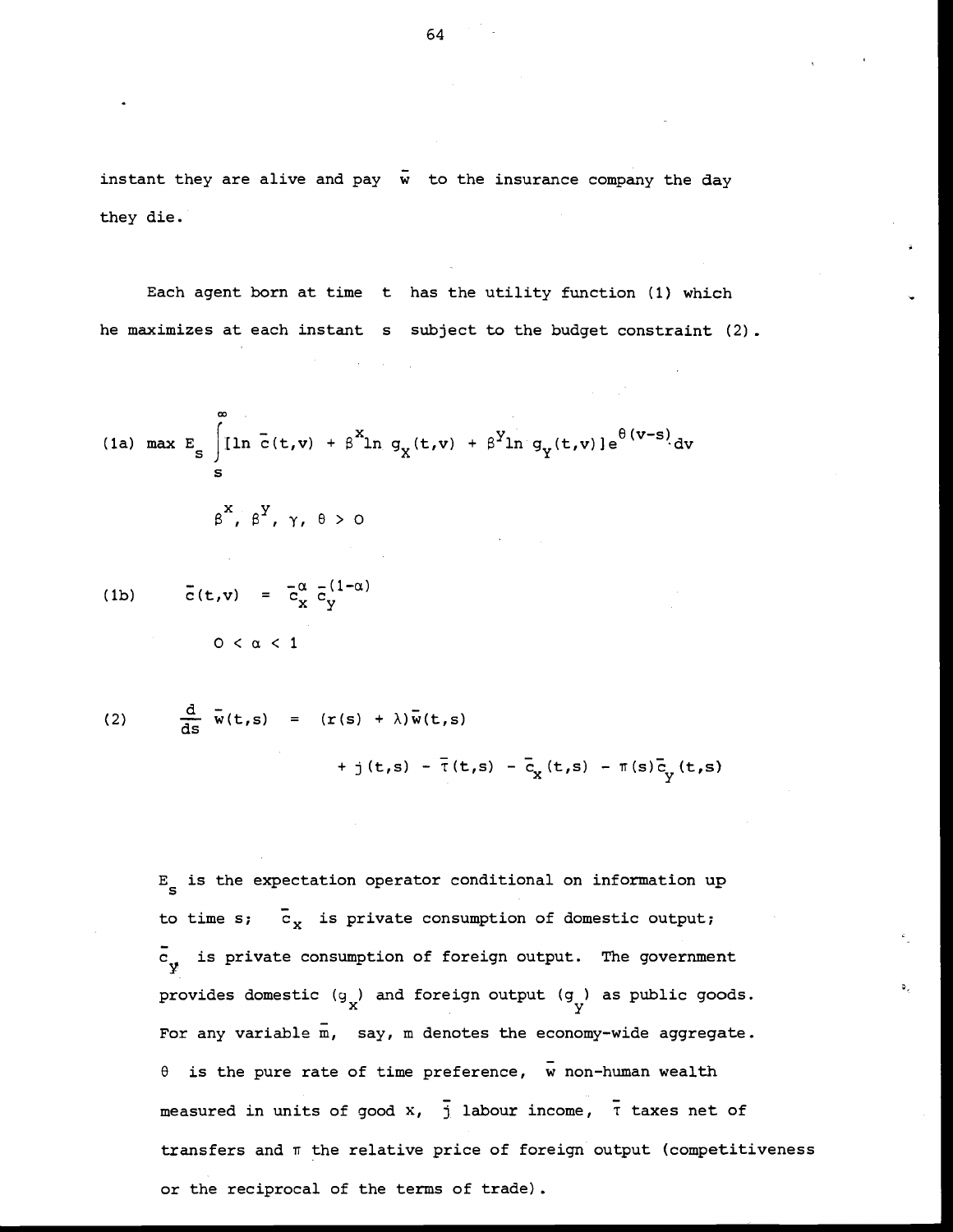Expectations are rational and single-valued, i.e. held with complete subjective certainty. Using certainty equivalence, optimizing (la) is therefore equivalent to optimizing (3).

(3) 
$$
\max_{s} \int \left[\ln \bar{c}(t,v) + \beta^{x} \ln g_{x}(t,v) + \beta^{y} \ln g_{y}(t,v)\right] e^{-(\theta + \lambda) (v-s)} dv
$$

Note that the private sector wealth constraint or present value budget constraint (PVBC) corresponding to (2) is

(4) 
$$
\int_{S}^{\infty} \vec{c}_{x}(t,v) + \pi(v) \vec{c}_{y}(t,v) \cdot e^{S(t,v)} \, dv = \vec{w}(t,s)
$$

 $\mathfrak{L}$ —f(r(u)+X)du The conventional transversality condition  $\lim_{n \to \infty} \bar{w}(t, \ell) e$  = 0  $l + \infty$ gives the familiar "lifetime" household budget constraint. The total value, in terms of domestic output, of current private consumption spending  $\bar{q}$  is defined by

(5) 
$$
\bar{q}(t,s) \equiv \bar{c}_x(t,s) + \pi(s) \bar{c}_y(t,s)
$$

 $\infty$ 

From the first-order conditions for an optimum we find that

(6) 
$$
\bar{q}(t,s) = (\theta + \lambda) [\bar{w}(t,s) + \bar{h}(t,s)]
$$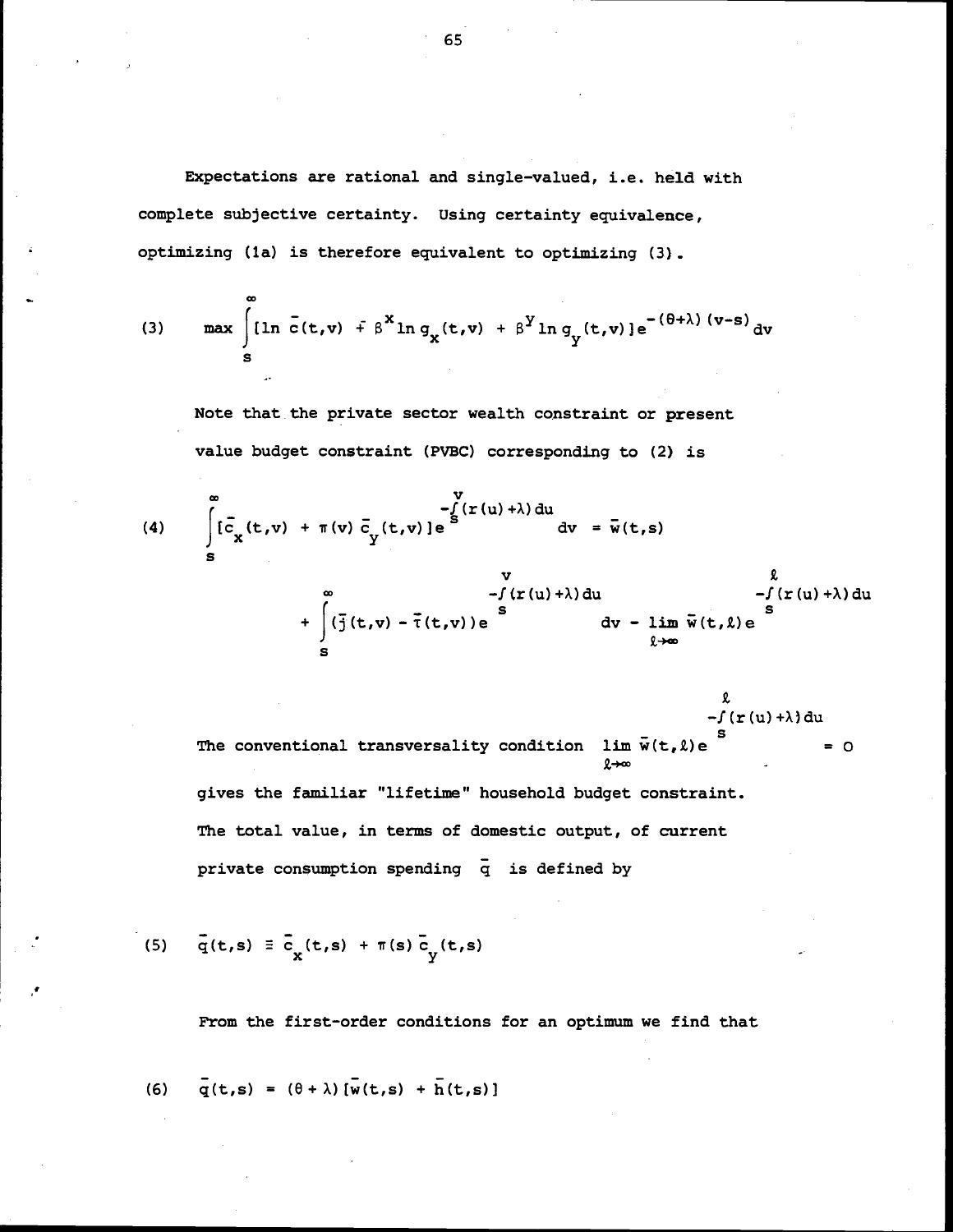where human capital,  $\overline{h}(t,s)$  is defined by :

(7) 
$$
\bar{h}(t,s) = \int_{s}^{w} [\bar{j}(t,v) - \bar{\tau}(t,v)]e^{\int_{s}^{w} dy}
$$

(8a) 
$$
\overline{c}_x(t,s) = \alpha \overline{q}(t,s)
$$

(8b) 
$$
\bar{c}_y(t,s) = (1-\alpha) \frac{\bar{q}(t,s)}{\pi(s)}
$$

As in Blanchard's model, optimal private consumption spending is governed by

(9) 
$$
\frac{d}{ds}\bar{q}(t,s) = (r(s) - \theta)\bar{q}(t,s)
$$

Also, along the optimal trajectory,

(10) 
$$
\frac{d}{ds}\overline{w}(t,s) = (r(s) + \lambda)\overline{w}(t,s) + \overline{j}(t,s) - \overline{r}(t,s) - \overline{q}(t,s)
$$

$$
= (r(s) - \theta)\overline{w}(t,s) + \overline{j}(t,s) - \overline{r}(t,s) - (\theta + \lambda)\overline{h}(t,s)
$$

For any individual household variable  $\bar{m}(t,s)$  we define the corresponding aggregate  $m(s)$  by

$$
m(s) = \lambda \int_{-\infty}^{s} \frac{1}{m(t,s)} e^{\lambda(t-s)} dt
$$

If labour income and taxes are the same for all agents alive, regardless of age, then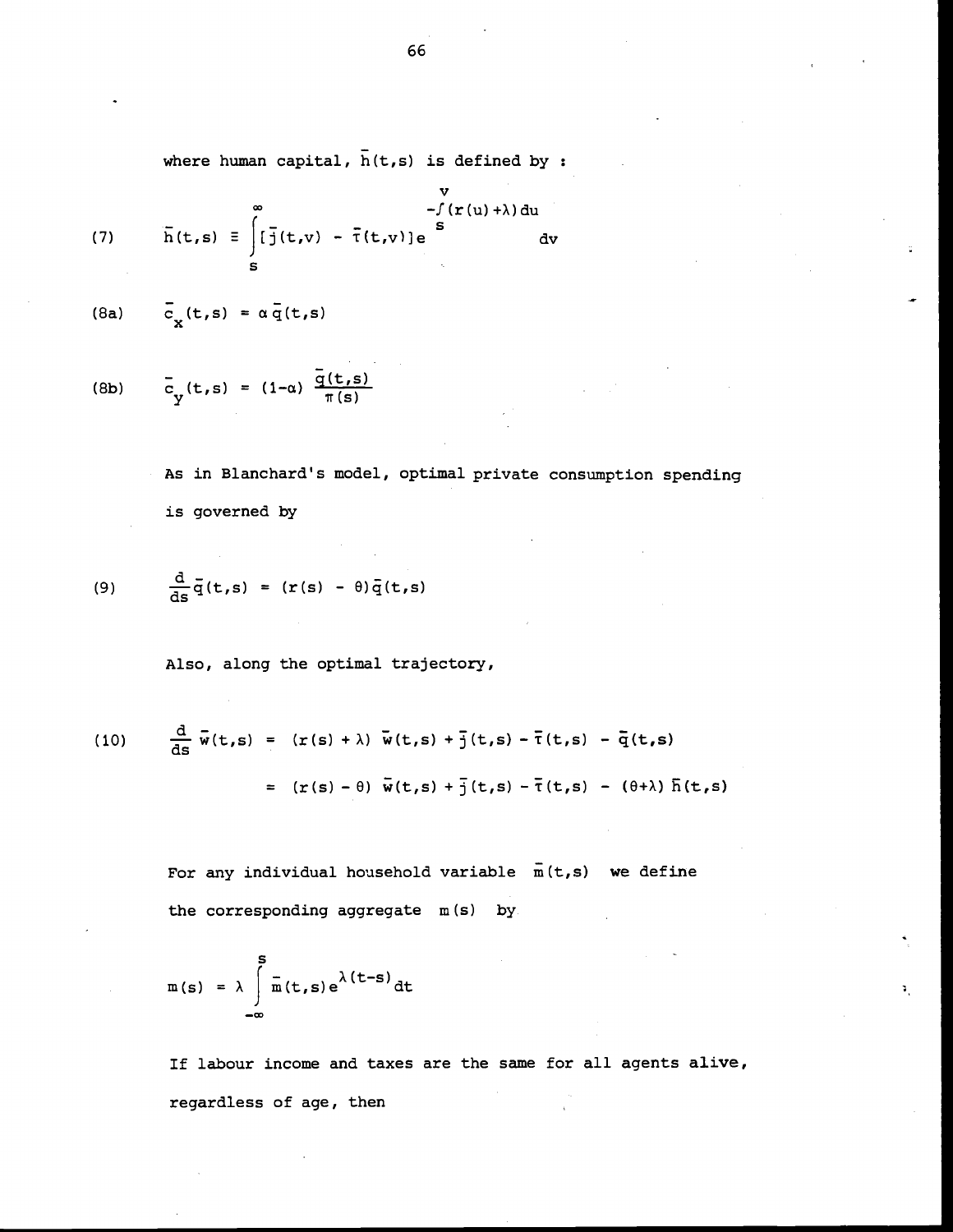$$
\bar{j}(t,s) = \lambda j(s)
$$
  
and  

$$
\bar{\tau}(t,s) = \lambda \tau(s)
$$

It then follows that

(11) 
$$
q(s) = (\theta + \lambda) (w(s) + h(s))
$$
  
or

$$
(11') \quad \tilde{q}(s) = (r - \theta) q(s) - (\theta + \lambda) \lambda w(s)
$$

$$
(12a) \quad c_x(s) = \alpha q(s)
$$

$$
(12b) \quad c_y(s) = (1-a) \frac{q(s)}{\pi(s)}
$$

(13) 
$$
\mathbf{w}(s) = r(s) \mathbf{w}(s) + j(s) - r(s) - q(s)
$$
  
\nt  
\n $\mathbf{w}(s) = \int_{s}^{\infty} (j(t) - r(t))e^{st} dt$ 

or

(14') 
$$
h(s) = \tau(s) - j(s) + (r(s) + \lambda) h(s)
$$

Foreign consumption behaviour is determined analogously. Note that all bonds are denominated in terms of home country output.  $w^*$ ,  $q^*$  and  $h^*$  are measured in terms of foreign country output.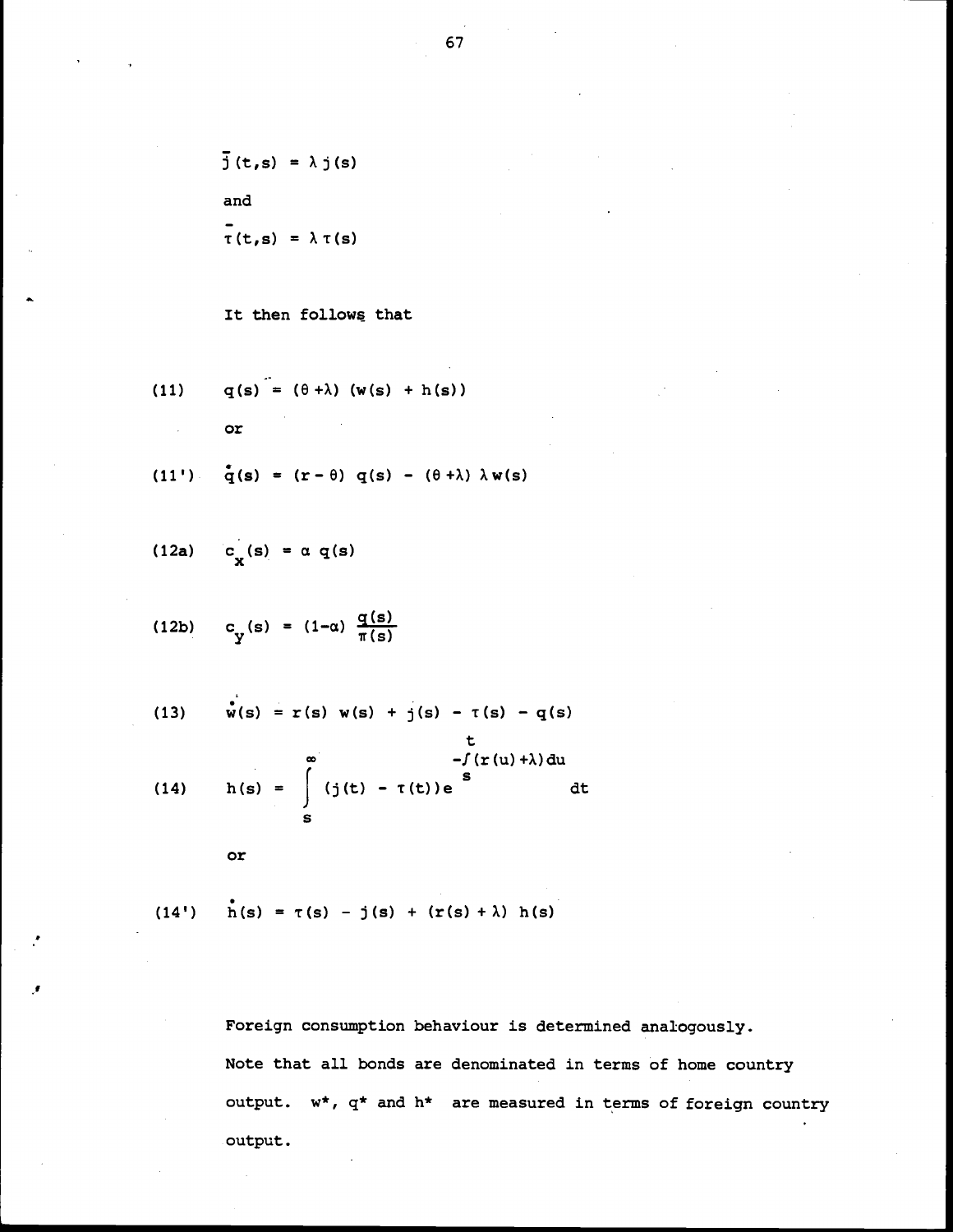#### Production and private investment

We consider a competitive economy with continuous full employment. The production function has constant returns to labour and capital and satisfies the Inada conditions. Domestic output y is therefore given by

(15)  $y = f(K)$  f' > 0;  $f'' < 0$ ;  $f(0) = 0$ ;  $\lim f'$  $K+0$ 

$$
\lim_{K \to \infty} f' = 0
$$

It follows that labour income, j is given by

$$
j = f(K) - Kf'(K)
$$
or

$$
j = j(K) \qquad \qquad g' > 0
$$

Private capital formation involves the transformation of domestic output into capital and is subject to quadratic internal costs of adjustment. The firm's objective functional is

S and the second second second second second second second second second second second second second second se  $-f r(u) du$  $max$   $|L|$ max  $\int_{L(s)}^{\infty} \left[ L(s) f\left(\frac{K(s)}{L(s)}\right) - w(s)L(s) - \kappa(s) - \frac{1}{2} \zeta \frac{\kappa(s)}{K(s)}^2 \right] e^{-\int r(u) du} ds.$ ds.

¥.

where  $L(s)$  is the firm's employment of labour and  $\zeta > 0$ . Since the production function and the cost—of-adjustment function are linear homogeneous Tobin's marginal q equals his average q or  $\psi$  and we can write the investment function as :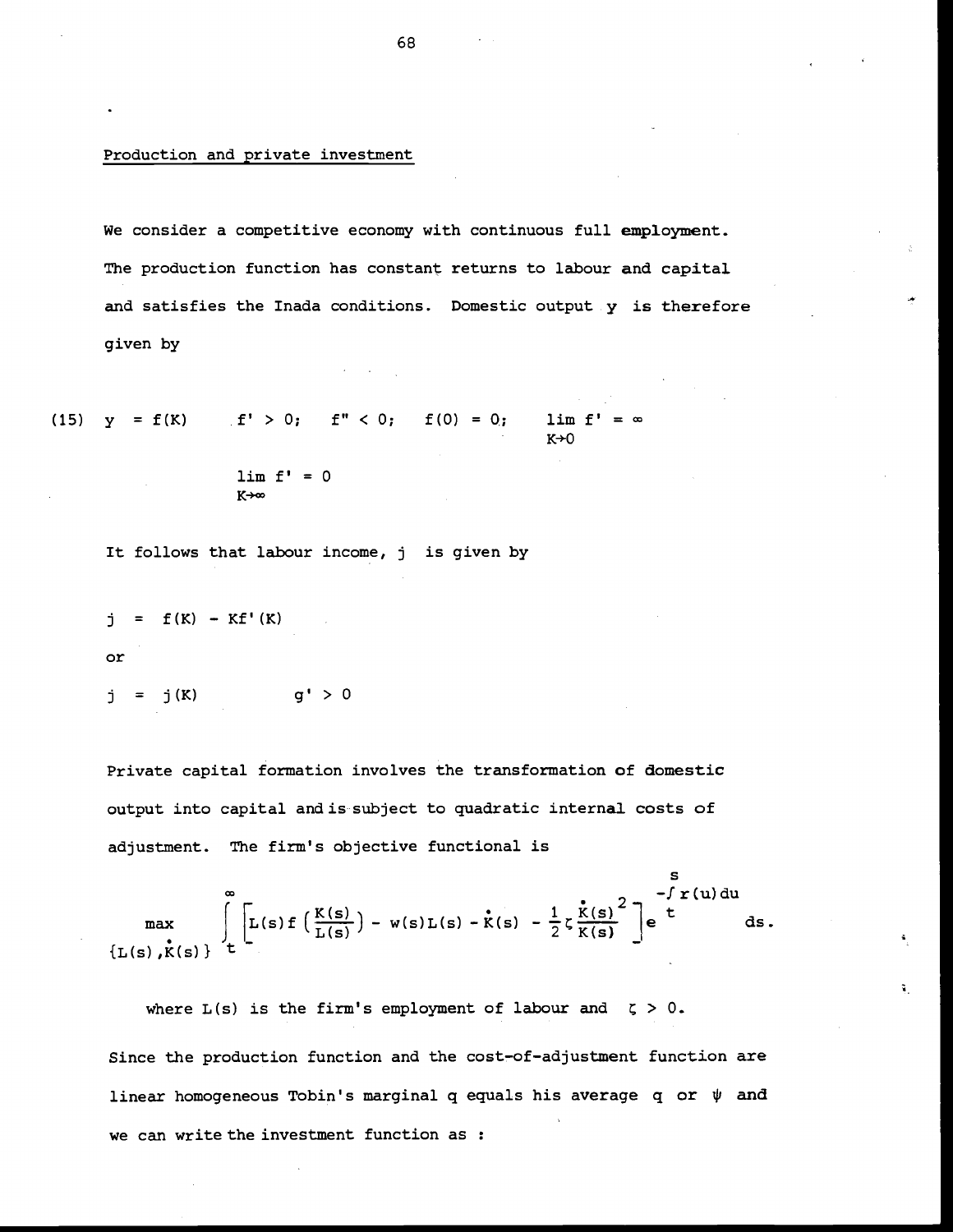(16) 
$$
\dot{K}(s) = \frac{(\psi(s) - 1)}{\zeta} K(s)
$$

 $\sim$ 

 $\mathcal{L}_{\mathbf{r}}$ 

 $\pmb{x}$ 

(17) 
$$
r = \frac{f'(K)}{\psi} + \frac{\dot{\psi}}{\psi} + \frac{1}{2} \frac{\zeta}{\psi} \left(\frac{\dot{\kappa}}{K}\right)^2
$$

Again, the foreign investment decision rule can be derived analogously.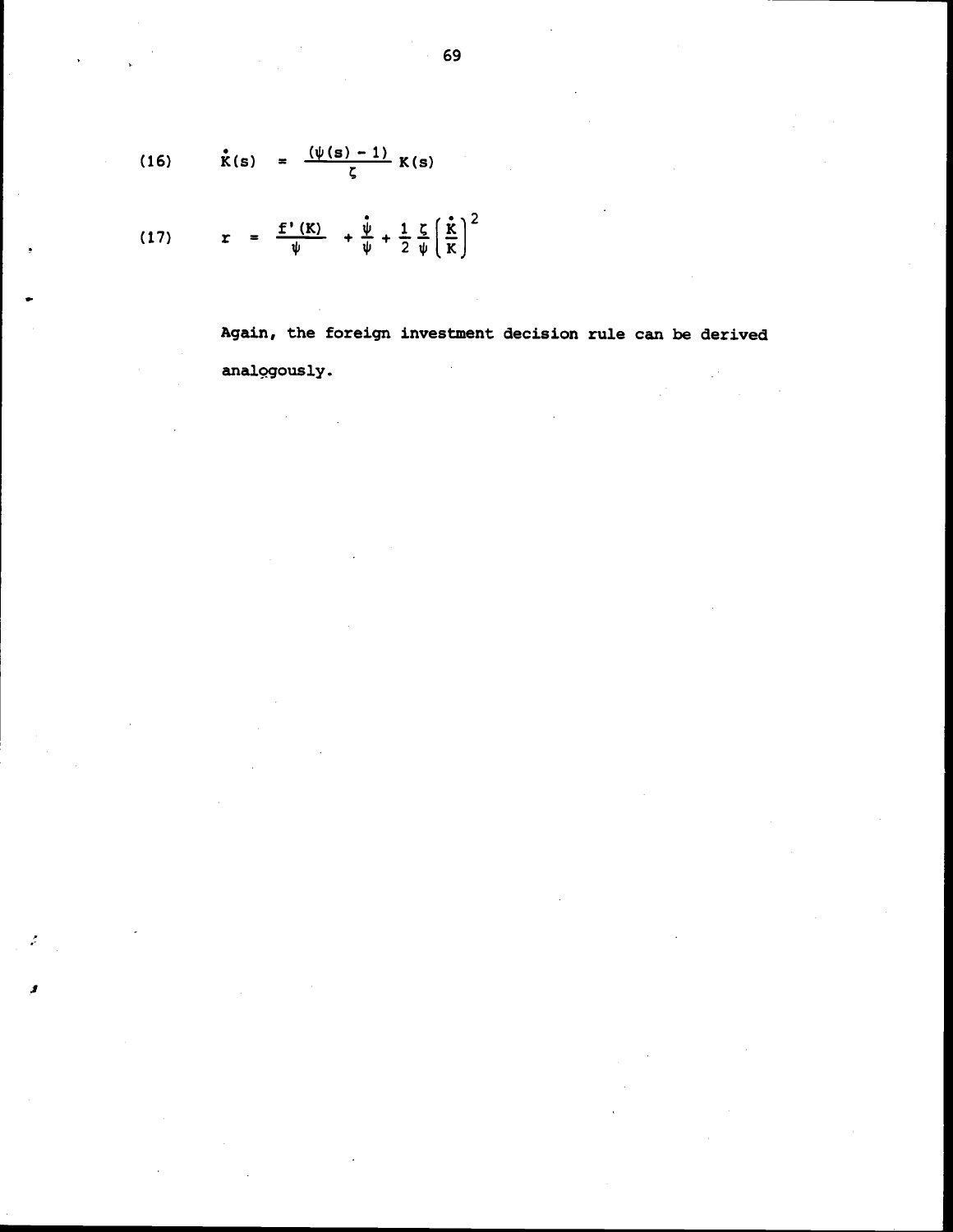# APPENDIX 2

# The linear approximation to the two-country model

The general non-linear model is given by equations  $(1) - (17)$ .

 $\bar{\mathbf{x}}$ 

(1) 
$$
b^G = g - \tau + rb^G
$$
  
\n(2)  $b^{\pi G} = \pi (g^{\pi} - \tau^{\pi}) + rb^{\pi G}$   
\n(3)  $\dot{x} = \frac{(\psi - 1)}{\zeta} K$   
\n(4)  $\dot{x}^{\pi} = \frac{(\psi^{\pi} - 1)}{\zeta^{\pi}} K^{\pi}$   
\n(5)  $\dot{w} = rw + j(K) - \tau - q$   
\n(6)  $\dot{h} = \tau - j(K) + (r + \lambda)h$   
\n(7)  $\dot{h}^{\pi} = \tau^{\pi} - j^{\pi}(K^{\pi}) + (r - \frac{\pi}{\pi} + \lambda^{\pi})h^{\pi}$   
\n(8)  $\dot{v} = x\psi - f'(K) - \frac{1}{2}\zeta(\frac{\dot{x}}{K})^2$   
\n(9)  $q = (\theta + \lambda)(w + h)$   
\n(10)  $q^{\pi} = (\theta^{\pi} + \lambda^{\pi})(w^{\pi} + h^{\pi})$   
\n(11)  $\tau = \tau_1 + \mu_{\tau} b^G$   
\n(12)  $\tau^{\pi} = \tau_1^{\pi} + \mu_{\tau}^{\pi} \frac{b^{\pi}G}{m}$ 

 $\sim$ 

(13) 
$$
f(K) = \alpha q + \alpha \star \pi q \star + \frac{\beta^{X}}{\beta^{X} + \beta^{Y}} q + \frac{\beta^{X}}{\beta^{X} + \beta^{X} y} \pi q \star + \dot{k} + \frac{1}{2} \zeta \frac{\dot{k}^{2}}{K}
$$

 $\mathcal{L}_{\mathcal{A}}$ 

 $\bar{\beta}$ 

ĩ.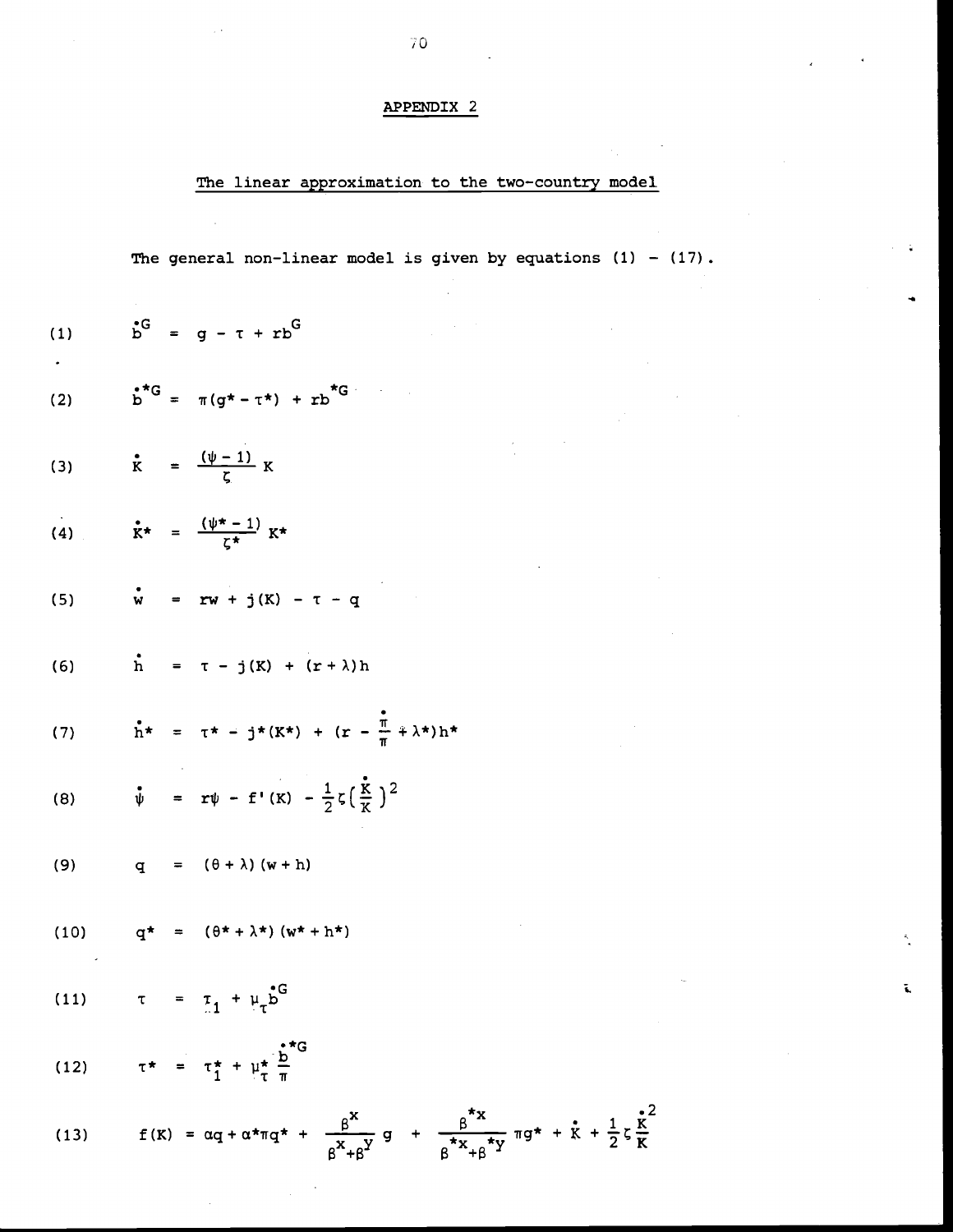(14) 
$$
f^*(K^*) = (1 - \alpha)\frac{q}{\pi} + (1 - \alpha^*)q^* + \left(\frac{\beta^Y}{\beta^X + \beta^Y}\right)\frac{q}{\pi} + \frac{\beta^*Y}{\beta^*x + \beta^*y}q^* + \dot{K}^* + \frac{1}{2}\zeta^*\frac{\dot{K}^*}{K^*}
$$

(15) 
$$
r = \frac{\hat{\psi}^{\star}}{\psi} + \frac{\hat{\pi}}{\pi} + \frac{f^{\star} (K^{\star})}{\psi^{\star}} + \frac{1}{2} \frac{\zeta}{\psi^{\star}} (\frac{\hat{\kappa}^{\star}}{K^{\star}})^2
$$

$$
(16) \qquad \mathbf{F} = \mathbf{w} - \psi \mathbf{K} - \mathbf{b}^{\mathbf{G}}
$$

(17) 
$$
w + \pi w^* = \psi K + \pi \psi^* K^* + b^G + b^{*G}
$$

A convenient representation of the linearized model involves 8 state variables (x  $\equiv$  {b<sup>G</sup>, b<sup>\*</sup>G, K, K\*, w, h, h\*,  $\psi$ }'), eleven output variables or short—run endogenous variables (y  $\equiv$  {q, q\*, r,  $\tau$ ,  $\tau^*$ ,  $F$ ,  $\pi$ ,  $\psi^*$ ,  $\pi$ ,  $\psi^*$ ,  $w^*$ }') and six exogenous or forcing variables (z  $\equiv$  { $\tau_1$ ,  $\tau_1^*$ , g, g\*, g, g\*}'). The inclusion of both  $\pi$  and  $\psi^*$  and their rates of change as output variables is merely a device to let the computer do more of the work.

The boundary conditions for four of the state variables are given by the assignment of given initial values:

(18a) 
$$
b^{G}(0) = b_{0}^{G}
$$
  
\n(18b)  $b^{*G}(0) = b_{0}^{*G}$   
\n(18c)  $K(0) = K_{0}$   
\n(18d)  $K^{*}(0) = K_{0}^{*}$ 

The initial value of w is given by the linear restriction:

(18e) 
$$
w(0) = w(0^{\top}) + (\psi(0) - \psi(0^{\top}))K_0 = w(0^{\top}) + (\psi(0) - 1)K_0 \cdot \frac{10}{}
$$

10. We make use of the assumption that  $\psi(0^-) = \psi^*(0^-) = 1$ .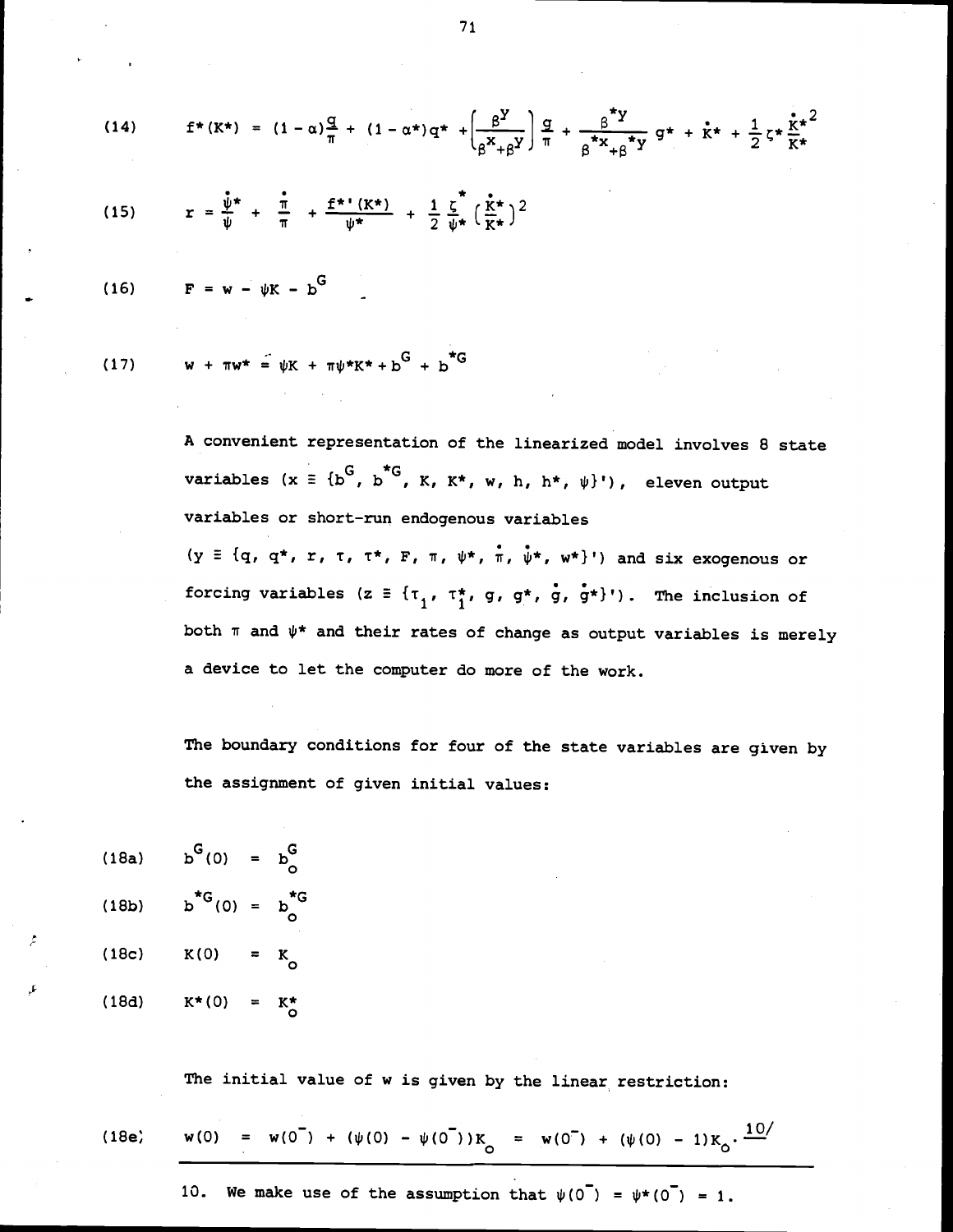The remaining boundary conditions (for h,  $h^*$  and  $\psi$ ) take the form of the restriction that the system has to lie on the stable manifold. Provided the state matrix of the linearized system has three unstable roots, this suffices to ensure a unique (convergent and continuous except at those moments when "news" arrives) solution.

š.

The linearized system is represented in (19) and (20).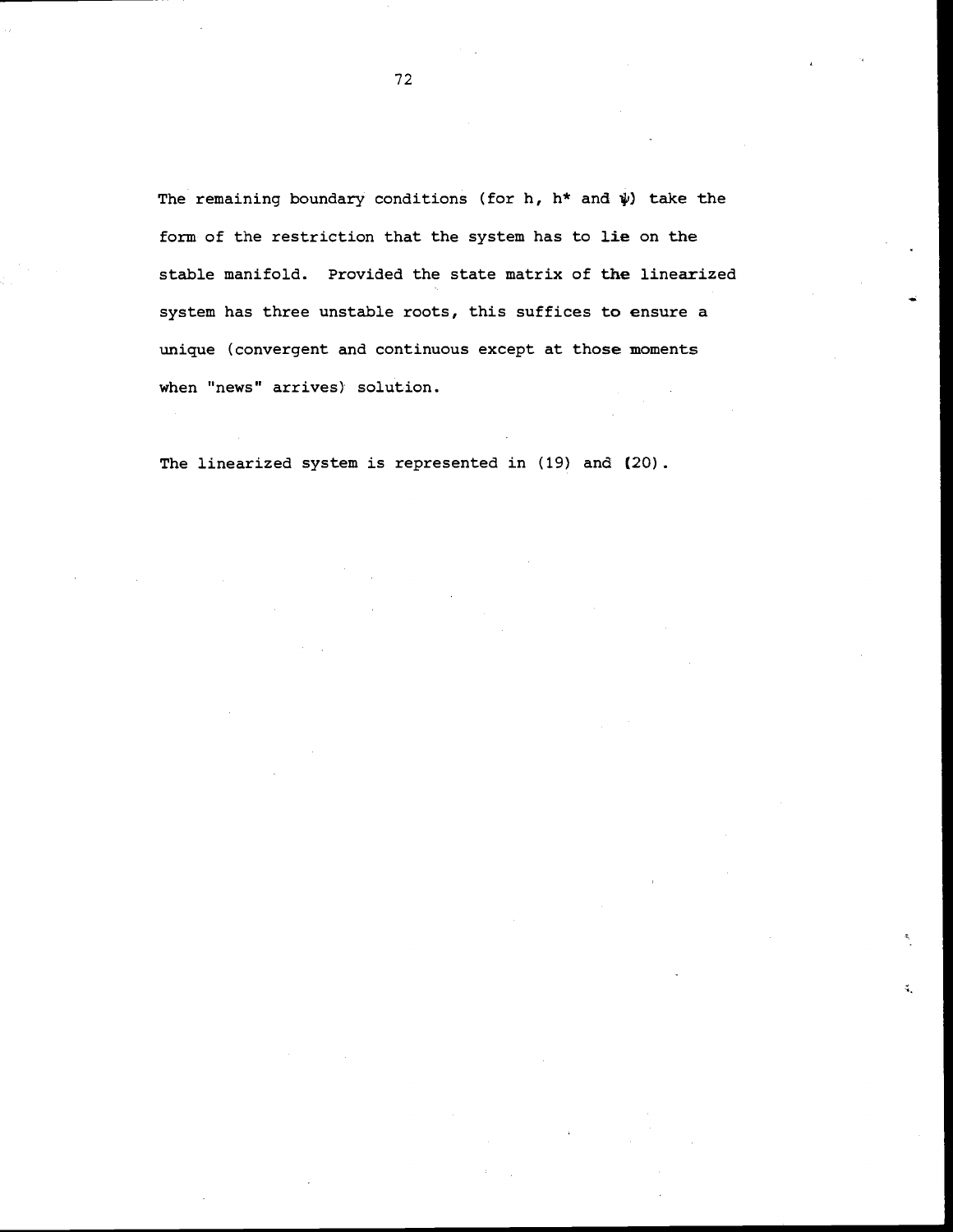$rac{-r_0}{1+r_0}$ <br>0<br>0<br>0  $\overline{0}$  $\circ$  $\overline{0}$  $\mathsf{o}$  $\circ$  $\ddot{\phantom{0}}$  0  $\frac{-r_{\circ}}{1+\mu_{\tau}^{\star}}$  $\circ$  $\circ$  $\circ$  $\circ$  $\overline{O}$  $\overline{0}$  $\overline{0}$  $\mathsf{o}$  $\overline{O}$  $\overline{O}$  $\circ$  $\overline{\mathbf{0}}$  $\overline{\mathbf{0}}$  $\circ$  $\mathsf{o}$  $\mathsf{o}$  $\overline{O}$  $\bullet$ 0 0  $-j'(K_0)$ <br>0 0  $j'(K_0)$ <br>0 0 0  $j'(K_0)$  $\circ$  $\begin{bmatrix} 0 \\ 0 \end{bmatrix}$  $\circ$  $-r_{\circ}$  $\mathsf{o}$  $\overline{0}$  $-(r_{\circ}+\lambda)$  $\circ$  $-(r_o + \lambda)$ <br>0  $j^{\star \, \prime}$  (K\*)  $_{\rm O}$  $\begin{matrix} 0 & 0 \\ 0 & 0 \end{matrix}$  $f''(K_0)$  $\begin{array}{ccc} 0 & \hspace{1.5cm} & 0 \end{array}$  $\mathbf 0$  $\mathbf 0$ 

 $\begin{bmatrix} 1 & 0 & 0 & 0 \ 0 & 1 & 0 & 0 \ 0 & 0 & 1 & 0 \ 0 & 0 & 0 & 1 \ 0 & 0 & 0 & 0 \ 0 & 0 & 0 & 0 \ 0 & 0 & 0 & 0 \ 0 & 0 & 0 & 0 \ 0 & 0 & 0 & 0 \end{bmatrix}$  $\circ$  $\circ$  $\mathsf{o}$  $\circ$  $\circ$ 0  $\circ$  $\begin{pmatrix} 1 & 1 \\ 1 & 1 \\ 1 & 1 \end{pmatrix}$  $\circ$  $\circ$  $\circ$  $\circ$  $\circ$  $\mathbf{o}$  $\overline{\mathbf{0}}$  $\overline{O}$  $\dot{\mathbf{k}}$ \*  $\mathsf{o}$  $\circ$  $\overline{\mathbf{o}}$  $\overline{O}$  $\dot{\tilde{w}}$  $\mathbf{1}$  $\circ$  $\circ$  $\overline{0}$  $\stackrel{\bullet}{\text{h}}$  $\mathsf{o}$  $\mathbf{1}$  $\mathsf{o}$  $\circ$  $\dot{h}$ \*  $\overline{\mathbf{0}}$  $\circ$  $\mathbf{1}$  $\mathsf{o}$  $\overline{0}$  $\circ$  $\mathsf{o}$  $\mathbf{1}$ 

73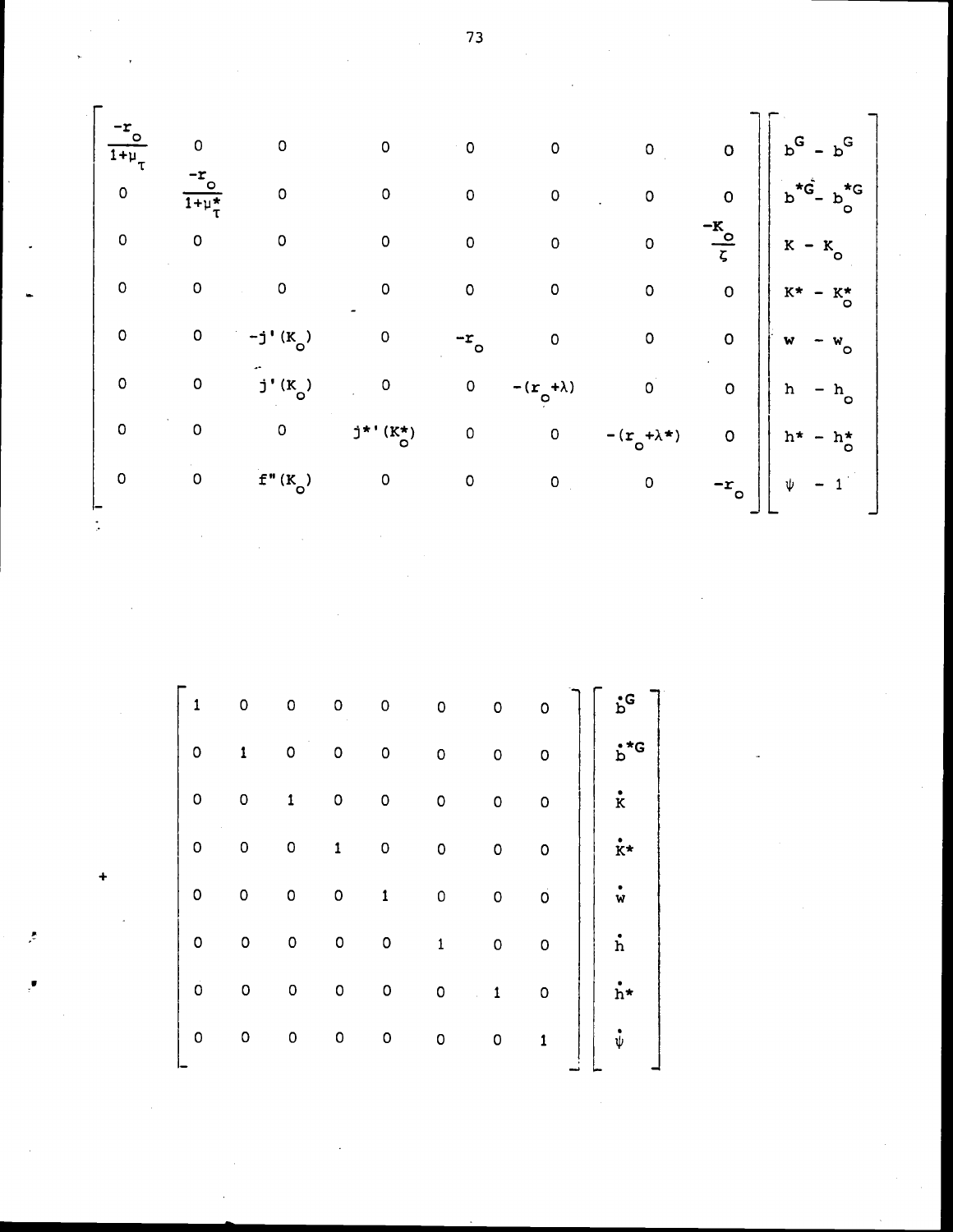|               |                     |                           |             |             |                          |                                           |                                            |             |             |                | q                                           |
|---------------|---------------------|---------------------------|-------------|-------------|--------------------------|-------------------------------------------|--------------------------------------------|-------------|-------------|----------------|---------------------------------------------|
| $\mathsf O$   | O                   | $\overline{1+\mu}_{\tau}$ | $\mathsf O$ | $\circ$     | $\circ$                  | $\overline{O}$                            | $\circ$                                    | O           | $\mathsf O$ | 0              | đ,                                          |
| $\mathsf O$   | $\mathsf O$         | $1 + \mu_{\tau}$          | $\circ$     | 0           | $1 + \mu_{\tau}^{\star}$ | $\circ$                                   | $\circ$                                    | $\mathsf O$ | $\circ$     | O              | r<br>$r_{\circ}$                            |
| $\circ$       | $\mathsf O$         | O                         | $\mathsf O$ | $\circ$     | 0                        | $\mathsf{O}\xspace$                       | $\circ$                                    | O           | O           | 0              | τ<br>$\mathfrak{r}_\mathsf{o}$              |
| $\circ$       | $\hbox{O}$          | $\mathsf O$               | $\mathsf O$ | $\mathsf O$ | 0                        | $\mathsf O$                               | $\frac{-K_{\circ}^{\star}}{\zeta^{\star}}$ | $\mathsf O$ | $\mathsf O$ | 0              |                                             |
| $\frac{1}{1}$ | $\mathsf{O}\xspace$ | $-w$<br>o                 | $\mathbf 1$ | $\circ$     | 0                        | $\mathsf O$                               | $\mathsf O$                                | $\mathsf O$ | 0           | O              | $\pi$<br>π                                  |
| $\circ$       | $\mathsf O$         | -hj<br>$\circ$            |             | 0           | $\circ$                  | $\mathsf O$                               | $\mathsf O$                                | 0           | $\mathsf O$ | $\circ$        | $\pi$                                       |
| $\mathsf O$   | $\mathsf O$         | $-h^{\star}_{\circ}$      | 0           | -1          | 0                        | $\frac{h^{\star}_{\bullet}}{\pi_{\circ}}$ | $\mathsf O$                                | 0           | $\mathsf O$ | $\overline{O}$ | ψ×                                          |
| $\circ$       | $\hbox{O}$          | $-1$                      | $\mathsf O$ | $\circ$     | 0                        | $\mathsf O$                               | $\mathsf O$                                | $\mathsf O$ | $\circ$     | $\circ$        | $\mathbf{v}^{\star}$                        |
|               |                     |                           |             |             |                          |                                           |                                            |             |             |                | F<br>$\mathbf{F}^{\mathbf{C}}_{\mathbf{C}}$ |
|               |                     |                           |             |             |                          |                                           |                                            |             |             |                | $\circ$                                     |

 $(19)$ 

 $\begin{bmatrix} \frac{1}{1+\mu_{\tau}} & 0 & \frac{-1}{1+\mu_{\tau}} & 0 & 0 & 0 & 0 \ 0 & \frac{\pi_{0}}{1+\mu_{\tau}^{*}} & 0 & \frac{-\pi_{0}}{1+\mu_{\tau}^{*}} & 0 & 0 & 0 \ 0 & 0 & 0 & 0 & 0 & 0 \ 0 & 0 & 0 & 0 & 0 & 0 & 0 \ 0 & 0 & 0 & 0 & 0 & 0 & 0 \ 0 & 0 & 0 & 0 & 0 & 0 & 0 \ 0 & 0 & 0 & 0 & 0 & 0 & 0 \ \end{bmatrix} \begin{bmatrix} \tau_{1} \frac{1}{2}$  $\begin{matrix} 0 \\ 0 \end{matrix}$  $\dot{g}$ \*  $\circ$  $\begin{bmatrix} 0 & 0 \end{bmatrix}$  $\overline{0}$  $\circ$  $\circ$  $\overline{0}$  $\circ$  $\circ$  $\circ$  $\circ$  $0$  0  $\circ$  $\circ$  $\circ$  $\overline{0}$  $0$  0  $\circ$  $\mathsf{o}$ 

 $\ddot{+}$ 

74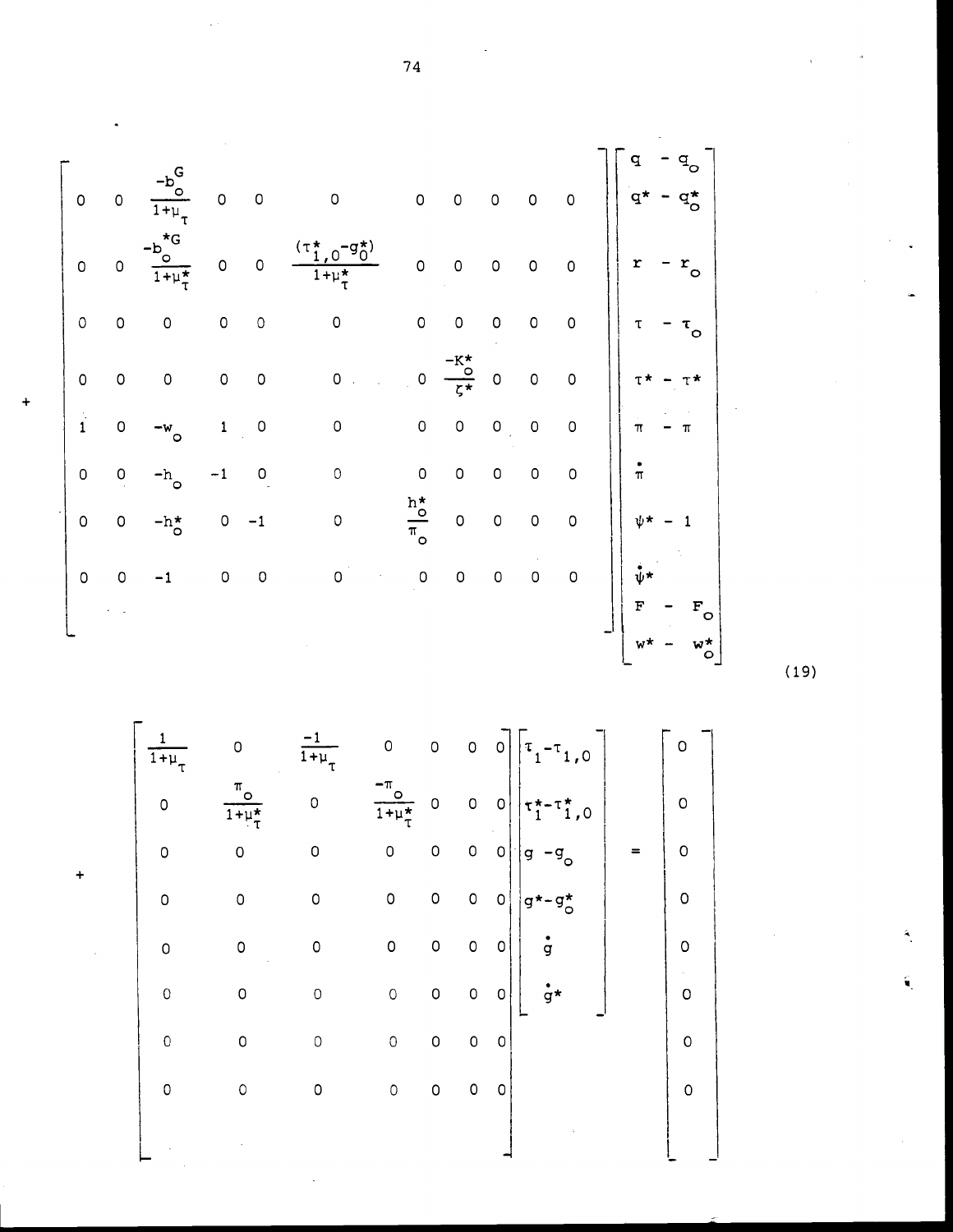| O.                                                                             | $\mathsf O$                                          | $\mathsf{o}$        | $\mathsf{o}$                           | $-(\theta + \lambda)$                                         | $-(\theta + \lambda)$ | $\overline{0}$                      | $\overline{O}$          | $\mathtt{b}^{\mathsf{G}}$<br>$p_{\nu}^{\mathbf{O}}$ |  |
|--------------------------------------------------------------------------------|------------------------------------------------------|---------------------|----------------------------------------|---------------------------------------------------------------|-----------------------|-------------------------------------|-------------------------|-----------------------------------------------------|--|
| $\dot{\mathbf{0}}$                                                             | $\mathsf{o}$                                         | $\mathsf{O}\xspace$ | $\circ$                                | $\mathsf{o}$                                                  | $\mathsf{o}$          | $-(\theta^{\star}+\lambda^{\star})$ | $\overline{0}$          | $b_{\circ}^{\star G}$<br>$b^{\star G}$              |  |
| $\mathsf{O}\xspace$                                                            | $\mathsf{o}$                                         | $\mathsf{O}\xspace$ | $-f^{*}$ " ( $K^{*}_{O}$ )             | $\mathsf{o}\xspace$                                           | $\mathsf{o}$          | $\overline{O}$                      | $\mathsf{o}$            | $\mathbf{K}$<br>$-$ K <sub>o</sub>                  |  |
| $\mathfrak{p}_{\tau}\mathfrak{r}_{_{\mathbf{O}}}$<br>$\overline{1+\mu}_{\tau}$ | $\circ$                                              | $\mathsf{O}\xspace$ | $0 -$                                  | $\mathsf{o}\xspace$                                           | $\mathsf{O}\xspace$   | $\mathsf{O}\xspace$                 | $\mathsf{O}\xspace$     | $\kappa_\circ^\star$<br>$K^{\star}$                 |  |
| $\mathsf{o}$                                                                   | $\frac{m_{\tau}^{2}}{\pi_{\circ}(1+\mu_{\tau}^{*})}$ | Ő                   | $\mathsf{o}$                           | $\mathsf{o}$                                                  | $\mathsf{o}$          | $\mathsf{o}$                        | o                       | $\pmb{\textbf{w}}$<br>$W$ <sub>O</sub>              |  |
| $\mathsf{O}\xspace$                                                            | $\mathsf{O}\xspace$                                  | $\mathsf{O}\xspace$ | $\mathtt{f}^{\star\,*}$ (K*)           | $\mathsf{o}$                                                  | $\mathsf{o}$          | $\overline{\mathbf{Q}}$             | $\mathsf{o}$            | $\mathbf{h}$<br>$- h$ <sub>o</sub>                  |  |
| $\mathsf{O}\xspace$                                                            | $\mathsf{o}$                                         | $\mathsf{O}\xspace$ | $\mathsf{o}\,$                         | $\frac{(1-\alpha)}{\pi_{\mathcal{O}}}(\theta+\lambda)\lambda$ | $\mathsf{O}\xspace$   | $\overline{O}$                      | $\mathbf{o}$            | $-h_{\circ}^{\star}$<br>$h^{\star}$                 |  |
| $\pmb{\mathsf{O}}$                                                             | $\mathsf{o}$                                         | $f'(K_0)$           | $\mathsf{o}$                           | $\mathsf{o}$                                                  | $\mathsf{o}\xspace$   | $\mathsf{O}\xspace$                 | $-k_{\circ}$ ζ          | $-1$<br>$\pmb{\psi}$                                |  |
| $\pmb{\mathsf{O}}$                                                             | $\mathsf{o}$                                         | $\mathsf{o}$        | $\mathsf{o}\xspace$                    | $\alpha$ ( $\theta + \lambda$ ) $\lambda$                     | $\mathsf{O}\xspace$   | $\mathsf{o}$                        | $\overline{\mathbf{o}}$ |                                                     |  |
| $\pmb{1}$                                                                      | $\mathsf{o}$                                         | $\mathbf 1$         | $\mathsf{o}\,$                         | $-1$                                                          | $\mathsf{o}$          | $\mathsf{o}\,$                      | $\kappa$ <sub>o</sub>   |                                                     |  |
| $-1$                                                                           | $-1$                                                 | $-1$                | $-\pi$ <sub>o</sub>                    | $\mathbf 1$                                                   | $\mathsf{O}\xspace$   | $\mathsf{O}\xspace$                 | $-K$ o                  |                                                     |  |
|                                                                                |                                                      |                     |                                        |                                                               |                       |                                     |                         |                                                     |  |
| $\mathsf{o}$                                                                   | $\mathsf{o}$                                         | $\mathsf{o}$        | $\mathsf{o}$                           | $\mathsf{o}$                                                  | $\mathsf{o}$          | $\mathsf{o}$                        | $\mathbf O$             |                                                     |  |
| $\mathsf{o}$                                                                   | $\mathsf{o}$                                         | $\mathsf{o}$        | $\mathsf{o}$                           | $\mathsf{o}$                                                  | $\mathsf{O}\xspace$   | $\circ$                             | $\mathsf{o}$            | $\stackrel{\bullet}{\mathtt{b}}^{\star\mathtt{G}}$  |  |
| $\mathsf{o}$                                                                   | $\mathsf{o}$                                         | $\mathsf{o}$        | $\mathsf{O}\xspace$                    | $\circ$                                                       | $\circ$               | $\circ$                             | $\mathbf O$             | $\dot{\mathbf{k}}$                                  |  |
| $\mathsf{o}$                                                                   | $\circ$                                              | $\mathsf{o}$        | $\circ$                                | $\circ$                                                       | $\mathsf{o}$          | $\mathsf{o}$                        | $\circ$                 | $\dot{\mathbf{r}}$ *                                |  |
| 0                                                                              | $\mathsf O$                                          | $\mathsf{o}$        | $\mathsf{o}$                           | $\mathsf{o}$                                                  | $\mathsf{o}\,$        | $\mathsf{o}$                        | $\circ$                 | $\stackrel{\bullet}{\mathsf{w}}$                    |  |
| O                                                                              | $\mathbf 0$                                          | $\mathsf{o}$        | $\mathsf{o}$                           | $\mathsf{o}$                                                  | $\mathsf{o}$          | $\mathsf{o}$                        | $\mathbf{o}$            | $\dot{h}$                                           |  |
| $\circ$                                                                        | $\circ$                                              | $\mathsf{o}$        | $\mathtt{f}^{\star \, \prime}$ (K*)    | $\mathsf{o}$                                                  | $\mathsf{o}$          | $\circ$                             | $\mathsf{o}$            | $h^{\star}$                                         |  |
| $\mathsf{o}$                                                                   | $\mathbf 0$                                          | $\mathsf{o}$        | $\circ$                                | $\mathsf{o}$                                                  | $\mathsf{o}$          | $\overline{\mathbf{0}}$             | $\mathsf{o}$            | $\overset{\bullet}{\boldsymbol{\psi}}$              |  |
| $\mathsf O$                                                                    | $\mathsf{o}$                                         | $f'(K_0)$           | $\begin{bmatrix} 0 \\ 0 \end{bmatrix}$ | $\mathsf O$                                                   | $\mathsf{O}\xspace$   | $\mathsf{o}$                        |                         |                                                     |  |
| $\circ$                                                                        | $\mathsf O$                                          | $\mathbf C$         |                                        | $\mathsf O$                                                   | $\mathsf{O}\xspace$   | $\mathsf O$                         | $-k$ <sup>c</sup>       |                                                     |  |
| $\mathsf{o}$                                                                   | $\mathsf{o}$                                         | $\mathsf{o}$        | $\mathsf{O}\xspace$                    | $\mathsf{O}\xspace$                                           | $\mathsf{O}\xspace$   | $\mathsf{o}$                        | $\mathsf{o}$            |                                                     |  |

75

 $\bar{\ell}$ 

 $\hat{\boldsymbol{\beta}}$ 

 $\ddot{\phantom{a}}$ 

 $\frac{1}{\sqrt{2}}$ 

 $\boldsymbol{\beta}$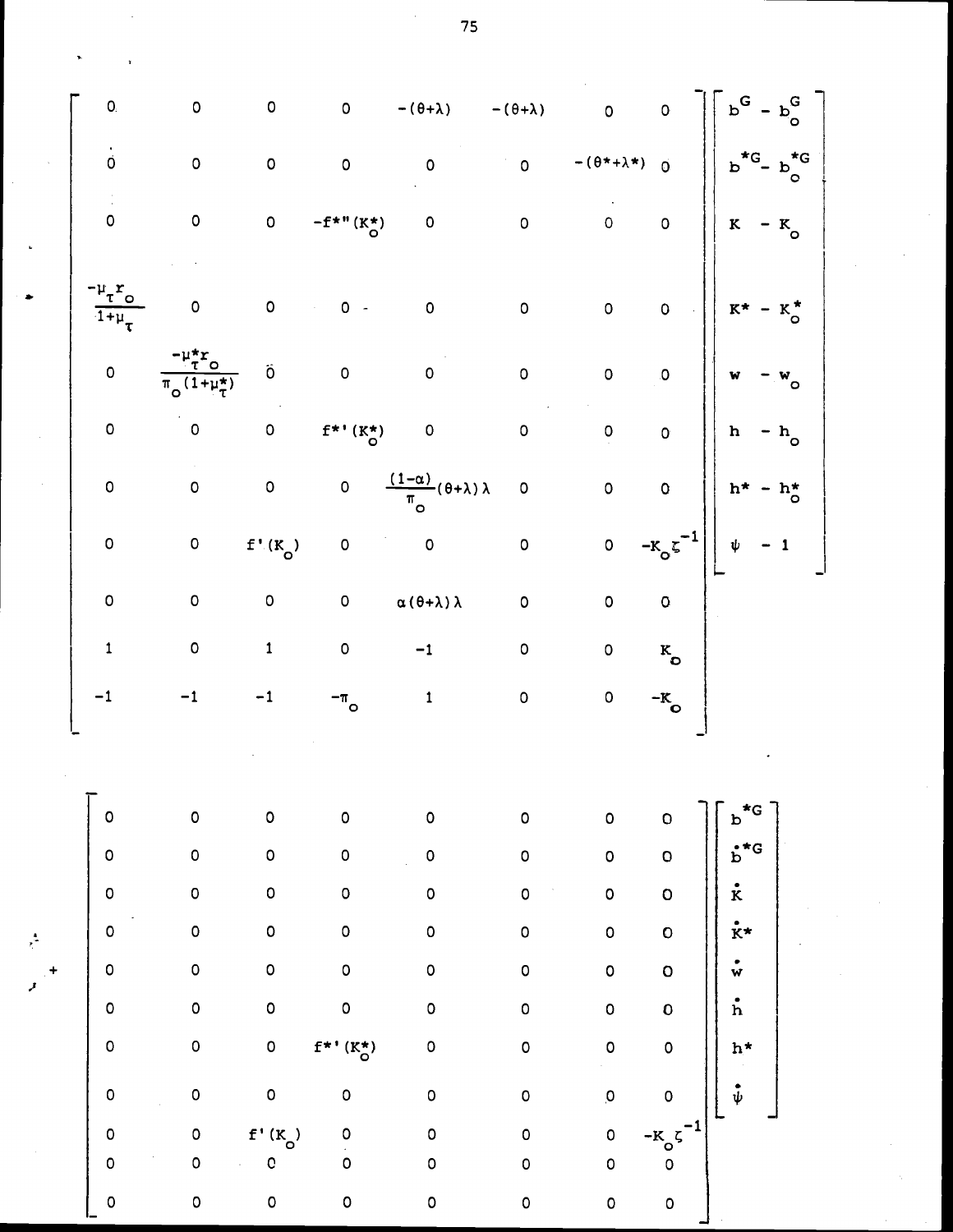| $\sigma^{\circ}$<br>$\mathbf I$<br>σ | $\mathbf{\hat{q}}_{\mathrm{o}}^{\star}$<br>$\frac{1}{\sigma^*}$ | $\mathbf{r}_o$<br>$\mathbf{I}$<br>Я          | $\mathsf{L}^{\circ}$<br>I.<br>۳   | $\ddot{r}$<br>$\ddot{\mathbf{r}}$                                            | $\mathbf{r}^{\mathsf{O}}$<br>$\mathbf{I}$<br>Þ                                                              | $\bullet$ $\ensuremath{\mathop{\vphantom{\rule{0pt}{1.5pt}}}}\nolimits$                                                                                                                                   | $\mathbf{\overline{1}}$<br>$\mathbf I$<br>≉'                                                                                               | $\cdot \stackrel{*}{\Rightarrow}$                                                                                                            | $\circ$<br>$F - F$ | $w^* - w^*$                                                       |
|--------------------------------------|-----------------------------------------------------------------|----------------------------------------------|-----------------------------------|------------------------------------------------------------------------------|-------------------------------------------------------------------------------------------------------------|-----------------------------------------------------------------------------------------------------------------------------------------------------------------------------------------------------------|--------------------------------------------------------------------------------------------------------------------------------------------|----------------------------------------------------------------------------------------------------------------------------------------------|--------------------|-------------------------------------------------------------------|
| $\circ$                              | $-(0*+1*)$                                                      | $\circ$                                      | $\circ$                           | $\circ$                                                                      | $\circ$                                                                                                     | $(1 - \alpha^*) (8 + \lambda + \lambda)$                                                                                                                                                                  | $\circ$                                                                                                                                    | $\alpha \star \pi$ ( $\theta \star + \lambda \star$ ) $\lambda \star$                                                                        | $\circ$            | $F^{\circ}$                                                       |
| $\circ$                              | $\circ$                                                         | $\circ$                                      | $\circ$                           | $\circ$                                                                      | $\circ$                                                                                                     | $\circ$                                                                                                                                                                                                   | $\circ$                                                                                                                                    | $\circ$                                                                                                                                      |                    | $\circ$                                                           |
| $\circ$                              | $\circ$                                                         | $\vec{r}$                                    | $\circ$                           | $\circ$                                                                      | $\circ$                                                                                                     | $\frac{1}{2}$ o $\frac{1}{2}$                                                                                                                                                                             | $\circ$                                                                                                                                    | $\circ$                                                                                                                                      | $\circ$            | $\circ$                                                           |
| $\circ$                              | $\circ$                                                         | $f^{\ast\, \prime}\,(\chi^\star_\mathrm{o})$ | $\circ$                           | $\circ$                                                                      | $K^{\circ}$                                                                                                 | $\circ$                                                                                                                                                                                                   | $\circ$                                                                                                                                    | $\circ$                                                                                                                                      | $\circ$            | $-\pi$ $X^*$                                                      |
| $\circ$                              | $\circ$                                                         | $\frac{1}{4} \mathbb{E}_{\mathcal{O}}$       | $\circ$                           | $\circ$                                                                      | $\circ$                                                                                                     | $\int_{0}^{\frac{1}{2}-\alpha + \frac{1}{2}} \frac{1}{\alpha} \, d\theta + \left[ (1-\alpha) \frac{1}{\alpha} + \frac{1}{\alpha} \frac{1}{\alpha} \frac{1}{\alpha} \right]_{0}^{\frac{1}{2}-\frac{1}{2}}$ | $\circ$                                                                                                                                    | $\begin{array}{cc} \mathbf{a} & \mathbf{a} + \mathbf{x} \\ \mathbf{b} & \mathbf{a} + \mathbf{b} \end{array}$<br>$*_{\infty}$<br>$\mathbf{I}$ | $\circ$            | $\circ$                                                           |
| $\circ$                              | $\circ$                                                         | $\circ$                                      | $\circ$                           | $5^{\circ}$ q <sup>21</sup> $\frac{1}{2}$<br>$(1+u^*_{\tau})\pi^2$<br>$\sim$ | $8\frac{1}{4}e^{9}$ $9\frac{1}{2}n^2$<br>$\frac{1}{2}$<br>$\begin{vmatrix} 1 & -a \\ -a & -1 \end{vmatrix}$ | $\circ$                                                                                                                                                                                                   | $\overline{5^{\circ}}$<br>$\frac{\beta_{\star}}{x_{\star}}\beta_{\star}}{\beta_{\star}}\beta_{\star}}$<br>$-\frac{a^{*}q^{*}}{q^{*}q^{*}}$ | $\circ$                                                                                                                                      | $\circ$            | $\tilde{\mathbf{x}}^{\circ}$<br>$\mathbf{\dot{z}}^{\,\mathrm{o}}$ |
| $\circ$                              | $\circ$                                                         | $\circ$                                      | $\bullet$ .                       |                                                                              | $\circ$                                                                                                     | $\circ$                                                                                                                                                                                                   | $\circ$                                                                                                                                    | $\circ$                                                                                                                                      | $\circ$            | $\circ$                                                           |
| $\circ$                              | $\circ$                                                         | $\circ$                                      |                                   | $\circ$                                                                      | $\circ$                                                                                                     | $\circ$                                                                                                                                                                                                   | $\circ$                                                                                                                                    | $\circ$                                                                                                                                      | $\circ$            | $\circ$                                                           |
| $\circ$                              | $\circ$                                                         |                                              | $\frac{1}{1+1} \frac{1}{1+1} C_1$ | $-\frac{14}{\pi} + \frac{16}{\pi}$<br>$-\frac{14}{\pi} + \frac{16}{\pi}$     | $\circ$                                                                                                     | $(a*-1)(r-0+)(\frac{(a-1)}{n})q_0+(a*-1)q_0^*$                                                                                                                                                            | $\circ$                                                                                                                                    | $-(\alpha q + \alpha * \pi q^*)$                                                                                                             | $\circ$            | $\circ$                                                           |
| $\circ$                              |                                                                 | $\circ$                                      | $\circ$                           | $\circ$                                                                      | $\alpha^* - 1$                                                                                              |                                                                                                                                                                                                           | $\mathbb{L} \star \mathbb{C}$                                                                                                              | $- \alpha * \pi$ $(r - \theta * )$                                                                                                           | $\circ$            | $\circ$                                                           |
|                                      | $\circ$                                                         | $\circ$                                      | $\circ$                           | $\circ$                                                                      | $\frac{1}{6}\Big _F$ o                                                                                      | $\left(\frac{\alpha-1}{\pi}\right) \left(x_{0} - \theta\right)$                                                                                                                                           | $\overline{a}$                                                                                                                             | $(x_{0} - 4)x -$                                                                                                                             | $\circ$            | $\circ$<br>ł                                                      |

76

i<br>A

÷

 $\bar{\bar{k}}$ 

 $\zeta_{\rm c}$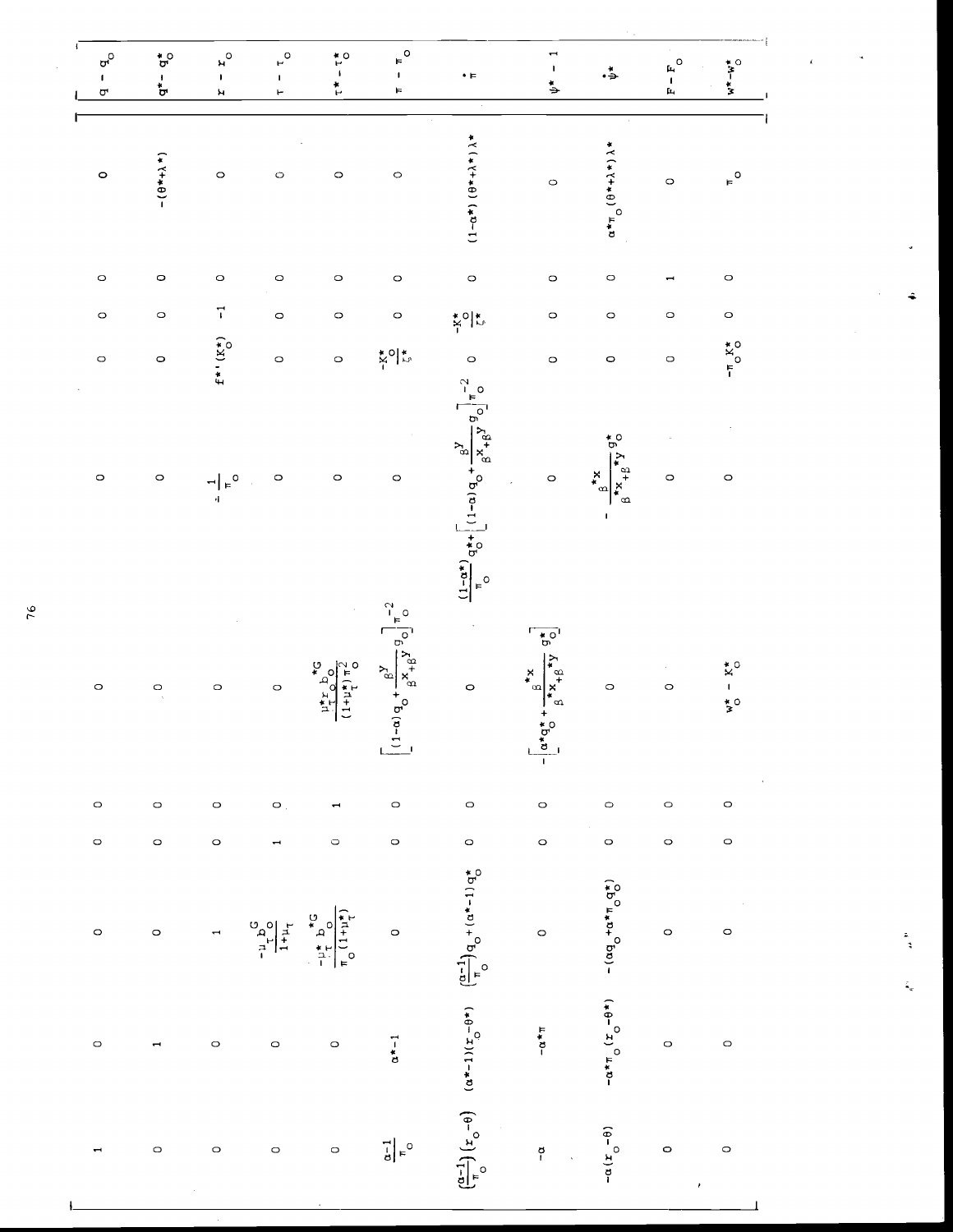$$
\begin{bmatrix}\n0 & 0 & 0 & 0 & 0 & 0 & 0 \\
0 & 0 & 0 & 0 & 0 & 0 & 0 \\
0 & 0 & 0 & 0 & 0 & 0 & 0 \\
0 & 0 & 0 & 0 & 0 & 0 & 0 \\
0 & 0 & 0 & 0 & 0 & 0 & 0\n\end{bmatrix}\n\begin{bmatrix}\n\tau_{1} - \tau_{1,0} \\
\tau_{1} - \tau_{1,0} \\
\tau_{1} - \tau_{1,0} \\
\tau_{1} - \tau_{1,0} \\
\tau_{1} - \tau_{1,0} \\
\tau_{1} - \tau_{1,0} \\
\tau_{1} - \tau_{1,0} \\
\tau_{1} - \tau_{1,0} \\
\tau_{1} - \tau_{1,0} \\
\tau_{1} - \tau_{1,0} \\
\tau_{1} - \tau_{1,0} \\
\tau_{1} - \tau_{1,0} \\
\tau_{1} - \tau_{1,0} \\
\tau_{1} - \tau_{1,0} \\
\tau_{1} - \tau_{1,0} \\
\tau_{1} - \tau_{1,0} \\
\tau_{1} - \tau_{1,0} \\
\tau_{1} - \tau_{1,0} \\
\tau_{1} - \tau_{1,0} \\
\tau_{1} - \tau_{1,0} \\
\tau_{1} - \tau_{1,0} \\
\tau_{1} - \tau_{1,0} \\
\tau_{1} - \tau_{1,0} \\
\tau_{1} - \tau_{1,0} \\
\tau_{1} - \tau_{1,0} \\
\tau_{1} - \tau_{1,0} \\
\tau_{1} - \tau_{1,0} \\
\tau_{1} - \tau_{1,0} \\
\tau_{1} - \tau_{1,0} \\
\tau_{1} - \tau_{1,0} \\
\tau_{1} - \tau_{1,0} \\
\tau_{1} - \tau_{1,0} \\
\tau_{1} - \tau_{1,0} \\
\tau_{1} - \tau_{1,0} \\
\tau_{1} - \tau_{1,0} \\
\tau_{1} - \tau_{1,0} \\
\tau_{1} - \tau_{1,0} \\
\tau_{1} - \tau_{1,0} \\
\tau_{1} - \tau_{1,0} \\
\tau_{1} - \tau_{1,0} \\
\tau_{1} - \tau_{1,0} \\
\tau_{1} - \tau_{1,0} \\
\tau_{1} - \tau_{1,0} \\
\tau_{1} - \tau_{1,0} \\
\tau_{1} - \tau_{1,0} \\
\tau_{1} - \tau_{
$$

ź

 $\sim$ 

 $77 -$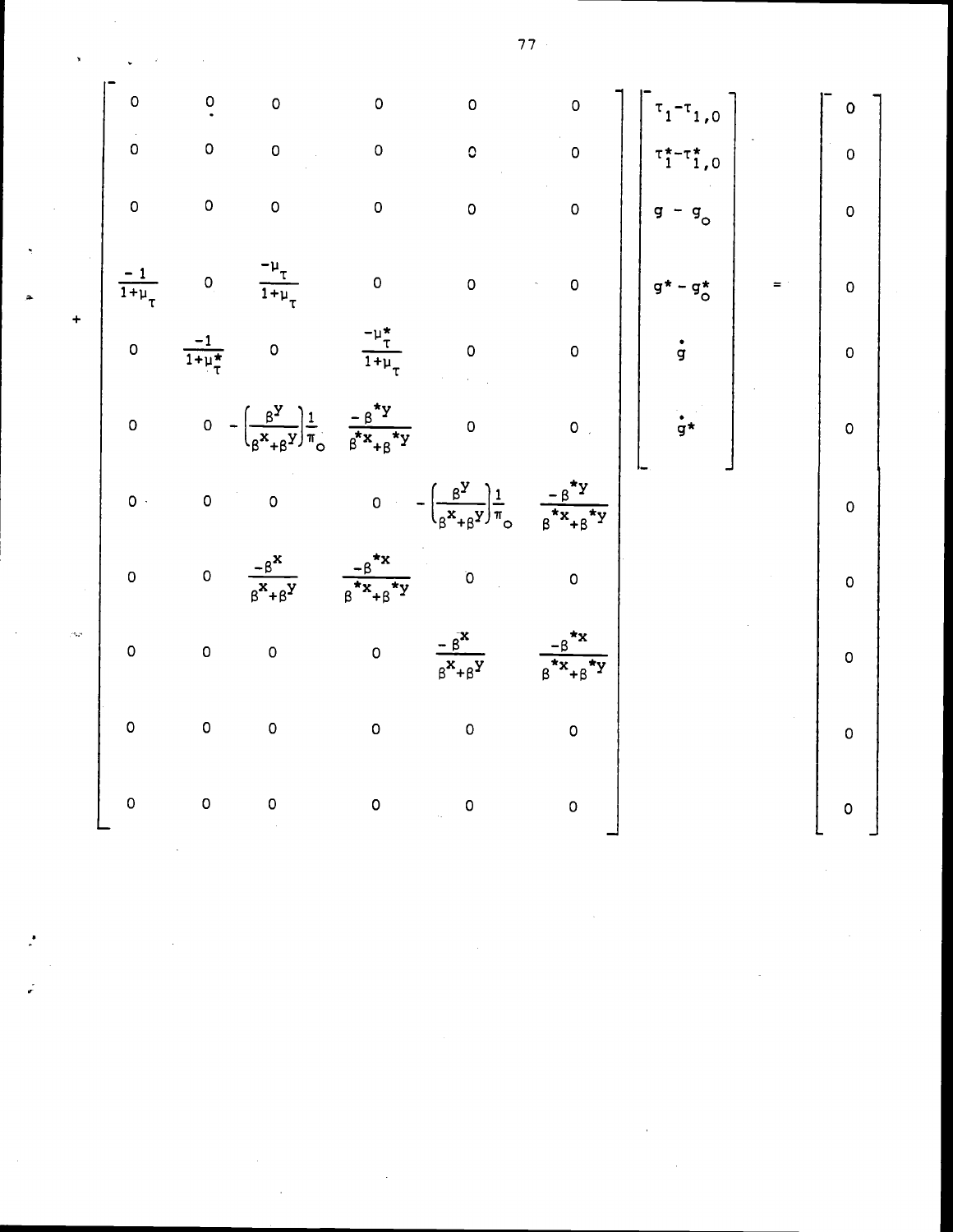Schematically, they can be written as :

(19') 
$$
E_1\begin{bmatrix} x_1 \\ x_2 \end{bmatrix} + E_2 \begin{bmatrix} x_1 \\ x_2 \end{bmatrix} + E_3y + E_4z = 0
$$

$$
\begin{bmatrix}\n\text{20'} & \text{E}_5 \\
\text{x}_1 \\
\text{x}_2\n\end{bmatrix} + \text{E}_6\n\begin{bmatrix}\n\text{x}_1 \\
\text{x}_2\n\end{bmatrix} + \text{E}_7\text{y} + \text{E}_8\text{z}
$$

 $E_7$  and  $E_2 - E_3E_7^{-1}E_6$  are assumed to be of full rank.  $x_1$  contains the predetermined state variables and  $x_2$  the nonpredetermined ones. Equations (19') and (20') are reduced to state-space form.

 $(21a)$ 

$$
\begin{bmatrix} \mathbf{\dot{x}}_1 \\ \mathbf{\dot{x}}_2 \end{bmatrix} = \mathbf{\bar{A}} \begin{bmatrix} \mathbf{x}_1 \\ \mathbf{x}_2 \end{bmatrix} + \mathbf{\bar{B}}\mathbf{z}
$$

(21b)  $y = C | x_1 | +$ rX +  $\bar{D}z$  $\begin{bmatrix} 2 & 1 \\ 1 & 2 \end{bmatrix}$ 

> Provided (21a) has as many stable characteristic roots as predetermined variables (5 in our case) and as many unstable characteristic roots as non-predetermined variables (3 in our case)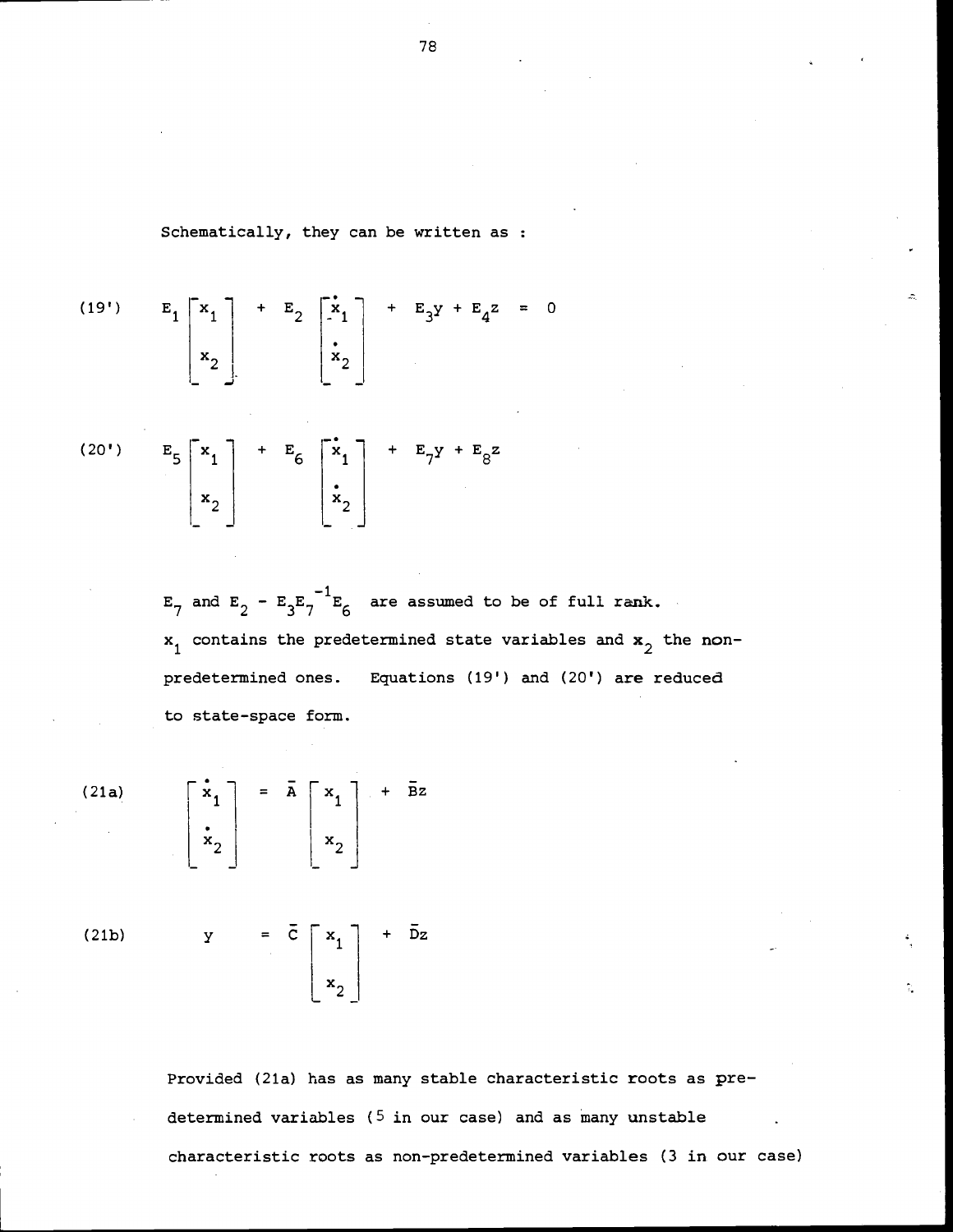a unique convergent solution exists. This result is of course strictly local in our model.

The algorithm "Saddlepoint" of Austin and Buiter [1982] only permits boundary conditions for the predetermined variables of the form  $x'_{1}(0) = x'_{1,0}$ .

(22) 
$$
F_1 x_1^{\prime\prime}(0) + F_2 x_1^{\prime}(0) + F_3 x_2(0) = f
$$

(23)

Here  $x_1 = \begin{bmatrix} x_1 \\ x_1 \\ x_1 \\ x_1 \end{bmatrix}$  and  $x_1'$  contains the predetermined variables for

which initial values are assigned  $(b^G, b^G, K$  and  $K^*$  in our model) while  $x_1$ " contains the predetermined variables for which the boundary conditions take the form of linear restrictions at the initial date (w in our model).

In terms of the notation of equation (22), boundary condition (iBe) can be represented as in equation (23).

$$
\begin{bmatrix} 1 & 1 & 1 & w - w_0 & 1 & + & 0 & 0 & 0 & 0 \end{bmatrix} \begin{bmatrix} b^G & -b^G \\ b^*G & -b^G \\ b^*G & -b^G \\ K & -K_0 \\ K & -K_0 \end{bmatrix}
$$

$$
+ [0 \ 0 \ -K_0] \left[\begin{array}{ccc} h & -h_0 \\ h^* & -h_0^* \\ h^* & -h_0^* \\ \psi & -1 \end{array}\right] = [0]
$$

79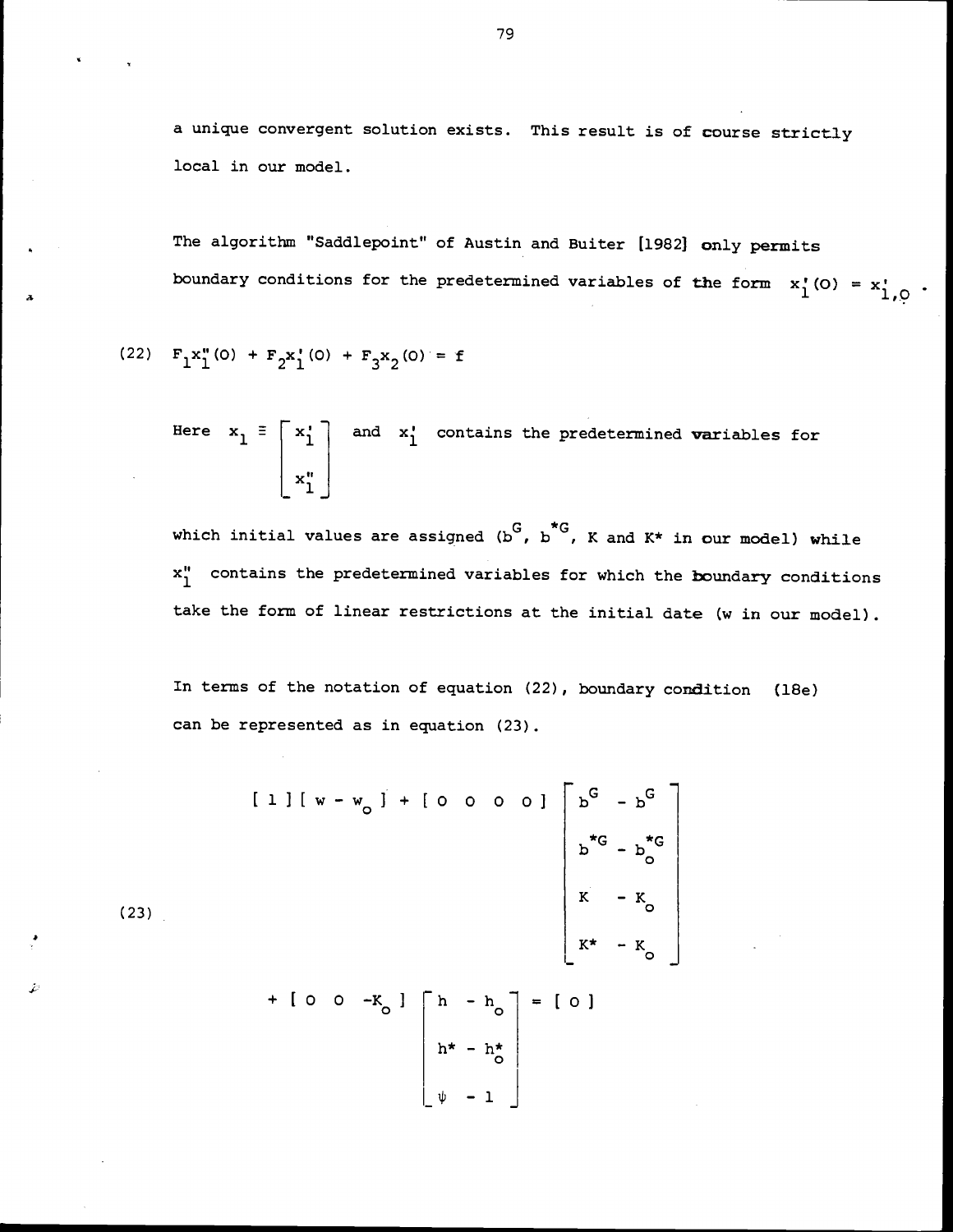## REFERENCES

- G. Austin and WH. Buiter [1982] "Saddlepoint: A Programme for Solving Continuous Time Linear Rational Expectations Models", SSRC LSE Econometrics Programme, Discussion Paper A. 37, November.
- R.J. Barro [1979) "On the determination of the public debt", Journal of Political Economy, 87, October, pp 940-971.
- C.R. Bean [1984] "The terms of trade, labour supply and the current account", Centre for Labour Economics Discussion Paper No. 190, March.
- O.J. Blanchard [1983a] "Current and Anticipated Deficits, Interest Rates and Economic Activity", unpublished, July.
- 0.J. Blanchard [1983b] "Debt, Deficits and Finite Horizons", unpublished November.
- W.H. Buiter [1981] "Time Preference and International Lending and Borrowing in an Overlapping Generations Model", Journal of Political Economy, 89, August, pp. 769-797.
- J. Frenkel and A. Razin [1984a] "Fiscal Policies, Debt and International Economic Interdependence", unpublished, January.
- Jacob A. Frenkel and Assaf Razin [1984b] "Budget deficits and rates of interest in the world economy", April 1984 mimeo.
- Alberto Giovannini [1984] "Fiscal Policy, the Capital Stock and the Exchange Rate", unpublished, Columbia University.
- M.H. Miller and M. Salmon [1983] "Dynamic Games and the Time Inconsistency of Optimal Policies in Open Economies", University of Warwick, mimeo, June.

Ġ,

J. Sachs [1983] "Energy and growth under flexible exchange rates: a simulation study" in J.S. Bhandari and B.H. Putnam eds. Economic Interdependence and Flexible Exchange Rates, pp 191-220.